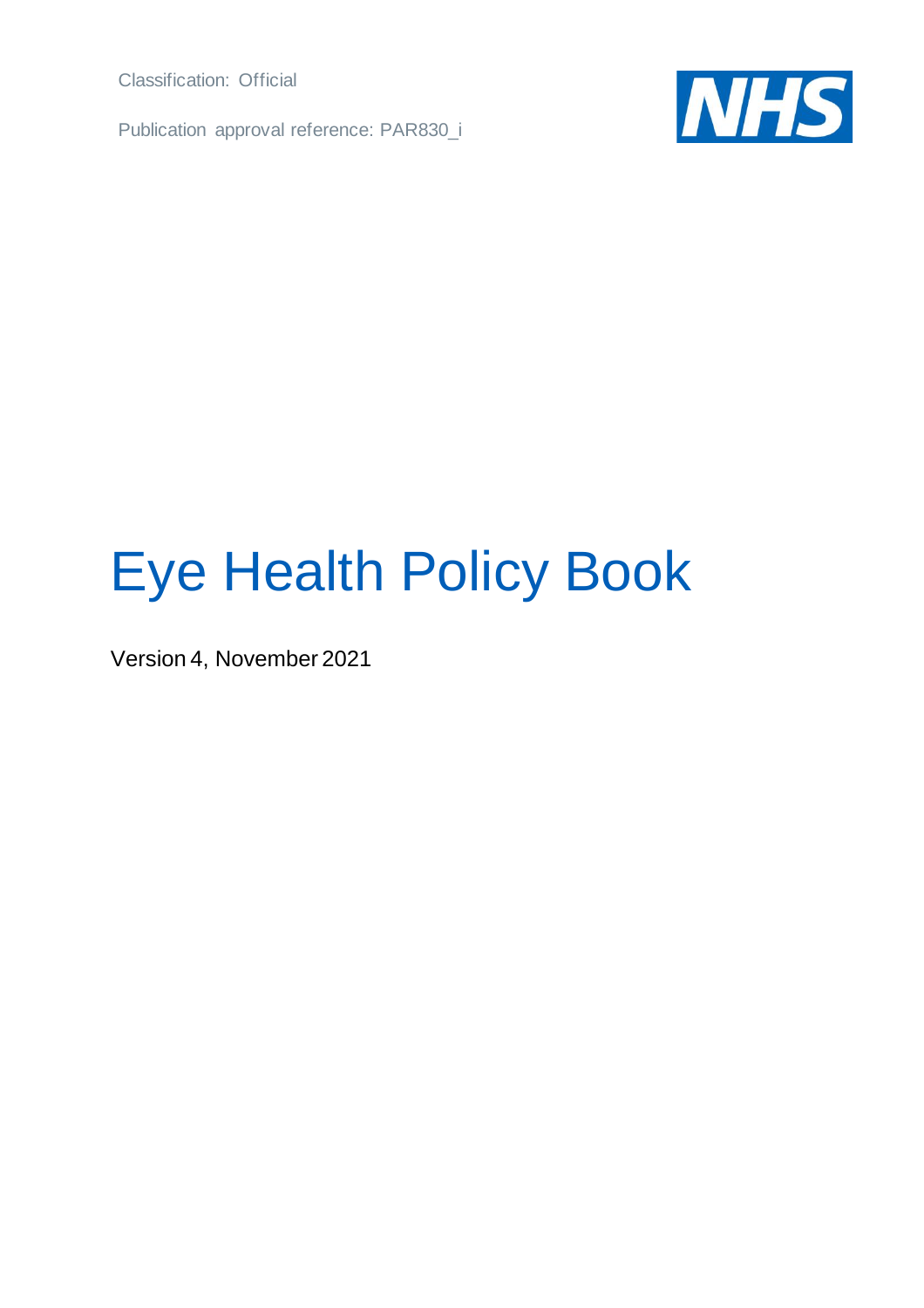*Information Reader Box (IRB) to be inserted on inside front cover for documents of 6 pages and over, with Publications Gateway Reference number assigned after it has been cleared by the Publications Gateway Team. [Publications Gateway guidance](https://nhsengland.sharepoint.com/TeamCentre/Operations/OperationsandDelivery/gateway/Pages/Home.aspx)  [and the IRB](https://nhsengland.sharepoint.com/TeamCentre/Operations/OperationsandDelivery/gateway/Pages/Home.aspx) can be found on the Intranet.*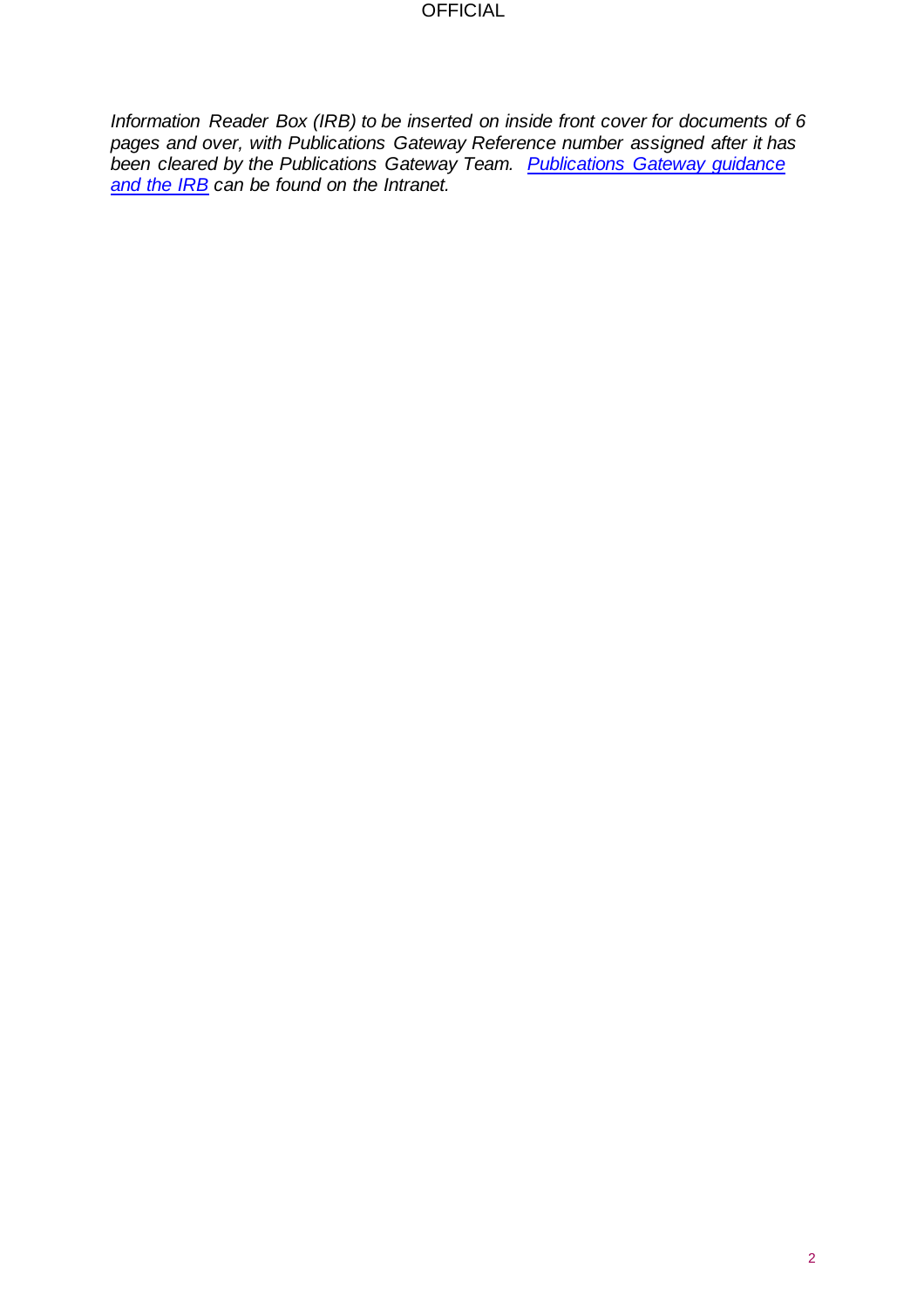## **Eye Health Policy Book**

Version number: 4

Any changes since v3 (August 2018) are highlighted in yellow

First published: 12 January 2016

Updated: 1 April 2021

Prepared by: NHS England, Primary Care Commissioning, Quarry House, Leeds, LS2 7UE

Classification: OFFICIAL

The National Health Service Commissioning Board was established on 1 October 2012 as an executive non-departmental public body. Since 1 April 2013, the National Health Service Commissioning Board has used the name NHS England for operational purposes.

## **This information can be made available in alternative formats, such as easy read or large print, and may be available in alternative languages, upon request. Please contact 0300 311 22 33 or email**

**[england.contactus@nhs.net](mailto:england.contactus@nhs.net) stating that this document is owned by the Operations and Information Directorate.**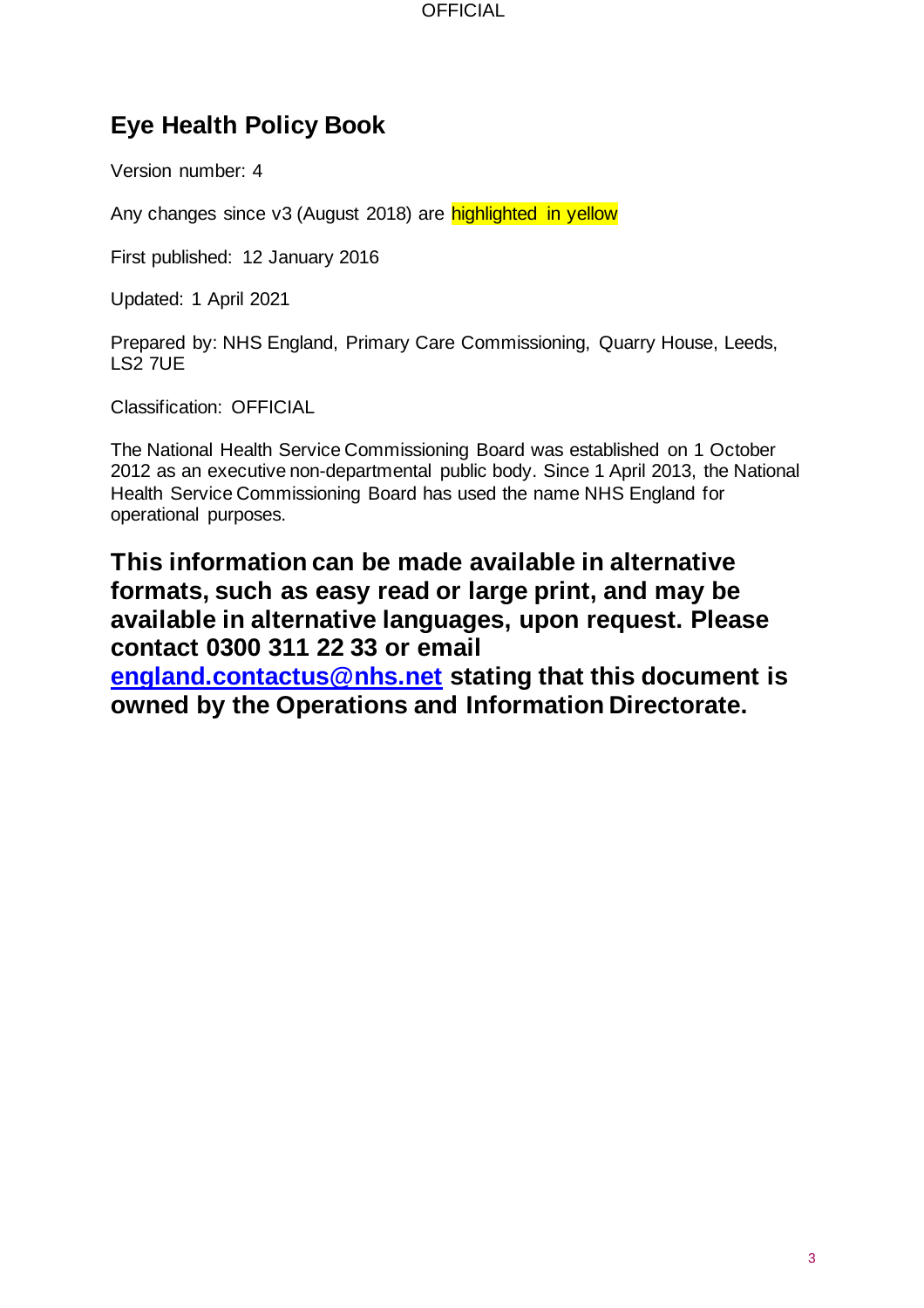## <span id="page-3-0"></span>**Contents**

| 1              |                  | Excellent Commissioning and Partnership Working 10      |  |
|----------------|------------------|---------------------------------------------------------|--|
|                |                  |                                                         |  |
|                | 1.1<br>1.2       |                                                         |  |
|                | 1.3              |                                                         |  |
|                | 1.4              |                                                         |  |
| $\overline{2}$ |                  |                                                         |  |
|                |                  |                                                         |  |
|                | 2.1              |                                                         |  |
|                | 2.2              |                                                         |  |
|                | 2.3              |                                                         |  |
|                | 2.3.1<br>2.3.2   | Greater involvement in primary care co-commissioning 12 |  |
|                | 2.3.3            |                                                         |  |
|                | 2.4              |                                                         |  |
|                | 2.5              |                                                         |  |
|                |                  |                                                         |  |
| 3              |                  |                                                         |  |
|                | 3.1              |                                                         |  |
|                | 3.1.1            |                                                         |  |
|                | 3.1.2            |                                                         |  |
|                | 3.1.3            |                                                         |  |
|                | 3.1.4            |                                                         |  |
|                | 3.1.5            |                                                         |  |
|                | 3.1.6            |                                                         |  |
|                | 3.1.7            |                                                         |  |
|                | 3.1.8            |                                                         |  |
|                | 3.1.9<br>3.1.10  |                                                         |  |
|                | 3.2              |                                                         |  |
|                | 3.2.1            |                                                         |  |
|                | 3.2.2            |                                                         |  |
|                | 3.2.3            |                                                         |  |
|                | 3.3 <sub>2</sub> |                                                         |  |
|                | 3.3.1            |                                                         |  |
|                | 3.3.2            |                                                         |  |
|                | 3.3.3            |                                                         |  |
|                | 3.3.4            |                                                         |  |
|                | 3.4              |                                                         |  |
|                | 3.5              |                                                         |  |
|                | 3.6              |                                                         |  |
|                | 3.6.1            |                                                         |  |
|                | 3.6.2            | NHS England's arrangement for public involvement 26     |  |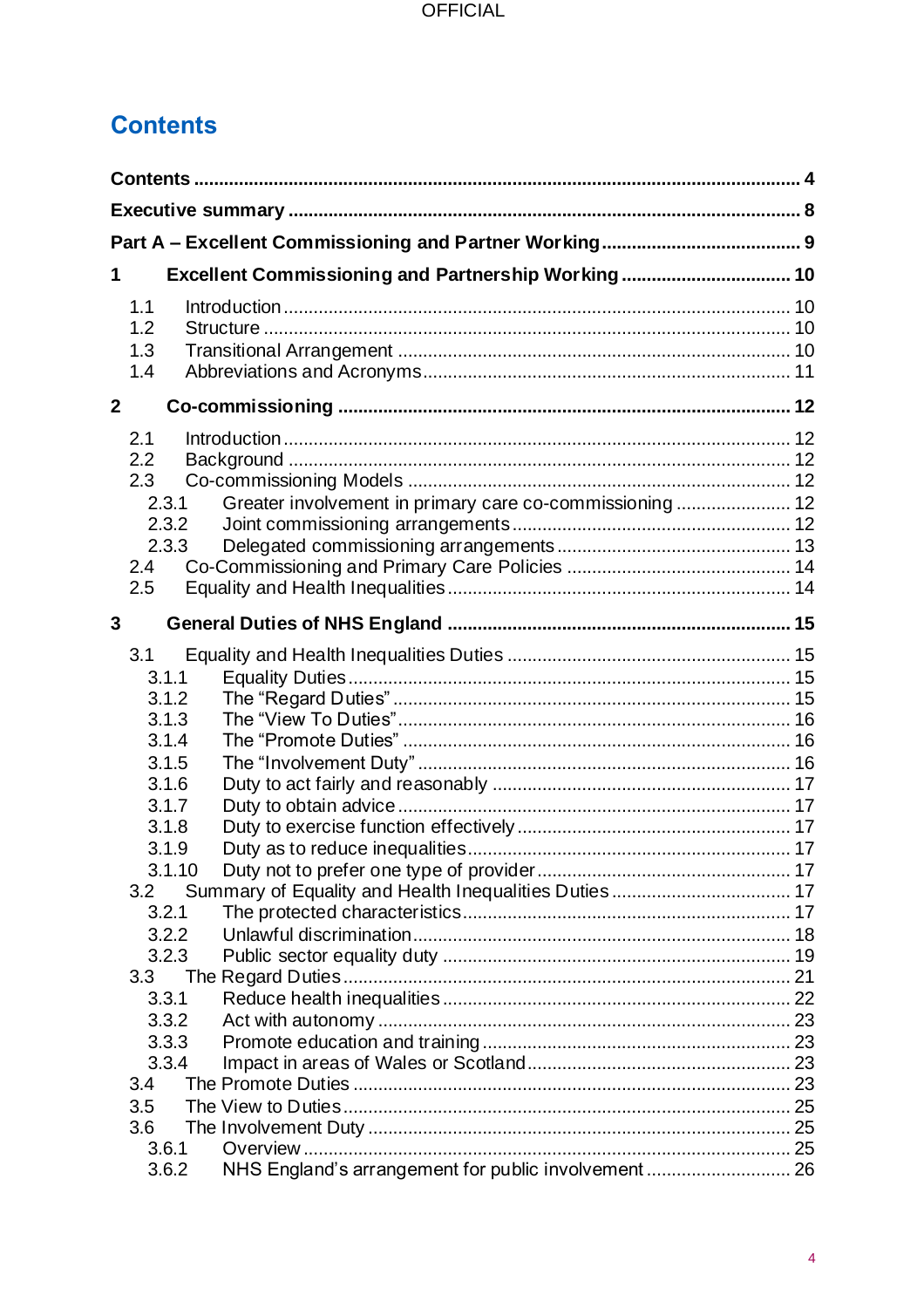|   | 3.7             |                                                                          |  |
|---|-----------------|--------------------------------------------------------------------------|--|
|   | 3.7.1<br>3.7.2  |                                                                          |  |
|   | 3.8             |                                                                          |  |
|   | 3.9             |                                                                          |  |
|   | 3.10            |                                                                          |  |
|   | 3.11            |                                                                          |  |
| 4 |                 |                                                                          |  |
|   |                 |                                                                          |  |
|   | 4.1<br>4.2      |                                                                          |  |
|   |                 |                                                                          |  |
| 5 |                 |                                                                          |  |
|   | 5.1             |                                                                          |  |
|   | 5.2             |                                                                          |  |
|   | 5.3             | Process for Approving Premises, Equipment, Record-Keeping Facilities and |  |
|   | 5.4             |                                                                          |  |
|   | 5.5             |                                                                          |  |
|   |                 |                                                                          |  |
| 6 |                 |                                                                          |  |
|   | 6.1             |                                                                          |  |
|   | 6.2             |                                                                          |  |
|   | 6.3             |                                                                          |  |
|   | 6.4             |                                                                          |  |
|   | 6.5             |                                                                          |  |
|   | 6.6             |                                                                          |  |
| 7 |                 |                                                                          |  |
|   | 7.1             |                                                                          |  |
|   | 7.1.1           |                                                                          |  |
|   |                 |                                                                          |  |
|   | 7.2             |                                                                          |  |
|   | 7.3             |                                                                          |  |
|   | 7.4<br>7.4.1    |                                                                          |  |
|   | 7.4.2           |                                                                          |  |
|   | 7.4.3           |                                                                          |  |
|   | 7.4.4           |                                                                          |  |
|   | 7.5             |                                                                          |  |
|   | 7.5.1           |                                                                          |  |
|   | 7.5.2           |                                                                          |  |
|   | 7.5.3           |                                                                          |  |
|   | 7.5.4           |                                                                          |  |
|   | 7.5.5           | Termination due to the contractor's inability to perform services  59    |  |
|   | 7.5.6           | Termination due to the contractor's provision of untrue information  59  |  |
|   |                 |                                                                          |  |
|   | 7.5.7           |                                                                          |  |
|   | 7.5.8           |                                                                          |  |
|   | 7.5.9<br>7.5.10 |                                                                          |  |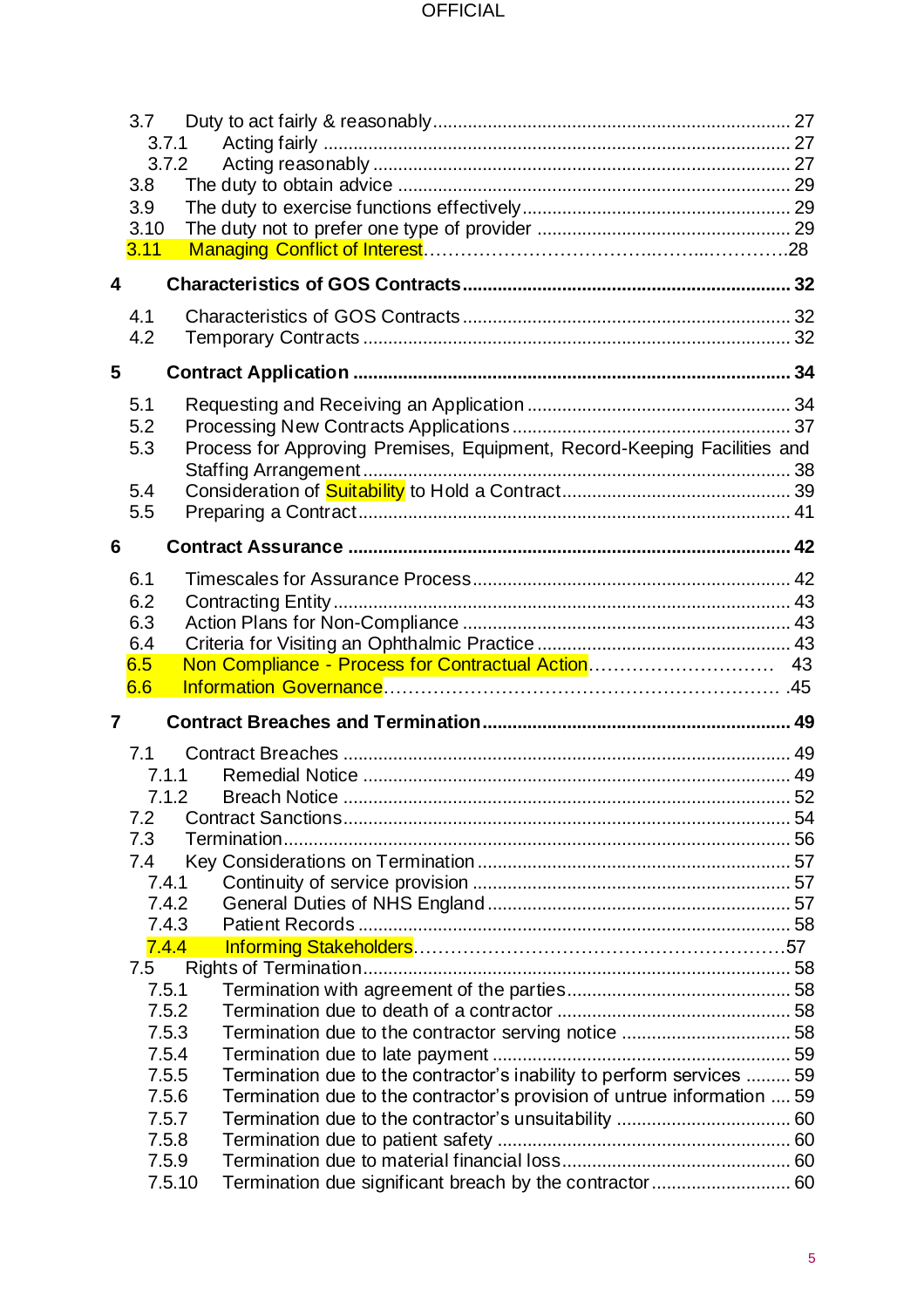|    | 7.5.11<br>7.5.12 | Termination due to Remedial Notices and Breach Notices  61<br>Termination due to the contractor carrying on business detrimental to                                                                                                                                                             |  |
|----|------------------|-------------------------------------------------------------------------------------------------------------------------------------------------------------------------------------------------------------------------------------------------------------------------------------------------|--|
|    | 7.5.13<br>7.5.14 | Termination where a person connected with the contractor is the<br>subject of a direction under section 13F of the Opticians Act 1989 or an<br>Termination where changes in membership of the partnership is likely<br>to have a serious adverse impact on the ability of the contractor or the |  |
|    |                  | Commissioner to perform obligations under the contract 63                                                                                                                                                                                                                                       |  |
|    | 7.6              |                                                                                                                                                                                                                                                                                                 |  |
|    | 7.6.1            |                                                                                                                                                                                                                                                                                                 |  |
|    | 7.6.2            |                                                                                                                                                                                                                                                                                                 |  |
|    | 7.6.3<br>7.6.4   | Introduction to voluntary strike off and dissolution of companies  64                                                                                                                                                                                                                           |  |
|    | 7.7              | Termination of contracts following dissolution of a company  64                                                                                                                                                                                                                                 |  |
|    |                  |                                                                                                                                                                                                                                                                                                 |  |
| 8  |                  |                                                                                                                                                                                                                                                                                                 |  |
|    | 8.1              |                                                                                                                                                                                                                                                                                                 |  |
|    | 8.2              | Amending contracts to reflect previous changes which may not have been                                                                                                                                                                                                                          |  |
|    |                  |                                                                                                                                                                                                                                                                                                 |  |
|    | 8.3              |                                                                                                                                                                                                                                                                                                 |  |
|    | 8.4              |                                                                                                                                                                                                                                                                                                 |  |
|    | 8.4.1            |                                                                                                                                                                                                                                                                                                 |  |
|    | 8.4.2            |                                                                                                                                                                                                                                                                                                 |  |
|    | 8.5              |                                                                                                                                                                                                                                                                                                 |  |
|    | 8.5.1            |                                                                                                                                                                                                                                                                                                 |  |
|    | 8.5.2            |                                                                                                                                                                                                                                                                                                 |  |
|    | 8.5.3<br>8.6     |                                                                                                                                                                                                                                                                                                 |  |
|    | 8.6.1            |                                                                                                                                                                                                                                                                                                 |  |
|    | 8.6.2            | Retirement of a contractor - two or more partners/individuals  73                                                                                                                                                                                                                               |  |
|    | 8.6.3            | Ophthalmic Medical Practitioner (OMP) Contractors - Twenty-four hour                                                                                                                                                                                                                            |  |
|    |                  |                                                                                                                                                                                                                                                                                                 |  |
|    | 8.7              |                                                                                                                                                                                                                                                                                                 |  |
|    | 8.8              |                                                                                                                                                                                                                                                                                                 |  |
| 9  |                  |                                                                                                                                                                                                                                                                                                 |  |
|    | 9.1              |                                                                                                                                                                                                                                                                                                 |  |
|    | 9.2              |                                                                                                                                                                                                                                                                                                 |  |
|    | 9.3              |                                                                                                                                                                                                                                                                                                 |  |
|    | 9.4              |                                                                                                                                                                                                                                                                                                 |  |
|    | 9.5              |                                                                                                                                                                                                                                                                                                 |  |
|    | 9.6              |                                                                                                                                                                                                                                                                                                 |  |
| 10 |                  |                                                                                                                                                                                                                                                                                                 |  |
|    | 10.1             |                                                                                                                                                                                                                                                                                                 |  |
|    | 10.2             |                                                                                                                                                                                                                                                                                                 |  |
|    | 10.2.1           |                                                                                                                                                                                                                                                                                                 |  |
|    | 10.3             |                                                                                                                                                                                                                                                                                                 |  |
|    | 10.4             | Managing Disputes - Stage 1 (Local Dispute Resolution)  79                                                                                                                                                                                                                                      |  |
|    |                  |                                                                                                                                                                                                                                                                                                 |  |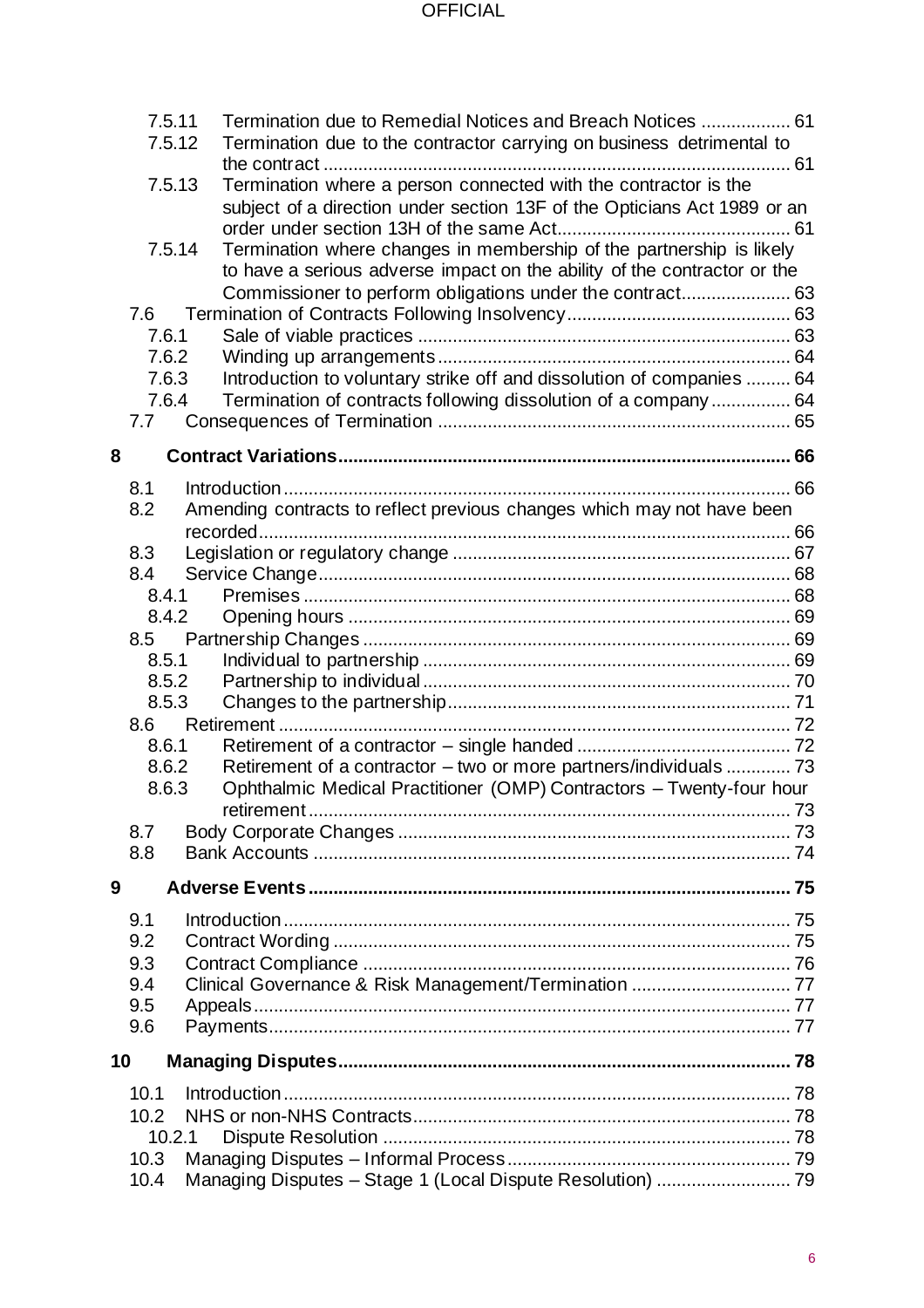| 10.5<br>10.6      | Managing Disputes - Stage 2 (NHS Dispute Resolution Procedure)  81     |  |
|-------------------|------------------------------------------------------------------------|--|
| 11                |                                                                        |  |
| 11.1              |                                                                        |  |
| 11.2              |                                                                        |  |
| 11.3              |                                                                        |  |
| 11.3.1            |                                                                        |  |
|                   | More than two individual practising in partnership 84<br>11.3.2        |  |
| 11.4              |                                                                        |  |
| $12 \overline{ }$ | Procedure for Post Payment Verification visits to Optical Practices 86 |  |
| 12.1              |                                                                        |  |
| 12.2              |                                                                        |  |
| 12.3              |                                                                        |  |
| 12.4              |                                                                        |  |
| 12.5              |                                                                        |  |
| 12.6              |                                                                        |  |
| 12.7              |                                                                        |  |
| 12.8              |                                                                        |  |
| 12.9              |                                                                        |  |
|                   |                                                                        |  |
|                   |                                                                        |  |
|                   |                                                                        |  |
|                   |                                                                        |  |
|                   |                                                                        |  |
|                   |                                                                        |  |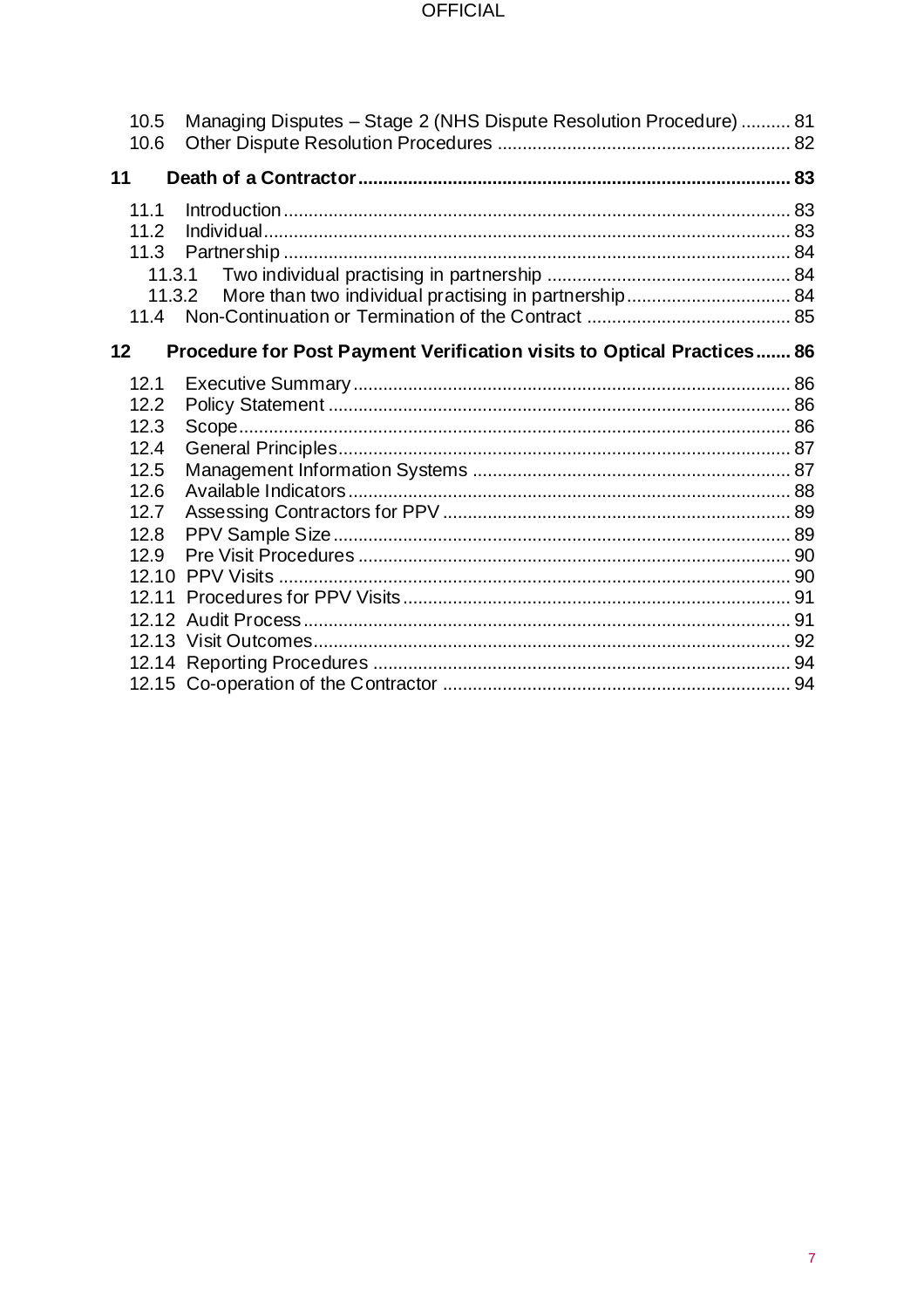## <span id="page-7-0"></span>**Executive summary**

This policy and guidance manual have been updated to reflect the changing landscape in primary care co-commissioning.

In January 2016, the 'Eye Health Policy Book' for Primary Ophthalmic Services was published (Gateway Ref 04170), which provided commissioners of optometry services with the context, information and tools to commission and manage GOS contracts.

NHS England commissions General Ophthalmic Services. Recognising the need to strengthen guidance for commissioners, NHS England has reviewed its Policy Book and the feedback received since its first publication and has made a number of revisions published here. Chapters included remain the same but the templates for contract assurance and the assessment of new contracts have been updated along with some minor detail changes and the consolidation of the numerous annexes.

NHS England recognises the pace and scale of change in Primary Ophthalmic Services commissioning, service delivery and redesign. As such it is committed to reviewing this policy and guidance regularly, to ensure it supports the commitments set out in the General Practice Forward View, the Five Year Forward View and with changes in legislation and regulation.

#### **Provisions during the Covid pandemic**

This update is being made in a pandemic and it is recognised that the challenges this presents may require flexibility in how commissioners exercise their commissioning and contractual management responsibilities.

Statutory duties remain and commissioners have a critical role to play in supporting both the recovery and maintance of dental services and may also be faced with further outbreaks. Commissioners' responsibilities for quality and safety also remain.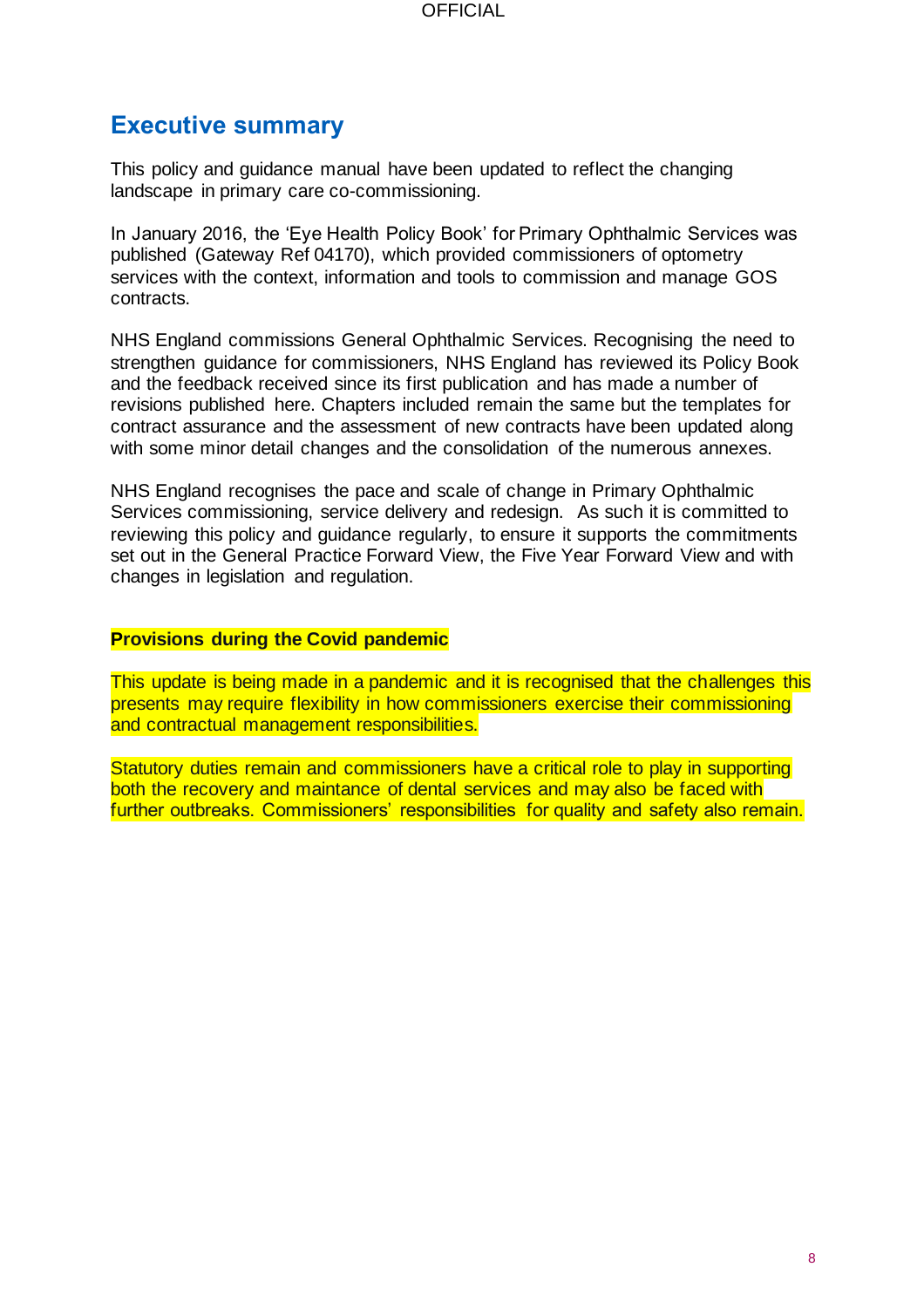## <span id="page-8-0"></span>Part A – Excellent Commissioning and Partner Working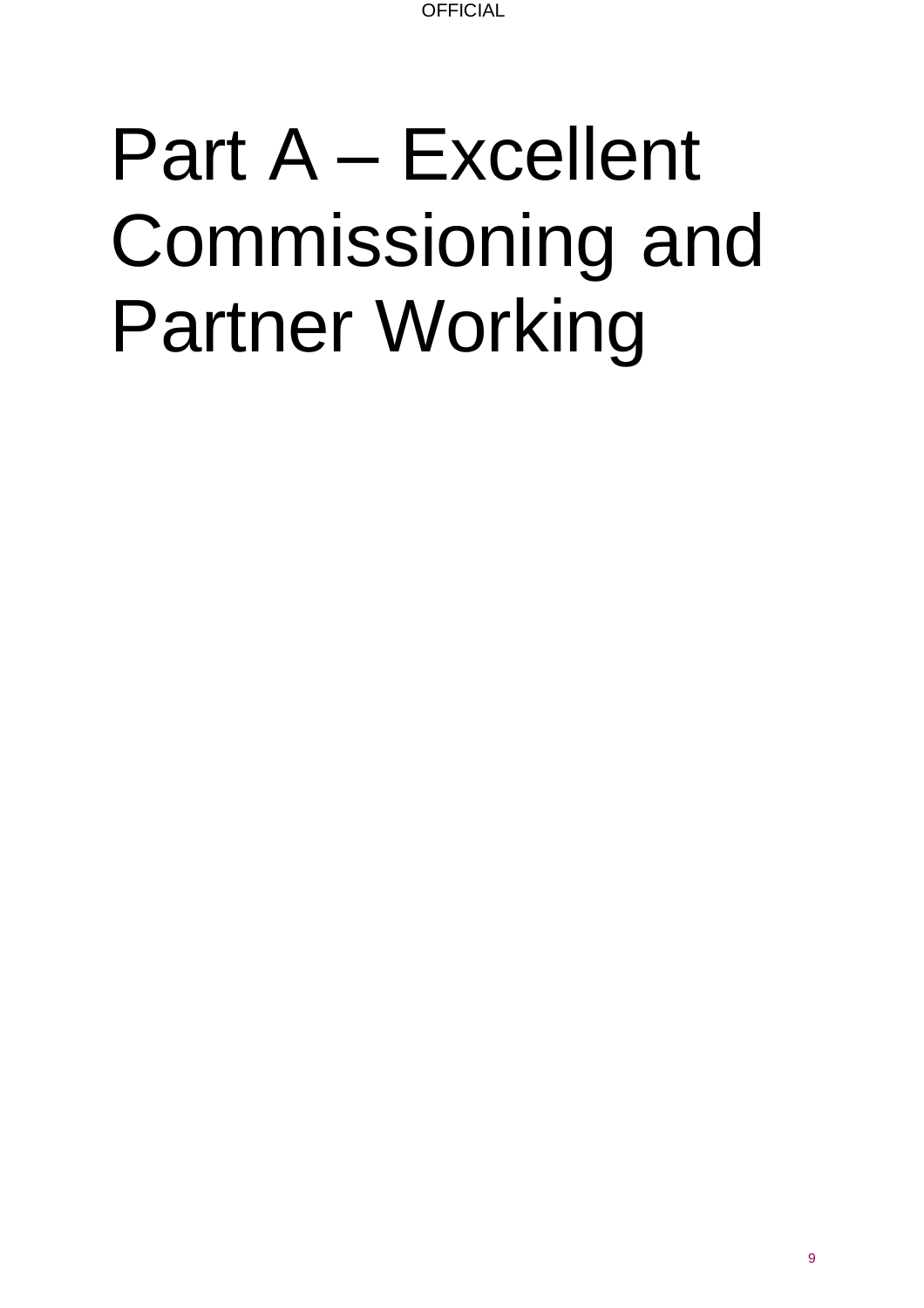## <span id="page-9-0"></span>**1 Excellent Commissioning and Partnership Working**

## <span id="page-9-1"></span>**1.1 Introduction**

NHS England became responsible for direct commissioning of primary care services on 1 April 2013 and at that time published a suite of policies underpinning its single operating model.

Those policies have been reviewed and refined in light of:

- feedback from users;
- engagement with stakeholders:
- the introduction of different models of co-commissioning;
- the changing organisational structure of NHS England under the organisational alignment and capability programme; and
- contractual and regulatory changes.

This policy book provides new and revised policies to support a consistent and compliant approach to primary care commissioning across England.

#### <span id="page-9-2"></span>**1.2 Structure**

The policies have been arranged into a single policy book. Chapters 2 and 3 provide introductory information on co-commissioning and the general duties of NHS England. Each subsequent chapter contains a policy on a discrete matter with cross references indicating where other policies may be relevant.

It is NHS England's intention to update the policies periodically and users of this policy book are encouraged to ensure that the most up to date policy book is used at all times.

#### <span id="page-9-3"></span>**1.3 Transitional Arrangement**

This policy book replaces the previous policies. The processes and procedures set out in this policy book must be followed where matters arise after the date of publication of this policy book.

Where a matter arose prior to the publication of this policy book and parties are following a previous policy, the parties should continue to follow that previous policy as this would have been the expectation of the parties.

Parties following a previous policy should consider switching to the relevant policy set out in this policy book if there is a natural transitional point in the matter and provided all parties agree.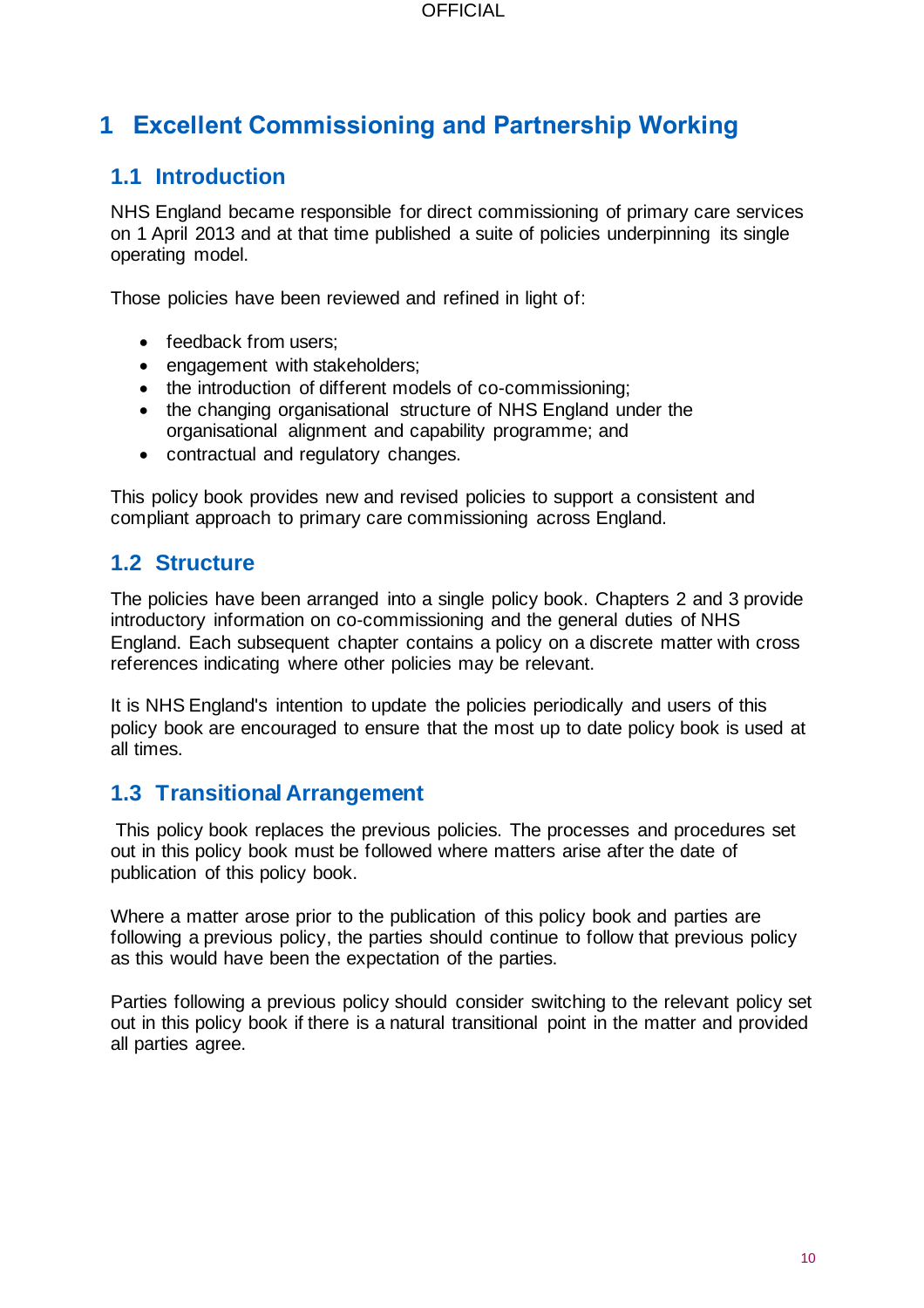## <span id="page-10-0"></span>**1.4 Abbreviations and Acronyms**

The following abbreviations and acronyms are used in the Eye Health policies:

| CQC                | <b>Care Quality Commission</b>                             |
|--------------------|------------------------------------------------------------|
| <b>DBS</b>         | <b>Disclosure and Barring Service</b>                      |
| <b>FHSAU</b>       | <b>Family Health Services Appeal Unit</b>                  |
| GOC                | <b>General Optical Council</b>                             |
| <b>GOS</b>         | <b>General Ophthalmic Services</b>                         |
| <b>GOS</b>         | The General Ophthalmic Services Contracts Regulations 2008 |
| <b>Regulations</b> |                                                            |
| <b>LLP</b>         | <b>Limited Liability Partnership</b>                       |
| <b>NHS ACT</b>     | National Health Service Act 2006                           |
| PoS                | Point of Service                                           |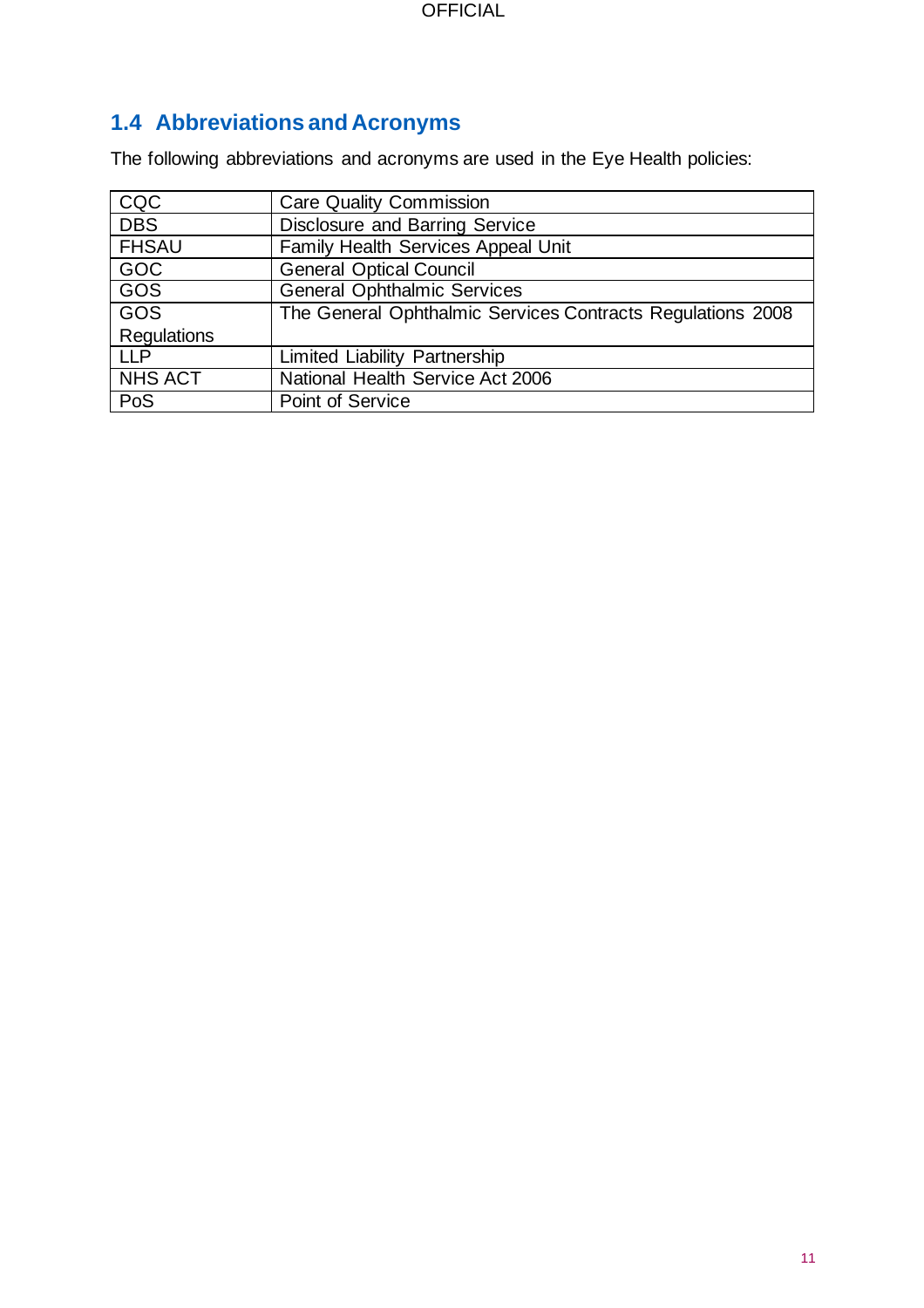## <span id="page-11-0"></span>**2 Co-commissioning**

## <span id="page-11-1"></span>**2.1 Introduction**

This chapter provides an overview of the models of co-commissioning and how the medical services policies reflect the involvement of Clinical Commissioning Groups (CCGs) under different co-commissioning models.

For 2015/16, the scope of primary care co-commissioning was primary medical services only. This information is provided for background to persons involved in dental and eye health services.

## <span id="page-11-2"></span>**2.2 Background**

In May 2014, NHS England invited CCGs to come forward with expressions of interest to take on an increased role in the commissioning of primary care services. The intention was to empower and enable CCGs to improve primary care services locally for the benefit of patients and local communities.

CCGs could choose which form of co-commissioning they would like to adopt:

- greater involvement in primary care decision-making;
- joint commissioning arrangements; or
- delegated commissioning arrangements.

In April 2015, over 70 percent of CCGs adopted either joint or delegated commissioning arrangements for primary medical services.

## <span id="page-11-3"></span>**2.3 Co-commissioning Models**

#### <span id="page-11-4"></span>**2.3.1 Greater involvement in primary care co-commissioning**

Greater involvement in primary care co-commissioning is an invitation to CCGs to collaborate more closely with NHS England to ensure that decisions taken about healthcare services are strategically aligned across the local health economy.

CCGs who wish to have greater involvement in primary care decision making could participate in discussions about all areas of primary care including primary medical care, eye health, dental and community pharmacy services, provided that NHS England retains its statutory decision-making responsibilities and there is appropriate involvement of local professional networks.

#### <span id="page-11-5"></span>**2.3.2 Joint commissioning arrangements**

A joint commissioning model enables one or more CCGs to assume responsibility for jointly commissioning primary medical services with NHS England, either through a joint committee or "committees in common". Joint commissioning arrangements give CCGs and NHS England an opportunity to more effectively plan and improve the provision of out of hospital services for the benefit of patients and local populations.

The functions that joint committees cover include: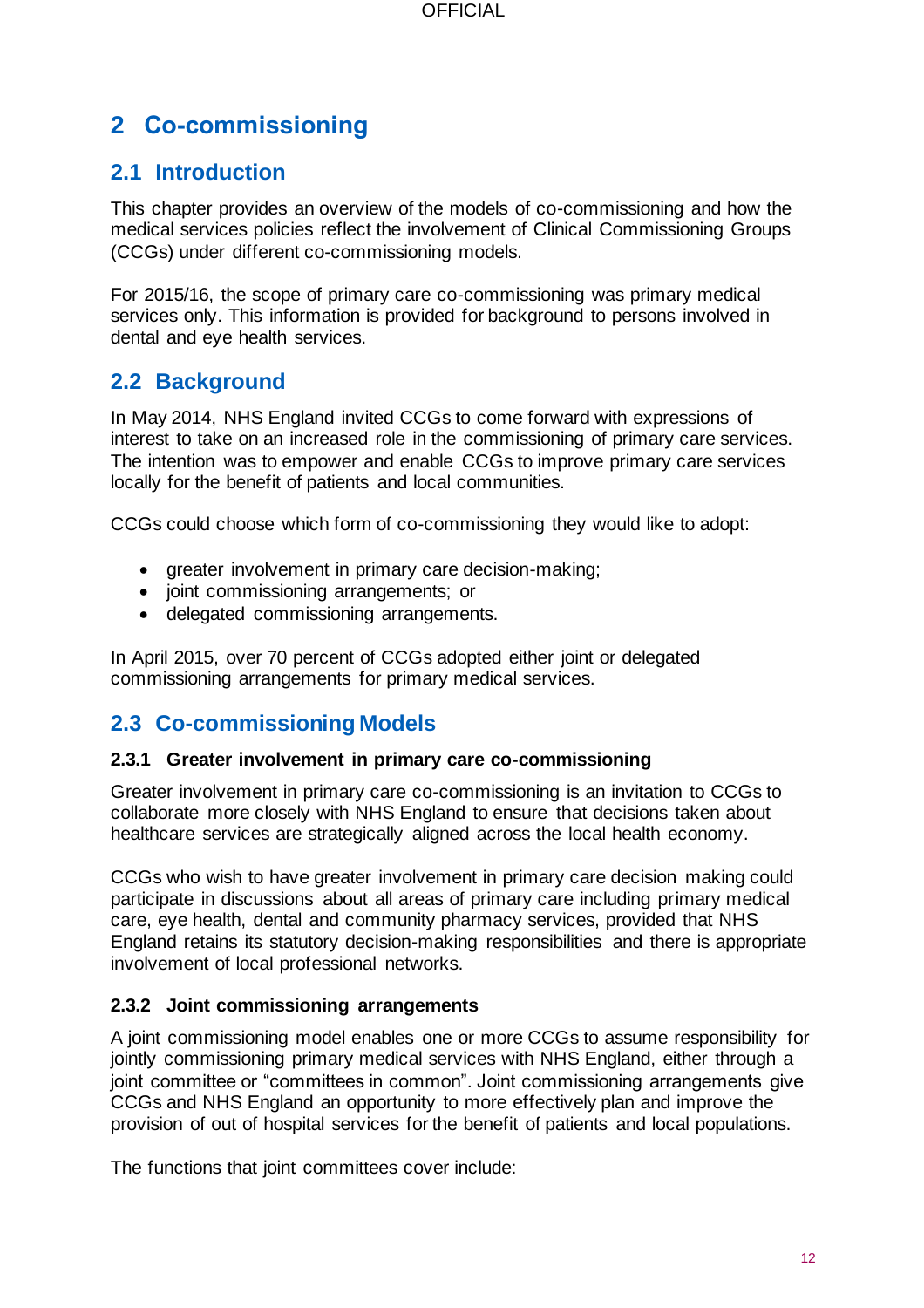- GMS, PMS and APMS contracts (including the design of PMS and APMS contracts, monitoring of contracts, taking contractual action such as issuing branch/remedial notices, and removing a contract);
- newly designed enhanced services ("Local Enhanced Services (LES)" and "Directed Enhanced Services (DES)");
- design of local incentive schemes as an alternative to the Quality and Outcomes Framework (QOF);
- the ability to establish new GP practices in an area;
- approving practice mergers; and
- making decisions on 'discretionary' payments (e.g. returner/retainer schemes).

Joint commissioning arrangements exclude individual GP performance management (medical performers' list for GPs, appraisal and revalidation). NHS England is also responsible for the administration of payments and list management.

CCGs have the opportunity to discuss dental, eye health and community pharmacy commissioning with NHS England and local professional networks but have no decision-making role.

#### <span id="page-12-0"></span>**2.3.3 Delegated commissioning arrangements**

Delegated commissioning is an opportunity for CCGs to assume full responsibility for commissioning general practice services. Legally, NHS England retains the residual liability for the performance of primary medical care commissioning. Therefore, NHS England will require robust assurance that its statutory functions are being discharged effectively. CCGs continue to remain responsible for discharging their own statutory duties, for instance, in relation to quality, financial resources and public participation.

The following primary care functions are included in delegated arrangements:

- GMS, PMS and APMS contracts (including the design of PMS and APMS contracts, monitoring of contracts, taking contractual action, such as issuing branch/remedial notices, and removing a contract);
- newly designed enhanced services ("Local Enhanced Services (LES)" and "Directed Enhanced Services (DES)");
- design of local incentive schemes as an alternative to the Quality and Outcomes Framework (QOF);
- the ability to establish new GP practices in an area;
- approving practice mergers; and
- making decisions on 'discretionary' payments (e.g., returner/retainer schemes).

Delegated commissioning arrangements exclude individual GP performance management (medical performers' list for GPs, appraisal and revalidation). NHS England is also responsible for the administration of payments and list management.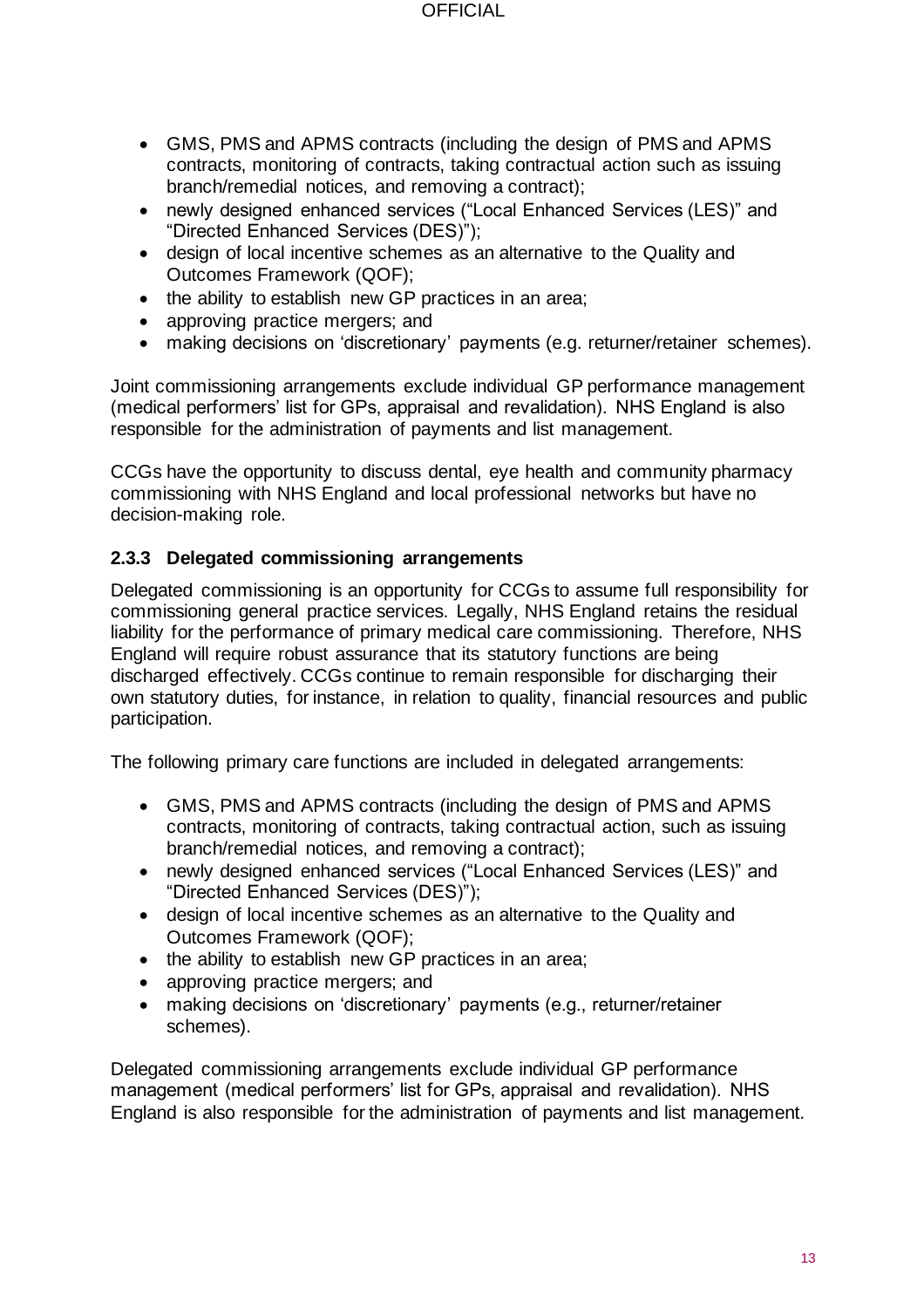CCGs have the opportunity to discuss dental, eye health and community pharmacy commissioning with NHS England and local professional networks but have no decision making role.

## <span id="page-13-0"></span>**2.4 Co-Commissioning and Primary Care Policies**

For the purposes of the primary care policies, the commissioner of the primary care service is not referred to by name but simply as the "Commissioner". This is to reflect the fact that for primary medical services, the identity of the commissioner in an area will depend on the model of co-commissioning that the CCG has adopted:

- where a CCG has adopted greater involvement in primary care cocommissioning, the Commissioner will usually be NHS England;
- where a CCG has adopted joint commissioning arrangements, the Commissioner will usually be NHS England and the CCG acting under the governance of the joint committee; and
- where a CCG has adopted delegated commissioning arrangements, the Commissioner will usually be the CCG.

Although CCGs may assume the role of the Commissioner for the purposes of the policies, legally NHS England retains the residual liability for the performance of primary medical care commissioning. There will be matters which have not been delegated to CCGs or are not able to be carried out by a CCG in which case the Commissioner will be NHS England.

The primary care policies that cover dental, eye health and pharmacy services retain the reference to Commissioner but for 2015/16 this is NHS England.

Where a CCG is operating under the joint commissioning arrangements, the CCG and NHS England should review the governance arrangements to ensure each is aware of its responsibilities as Commissioner.

Under delegated commissioning arrangements, a CCG will have agreed a delegation agreement with NHS England. This document will set out for what matters the CCG has decision-making responsibilities. Where the delegation agreement sets out obligations on the CCG, e.g. liaising with NHS England in relation to managing disputes, the relevant primary medical policy refers to the delegation agreement and highlights relevant points.

## <span id="page-13-1"></span>**2.5 Equality and Health Inequalities**

Clinical Commissioning Groups (CCGs) and NHS England have legal duties in respect of equality and health inequalities. Further detail is also provided in the next section.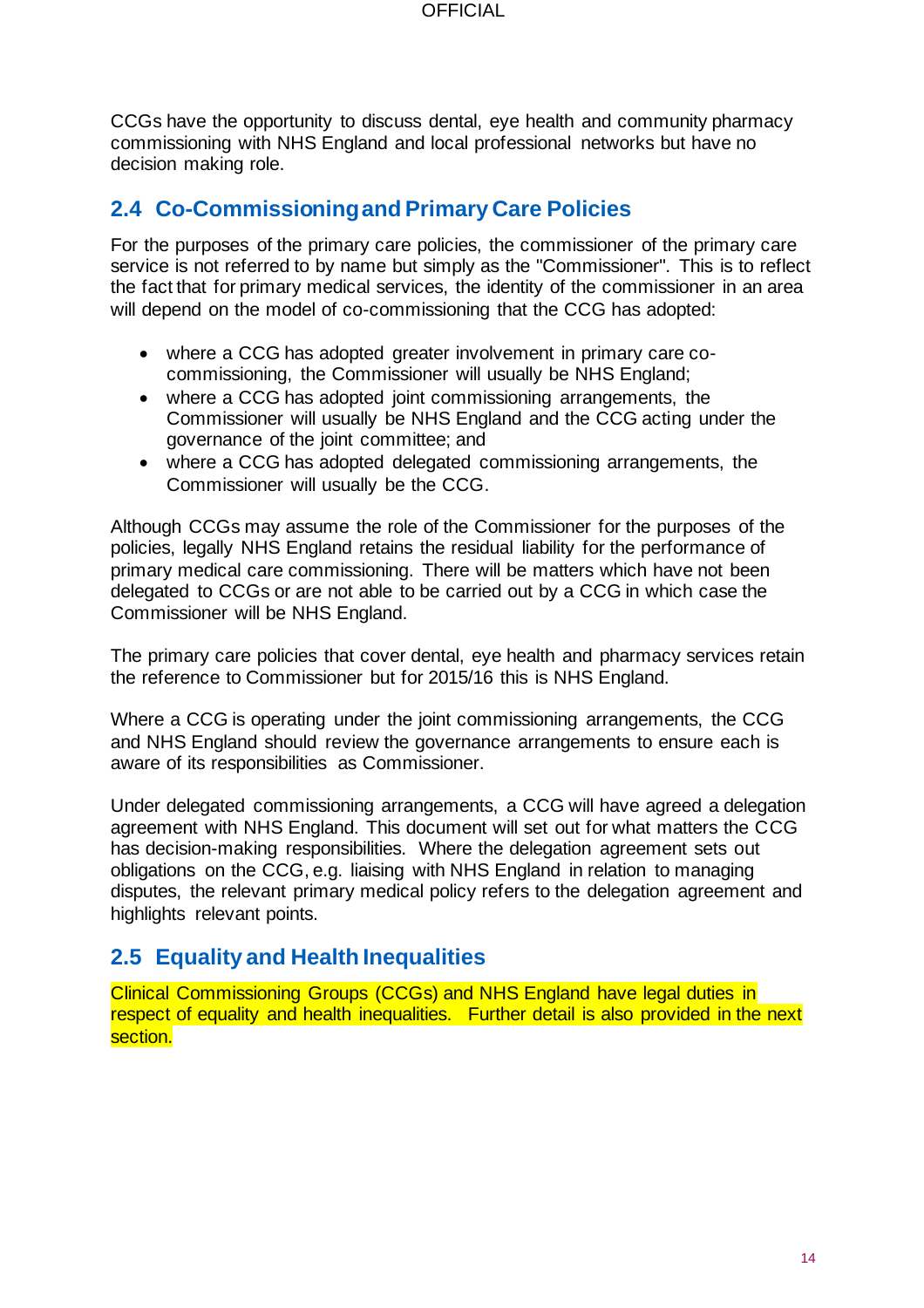## <span id="page-14-0"></span>**3 General Duties of NHS England**

This chapter outlines the general duties that NHS England must comply with that are likely to affect the decisions it takes regarding the provision of primary care.

There are many general duties on NHS England. It is important that decision-makers are familiar with all of these because if a duty has not been complied with when a decision is taken, that decision can be challenged in the courts on the grounds that it is unlawful.

This guidance looks at the general duties that NHS England is required to comply that are most applicable to primary care, providing examples to illustrate how they might affect decision-making.

Below is a summary of the duties that are covered by this guidance. The full wording from the legislation is provided at Annex 3.1. The guidance goes on to look at each of the duties in more detail.

## <span id="page-14-1"></span>**3.1 Equality and Health Inequalities Duties**

#### <span id="page-14-2"></span>**3.1.1 Equality Duties**

The Equality Act 2010 prohibits unlawful discrimination in the provision of services on the grounds of age, disability, gender reassignment, marriage and civil partnership, pregnancy and maternity, race, religion or belief, sex and sexual orientation. These are the "protected characteristics".

As well as these prohibitions against unlawful discrimination the Equality Act 2010 requires NHS England to have "due regard" to the need to:

- eliminate discrimination that is unlawful under the Equality Act;
- advance equality of opportunity between people who share a relevant protected characteristic and people who do not share it; and
- foster good relations between persons who share a relevant protected characteristic and persons who do not share it.

This can require NHS England to take positive steps to reduce inequalities. The duty is known as the public sector equality duty or PSED (see section 149 of the Equality Act).

#### <span id="page-14-3"></span>**3.1.2 The "Regard Duties"**

The "Regard Duties" are:

- The duty to have regard to the need to reduce health inequalities (see section 13G of the NHS Act 2006).
- The duty to have regard to the desirability of allowing others in the healthcare system to act with autonomy and avoid imposing unnecessary burdens upon them, so far as this is consistent with the interests of the health service (see section 13F of the NHS Act 2006).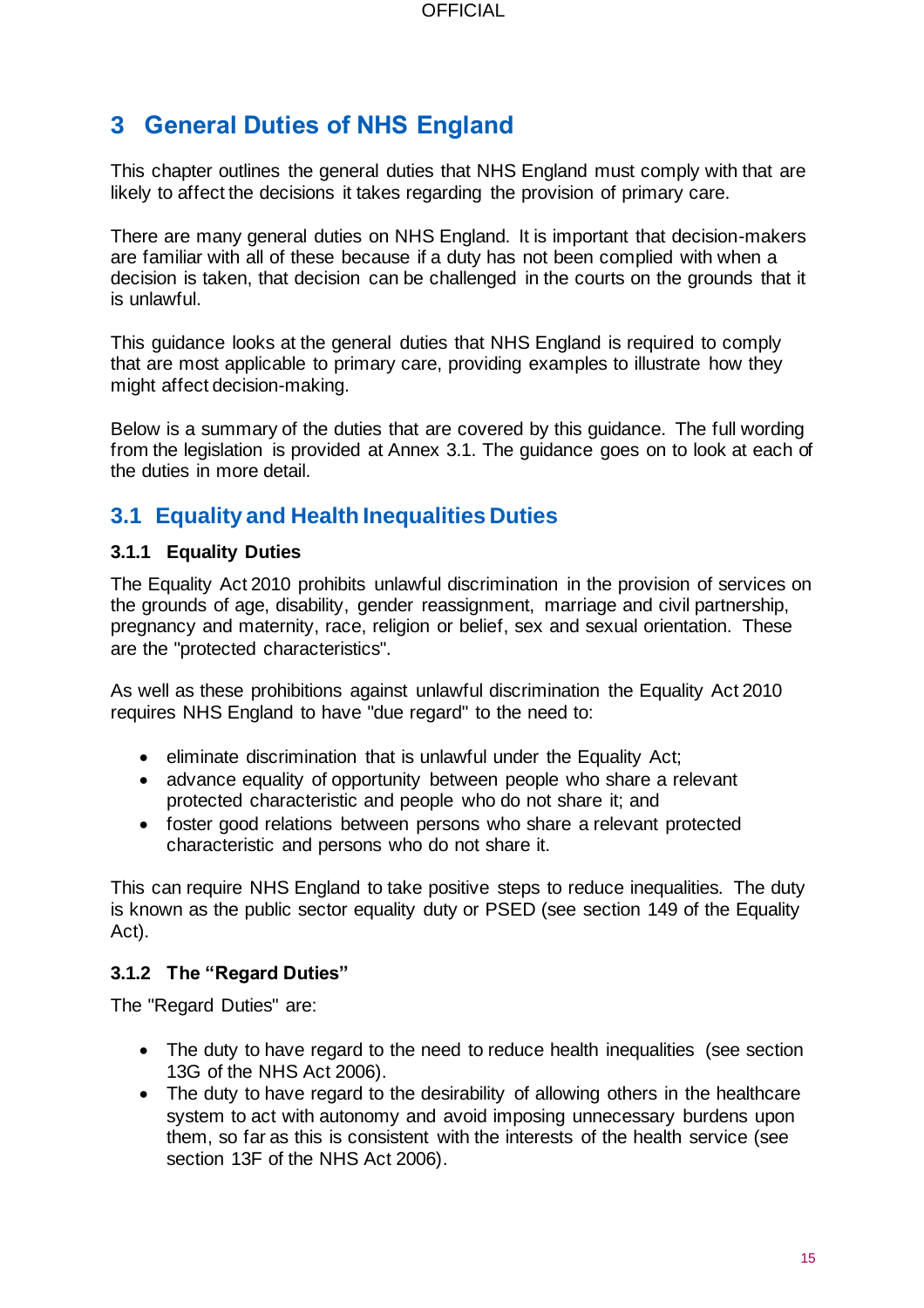- The duty to have regard to the need to promote education and training of those working within (or intending to work within) the health service (see section 13M of the NHS Act 2006).
- The duty to have regard to the likely impact of commissioning decisions on healthcare delivered in areas of Wales or Scotland close to the border with England (see section 13O of the NHS Act 2006).

#### <span id="page-15-0"></span>**3.1.3 The "View To Duties"**

The "View To Duties" are:

- The duty to act with a view to delivering services in a way that promotes the NHS constitution (see section 13C(1)(a) of the NHS Act 2006).
- The duty to act with a view to securing continuous improvement in the quality of services in health and public health services (see section 13E of the NHS Act 2006).
- The duty to act with a view to enabling patients to make choices about their care (see section 13I of the NHS Act 2006).
- The duty to act with a view to securing integration, including between health and other public services that impact on health, where this would improve health services (see section 13N of the NHS Act 2006).

## <span id="page-15-1"></span>**3.1.4 The "Promote Duties"**

The "Promote Duties" are:

- The duty to promote awareness of the NHS Constitution among patients, staff and members of the public (see section 13C(1)(b) of the NHS Act 2006).
- The duty to promote the involvement of patients and carers in decisions about their own care (see section 13H of the NHS Act 2006).
- The duty to promote innovation in the health service (see section 13K of the NHS Act 2006).
- The duty to promote research and the use of research on matters relevant to the health service (see section 13L of the NHS Act 2006).

#### <span id="page-15-2"></span>**3.1.5 The "Involvement Duty"**

NHS England has a duty to make arrangements to secure that service users and potential service users are involved in:

- the planning of commissioning arrangements by NHS England;
- NHS England's development and consideration of proposals for changes to commissioning arrangements, if the implementation of the proposals would impact on the range of health services available to service users or the manner in which they are delivered; and
- NHS England's decisions affecting the operation of commissioning arrangements, if those decisions would have such an impact.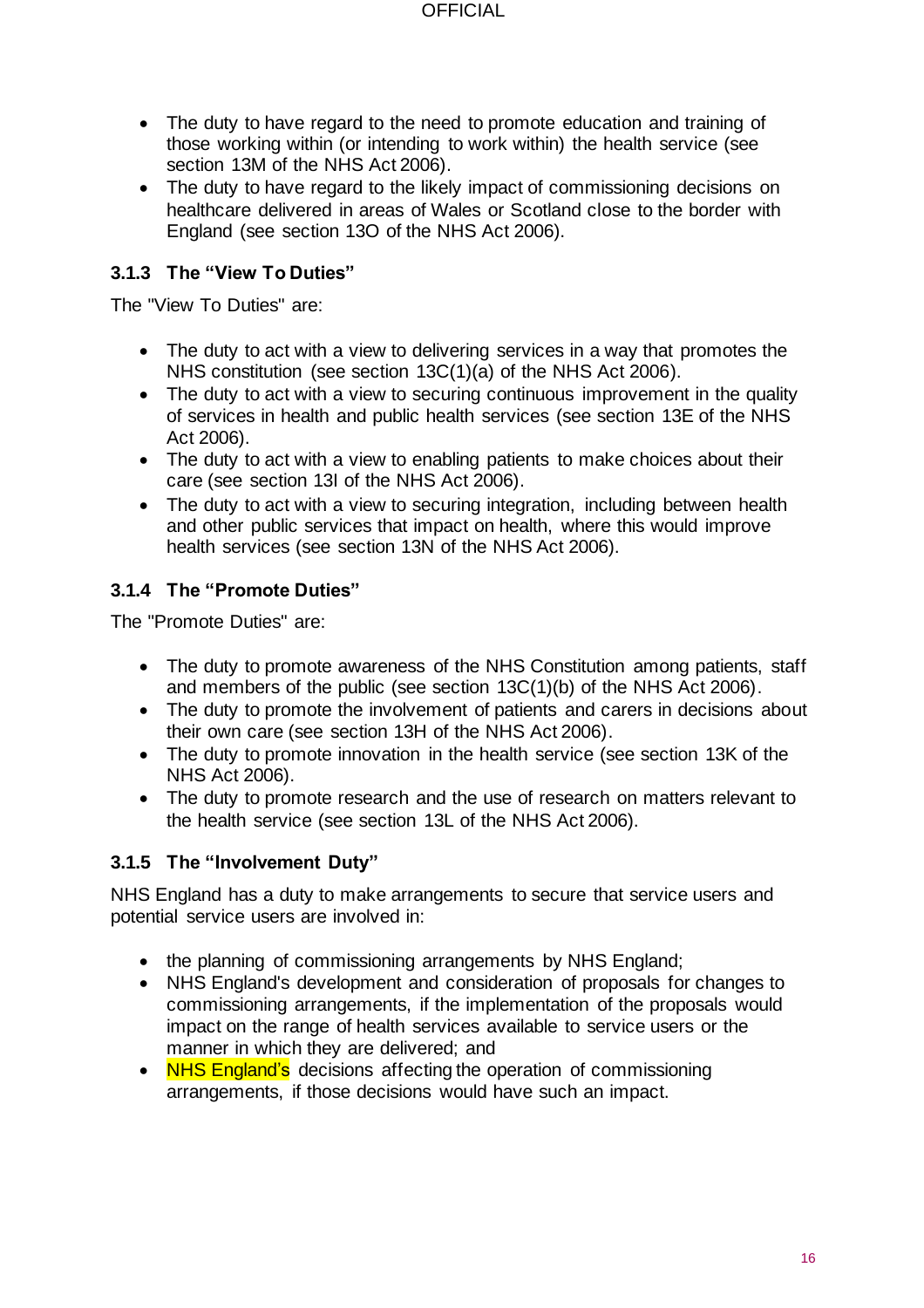#### <span id="page-16-0"></span>**3.1.6 Duty to act fairly and reasonably**

NHS England has a duty to act fairly and reasonably when making its decisions. These duties come from case law that applies to all public bodies.

#### <span id="page-16-1"></span>**3.1.7 Duty to obtain advice**

NHS England has a duty to "obtain appropriate advice" from persons with a broad range of professional expertise (see section 13J of the NHS Act 2006).

#### <span id="page-16-2"></span>**3.1.8 Duty to exercise function effectively**

NHS England has a duty to exercise its functions effectively, efficiently and economically (see section 13D of the NHS Act 2006).

#### <span id="page-16-3"></span>**3.1.9 Duty as to reduce inequalities**

The Board must, in the exercise of its functions, have regard to the need to:

- reduce inequalities between patients with respect to their ability to access health services, and
- reduce inequalities between patients with respect to the outcomes achieved for them by the provision of health services.

#### <span id="page-16-4"></span>**3.1.10 Duty not to prefer one type of provider**

NHS England must not try to vary the proportion of services delivered by providers according to whether the provider is in the public or private sector, or some other aspect of their status.

## <span id="page-16-5"></span>**3.2 Summary of Equality and Health Inequalities Duties**

#### <span id="page-16-6"></span>**3.2.1 The protected characteristics**

The Equality Act 2010 prohibits unlawful discrimination in the provision of services (including healthcare services) on the basis of "protected characteristics". The protected characteristics are:

- age
- disability
- gender reassignment
- marriage and civil partnership
- pregnancy and maternity
- race
- religion or belief (which can include an absence of belief)
- sex
- sexual orientation.

Unlawful discrimination can also occur if a person is put at a disadvantage because of a combination of these factors.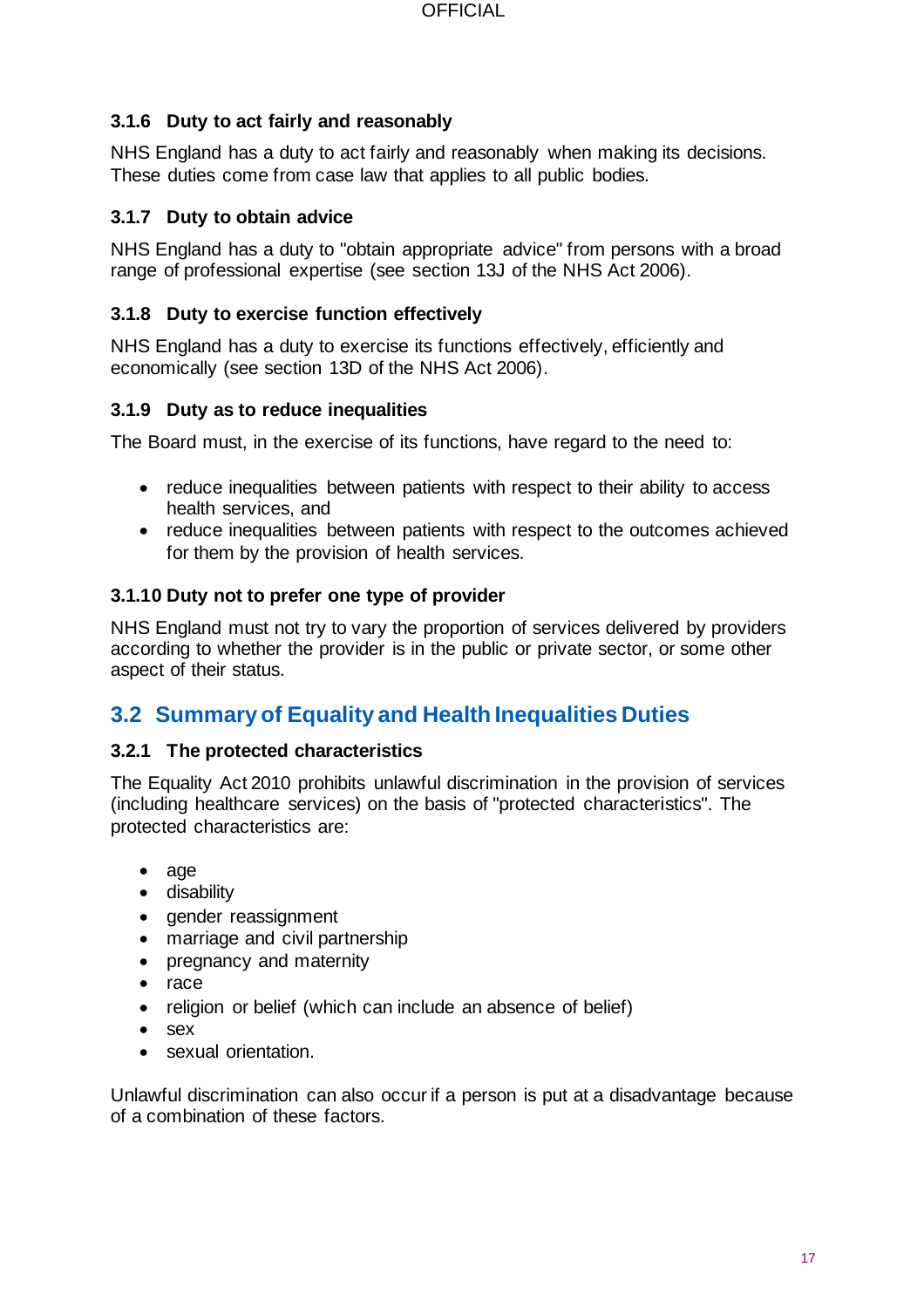#### <span id="page-17-0"></span>**3.2.2 Unlawful discrimination**

There are broadly four types of discrimination in the provision of services that are unlawful under the Equality Act:

- Direct discrimination services are not available to someone because they are e.g. not married, over 35, a woman. Apart from a few limited exceptions, direct discrimination will always be unlawful, unless it is on the grounds of age and the discrimination is a proportionate means of achieving a legitimate aim.
- Indirect discrimination occurs when NHS England apply a policy, criterion or practice equally to everybody but which has a disproportionate negative impact on one of the groups of people sharing a protected characteristic, and where the complainant cannot themselves comply. The classic example is a height requirement, which is likely to exclude a much greater proportion of women than men because women are on average significantly shorter. Requirements that require people to behave in a certain way will amount to indirect discrimination if compliance is not consistent with reasonable expectations of behaviour. For example, a requirement not to wear a head covering would be indirectly discriminatory on the grounds of religion, even though followers of religions which require a head covering are physically able to remove it. Indirect discrimination is not unlawful if it is a proportionate means of achieving a legitimate aim.
- Disability discrimination occurs if a person is treated unfavourably because of something "arising in consequence of their disability". This captures discrimination that occurs not because of a person's disability per se (e.g. a person has multiple sclerosis) but because of the behaviour caused by the disability (e.g. use of a wheelchair). So an inability of someone with multiple sclerosis to access services when using their wheelchair could be an instance of disability discrimination. Disability discrimination is not unlawful if it is a proportionate means of achieving a legitimate end.
- A failure to make "reasonable adjustments" for people with disabilities who are put at a substantial disadvantage by a practice or physical feature. The duty also requires bodies to put an "auxiliary aid" in place where this would remove a substantial disadvantage e.g. a hearing aid induction loop. The duty to make reasonable adjustments might e.g. require NHS England to make consultation materials available in braille. However, some care is needed here. People with disabilities have a right to access services in broadly the same way as people without disabilities, so far as is reasonable. Offering a telephone consultation to a wheelchair-using patient who is prevented from accessing a clinic by steps may in fact be unlawful discrimination rather than a reasonable adjustment. The wheelchair user should be able to access services in broadly the same way as others i.e. by attending practice premises for a consultation.

(Unlawful discrimination is also prohibited in the field of employment and other areas, but these are not covered in this guidance.)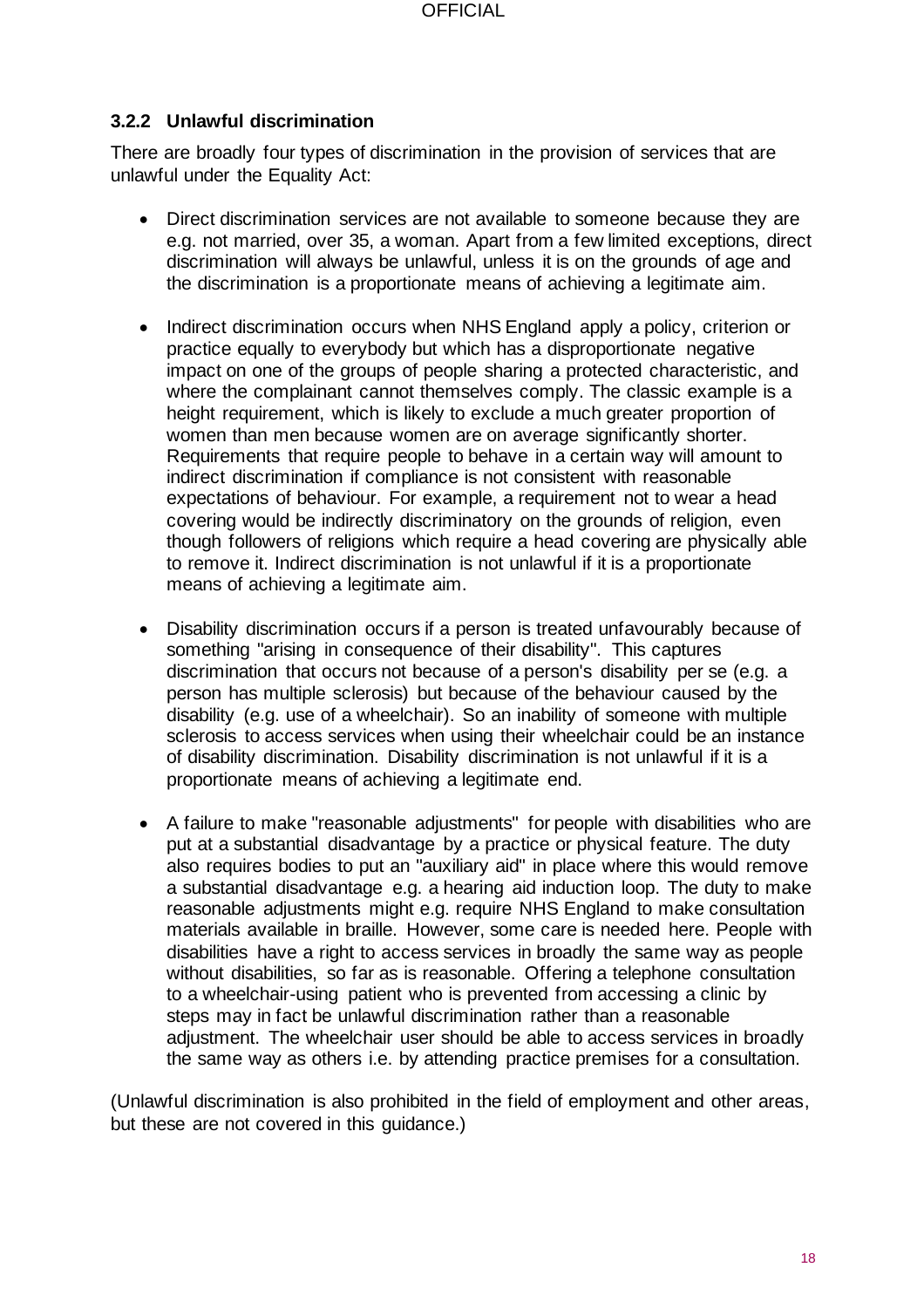#### <span id="page-18-0"></span>**3.2.3 Public sector equality duty**

As well as these prohibitions against unlawful discrimination the Equality Act 2010 requires NHS England to have "due regard" to the need to:

- eliminate discrimination that is unlawful under the Act;
- advance equality of opportunity between people who share a relevant protected characteristic and people who do not share it; and
- foster good relations between persons who share a relevant protected characteristic and persons who do not share it.

This can require NHS England to take positive steps to reduce inequalities. In this regard the Act permits treating some people more favourably than others but not if this amounts to unlawful discrimination. The duty is known as the public sector equality duty or PSED (see section 149 of the Act). The PSED has been used successfully on many occasions to challenge changes to services.

This means that NHS England has a duty to help eliminate any unlawful discrimination practised by the providers of primary care e.g. through requiring premises to be accessible. Failing to use its negotiating power to secure such changes could be seen as a breach by NHS England of the PSED, as well as a breach of the non-discrimination rules by the service provider.

#### **Example**

After a site visit NHS England becomes aware that consulting rooms in an optometrist are no longer accessible to those with limited mobility as they have been moved upstairs. NHS England decides that as there are no downstairs consulting rooms and there is no lift or stair lift, this is a breach of the practice's duty to make reasonable adjustments under the Equality Act. This in turn is a breach of the practice's duty under its contract with NHS England to comply with legislation. In order to comply with the PSED NHS England takes steps to ensure that the practice complies with its Equality Act duties by raising the issue informally and issuing a breach notice if the problem is not remedied.

#### **Example**

A hearing impaired patient complains to NHS England about their experience with a local (NHS commissioned) optometrist. The patient was unable to communicate effectively with the optometrist because of their hearing impairment. When the patient suggested that the optometrist obtain a sign language interpreter to translate for them this was refused.

It is likely that the provider will be in breach of their obligations under the Equality Act 2010 to make reasonable adjustments. In order to comply with the PSED NHS England takes steps to investigate and enforcement action if needed.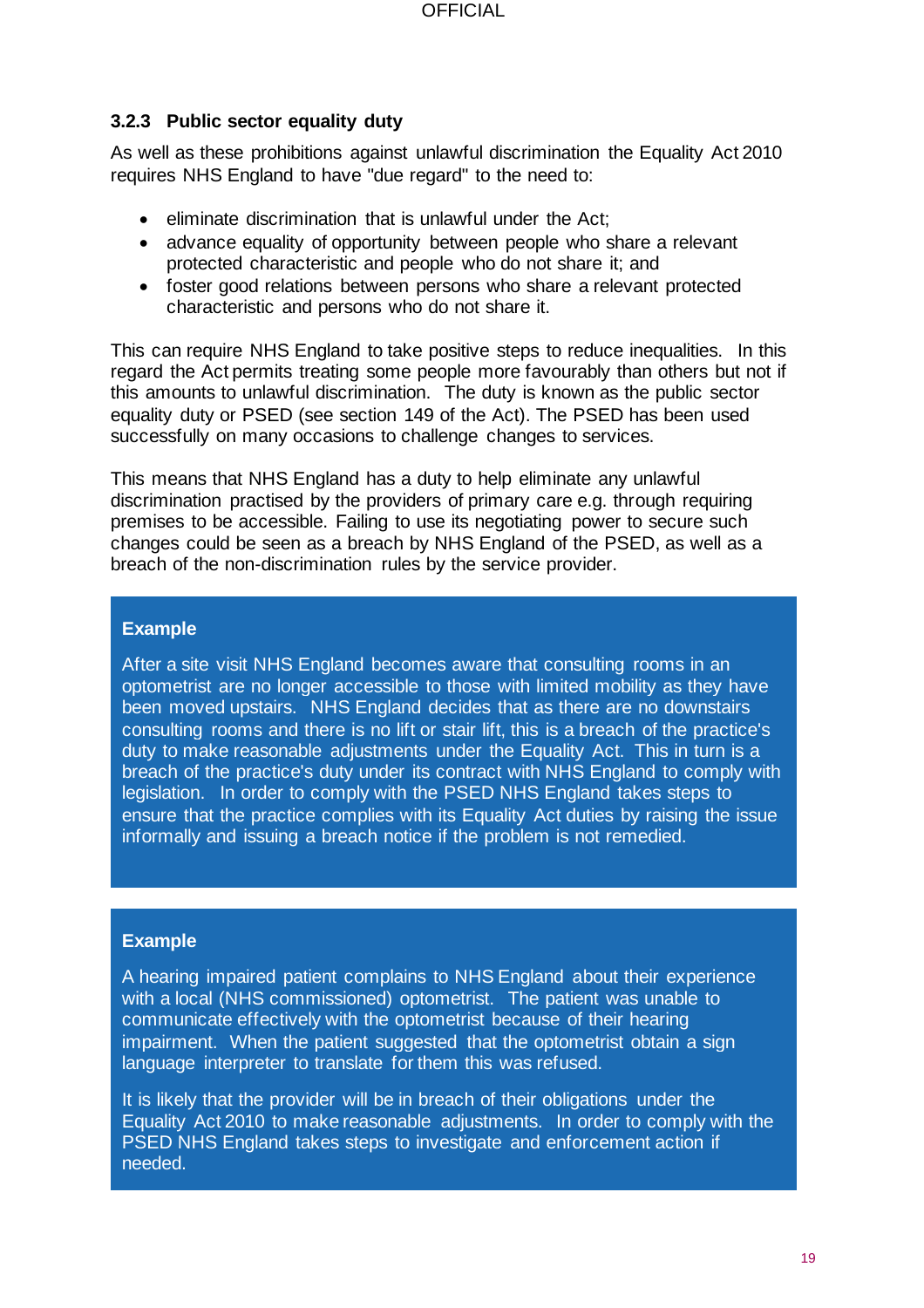Carrying out appropriate equality impact assessments is usually critical to proving discharge of the PSED, although they are not as such a legal requirement. This is because if there is no assessment of the impact of a possible change on groups with protected characteristics, it is very difficult to argue that NHS England had the impact properly in mind when it made its decision. This is the case even if the impact on protected groups is minimal.

It is not always easy to assess equality impact. A robust service user involvement exercise will help NHS England identify any issues. It is advisable to ask question(s) directly aimed at equalities issues. In many cases it is advisable to take special steps to reach hard to reach groups affected by the decisions (e.g. by making involvement materials available in languages other than English). The more likely a decision is to disproportionately affect a protected group, the more important it is to get feedback from that group about the decision.

The PSED means that NHS England must consider equalities issues when making decisions. In some cases there may be a solution that causes less disadvantage to a protected group but for other reasons is undesirable. In these situations, it is important to acknowledge the disadvantage caused and be clear about why the decision was taken. This may include outlining costs concerns. It also makes sense to monitor the situation e.g. does the demographic of service users change as a result of the decision and timetable a formal review in e.g. a year's time.

There are a few themes arising from the cases we have seen so far on the application of the PSED (and similar duties in previous legislation):

- A need to explicitly recognise that the PSED applies and equalities issues need to be considered.
- The duty is an ongoing one to be considered at all stages of decisionmaking not just at the end.
- A need to be clear about the factors driving a decision, even if these are unpalatable e.g. budgetary pressures.
- A need to analyse in some detail the impact of a proposed policy or decision so that the public authority has a clear idea of who is affected and how. Statements of impact need to be supported by evidence where possible.
- If a decision is made that will impact negatively on a protected group, that should be acknowledged and the rationale explained.
- There should be a detailed consideration as to how any negative impact of the decision could be mitigated. If the steps identified are not practicable, this should be explained.
- The duty must be complied with at the time of the decision. After the event reasoning is rarely allowed.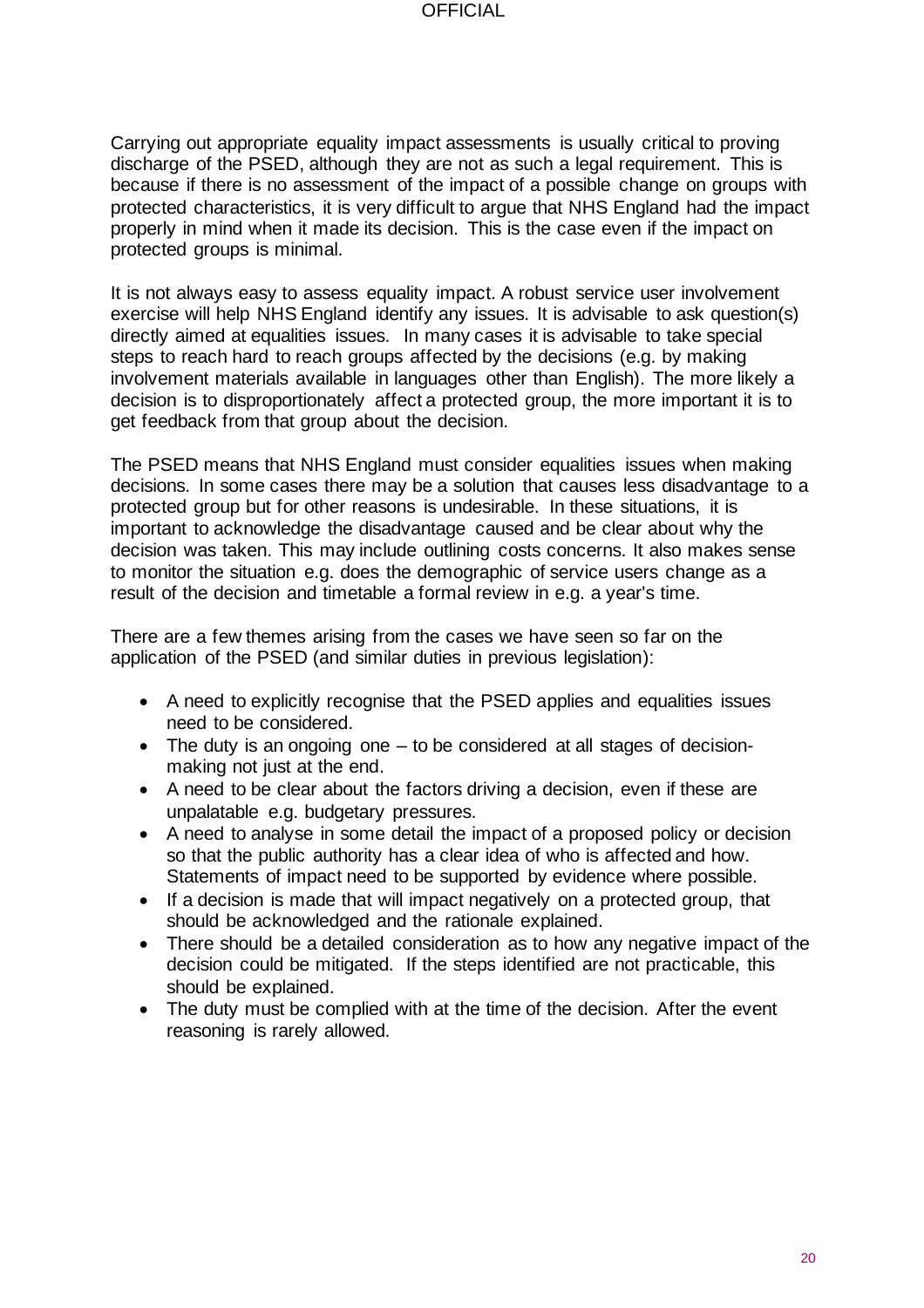## <span id="page-20-0"></span>**3.3 The Regard Duties**

The "Have regard", "act with a view to" or "promote" duties. These form a loose hierarchy of duties:

- The duty to have regard means that when taking actions, a certain thing must be considered.
- The duty to promote means action must be taken that actually achieves an outcome. Additionally, it is possible to promote something by encouraging others to do it.
- The duty to act with a view to means that action must be taken with a purpose in mind.

In contrast to the Promotion Duties and the View to Duties, the Regard Duties apply to every action of NHS England where it is carrying out its primary care functions. (Pausing there, the duty will not normally apply to "private law" decisions that would be taken by any private sector organisation – making HR decisions, leasing estate etc.)

The PSED cases are the best guide that we have to how a court would interpret NHS England's Regard Duties. We can learn from these that:

- Those in NHS England who have to take decisions must be made aware of their duty to have regard to the various issues outlined in the duties. Failure to do so will render the decision unlawful.
- The Regard Duties must be fulfilled before and at the time that a particular decision is being considered. If they are not, any attempts to retrospectively justify a decision as consistent with the Regard Duties will not be enough to discharge them.
- Officers need to engage with the Regard Duties with rigour and with an open mind.
- It is good practice for the decision maker to make reference to the Regard Duties.
- It is not possible for NHS England to delegate the duties down to another organisation to comply with. They will always remain with NHS England. If NHS England acts through contractors, it must ensure as necessary that they act consistently with the duties.
- The Regard Duties are continuing ones that apply throughout decisionmaking. It is not enough to only "rubber stamp" a decision by reference to the Regard Duties at the end of a decision-making process. The Regard Duties need to be borne in mind throughout.
- It is crucial to keep an adequate record of how the Regard Duties are considered. If records are not kept it will make it more difficult, evidentially, for NHS England to persuade a court that it has fulfilled the duties imposed.

One key point to understand is that there is no obligation to achieve the object of the Regard Duties e.g. it is not unlawful not to eliminate health inequalities (although equally, if health inequalities persist and widen, that fact would need to inform consideration of the regard duty). Nor does NHS England have the luxury of "pausing" the health service while it investigates health inequality or any other matter.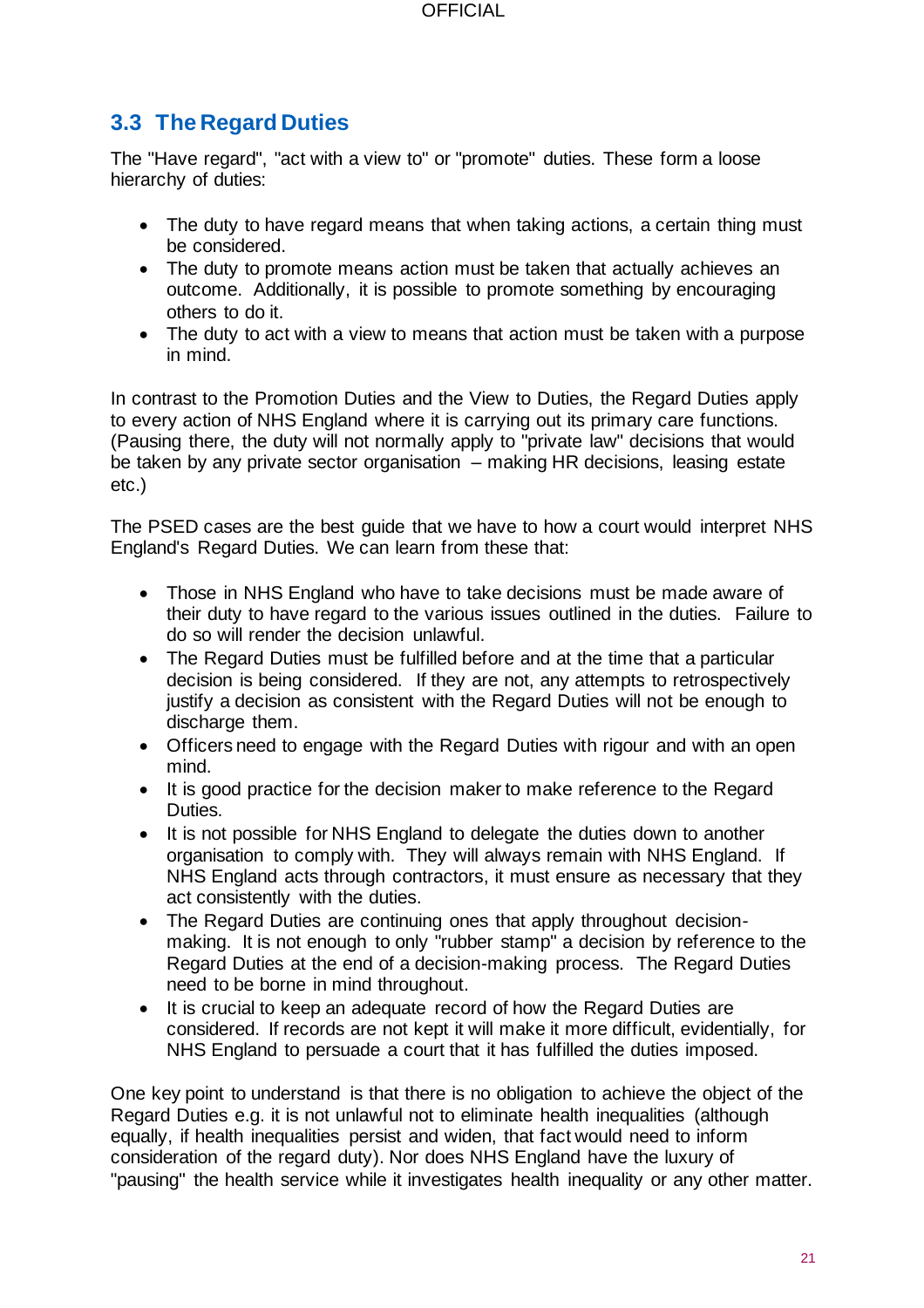The duties are to have regard, not to achieve perfection, and this is a practical rather than an academic exercise.

#### <span id="page-21-0"></span>**3.3.1 Reduce health inequalities**

Of the Regard Duties, the requirement to have regard to the need to: Promoting equality and addressing health inequalities are at the heart of NHS England's values. The Health and Social Care Act 2012 introduced the first legal duties on health inequalities, with specific duties on NHS England and CCGs, as well as duties on the Secretary of State for Health

#### NHS England has duties to:

- Have regard to the need to reduce inequalities between patients in access to health services and the outcomes achieved (s. 13G);
- Exercise its functions with a view to securing that health services are provided in an integrated way, and are integrated with health-related and social care services, where it considers that this would improve quality, reduce inequalities in access to those services or reduce inequalities in the outcomes achieved (s.13N);

Lawyers advise that "have regard to the need to reduce" means health inequalities must be properly and seriously taken into account when making decisions or exercising functions, including balancing that need against any countervailing factors. Part of "having regard" includes accurate record keeping of how the need to reduce health inequalities has been taken into account when making decisions or exercising functions. The duty must be exercised with rigour and an open mind and should not materialise as an afterthought in the process of reaching a decision.

#### NHS England Commissioners must be able to demonstrate that:

- they are fully aware of the duty;
- the duty was considered during the appropriate stages of work, from the beginning of the decision making process and throughout;
- the appropriate amount of weight has been given to factors which would reduce health inequalities in the decision making process;
- they have actively considered whether integration would reduce inequalities and act with a view to securing such integration where it would do so; and
- accurate records have been kept to show that the need to reduce health inequalities was taken into account throughout decision making processes.

To be compliant with the legislation NHS England should consistently have regard to the need to reduce inequalities when exercising their functions. This is likely to require considering:

- the impact on inequalities as part of all decision making processes, and keeping a record of such processes; and
- which dimensions of inequality are relevant to their work, and taking account of how inequalities could be reduced.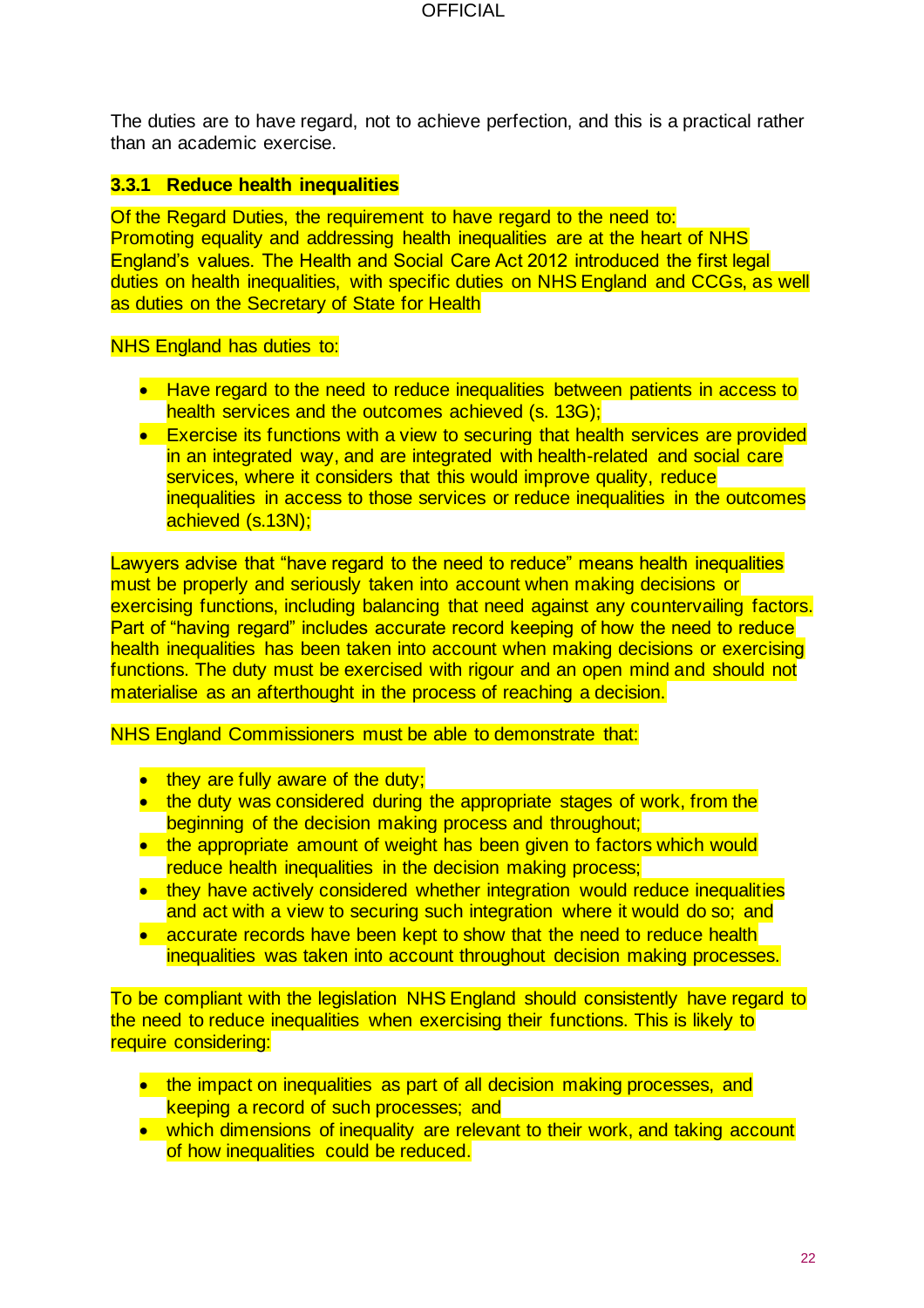#### <span id="page-22-0"></span>**3.3.2 Act with autonomy**

NHS England has a duty to have regard to the desirability of allowing others in the healthcare system to act with autonomy and avoid imposing unnecessary burdens upon them, so far as this is consistent with the interests of the health service.

#### <span id="page-22-1"></span>**3.3.3 Promote education and training**

NHS England has a duty to have regard to the need to promote education and training of those working within (or intending to work within) the health service.

#### <span id="page-22-2"></span>**3.3.4 Impact in areas of Wales or Scotland**

NHS England has a duty to have regard to the likely impact of commissioning decisions on healthcare delivered in areas of Wales or Scotland close to the border with England. This will clearly be relevant for those working in regional teams that border Wales or Scotland. NHS England will also need to comply with the duty when making national strategic decisions about the delivery of primary care – that affect bordering areas as well as others.

#### Example

NHS England is considering commissioning new primary care services for a town in England close to the border with Scotland. It is concerned that many of the local residents have difficulty in accessing local primary care services, the nearest practice being based over the border in Scotland. That provider is difficult to access by public transport and in the winter the short route is often impassable. To comply with its duty to have regard to the likely impact of commissioning decisions on healthcare delivered in areas Scotland close to the border with England, the regional team discusses the impact that commissioning services on the English side of the border would have on the Scottish provider. It takes this impact into account when it makes its decision about the commissioning of services.

## <span id="page-22-3"></span>**3.4 The Promote Duties**

It is helpful to look next at the Promote Duties. These are:

- The duty to promote awareness of the NHS Constitution among patients, staff and members of the public (see section 13C(1)(b) of the NHS Act 2006).
- The duty to promote the involvement of patients and carers in decisions about their own care (see section 13H of the NHS Act 2006).
- The duty to promote innovation in the health service (see section 13K of the NHS Act 2006).
- The duty to promote research and the use of research on matters relevant to the health service (see section 13L of the NHS Act 2006).

However, a decision which is positively contrary to achieving the relevant outcome might breach a promote duty unless there was some compelling reason to adopt it. In this situation please contact the NHS England Legal Team for further guidance.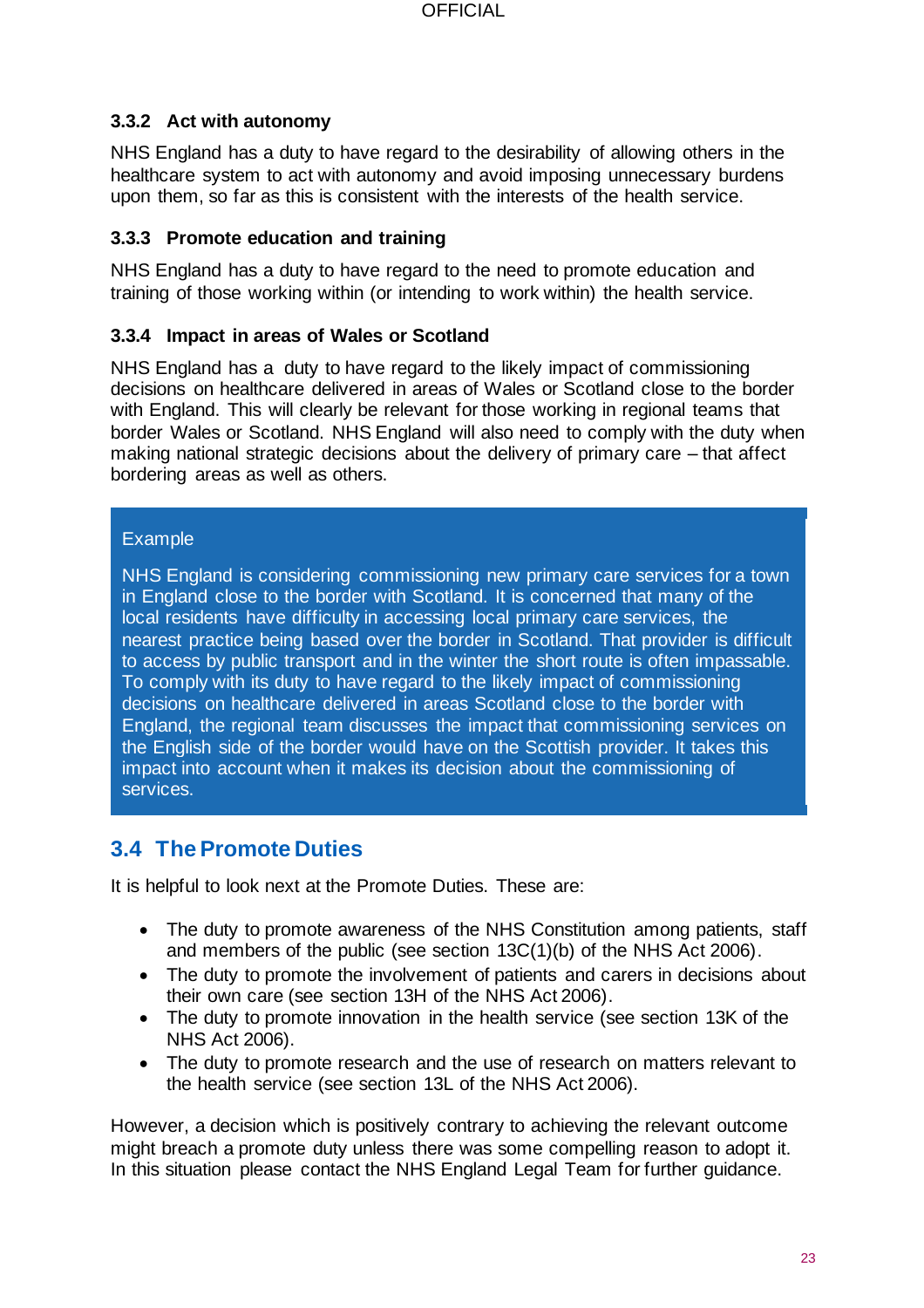Additionally, some decisions will be obvious opportunities where e.g. patient involvement could easily be promoted. In such cases the safest course of action is to ensure that this is done.

To meet the duty NHS England does not have to do everything itself – be more innovative, improve its use of research data etc. It can meet the duty by encouraging other people to do things.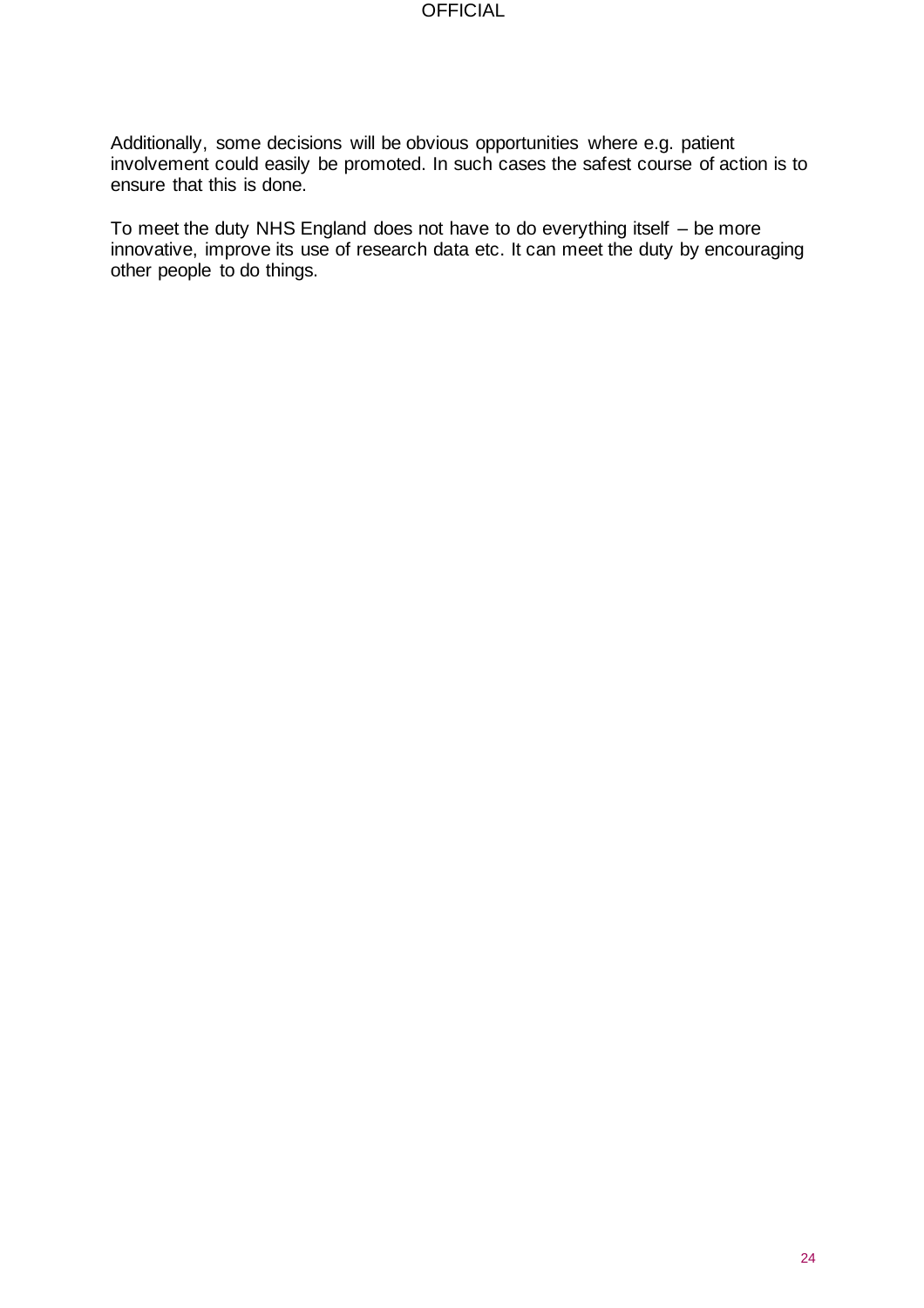## <span id="page-24-0"></span>**3.5 The View to Duties**

The "View to Duties" are:

- The duty to act with a view to delivering services in a way that promotes the NHS constitution (see section 13C(1)(a) of the NHS Act 2006).
- The duty to act with a view to securing continuous improvement in the quality of services in health and public health services (see section 13E of the NHS Act 2006).
- The duty to act with a view to enabling patients to make choices about their care (see section 13I of the NHS Act 2006).
- The duty to exercise its functions with a view to securing that health services are provided in an integrated way where it considers that this would:

a) improve the quality of those services (including the outcomes that are achieved from their provision);

b) reduce inequalities between persons with respect to their ability to access those services; or

c) reduce inequalities between persons with respect to the outcomes achieved for them by the provision of those services.

In many ways the considerations for these duties and the Promote Duties are the same. One difference is that while a Promote Duty can be met by encouraging others to achieve it (e.g. encouraging GP practices to make better use of telehealth devices), with the View to Duties the actions have to be carried out by NHS England.

The View to Duties are less onerous than the Promote Duties because they do not require NHS England to achieve a particular outcome (although that would be desirable) – only to do something that aims to achieve it. This is in contrast to the Promote Duties, which require an outcome to be achieved.

Again, the View to Duties are most likely to affect strategic decisions taken at directorate level. Provided NHS England can show that within the totality of its activities there has been significant action taken with the intention of achieving the outcomes that NHS England is required to have a view to, the duty is discharged.

As with the Promote Duties, decision-makers on the ground should be wary of doing something actively goes against one of the goals set out in the View To duties. In this situation please contact the NHS England Legal Team for further guidance. Also, if there is a clear opportunity to help deliver one of the View To objectives, it is best to take it.

#### <span id="page-24-1"></span>**3.6 The Involvement Duty**

#### <span id="page-24-2"></span>**3.6.1 Overview**

Under section 13Q of the NHS Act 2006, NHS England has a statutory duty to 'make arrangements' to involve the public in the commissioning services for NHS patients.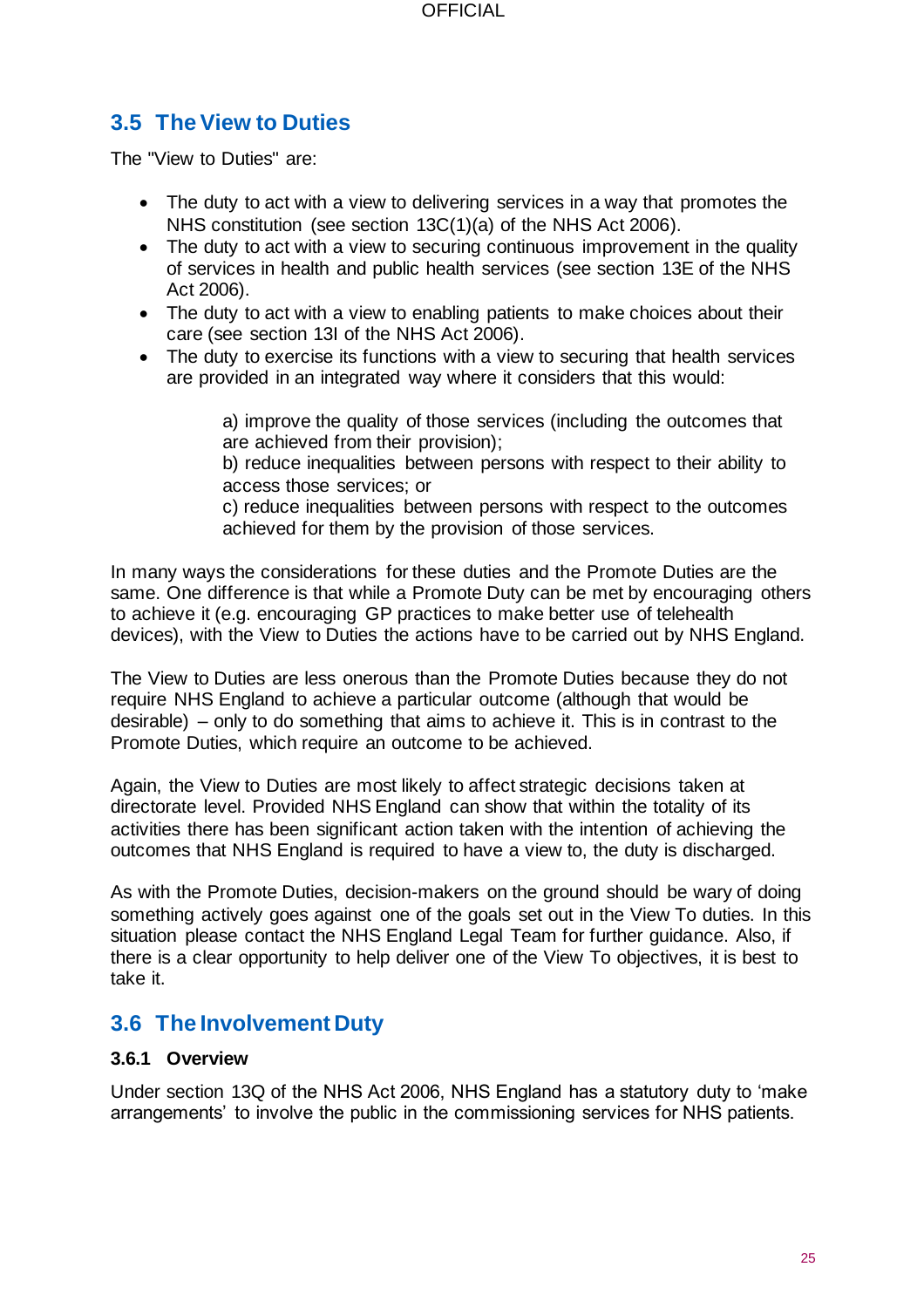Section 13Q applies to:

- the planning of commissioning arrangements:
- the development and consideration of any proposals that would impact on the manner in which services are delivered to individuals or the range of services available to them; and
- decisions that would impact on the manner in which services are delivered to individuals or the range of services available to them.

The section 13Q duty only applies to plans, proposals and decisions about services that are directly commissioned by NHS England. This includes GP, dental, ophthalmic and pharmaceutical services.

#### <span id="page-25-0"></span>**3.6.2 NHS England's arrangement for public involvement**

The statutory duty to 'make arrangements' under section 13Q of the NHS Act 2006 is essentially a requirement to make plans and preparations for public involvement.

NHS England has set out its plans as to how it intends to involve the public in its [Statement of Arrangements and Guidance on Patient and Public Participation in](https://www.england.nhs.uk/wp-content/uploads/2015/11/ppp-policy-statement.pdf) [Commissioning'.](https://www.england.nhs.uk/wp-content/uploads/2015/11/ppp-policy-statement.pdf) The document sets out and explains the arrangements NHS England has in place:

- Corporate infrastructure how public involvement is embedded in the way that NHS England is constituted and carries out its business.
- Involvement initiatives initiatives designed to involve the public in strategic planning and the development of policy or other aspects of NHS England's activities.
- Monitoring arrangements a step-by-step process to help commissioners identify whether the section 13Q applies and decide whether sufficient public involvement activity is already in place or whether additional public involvement is required.
- Responsive arrangements guidance to commissioners on how to make arrangements for public involvement where monitoring has indicated that such arrangements are required.

As well as setting out the above arrangements, which NHS England commissioners should follow, the document is regularly reviewed and updated and contains useful resources for commissioners, including:

- Details of existing corporate infrastructure and involvement initiatives which could be drawn upon by commissioners to involve the public in their commissioning activities.
- Reference to NHS England's framework for involving patients and the public in primary care commissioning, which includes resources developed especially for primary care.
- Resources to help commissioners identify whether the section 13Q applies, put in place appropriate arrangements for public involvement and avoid legal challenge.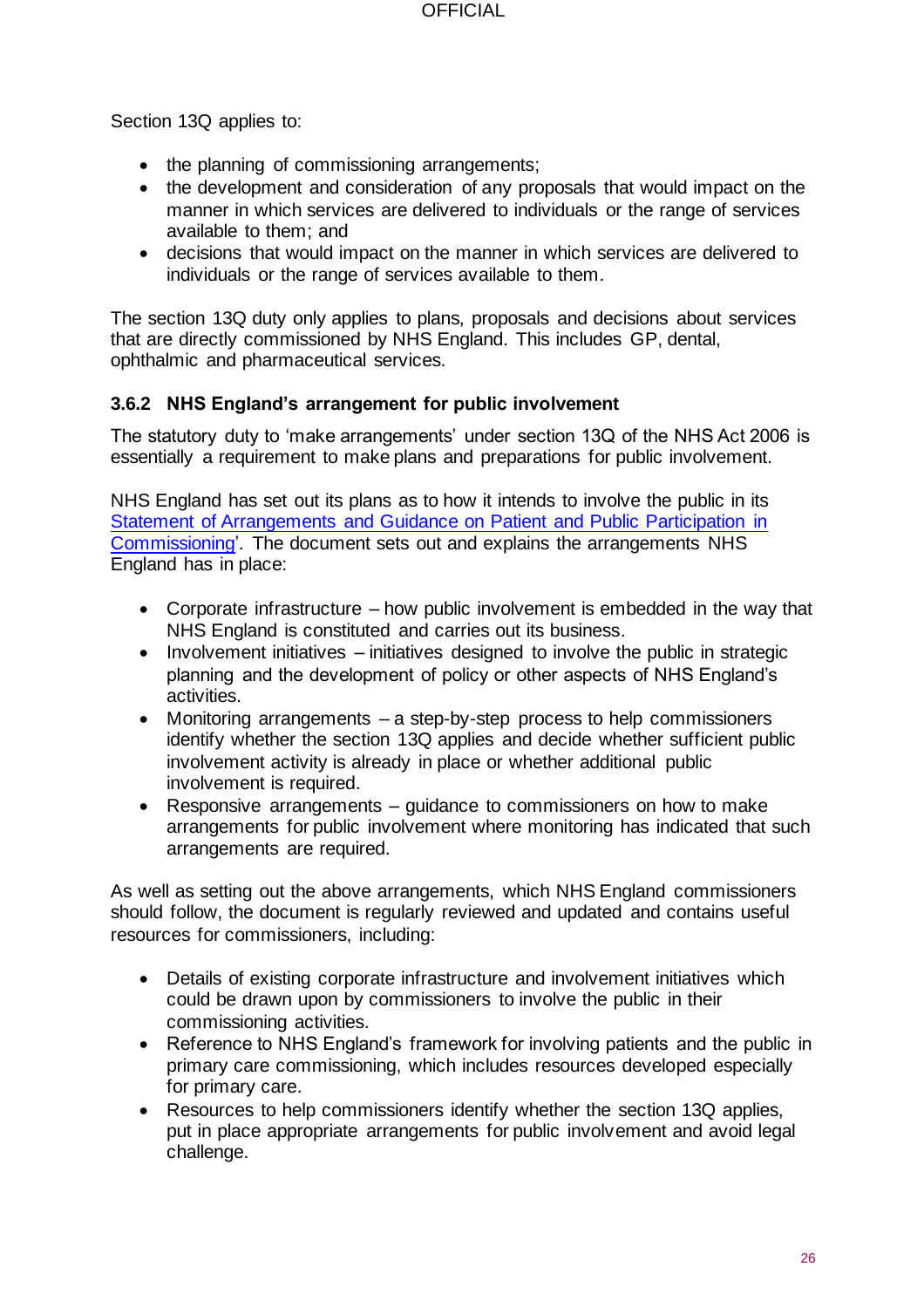- Guidance on a variety of topics that often arise, such as what 'public involvement' means, how to involve the public, who to involve, when involvement should take place, urgent decisions and joint involvement exercises.
- Case studies based upon primary care scenarios.
- Summaries of related legal duties.
- Details of how to seek further advice if needed.

The document is intended to be used by both NHS England staff (who need to understand and comply with the arrangements when commissioning services) and the public (to understand how NHS England involves the public in the commissioning of services). It is not intended for CCGs, who are required to make their own arrangements for public involvement under section 14Z2 of the NHS Act 2006.

## <span id="page-26-0"></span>**3.7 Duty to act fairly & reasonably**

NHS England has a duty to act fairly and reasonably when making its decisions. These duties come from case law that applies to all public bodies.

#### <span id="page-26-1"></span>**3.7.1 Acting fairly**

Normally, to act fairly NHS England will need to act in accordance with its own policies. It can depart from guidance if there is good reason to do so. In this scenario NHS England will need to explain the situation fully to the people and organisations affected and give them a chance to provide their views on the procedure to be followed. This will include why it wants to depart from the usual policy and what it will do instead.

NHS England also needs to be careful about keeping to promises made to contractors or the public e.g. that there will be a public consultation before any final decision is made on closing a particular pharmacy. It is sometimes (but not always) possible depart from such promises. Therefore, care should be taken about giving any clear commitments to a particular course of action until NHS England is sure that it is what it wants to do. If NHS England is considering depart from a commitment it has given to do a particular thing or follow a particular type of process, please contact the NHS England Legal Team for further guidance.

It is also important to act proportionately, taking into account any adverse impact on patients and/or contractors.

#### <span id="page-26-2"></span>**3.7.2 Acting reasonably**

NHS England has to take all relevant factors into account when making its decisions and exclude irrelevant factors. It is up to NHS England how much weight it gives competing considerations and may give a factor no weight at all. The key point is that all the relevant factors are identified and documented.

The reasons for NHS England's decisions also need to "stack up". It is important for NHS England to document its reasons for a decision as NHS England needs not only to act reasonably but be able to show that it has acted reasonably by reference to contemporaneous documents. This means that particularly where a controversial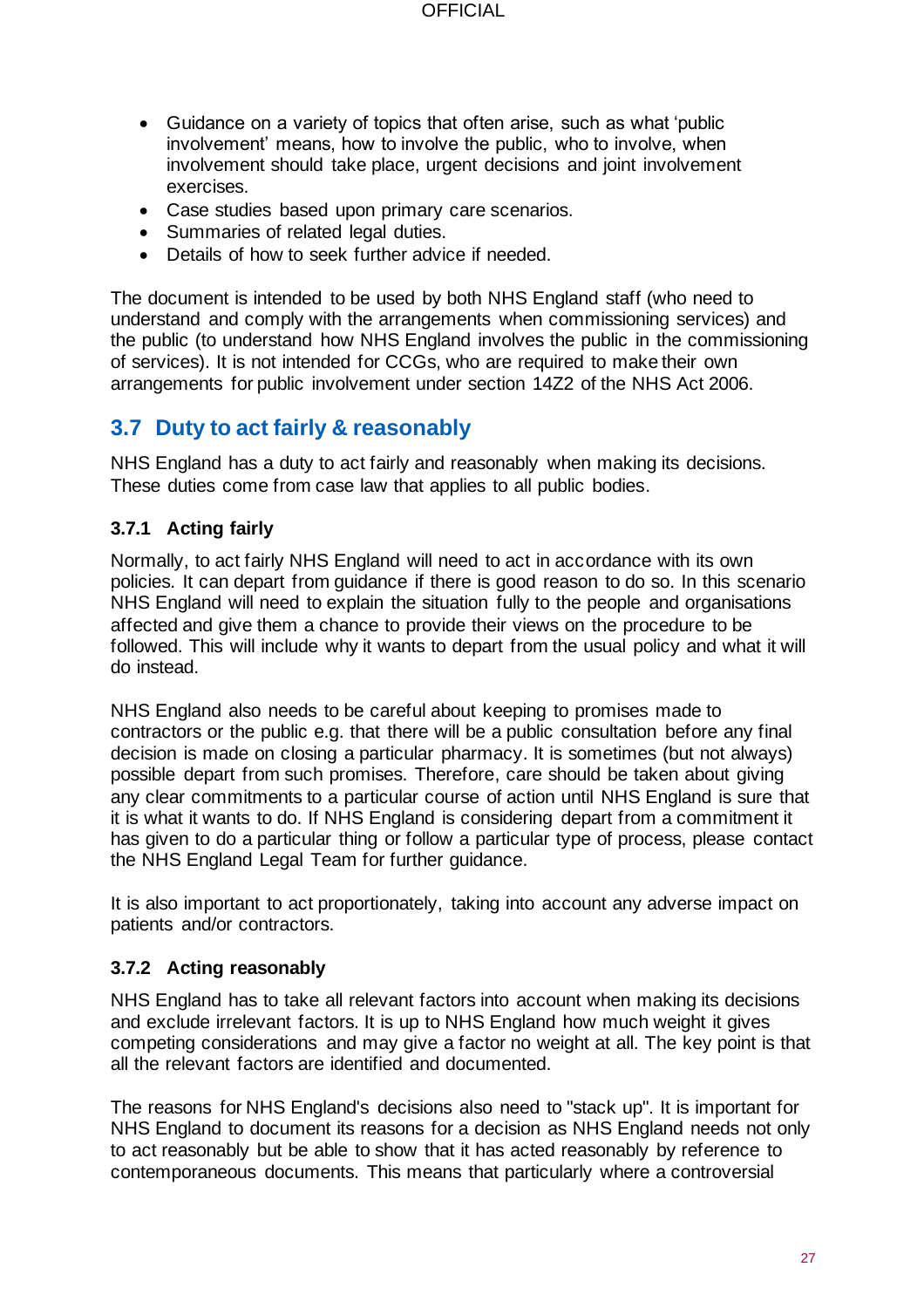decision is being made the thinking behind the decision needs to be carefully documented.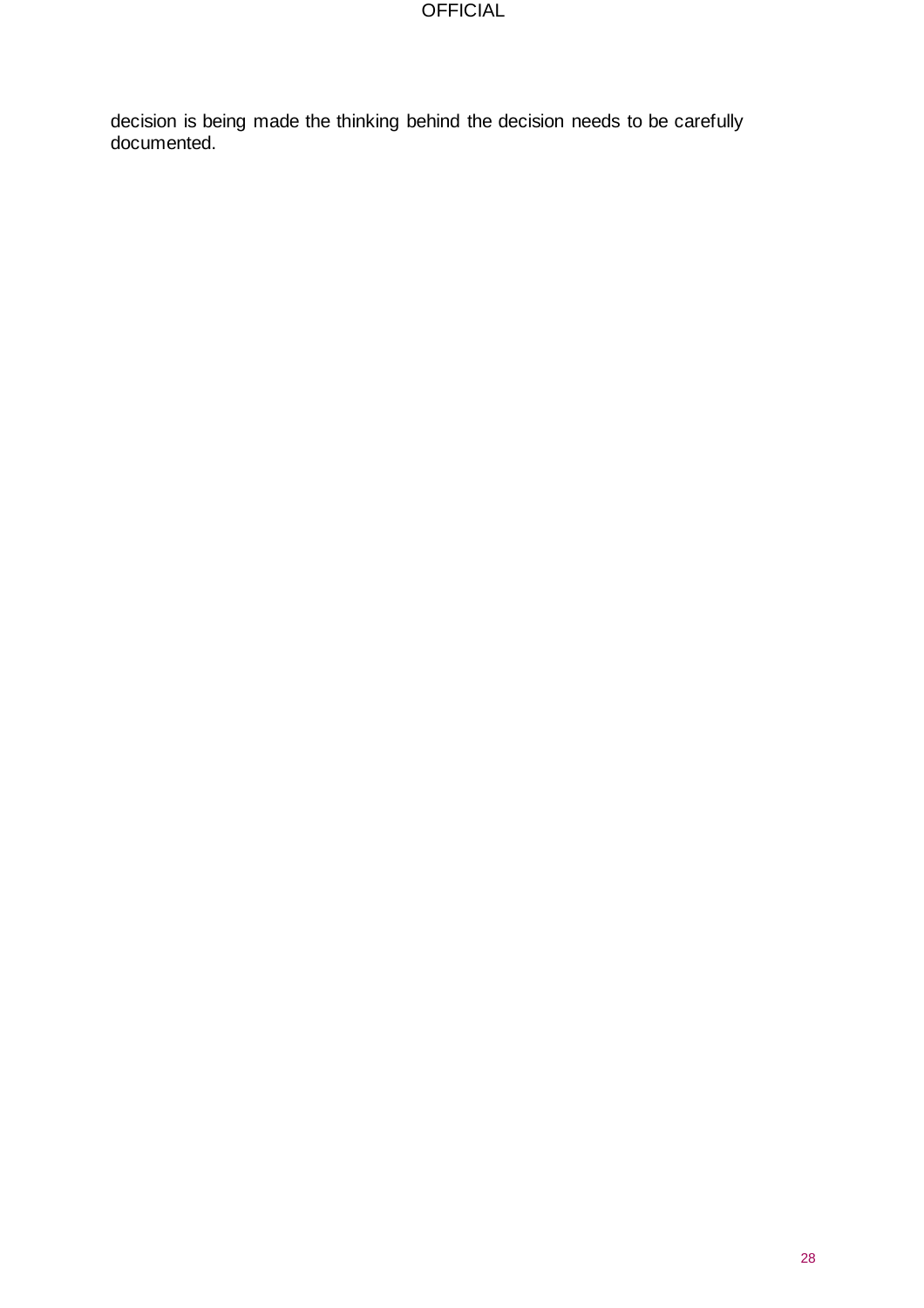## <span id="page-28-0"></span>**3.8 The duty to obtain advice**

NHS England has a duty to "obtain appropriate advice" from persons with a broad range of professional expertise (see section 13J of the NHS Act 2006).

This means that decision-makers need to collect appropriate information before making decisions. If NHS England does not have the information it needs then it should seek out appropriate advice. In many cases it will not be necessary to do this as all the necessary information is to hand. The duty is most relevant to strategic decisions taken at directorate level, where decision-makers will need to document how they obtain advice from those with professional expertise (some of whom may be NHS England employees or secondees).

#### <span id="page-28-1"></span>**3.9 The duty to exercise functions effectively**

NHS England has a duty to exercise its functions effectively, efficiently and economically (see section 13D of the NHS Act 2006).

This is a statutory reformulation of a duty that has been contained for many years in Managing Public Money and its predecessors. If NHS England has complied with the other duties in this guidance – in particular the duty to act reasonably – it is highly unlikely that it will breach this duty.

## <span id="page-28-2"></span>**3.10 The duty not to prefer one type of provider**

NHS England must not try and vary the proportion of services delivered by providers according to whether the provider is in the public or private sector, or some other aspect of their status.

This means that NHS England must focus on the services delivered by an organisation and its sustainability. It should not make choices about contractors based solely on their status as e.g. company, partnership, public sector, private sector, charity or not for profit organisation.

## **3.11 Managing Conflict of Interest**

NHS England must ensure it has appropriate processes in place to manage Conflict of Interest (C of I).

Although it is unlikely that Commissioners would have any C of I issues, Optometric Clinical Advisors play a key role in the processing of Contract Applications, Contract Assurance and Post Payment Verification. As most Clinical Advisors are engaged by NHS England on a part time basis it is likely that they will have employment in the wider Optometry sector.

Conflicts of interest arise when an individual or organisation can exploit a professional or official capacity, including acquiring or using information or being involved in processes connected to contractual management of GOS services, for personal or business benefit. The existence of a conflict of interest does not, in itself, indicate that a person or organisation has acted in an unprofessional manner or breached any regulations. In some situations, conflicts of interest are unavoidable.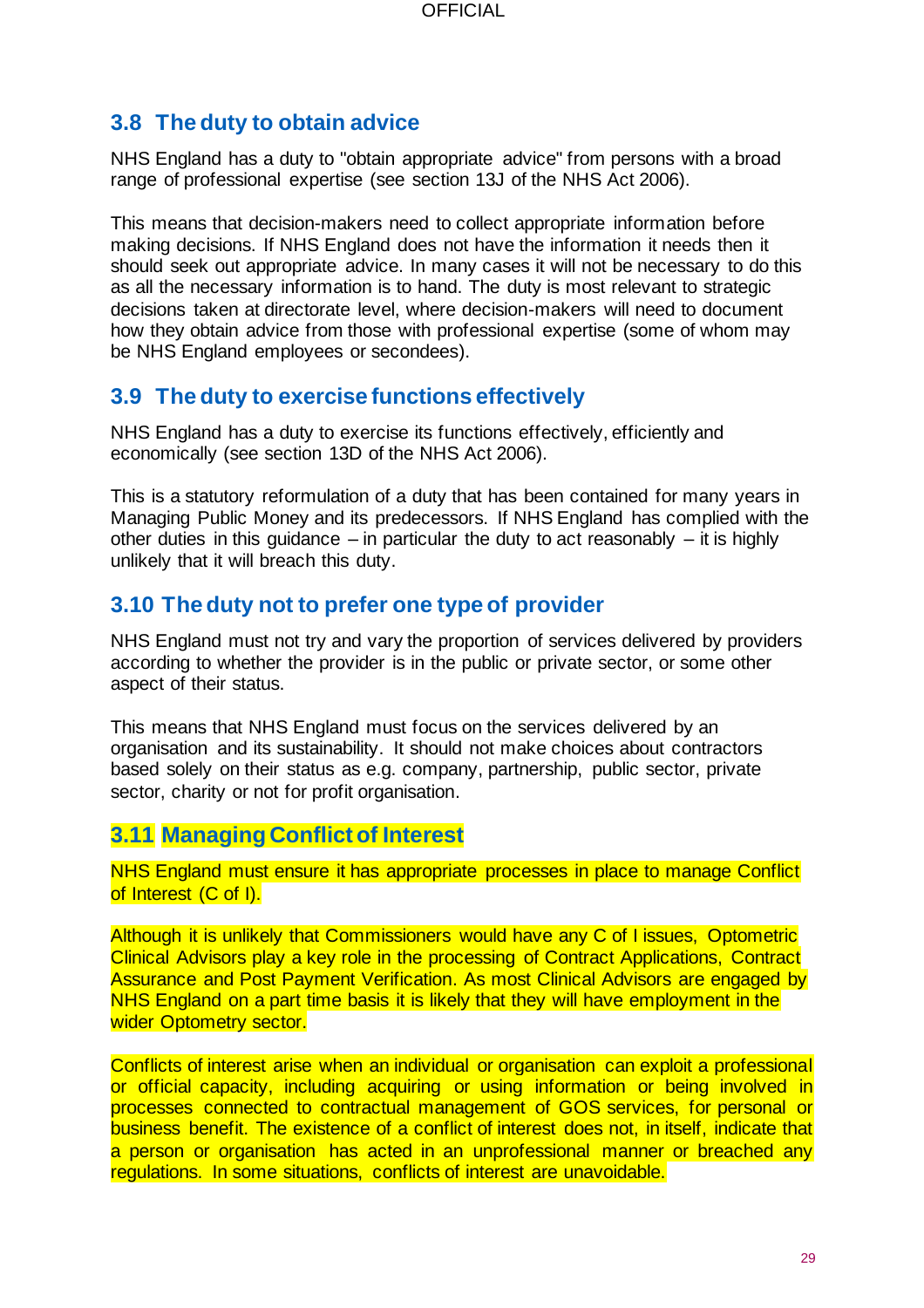Conflicts of Interest are usually categorised in three ways

- **Actual -** exist where financial or other personal or professional considerations compromise an individual's objectivity, professional judgment, professional integrity, and/or ability to perform his or her responsibilities as an Optometry Clinical Advisor.
- **Potential -** exist in situations where an individual Optometry Clinical Advisor, a member of the individual's family, or a close personal relation has financial interests, personal relationships, or professional associations with an outside individual or organisation, such that his or her activities within clinical advice that could appear to be biased by that interest or relationship.
- **Perceived** conflict of interest is described as this also, even if that individual has agreed not to act on those outside interests, as it could be viewed as a conflict by an interested or impartial party.

Examples of conflicts of interest that are relevant in healthcare include (N.B. this list is not exhaustive):

- Being a potential provider of services.
- Partnership (such as in a general practice) or employment in a professional partnership, such as a limited liability partnership.
- Directorships, including non-executive directorships held in private companies or PLCs.
- Ownership or part-ownership of private companies, businesses or consultancies likely or possibly seeking to do business with the NHS or its contractors.
- Shareholding in organisations likely or possibly seeking to do business with the NHS or its contractors.
- A clinician making onward referrals to other establishments (which may be linked to an individual or business).
- Personal interest or that of a family member, close friend or other acquaintance, in any of the above.

Commissioners should therefore ensure that all Optometric Clinical Advisors are aware of the potential for C of I to arise and Commissioners must ensure that they have robust processes to manage this.

Commissioners should obtain a signed copy of ANNEX 12.6 from every Optometric Clinical Advisor at the commencement of their employment and ensure a copy of the form is retained. It would also be good practice for Advisors to complete a copy of the form on a regular basis.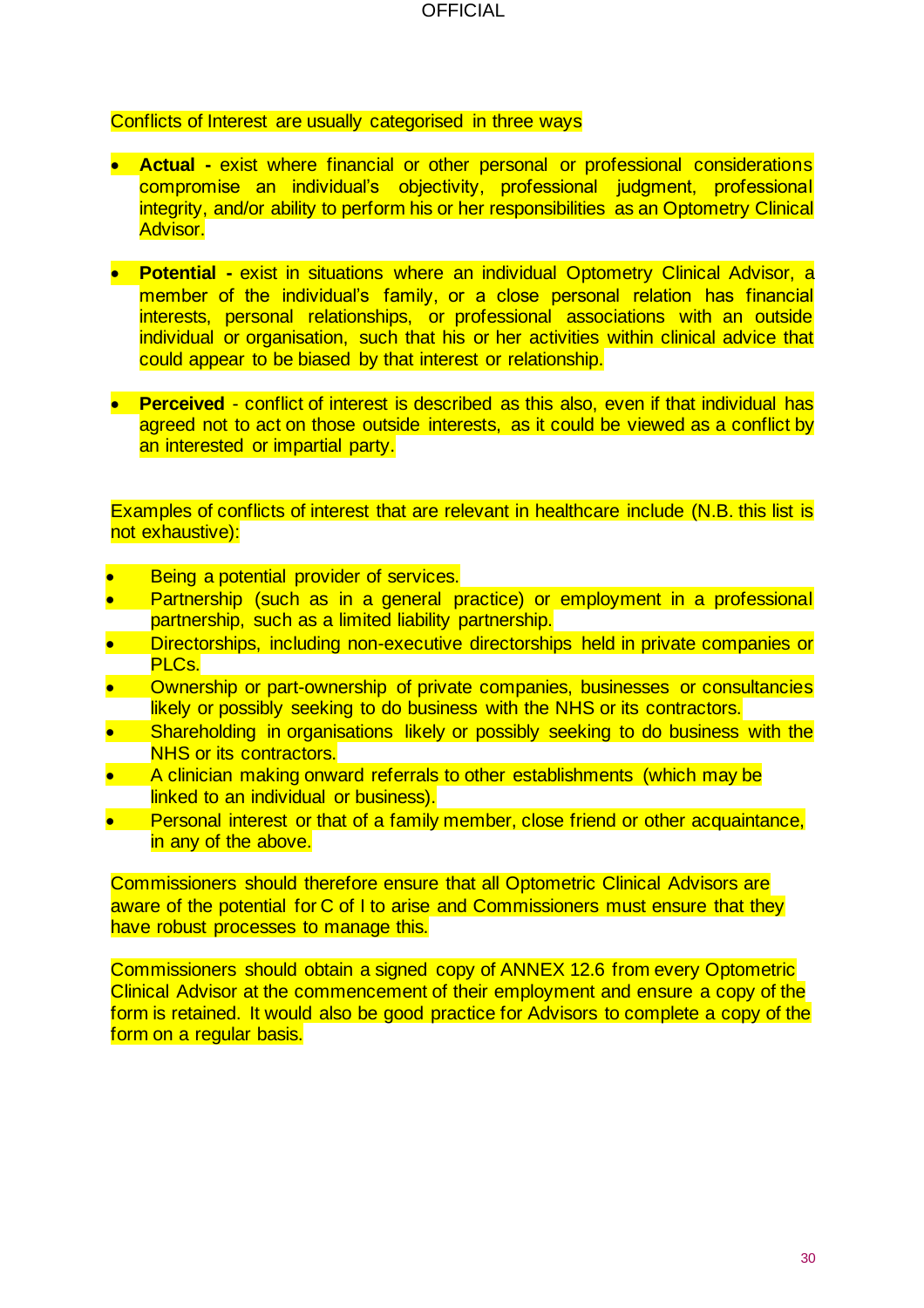# **Part B – General Contract Management**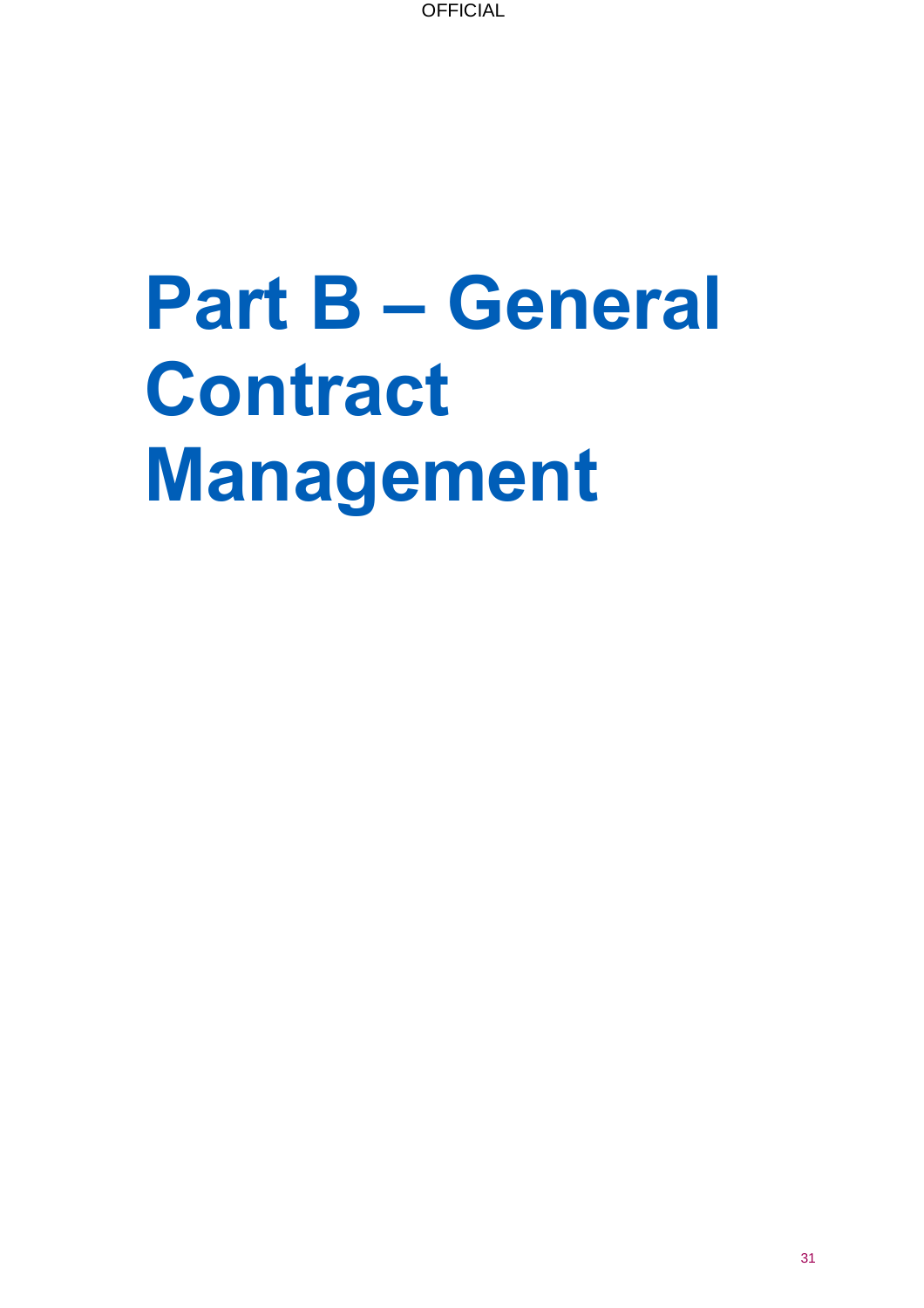## <span id="page-31-0"></span>**4 Characteristics of GOS Contracts**

## <span id="page-31-1"></span>**4.1 Characteristics of GOS Contracts**

| <b>GOS Contract</b><br>(General Ophthalmic Services - mandatory and/or additional services)                                                  |                                                                                                                       |  |  |
|----------------------------------------------------------------------------------------------------------------------------------------------|-----------------------------------------------------------------------------------------------------------------------|--|--|
| Who can hold a GOS<br>contract?                                                                                                              | Any person or business that is not ineligible under<br>regulations $4(3)$ – set out in detail in Annex 4.1            |  |  |
| Where two or more<br>individuals are<br>practising in<br>partnership, is a GOS<br>contract treated as<br>being made with the<br>partnership? | Yes                                                                                                                   |  |  |
| Is there a model<br>contract?                                                                                                                | Yes – model contracts exist for mandatory and for<br>additional services                                              |  |  |
| Is a GOS contract time<br>limited?                                                                                                           | <b>No</b><br>except in certain circumstances when a temporary<br>contract can be used - see Temporary Contracts below |  |  |
| Can the commissioner<br>terminate at will?                                                                                                   | <b>No</b>                                                                                                             |  |  |
| Must the contractor<br>provide mandatory<br>services?                                                                                        | <b>No</b>                                                                                                             |  |  |
| Do the model contracts<br>contain KPIs?                                                                                                      | <b>No</b>                                                                                                             |  |  |
| Payment arrangements                                                                                                                         | <b>GOS Contracts (Payments) Directions</b>                                                                            |  |  |

## <span id="page-31-2"></span>**4.2 Temporary Contracts**

A GOS contract usually subsists until it is terminated in accordance with its provisions. A GOS contract can, however, be used for a fixed period where the Commissioner has terminated a contract of another provider of primary ophthalmic services, and as a result of that termination, it wishes to enter into a temporary contract for a period specified in the contract for the provision of services.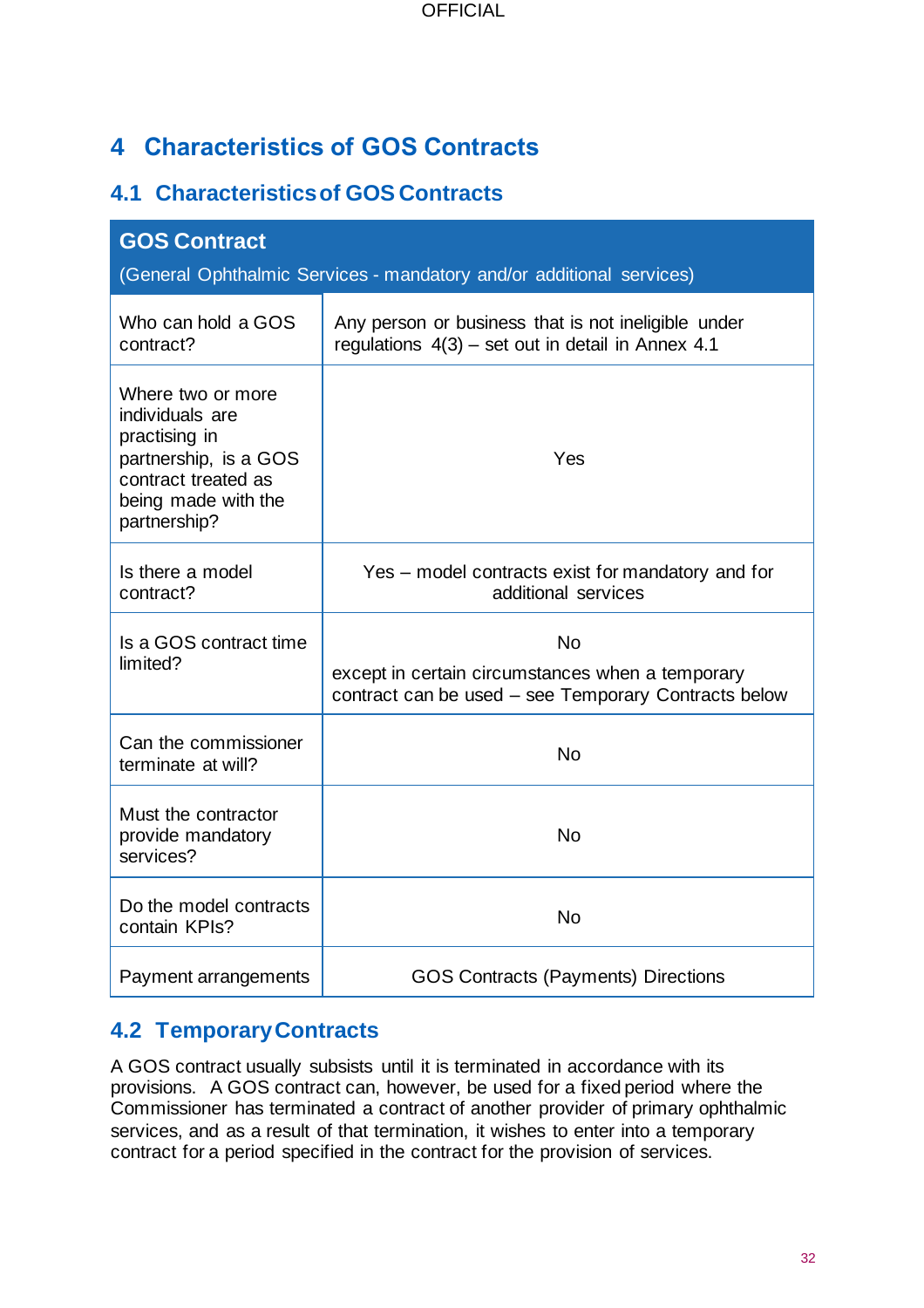Where a temporary contract is entered into, the contract is not required to contain the right for the contractor to terminate at will but the parties can agree to include such terms as to termination by notice as they may agree.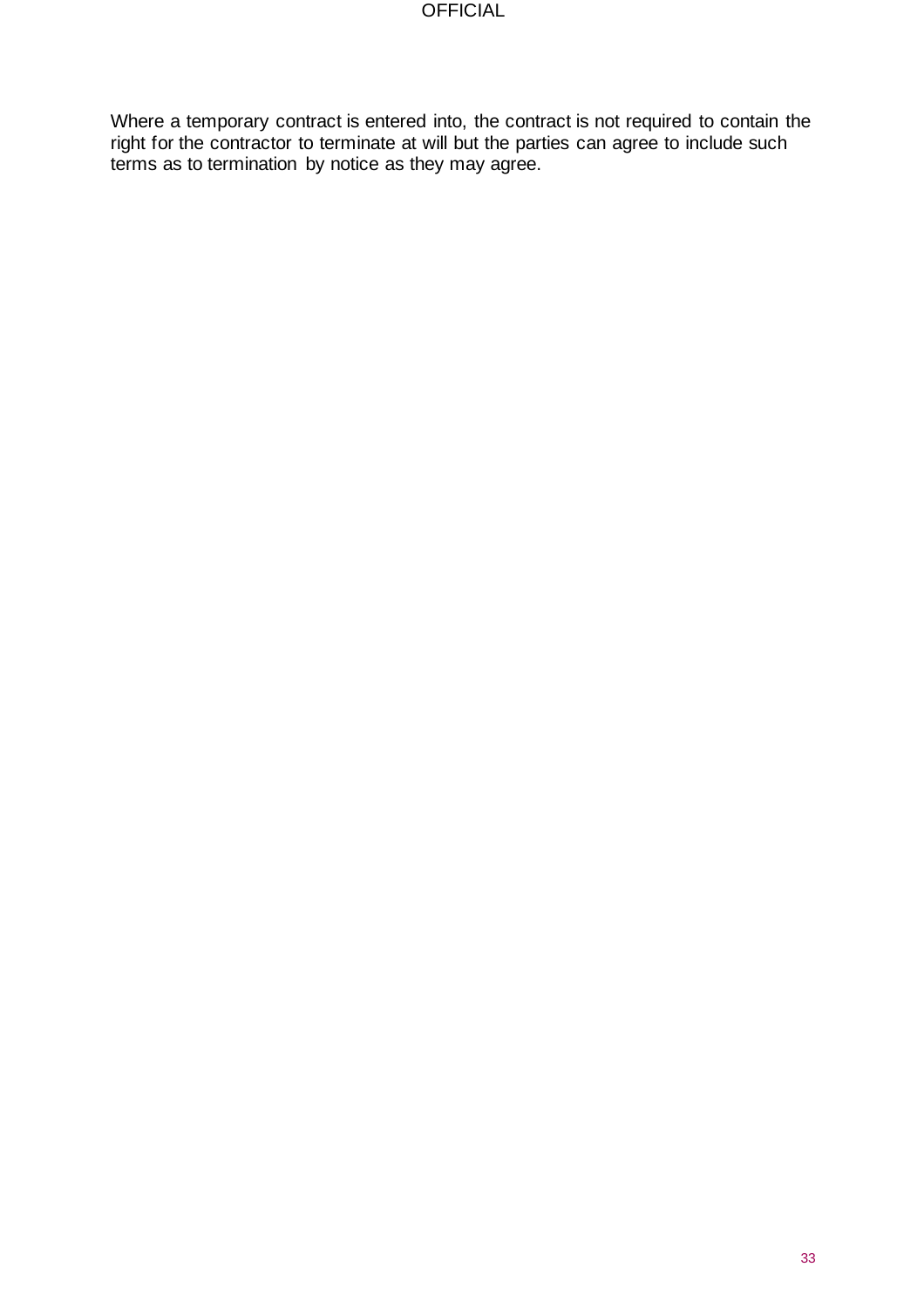## <span id="page-33-0"></span>**5 Contract Application**

This policy applies to both mandatory (premises) and additional (mobile) services GOS contract applications.

This policy sets out the general approach to processing applications for new GOS contracts including:

- requesting an application;
- processing new GOS applications;
- the process for approving premises (mandatory contracts only), equipment, record keeping facilities and staffing arrangements for mandatory contracts;
- suitability to hold a contract; and
- preparing a GOS contract.

To ensure that all GOS contracts issued are assured in terms of suitability of contract holder, premises, record keeping and performers within the contract, the Commissioner must follow the contract approval process below.

#### <span id="page-33-1"></span>**5.1 Requesting and Receiving an Application**

A request for an application will normally start by an applicant telephoning, writing or emailing to the Commissioner.

The Commissioner must ask the applicant whether they are:

- intending to provide mandatory or additional services (or both); and
- applying for a contract as:
	- a) an individual;
	- b) a partnership; or
	- c) a body corporate.

This determines which application form and sections need to be submitted.

| <b>Contractor</b>       | <b>Description</b>                                                                                                                                                                                                                                                                                          | <b>Documents</b>                              |
|-------------------------|-------------------------------------------------------------------------------------------------------------------------------------------------------------------------------------------------------------------------------------------------------------------------------------------------------------|-----------------------------------------------|
| Individual              | A person carrying on a business.                                                                                                                                                                                                                                                                            | Individual Application<br>(Sections A and B)  |
| General<br>Partnerships | This is a partnership where two or<br>more persons are carrying out a<br>business purpose. General<br>partners share equal rights and<br>responsibilities and assume full<br>responsibility for all business debts<br>and obligations. General<br>partnerships are governed by the<br>Partnership Act 1890. | Partnership application<br>(Sections A and B) |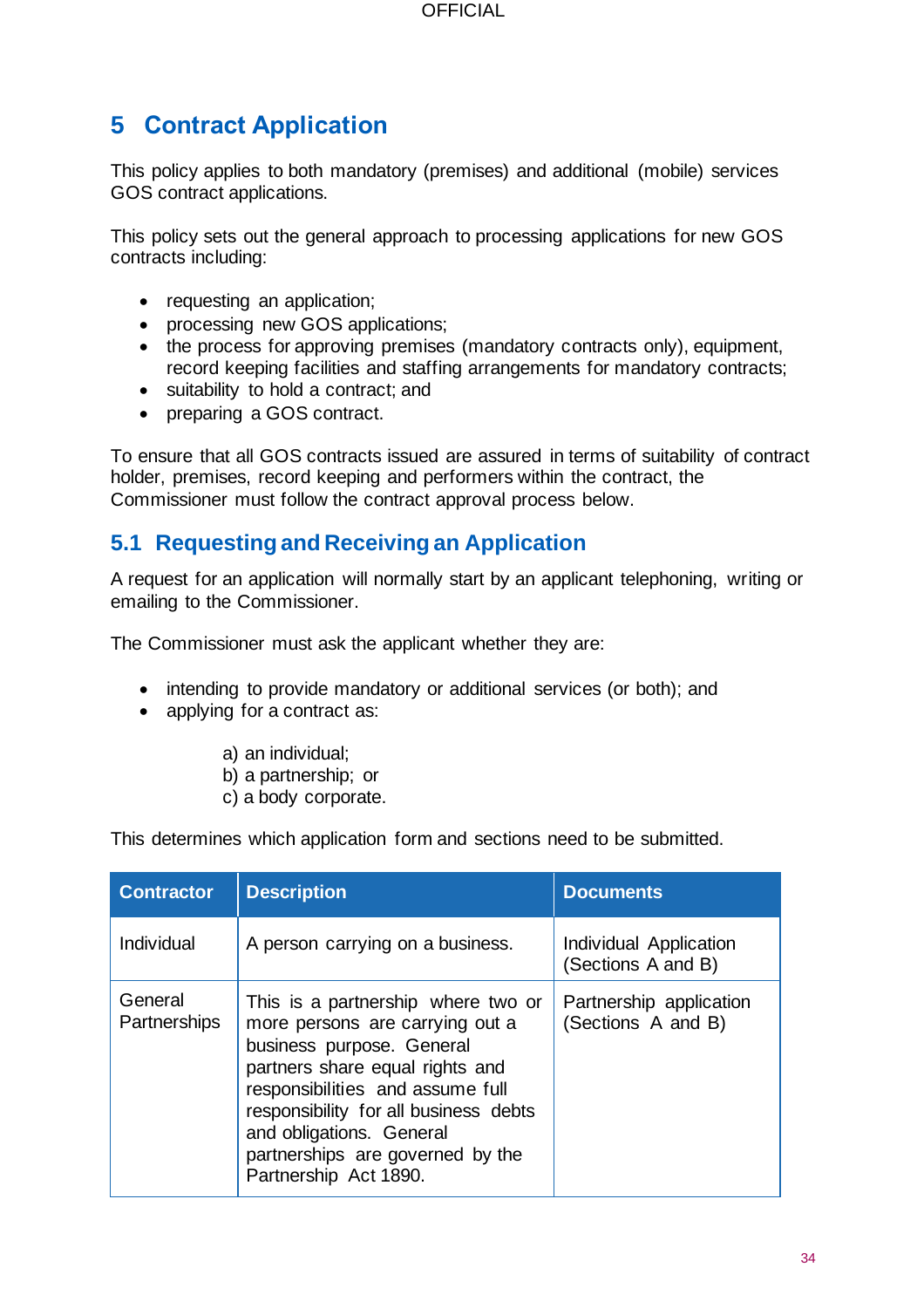| <b>Contractor</b>                            | <b>Description</b>                                                                                                                                                                                                                                                                                                                                                                                                                                                                                                                                                                                                                  | <b>Documents</b>                                    |
|----------------------------------------------|-------------------------------------------------------------------------------------------------------------------------------------------------------------------------------------------------------------------------------------------------------------------------------------------------------------------------------------------------------------------------------------------------------------------------------------------------------------------------------------------------------------------------------------------------------------------------------------------------------------------------------------|-----------------------------------------------------|
| Limited<br>Partnership                       | This is a partnership where the<br>limited partners are able to restrict<br>their personal liability to the stake<br>in the business, i.e. their<br>investment. A limited partnership<br>must have at least one general<br>partner taking on the full<br>responsibility for the business<br>debts and obligations. The general<br>partners retain the right to control<br>the business whilst the limited<br>partners do not participate in<br>management decisions. A limited<br>partnership is governed by the<br>Limited Partnership Act 1907, must<br>register with Companies House<br>and its business name must end in<br>LP. | Partnership application<br>(Sections A and B)       |
| Limited<br>Liability<br>Partnership<br>(LLP) | A limited liability partnership offers<br>the advantages of a general<br>partnership but also offers personal<br>liability protection to its participants.<br>Individual partners are not liable<br>for the wrongful acts of other<br>partners or the debts or obligations<br>of the business. These are<br>governed by the Limited Liability<br>Partnership Act 2000. A Limited<br>Liability Partnership must register<br>with Companies House                                                                                                                                                                                     | Body corporate<br>application (Sections A<br>and B) |
| Company                                      | A company is an association of<br>legal or natural individuals. The<br>company's shareholders or<br>members (depending on the form<br>of the company) are usually liable<br>to a capped amount. Companies<br>are governed by the Companies<br>Act 2006. A company must be<br>registered with Companies House                                                                                                                                                                                                                                                                                                                        | Body corporate<br>application (Sections A<br>and B) |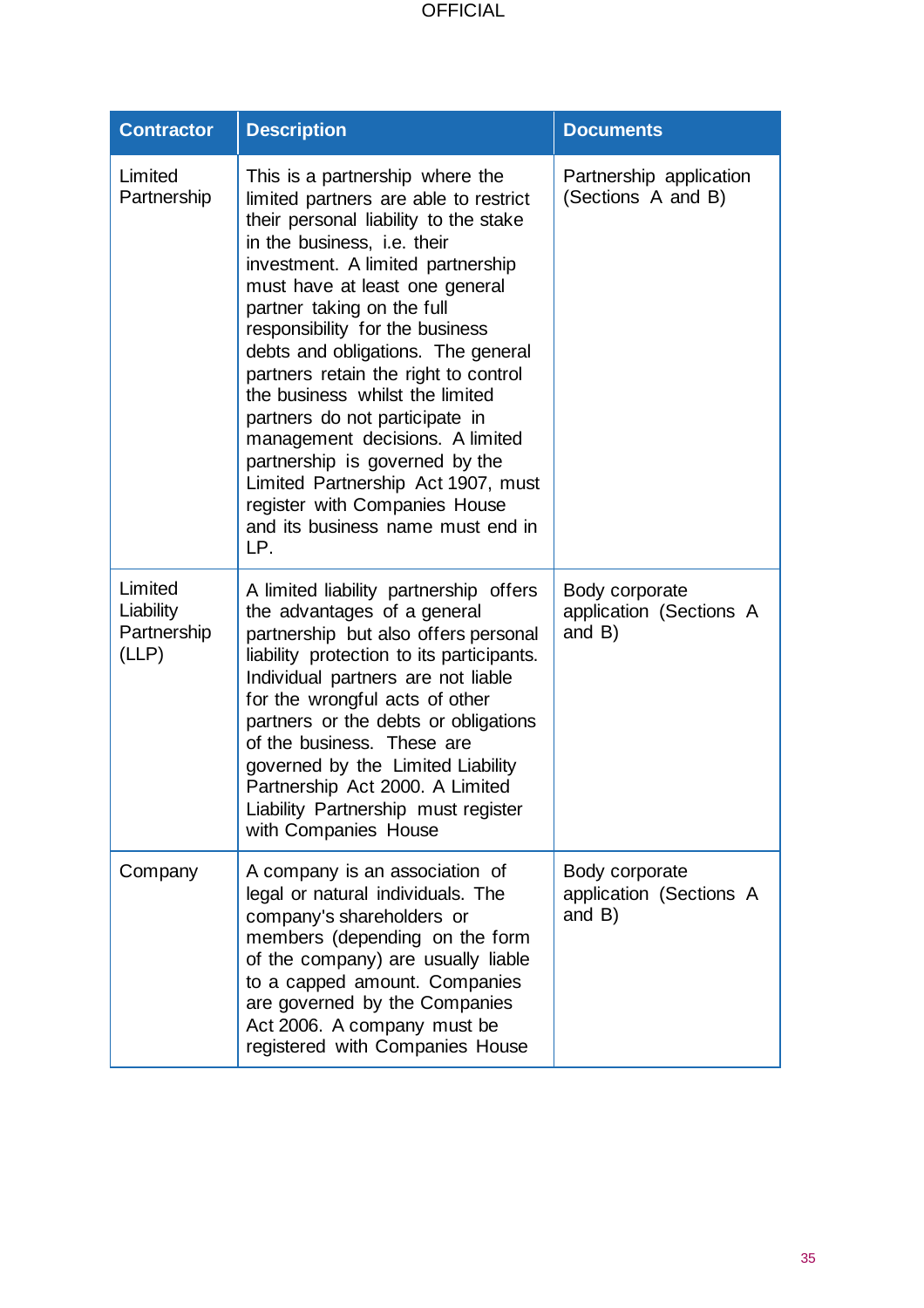All the required information is included in the standard application form that all applicants must use:

- Individual or partnership applicants:
	- a) mandatory services Section A (Application) see Annex 5.1;
	- b) additional services Section A (Application) see Annex 5.2; and
	- c) mandatory and additional services Section B (Declaration) see Annex 5.3.
- Corporate body applicants (including LLPs):
	- a) mandatory services Section A (Application) see Annex 5.4;
	- b) additional services Section A (Application) see Annex 5.5; and
	- c) mandatory and additional services see Section B (Declaration) – see Annex 5.6.

The Commissioner should obtain a report from Companies House to ensure the company is registered with the same directors as identified in Section A (this is free of charge) and that all the relevant Section B forms are received.

Where a business or "trading as" name includes a protected title, the Commissioner should check that they are entitled to use it (see below). For this reason the business name and/or "trading as" name are required within the application form. A business that is using a protected title in its "trading as" name or company name requires General Optical Council registration to trade. A protected title is any of the following:

- (registered) optometrist;
- (registered) dispensing optician;
- (registered) ophthalmic optician; and
- (registered) optician(s).

The GOC registers can be checked at [https://www.optical.org/en/utilities/online](https://www.optical.org/en/utilities/online-registers.cfm)[registers.cfm](https://www.optical.org/en/utilities/online-registers.cfm)

The standard information that must be provided and is contained within all GOS contract applications is set out in Schedule 3 of the GOS Regulations, extracts of which are set out in Annex 5.7.

Regulation 9 of the GOS Regulations requires that the contract specifies in the case of a partnership the names of the partners and in the case of a limited partnership, their status as a general or limited partner. This information must be provided by the applicant before the Commissioner awards a contract so that the Commissioner knows who in the partnership has full responsibility and accountability for the business.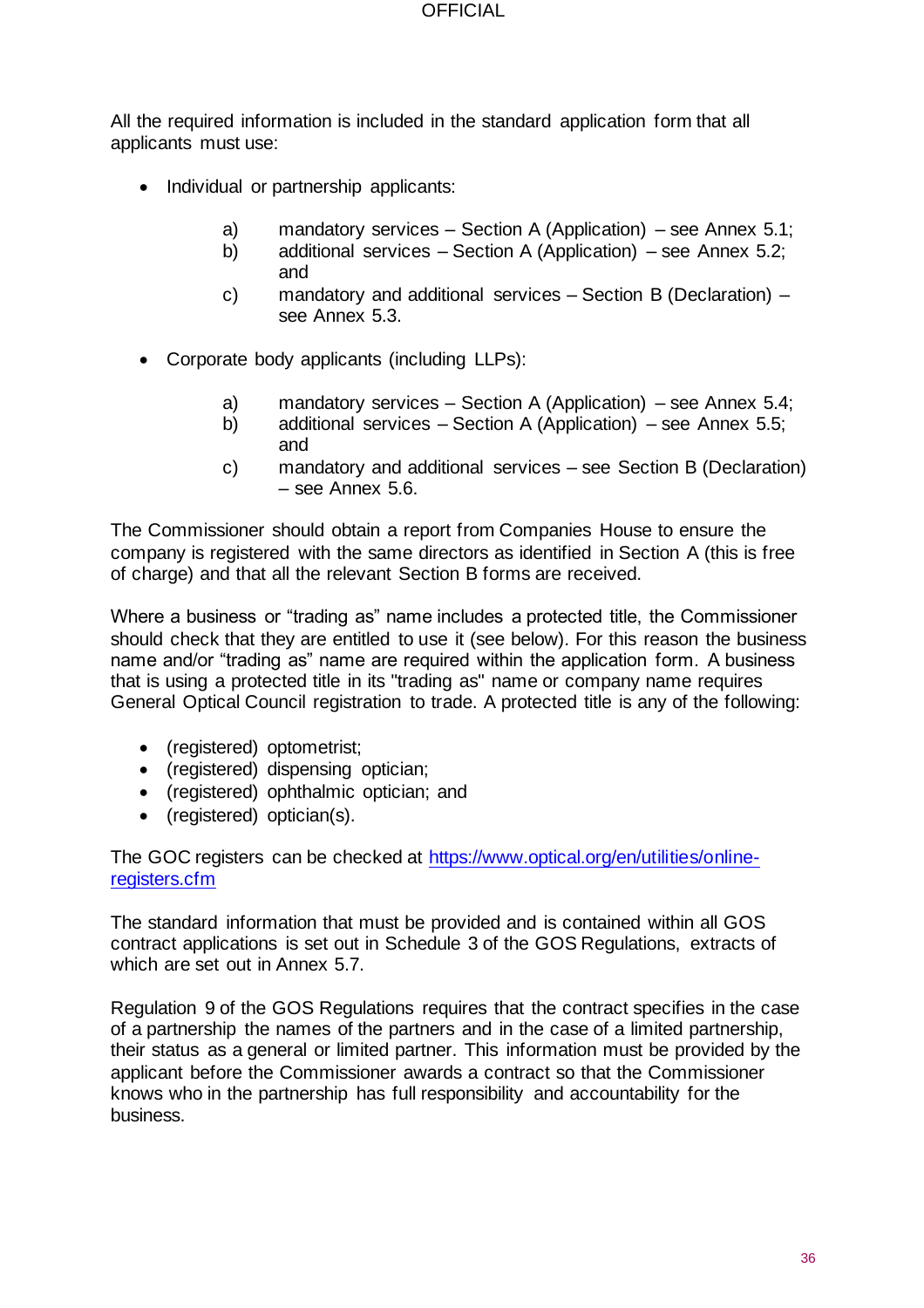Where the applicant is applying for a contract as a limited company, the Commissioner must ask the applicant how many company directors there are including the company secretary and chief executive. The applicant should then be provided with the appropriate number of copies of the relevant Section B application forms (one copy for each director, company secretary and chief executive) and the relevant Section A contract application form for either a mandatory or additional services contract or both.

Commissioners should note that in some cases the director of a body corporate may themself be a corporate body. In these circumstances this body corporate should be treated in the same way as an individual applicant with the relevant section B form being completed. The applicant should also be subject to the same checks, as per this policy, as an individual applicant. Commissioners should note that obtaining further section B forms from the Body Corporate's individual directors is not normally necessary but may be sought if the commissioner has specific concerns.

For mandatory services, the premises from which the GOS are being provided need to be within the boundary of the Commissioner processing the application.

For additional services, the Commissioner should note that contractors are not obliged to cover the whole of the Commissioner's area and may provide services across a smaller proportion of the area. This smaller area does not need to be specified in the contract but the Commissioner must be informed of the planned area of coverage by the applicant at the time of application. This is to enable the Commissioner to fulfil its duty to ensure that it has providers covering the whole of the Commissioner's geographical area.

# **5.2 Processing New Contracts Applications**

When the Commissioner receives an application form from an existing contractor who is applying for further premises, this should be handled as variation to an existing contract and not a new contract application (See Chapter 8).

DBS checks may be undertaken on applicants for GOS contracts. Commissioners should be prepared to indicate as to the reasons that they feel a DBS check is appropriate.

When the application form has been completed and returned, a contract file should be set up and a progress sheet should be opened and worked through for one of the following:

- individual and partnership applicants (see Annex 5.8); or
- body corporate applicants (see Annex 5.9).

The application form and enclosures should then be checked for completeness and any inconsistencies or discrepancies clarified with the applicant.

Applications should be fully completed by the applicant and should withstand a common-sense check. They must be accompanied by evidence of appropriate insurance, including clinical negligence insurance or indemnity arrangements (except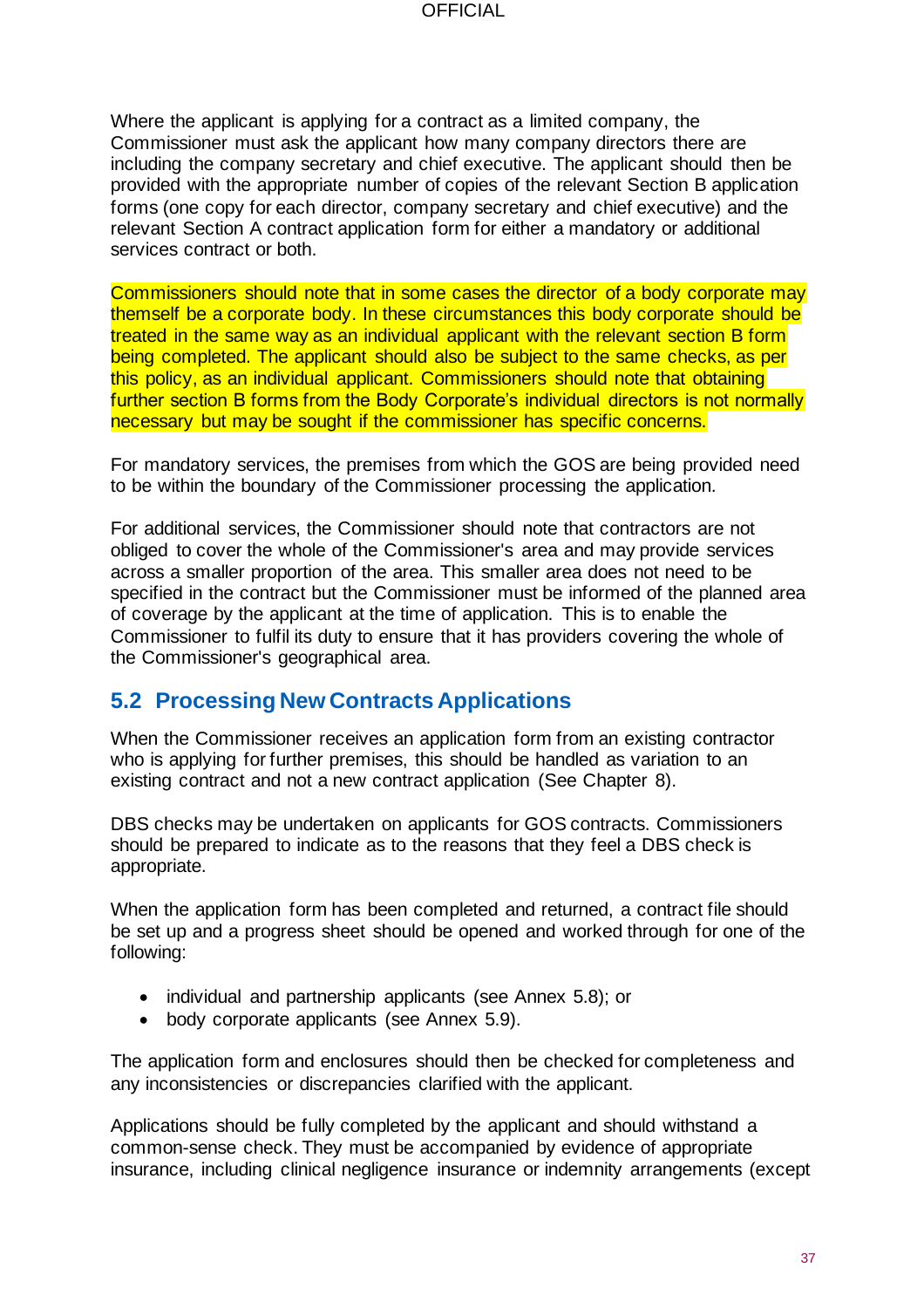where the applicant intends to rely upon the clinical negligence insurance of his/her performers in which case there should be evidence of clinical negligence insurance for each proposed performer) and evidence of public liability insurance.

The Commissioner must ask for a CV for individual applicants or company directors, company secretaries or chief executives, to explain any gaps in their careers which are greater than 6 months so these can be investigated further if necessary and to provide evidence in determining suitability to hold a contract. All documentary evidence submitted should be originals. These should be photocopied, signed by an employee of the Commissioner for the file and the original documents returned to the applicant.

Where applicants (and directors, chief executives and company secretaries) are members of a healthcare profession their professional registration must be checked on the relevant registration body website. The records found should be printed out and added to the file as a confirmation that the checks have been undertaken.

The Commissioner should also check with NHS Protect and the FHSAU to further establish the applicant's suitability to be a contract holder.

# **5.3 Process for Approving Premises, Equipment, Record-Keeping Facilities and Staffing Arrangement**

A mandatory services applicant must be contacted to arrange a practice visit to all of the premises included in the application form.

Where the applicant is applying to provide additional services they must present all appropriate equipment and relevant policy paperwork at a location agreed on by both parties. This will usually be at the Commissioner's office.

Practice visits should normally be undertaken by an appropriately trained member of the Commissioner's primary care team and/or an optometric adviser as appropriate.

A practice visit protocol is available in Annex 5.10, which covers premises, equipment, record-keeping facilities and staffing arrangements for both mandatory and additional services contracts.

Where it causes difficulty for applicants proposing to provide additional services to bring all appropriate mobile equipment into the Commissioner's office for inspection and approval, the Commissioner should agree with the applicant a suitable time and place for inspection and approval such as at a mandatory services contract application premises visit. At this time the applicant can also be asked relevant questions about their record-keeping facilities and staffing arrangements.

In the context of a new application there may be circumstances where the applicant's proposed premises, equipment, record-keeping facilities or staffing arrangements fall short of those required but not to such a degree as to render the application unsuitable. Relatively minor improvements to the premises, equipment, recordkeeping facilities or staffing arrangements can be made which will then allow the application to be approved.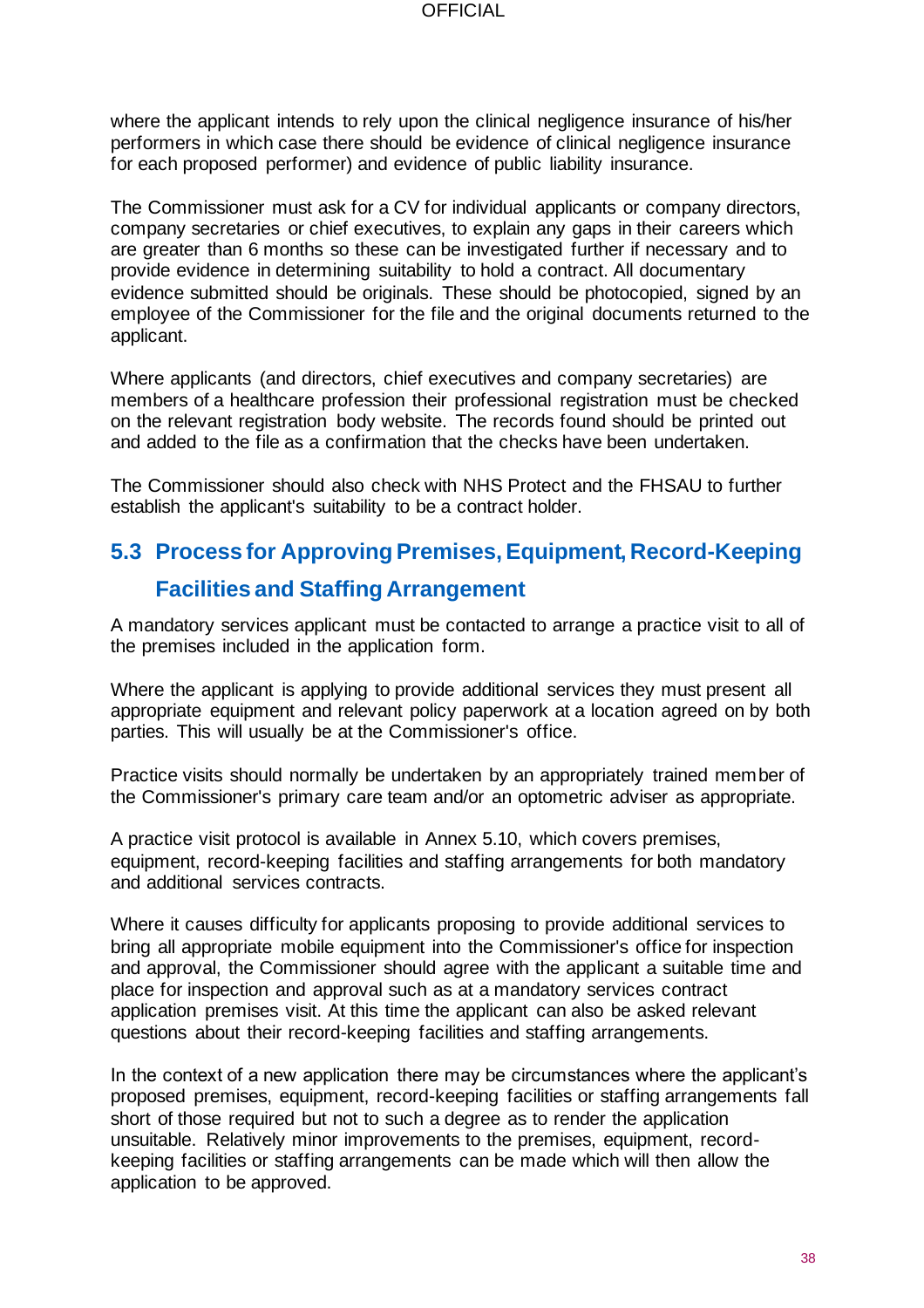The Commissioner cannot award a contract subject to conditions but should advise an applicant that if they make the necessary improvements a contract may then be awarded within a specified period of time. The Commissioner must not allow an application to remain undetermined for an indefinite period.

If an application is left undetermined for longer than three months without any evidence from the applicant that they intend to make the requested improvements, the applicant should be contacted to ask whether they wish to formally withdraw their contract application without prejudice and then re-apply once they have carried out the required improvements. Applicants should also be advised that any refusal of an application for a contract must be declared in all future applications. Applicants should be given a period of two weeks to respond.

Where the applicant does not respond within a reasonable time or is non-compliant then the Commissioner must formally reject the application and the applicant should be advised of their right of appeal to the Health, Education and Social Care Chamber of the First-Tier Tribunal. The Commissioner should decide what constitutes a reasonable time for a response based on the circumstances relating to the application.

# **5.4 Consideration of Sustainability to Hold a Contract**

Once all the relevant information and evidence has been supplied a desktop assessment should to be made to determine the applicant's suitability to hold a GOS contract.

This assessment should be made by the Commissioner taking into account the detailed application, the insurance certificates (clinical negligence insurance and public liability insurance), the CV checks, the outcome of NHS Protect and FHSAU checks and the practice visit and, if completed, DBS checks. Advice must also be sought from the optometric adviser.

In accordance with Regulation 4 of the GOS Regulations, the Commissioner may refuse an application if it is not satisfied that the applicant:

- has the appropriate premises, equipment or record keeping arrangements;
- will employ or engage, by the date the contract is to start, appropriate staff, to provide the services under the contract; or
- is suitable to provide general ophthalmic services.

In addition, there are certain applicants who the Commissioner must refuse, and they are listed in Annex 5.11.

Commissioners should ensure that they follow appropriate internal decision making and reporting processes for their Regional Team so that the relevant persons are aware when a new contract application is approved or where the Commissioner is likely to delay or refuse a contract application. This is because of the risk of challenge should the Commissioner delay or refuse an application. The Commissioner should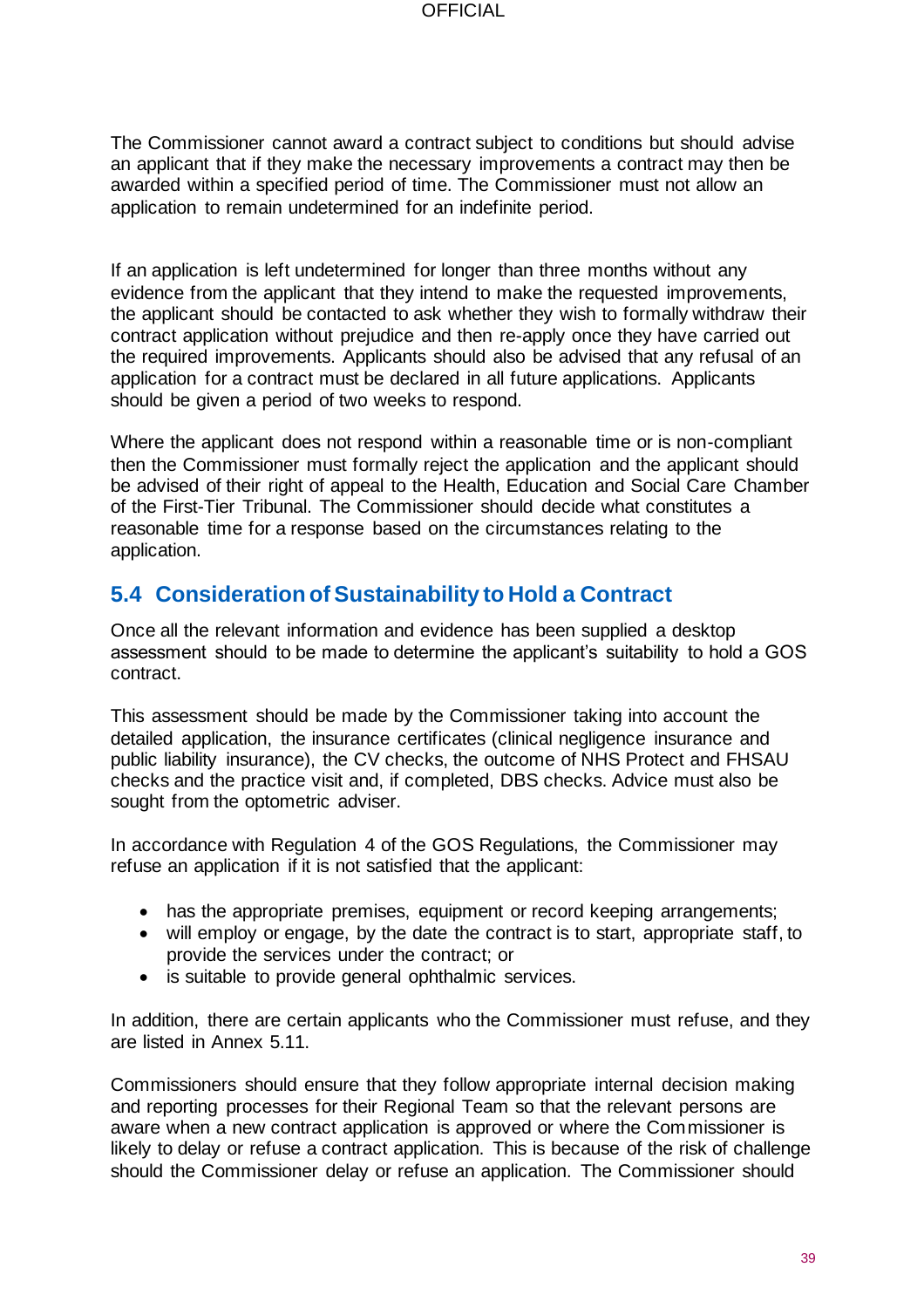be aware that when an application is refused, the unsuccessful applicant has the right of appeal and the Commissioner may be required to defend the decision to refuse the application at a hearing before the First-Tier Tribunal.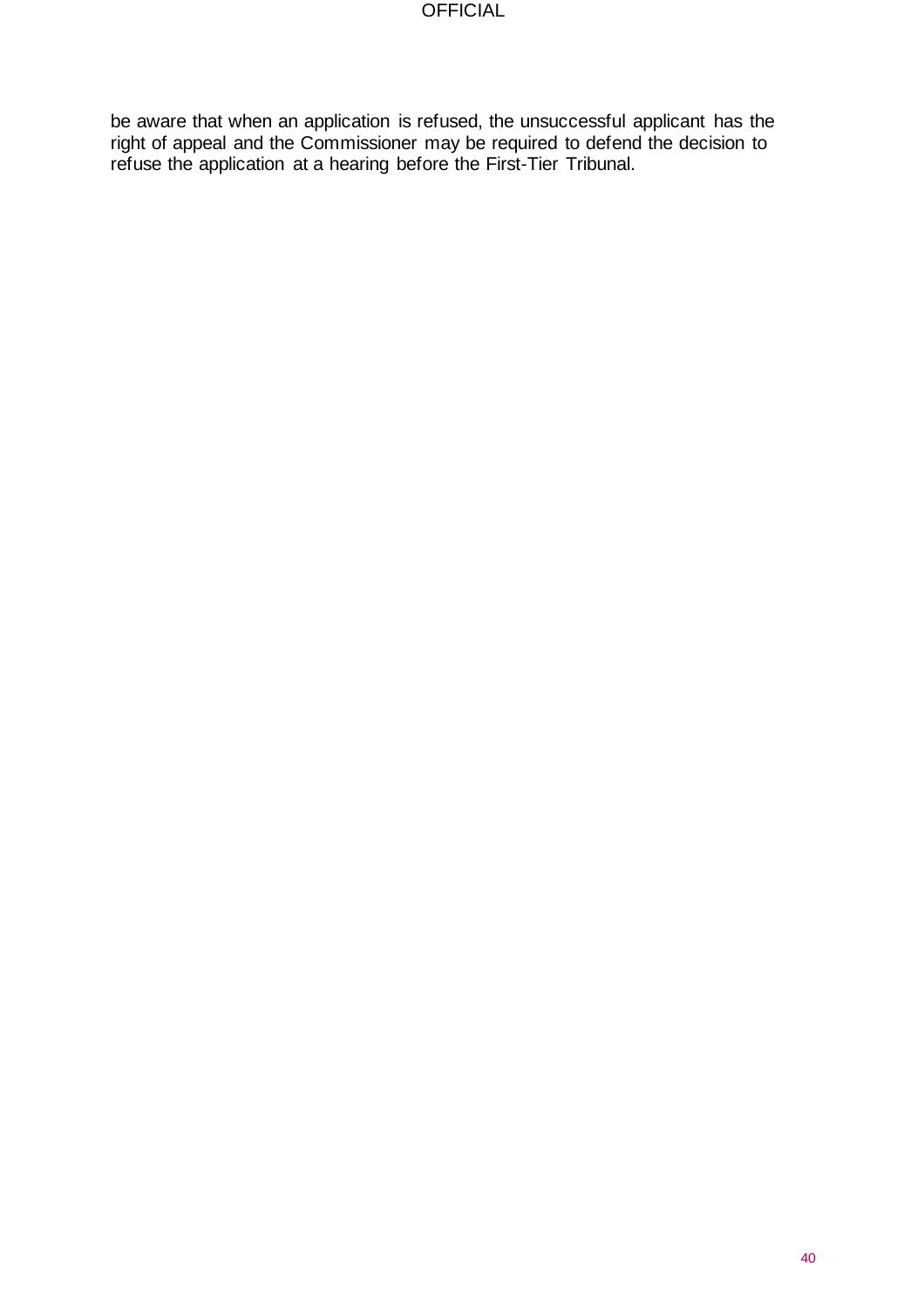# **5.5 Preparing a Contract**

The model mandatory and additional GOS contracts need to be amended to reflect the type of contractor. Contracts that are not amended to reflect the type of contractor are not fit for purpose and may not be legally binding. Annex 5.12 sets out the sections of the model contracts that the Commissioner is required to amend.

Clauses that are not relevant need to be removed and replaced with the text 'Reserved', as set out in the example below:

### **"1.1 Reserved"**

Where clauses are deleted that included footnotes, the Commissioner should ensure that the footnotes are retained.

This approach to amendments will ensure that the clause numbering and footnotes throughout the contract are preserved. This is particularly important so that, when variation notices are issued, the numbering in the notices mirrors that in the contracts, reducing the workload on the Commissioner.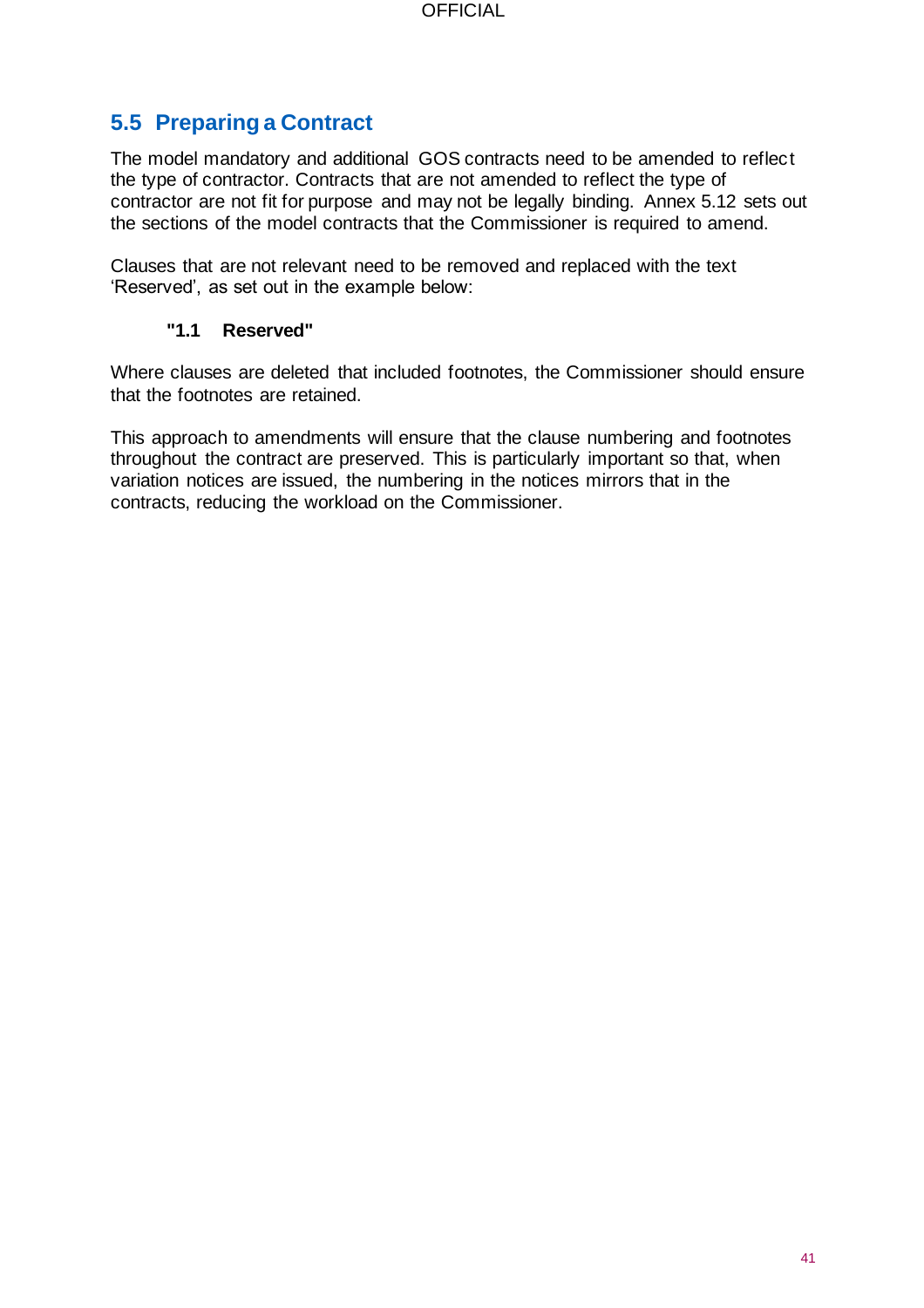# **6 Contract Assurance**

This policy sets out the assurance framework for GOS mandatory (premises) and additional (mobile) contracts. It sets outs the approach that the Commissioner needs to follow to ensure a consistent approach to contract assurance including:

- the timescale for an information request; and
- the process for a practice visit including premises, equipment, record keeping facilities and staffing arrangements for mandatory contracts.

# **6.1 Timescales for Assurance Process**

Paragraph 14 of Schedule 1 of the GOS Regulations obliges a contractor to provide the Commissioner with any information that is reasonably required by the Commissioner for the purposes of, or in connection, with its GOS contracts or any other information which is reasonably required in connection with the Commissioner's functions. This requirement includes access to the contractor's NHS patient records.

The GOS contract assurance procedure is an important part of the Commissioner's duty of assuring high quality GOS to patients.

All GOS contractors are required to comply with the Quality in Optometry ("QiO") Level 1. QiO is a national quality assurance tool website [\(www.qualityinoptometry.co.uk](http://www.qualityinoptometry.co.uk/) ) used by optical practices to assess their compliance with their GOS contracts and to assure, maintain and improve the services they provide.

The Commissioner should ask all contractors to submit the completed QiO checklist once every three years. Commissioners should seek the agreement of their Local Optical Committee's if they wish to take a phased approach. An example checklist is available in Annex 6.1. While completing the checklist, contractors can make notes beneath each question and these will appear on the final report. The dashboard for the checklist will indicate how many questions remain unanswered, as well as how many are compliant, non-compliant or not applicable. The contractor must also submit a checklist of evidence and a practice declaration (Annex 6.2) to demonstrate its compliance status. The contractor is not required to submit the evidence itself, which should be retained in the practice and can be confirmed at the practice visit if necessary.

The contractor should within eight weeks return the completed checklist to the Commissioner (as determined by NHS England) to allow the Commissioner to identify risks and benchmark all contractors. The current contract assurance cycle commenced in April 2016 and will complete by 31 March 2019.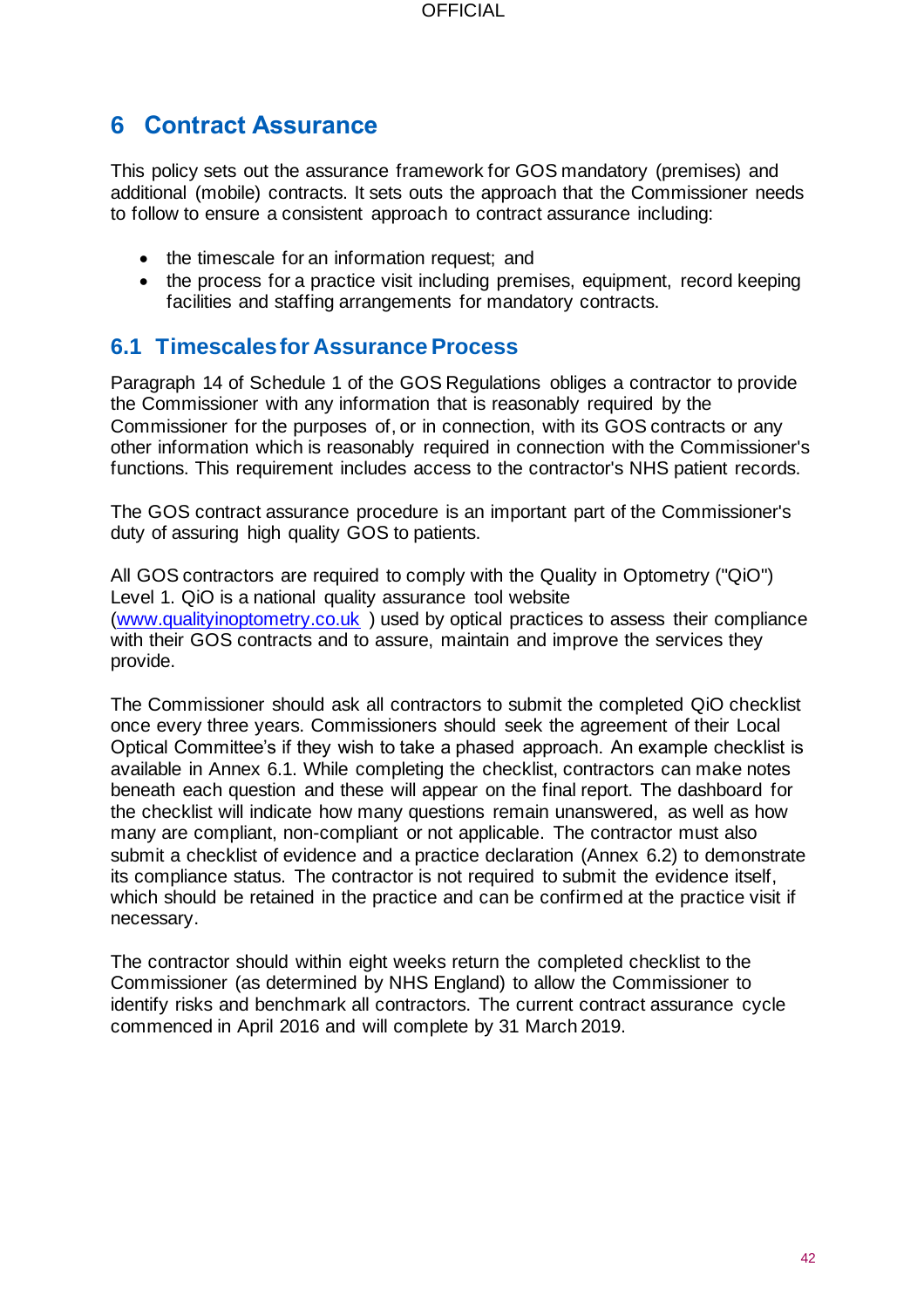# **6.2 Contracting Entity**

Where a contractor has submitted its QiO checklist and it is unclear what organisational form the contractor is (individual, partnership, corporate body) or this does not match the known contractual form of the contractor then the Commissioner should either:

- contact the contractor asking them to clarify; and/or
- check the contractor's GOS contract to see what organisational type of contract has been issued. If the QiO does not match the contract or the Commissioner is still unclear, the form should be returned to the contractor for clarification. Any inconsistencies between the contractor and contract type should be clarified and rectified as soon as possible.

The Commissioner should note the responses from the contractor as this may indicate where the wrong contract type has been applied for and/or issued or where changes may have occurred without informing the Commissioner.

# **6.3 Action Plans for Non-Compliance**

Where a contractor identifies sections in the checklist where it is non-compliant it is required to submit an action plan to the Commissioner which addresses each of these areas. The Commissioner should acknowledge the contractor's action plan using the template letter in Annex 6.4.

The plan will set out the section(s) where the contractor is not compliant together with a proposed timescale for ensuring compliance. The contractor should include any evidence to support its action plan. The timescale for completion should usually be 28 days from checklist submission but this can be amended by agreement.

The Commissioner will review the checklist and confirm any action plans. The Commissioner may request further clarification from the contractor if required, for example if further information is required regarding timescale or the content of the declared evidence.

The Commissioner should follow up any outstanding actions if evidence of completion has not been submitted before the deadlines set out in the action plan.

Throughout this process the Commissioner should be mindful of the nature and degree of any non-compliance and consider whether this is sufficiently serious to merit issuing a Breach or Remedial Notice. Please refer to the policy on contract breaches and termination (Chapter 7) for further information on Remedial Notices and Breach Notices.

# **6.4 Criteria for Visiting an Ophthalmic Practice**

During the three year contract assurance cycle the Commissioner should prioritise the following for visits.

• Practices who have not complied with the data submission, submission of an action plan or complied with an action plan.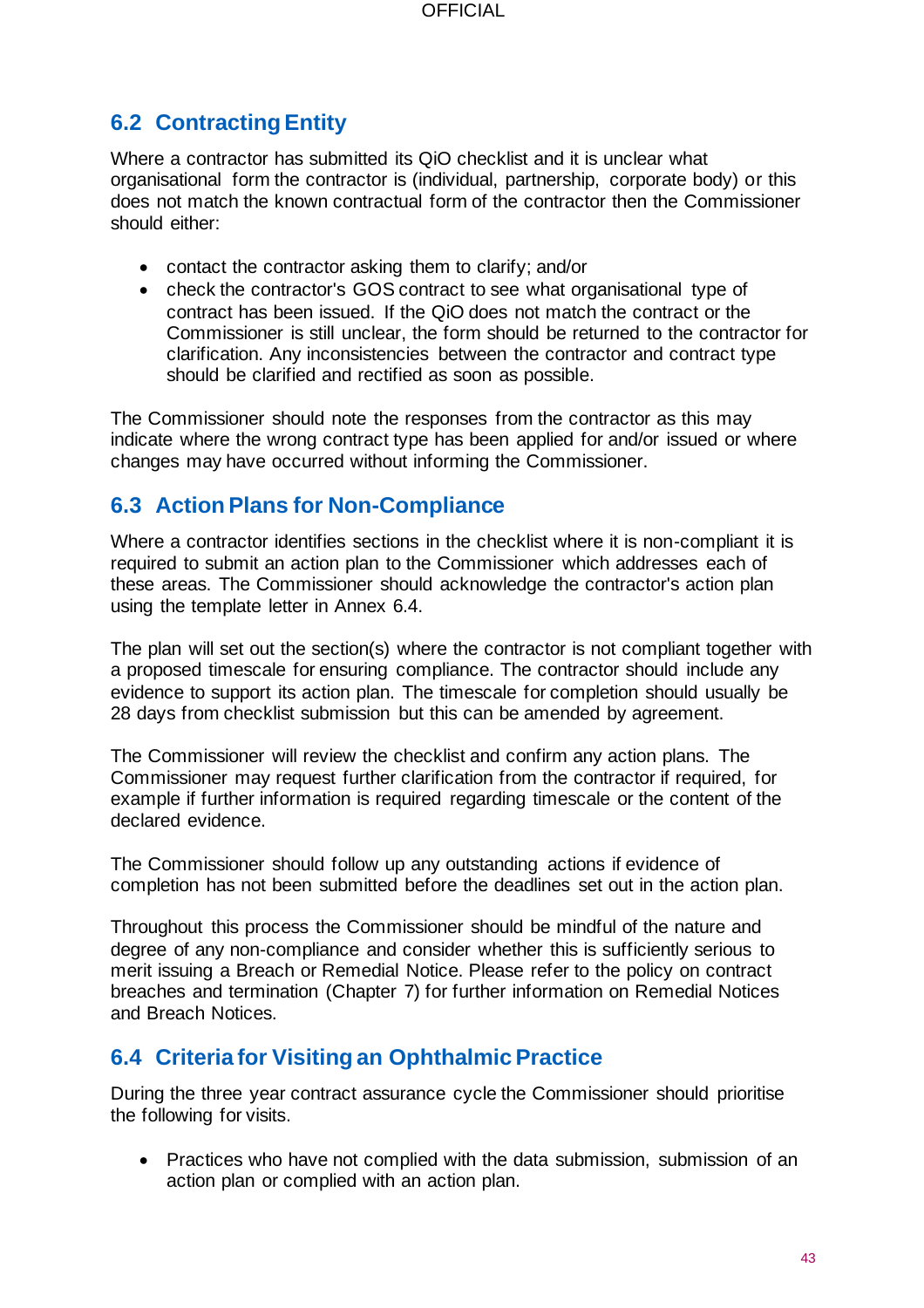• Practices where there are concerns about contract delivery as identified by activity concerns, Key Performance Indicators or other information.

The Commissioner should also visit an additional 5% of contractors selected at random.

In accordance with Regulation 19 of the GOS Regulations, the Commissioner must write to the contractor in advance of the visit giving the contractor reasonable notice. A template letter can be found in Annex 7.5. A contract assurance visit should normally last no longer than one to two hours. The visiting team should include a member of the primary care commissioning team and an optometric adviser. Written evidence of the authority of the person seeking entry must be produced on request to the contractor.

If, during a visit, the contractor is unable to produce the necessary documentation and /or demonstrate that a policy or procedure is in place but had included it in their QiO checklist of compliance, the Commissioner will check the reason for this and assess the seriousness of the omission. Depending on that assessment the Commissioner may:

- require the contractor to produce the documentation within seven days
- issue a breach or remedial notice;
- refer for Post Payment Verification (PPV); or
- initiate performance procedures.

Following the practice visit the Commissioner will write to the contractor summarising the visit (see template letter in Annex 6.6). Any actions agreed during the visit will be detailed in an action plan together with timescales (see Annex 6.3 for template action plan). The timescales for completing actions will be agreed between the Commissioner and contractor. All actions should be completed within 28 days unless an alternative timescale is agreed.

The Commissioner should write to the contractor to acknowledge a returned action plan using the template in Annex 7.4.

## **6.5 Non Compliance - Process for Contractual Action**

There may be circumstances where the Commissioner will need to take contractual action to ensure compliance, these circumstances could include

- Failure to submit a checklist
- Failure to submit an action plan
- Failure to complete actions identified in an action plan

In these circumstances then the Commissioner will need to consider using the range of contractual actions that are available under GOS regulation. These include

- Remedial/Breach notices
- Contract sanctions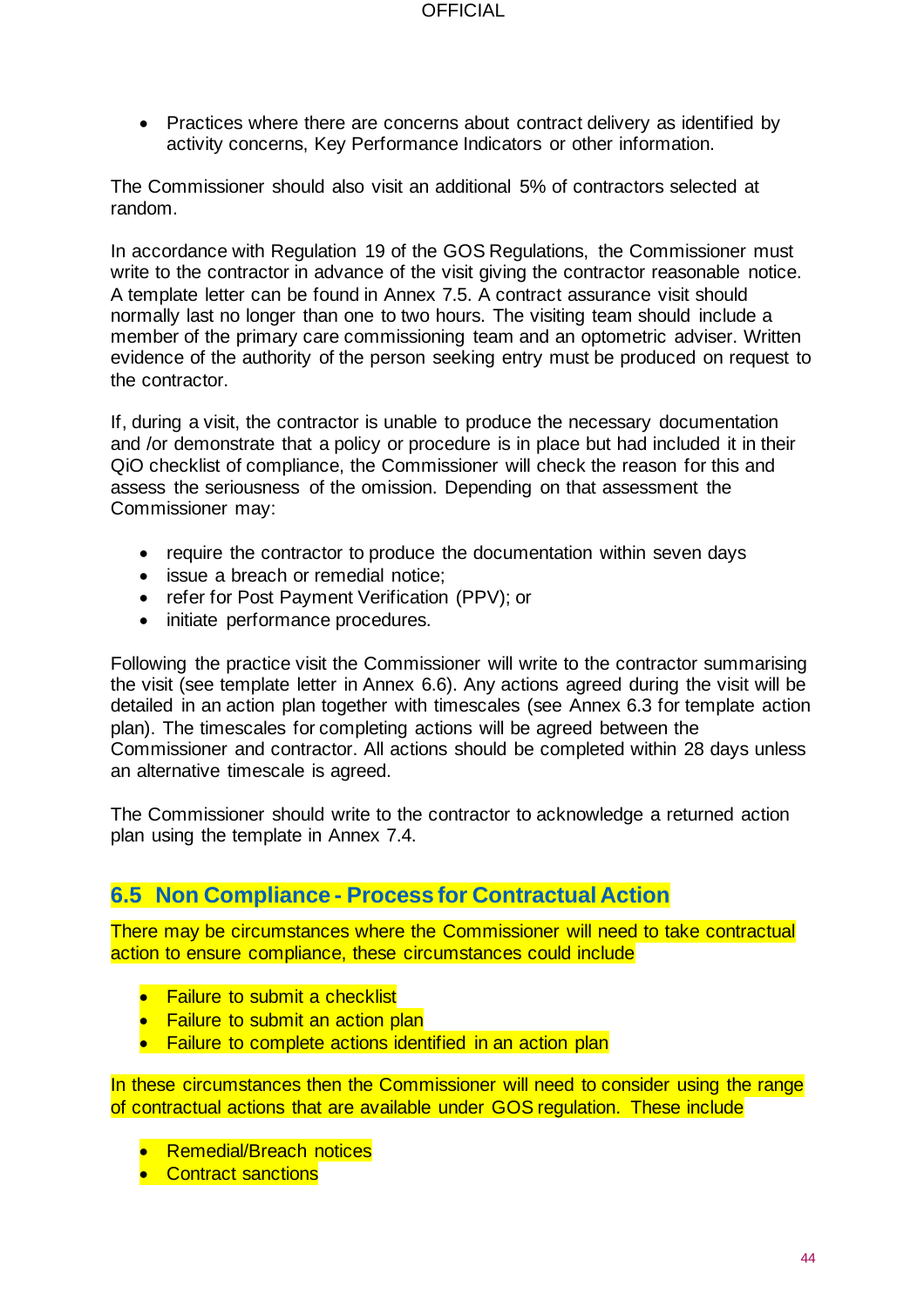#### • Contract Termination

Before using any of the above the Commissioner should make reasonable efforts to engage with the contractor to resolve the identified issue.

Should the issue not be resolved informally then the Commissioner will need to consider the use of contractual action.

#### **Stage 1: Issue a Breach or Remedial Breach Notice to the Contractor**

Having identified a contract breach a decision will need to be taken as to whether a breach or remedial breach should be issued (See Section 7.1). In cases where the breach is not capable or remedy then a breach notice should be issued. This notice identifies the section of the contract that has been breached and requires the contractor not to repeat the breach. A remedial breach notice can be issued where the breach is capable of remedy by the contractor. This notice also identifies the breach but gives the contractor a specific timescale to remedy the breach. Breach notices should always be posted to the contractor via recorded delivery and receipt of the notice confirmed by the Contractor.

When commissioners identify a potential breach of the GOS contract they should ensure that they have robust processes in place for decision making and that they follow the steps outlined below. Any decisions taken should be appropriately documented and commissioners should ensure that decisions are taken at an appropriate level as per the local Scheme of Delegation.

#### **Stage 2: Consider Contract Termination or the issue of a Contract Sanction**

If the contractor repeats the breach identified at stage 1 or otherwise breaches the contract or fails to meet the terms of the remedial breach notice then the Commissioner will need to consider the possible termination of the contract. In considering termination the Commissioner will need to ensure again that decisions are taken at an appropriate level as per the local Scheme of Delegation.

Where termination has been decided on as appropriate (see Section 7.3) then the Commissioner should issue a termination notice specifying the reason for termination, the date of termination, the contract clause(s) that have been breached and outlining the contractors right of appeal. This notice should be sent to the contractor via recorded delivery and confirmation of receipt should be sought.

In cases where the Commissioner has the right to terminate the contract the imposition of a contract sanction may be considered as an alternative (see Section 7.2).

Such sanctions may involve:

• termination of specified reciprocal obligations;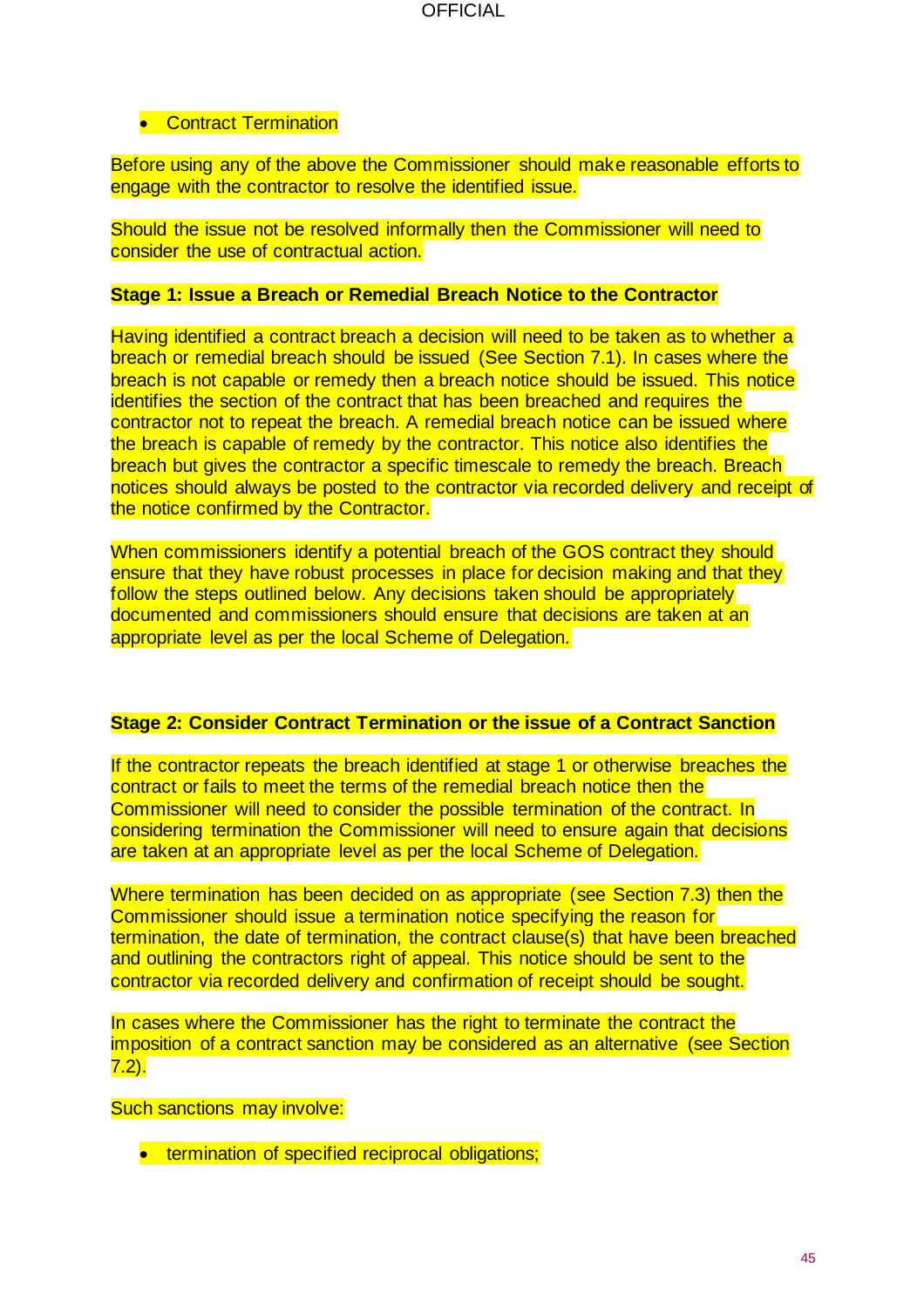- suspension of specified reciprocal obligations for a period of up to six months; or
- withholding or deducting monies otherwise payable under the contract.

The choice of which Contract Sanction to use would ordinarily depend on the nature of the breach, or cumulative effect, and what is felt to be the most appropriate and proportionate action in those circumstances.

## **6.6 Information Governance**

Commissioners need to be aware of both the responsibilities of Optical contract holders and their own responsibilities in respect of General Data Protection Regulation(GDPR). Most practices should already be meeting the terms of GDPR and this can be monitored via the 3 yearly assurance cycle (as per this chapter).

GDPR sets out the key principals involved in the management and processing of personal data, including patient records. It is not a replacement for legislation such as the Data Protection Act but is designed to strengthen and modernise the rules on data protection.

#### **The Responsibilities of Optical Practices**

Each Optical Practice is classified as a data controller and must comply with all the legislation and policy relating to the management of personal data. These include:

- They must have a nominated Data Protection Officer(DPO). The DPO must be aware of the requirements of the GDPR and also be accountable to the senior levels of its organisation. They must also have sufficient knowledge and expertise to be able to fulfil the DPO function.
- Each practice must determine how and why personal data is processed. This should include a data audit.
- Each practice should, at a senior level ensure that data processors are compliant with GDPR. This also includes having signed contracts in place with any organisation that stores data on their behalf.
- The practice should have a Subiect Access Request policy in place which reflects the changes included in the GDPR around timescales, charging and how requests are made.
- The practice must have a privacy notice displayed in the practice or on their website. This should include details on, the data controller, what data is processed and how long it is kept for, the purpose of processing the data and if it is shared with anybody.
- Ensuring they have consent in place from patients if they are planning to send information about new services.
- The practice must have a policy on how it responds to Data Breaches.
- The practice should also advise how patients can lodge a complaint with the Information Commissioners Office (ICO).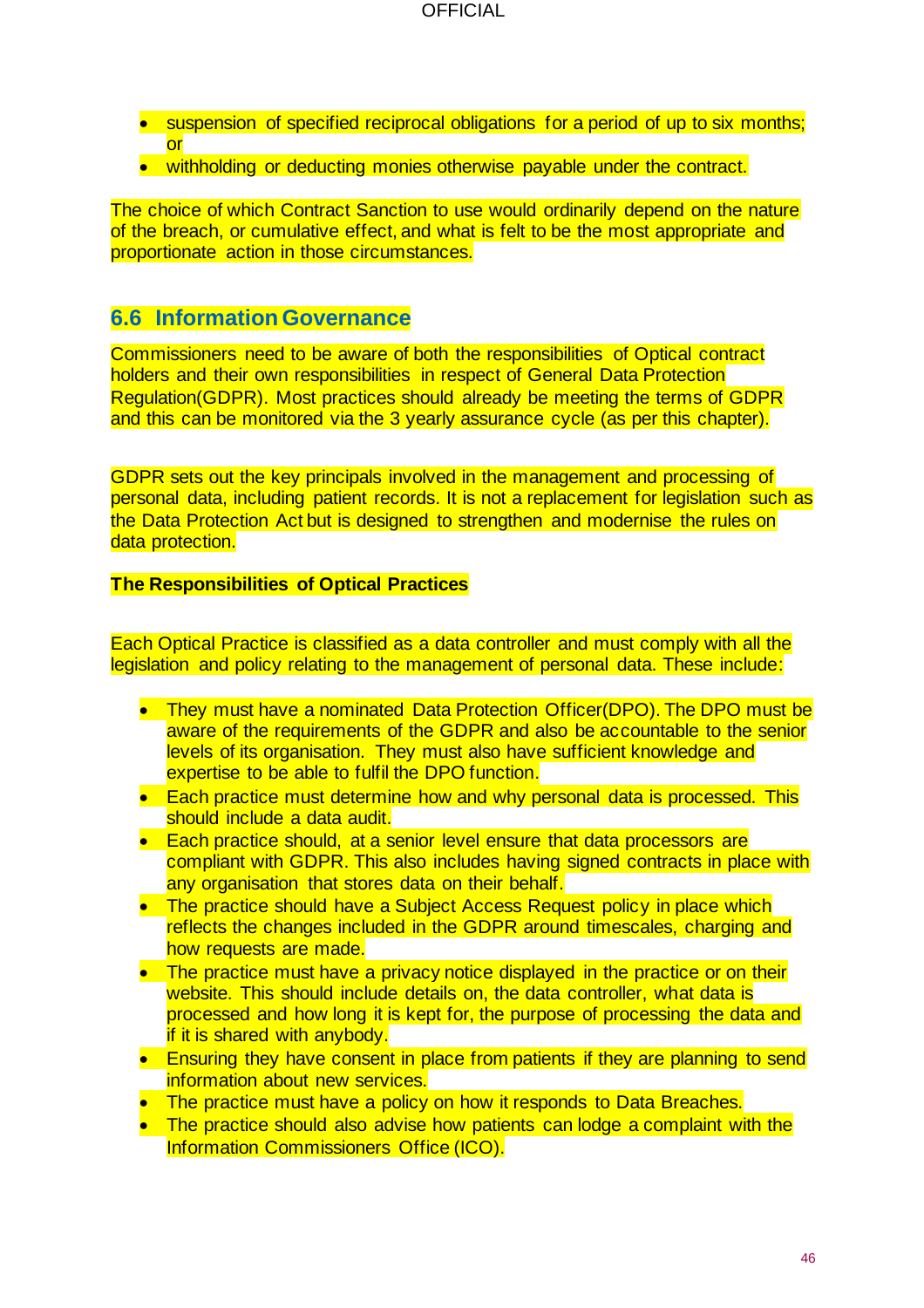#### **Patient Records and Practice Closure**

When a GOS contract terminates then usual practice is for the patient records to transfer to another practice, either a new contract at the same address or to another practice/contractor. Commissioners should note that the Optical Contractor owns the patient records not the patient or the individual Optometrist. The records are also not the property of NHS England although it does have the right to inspect or remove records from the practice.

#### When a practice closes it must:

- Under the terms of the GOS contract practices must retain patient records for 7 years so the outgoing contractor may decide to retain the practice records. If they do so then they should ensure the storage and access arrangements are in line with the GDPR requirements.
- Arrange to securely transfer the records to another practice or contractor. The new practice should write to the patients informing them they are now responsible for them. This applies even if the practice address hasn't changed.
- Offer the records to NHS England if it is unable to transfer the records to another practice or retain them.

If a practice decides to change the way it processes patient data then it must conduct a Data Protection Impact Assessment (DPIA). This is a legal requirement and should be undertaken if the practice moves from a manual system of holding records to an electronic one. A failure to complete the DPIA can expose the practice to significant risk of enforcement action.

#### **Duty of Confidence**

Information relating to an individual's health is classed as special category data under GDPR (requiring a higher level of justification to process this data) and is covered by the Duty of Confidence (Confidentiality).

Local commissioning organisations can seek advice on Confidentiality and GDPR compliance from their local IG support team or Caldicott Guardian (where identifiable patient clinical information is intended to be used for a purpose the patient may not expect).

#### **Responsibilities of NHS England**

NHS England is responsible for ensuring that Optical Contractors comply with the GDPR. This is normally completed as part of the three years assurance cycle but in the event of any identified data breaches then Commissioners should be prepared to satisfy themselves that the contractor has taken appropriate action in terms of reporting the breach to the ICO and has taken action to prevent a re-occurrence.

Under normal circumstances patient records will transfer between practices in the event of practice closure. However, it remains the responsibility of Local Commissioners to take possession of patient records if this does not take place.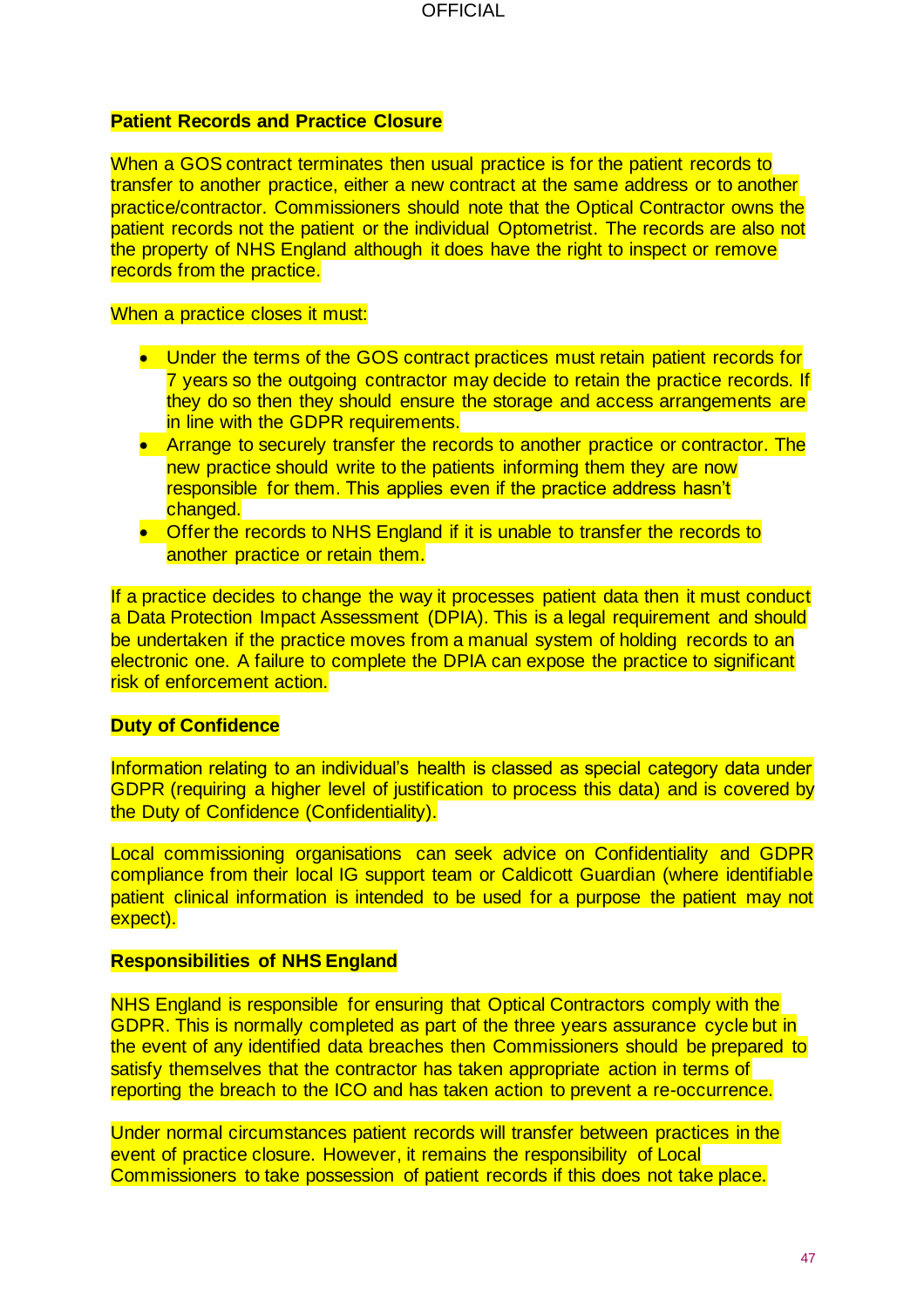**OFFICIAL** 

Commissioners should ensure that records are transferred in a timely and secure manner from the practice and that secure storage is available either on site or with a third party contractor.

Should the records remain with NHS England for 3 months and there is no indication of a new practice taking possession of the records then it is the responsibility of the commissioner to write to patients advising that it has taken possession of the records. Commissioners should ensure that they consult with their local IG Team and Caldicott Guardian should this become necessary.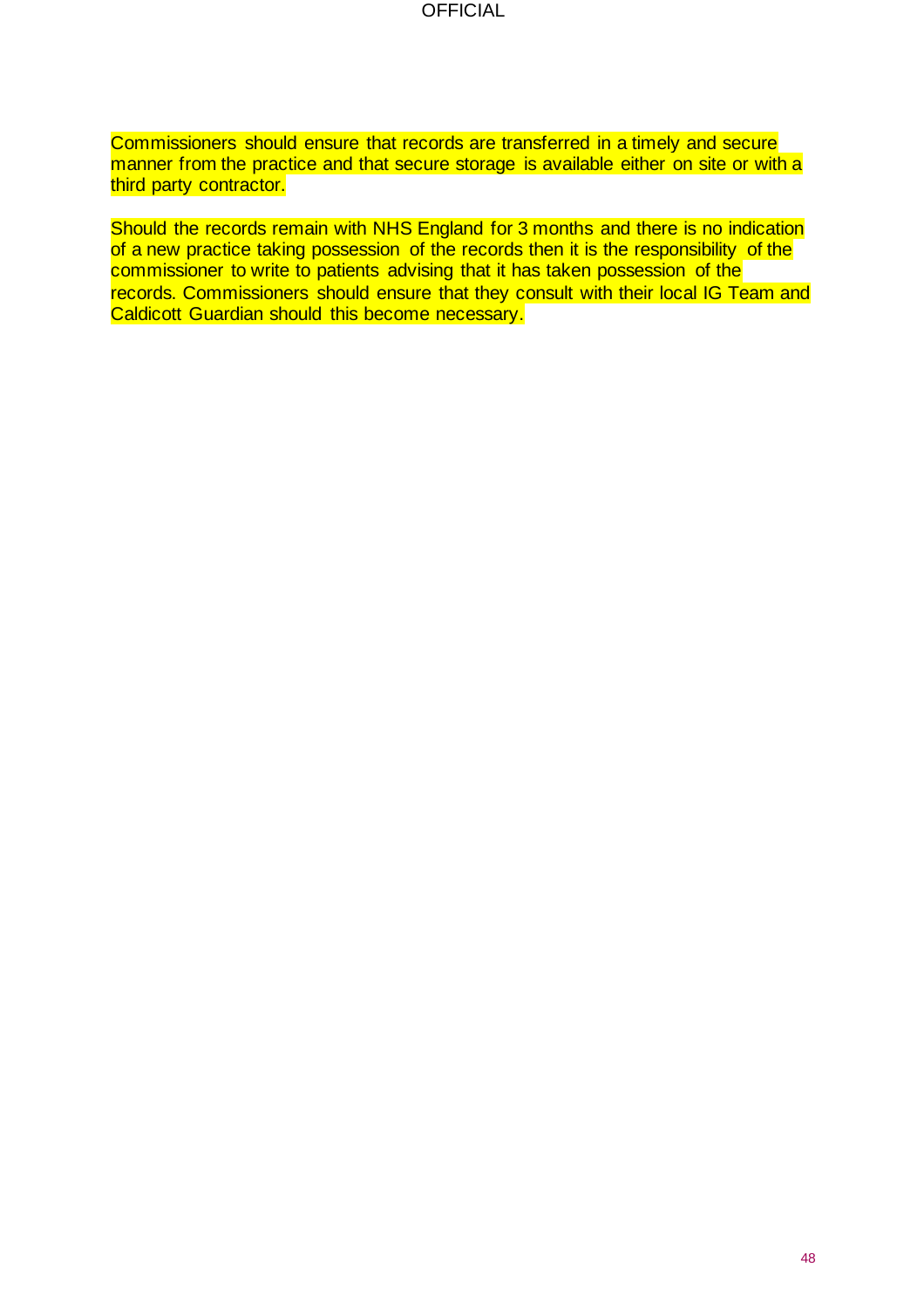# **7. Contract Breaches and Termination**

This policy outlines the approach to be taken by the Commissioner when a GOS contract is considered to have been breached. This policy applies to both mandatory (premises) and additional (mobile) services GOS contract applications.

Given that any decision to issue a Breach or Remedial Notice, apply sanctions or terminate a contract or agreement can be challenged by the contract under appeal, it is essential that the Commissioner follows, and can demonstrate that it has followed, due process in investigating, communicating and implementing actions in this respect and that the Commissioner has acted fairly and reasonably throughout. The Commissioner must be able to demonstrate that decisions have been taken at an appropriate level as per their Scheme of Delegation.

It is essential that the Commissioner maintains thorough and accurate records of all communications, discussions and decision-making in respect of all notices under this policy.

# **7.1 Contract Breaches**

Where the Commissioner considers that a breach has occurred, there are a number of options on how to proceed. The Commissioner can:

- take no action;
- agree an action with the contractor;
- issue a Remedial Notice;
- issue a Breach Notice;
- apply a Contract Sanction; or
- terminate the contract.

Doing nothing and agreeing an action with the contractor are options that are always available to the Commissioner. The remaining options may only be applied in specific situations as envisaged by the contract.

The following paragraphs set out the relevant processes that the Commissioner must follow relating to:

- the issue of a Remedial Notice or a Breach Notice;
- the application of a Contract Sanction; and
- the termination of the contract.

The Commissioner must ensure that when undertaking these matters, it follows the proper internal processes, complies with any standing orders and considers all relevant factors.

#### **7.1.1 Remedial Notice**

Where a contractor has breached the contract and the breach is determined to be capable of remedy the Commissioner may issue a Remedial Notice to the contractor setting out the actions that must be taken to remedy the breach.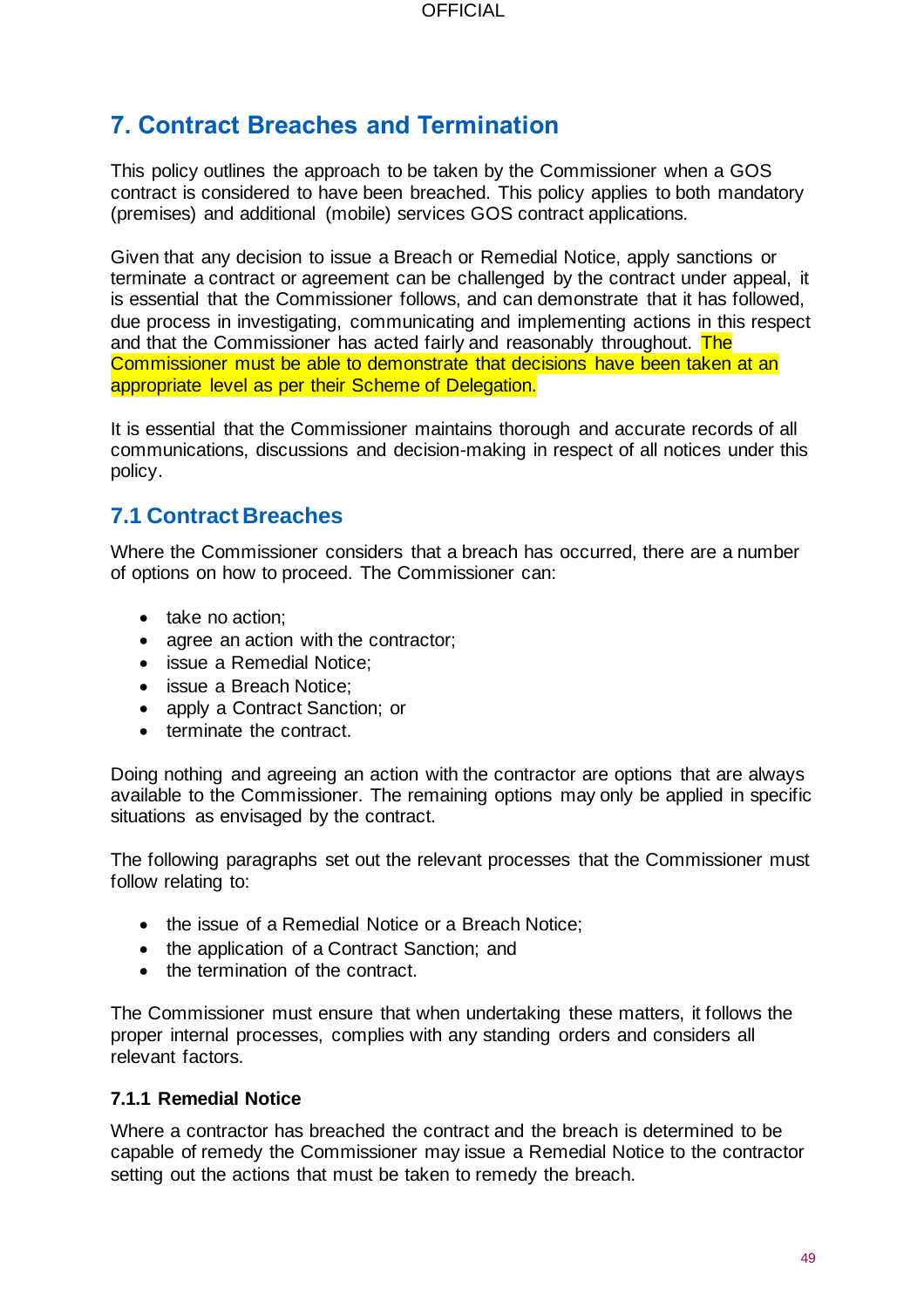A flowchart highlighting the main steps that the Commissioner should take when issuing a Remedial Notice is set out in Annex 7.1.

The Commissioner must issue a Remedial Notice before it takes any other action it is entitled to take under the contract, except where the breach relates to the rights of termination set out below:

- contractor's inability to perform services;
- provision of untrue information;
- suitability;
- patient safety;
- material financial loss; or
- significant breach.

The Commissioner has a right to terminate the contract immediately for a breach of any of these conditions but must behave reasonably. These rights of termination are explained in more detail in section 7.3

A breach capable of remedy is where the breach continues but the contractor could take action to stop the breach. Examples of breaches that may be capable of remedy include:

- lack of sufficiently trained practice staff to deliver PoS checks; or
- failure to provide relevant information to the Commissioner.

Where the breach creates a serious risk to patient safety, the Commissioner can take more immediate action, regardless of whether the breach is capable of remedy or not. For further information on this, please refer to paragraph 7.5.8 of this policy.

Where the Commissioner has determined that a breach is capable of remedy the Commissioner must take the following steps:

- Initially the Commissioner should contact the contractor to discuss the breach and the action that they may be entitled to take, i.e. the issue of a Remedial Notice.
- The contractor should be afforded the opportunity to provide an explanation as to the circumstances that led to the breach and this discussion should be recorded accurately in writing.
- The Commissioner should then investigate the breach including any details recorded during the contractor discussion which are pertinent to the matter and examine any evidence in relation to the breach.
- If the Commissioner is satisfied that the matter is a breach which is capable of remedy, then the Commissioner may issue a Remedial Notice to the contractor, requiring the contractor to remedy the breach.
- It is important that when the steps above are undertaken, this is completed as quickly as is reasonably possible as long delays between the breach occurring, or the Commissioner becoming aware of the breach, and the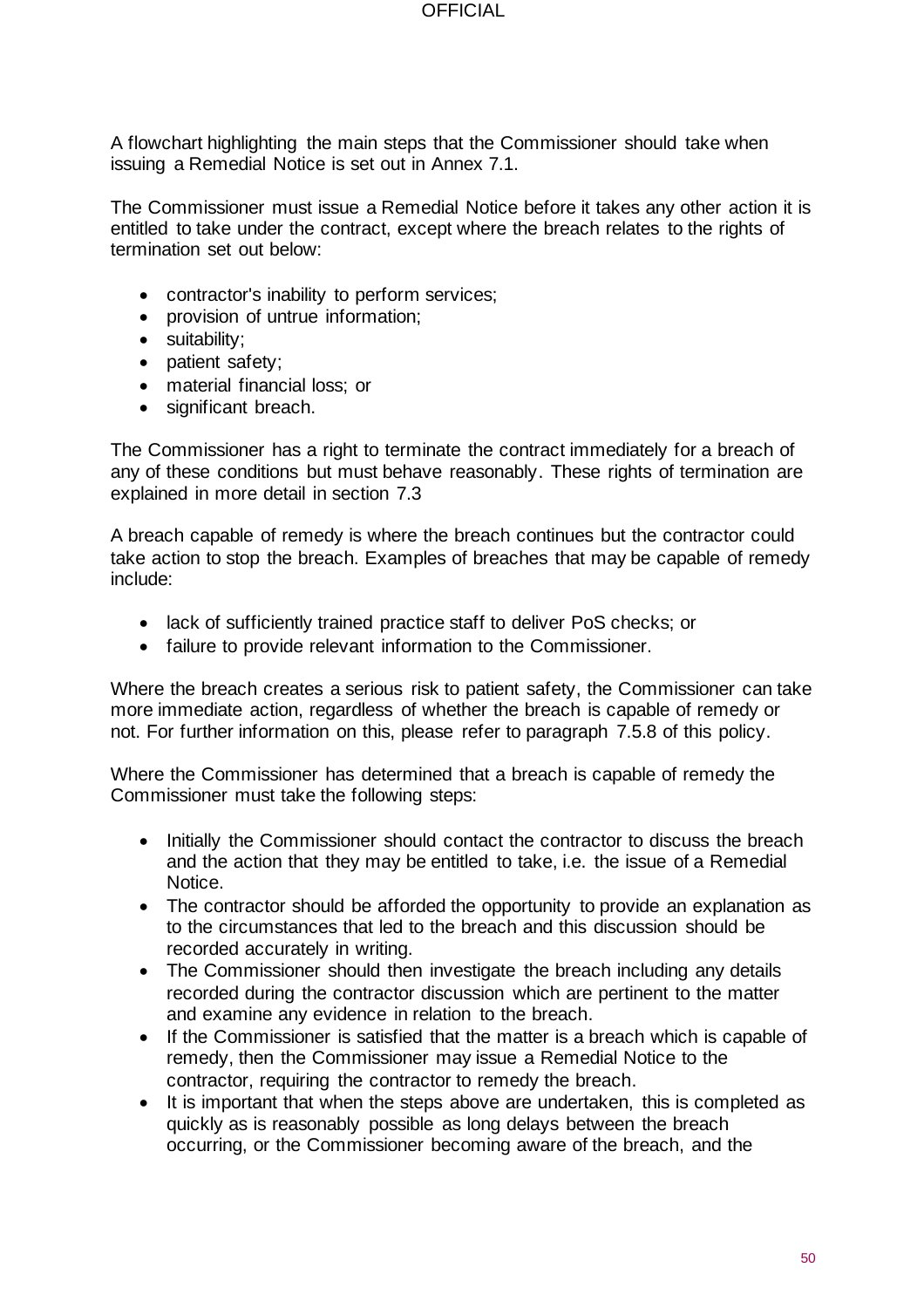#### **OFFICIAL**

Remedial Notice being issued could lead to an argument that the Commissioner has accepted the breach and waived its right to take action.

A Remedial Notice must specify:

- details of the breach, which led to the Remedial Notice being issued and any evidence gathered in respect of the breach;
- the steps the contractor must take in order to remedy the breach to the Commissioner's satisfaction;
- the period in which the steps must be taken;
- any arrangements for reviewing the matter to ensure that the requirements of the Remedial Notice have been met; and
- the actions that the Commissioner shall take if the contractor fails to satisfactorily remedy the breach.

The Commissioner may wish to include in the Remedial Notice how the Contractor may appeal against the decision to issue a Remedial Notice.

A template Remedial Notice is provided in Annex 7. 2.

The period during which the steps to remedy the breach must be taken must not be less than 28 days from the date that notice is given, unless the Commissioner is satisfied that a shorter period is necessary to protect the safety of the contractor's patients or protect NHS England from material financial loss.

The Remedial Notice must be delivered to the contractor in accordance with the notice provisions of the contract. This usually requires hand delivery or postal delivery (first class or registered post). Delivery of a notice by fax or email may be permissible. The Commissioner should review the relevant provisions to the contract to ensure proper delivery. Where the notice is hand delivered, the template Receipt Notice in Annex 7.3 can be used.

The Commissioner should ensure that arrangements are in place to follow up a Remedial Notice appropriately and in a timely fashion.

Where the Commissioner is satisfied that the contractor has taken the required steps to remedy the breach within the required period, a letter should be issued to the contractor informing them that the terms of the Remedial Notice have been satisfied and that no further action will be taken at this stage. A template Remedial Notice Satisfaction letter is provided in Annex 7.4.

Where the Commissioner is satisfied that the contractor has not taken the required steps to remedy the breach by the end of the required notice period, the Commissioner may inform the contractor that they have failed to meet the terms of the Remedial Notice and that the Commissioner may terminate the contract with effect from such date as the Commissioner may specify in a further notice to the contractor.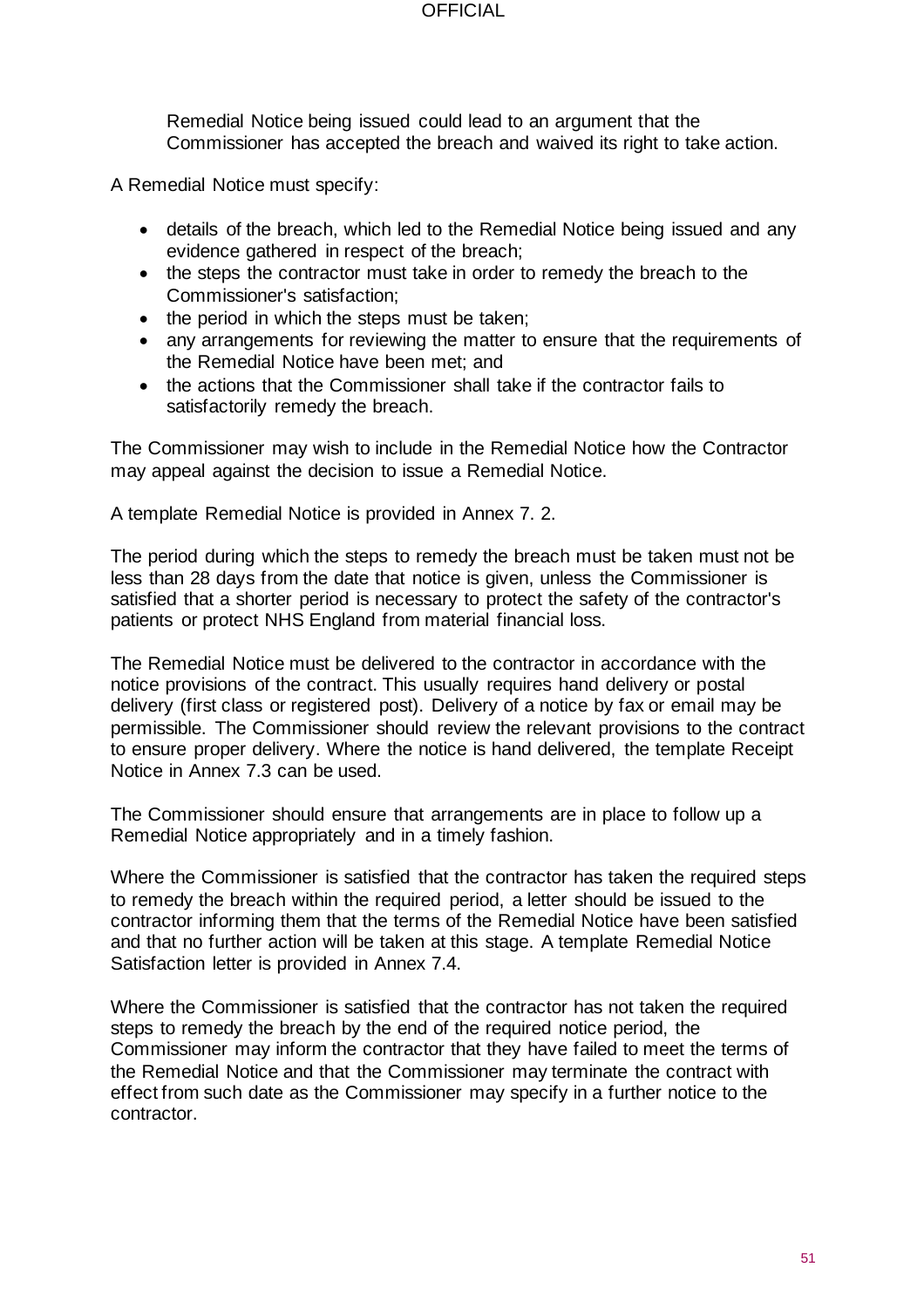Where the Commissioner intends to terminate the contract, please refer to sections 7.5 to 7.7 of this chapter.

If, following the issue of a Remedial Notice, a contractor either repeats a breach that was the subject of a Remedial Notice or otherwise breaches the contract that results in a further Remedial Notice or a Breach Notice, and then the Commissioner has the right to terminate the contract by serving notice on the contractor.

The right to terminate in paragraph 7.1.1 above must only be used where the Commissioner is satisfied that the cumulative effect of the breaches is such that the Commissioner considers that to allow the contract to continue would be prejudicial to the efficiency of the services to be provided under the contract. Where the Commissioner intends to terminate the contract under this right, please refer to paragraph 7.3.

If the contractor is in breach of any obligation and a Remedial Notice in respect of that default has been given to the contractor, the Commissioner may withhold or deduct monies which would otherwise be payable under the contract in respect of that obligation which is the subject of the default.

### **7.1.2 Breach Notice**

Where the contractor has breached the contract and that breach is not capable of remedy, the Commissioner may serve a Breach Notice on the contractor requiring the contractor not to repeat the breach.

A flowchart highlighting the main steps that the Commissioner should take when issuing a Breach Notice is set out in Annex 7.5.

Breach Notices cannot be issued where the breach relates to the rights of termination set out in section 7.1 For further information on these rights of termination, please refer to section 7.3 of this policy.

A breach that is not capable of remedy is where a breach occurs but either does not continue prior to a notice being issued or there is no action that can be taken to remedy the breach.

Examples of breaches that are not capable of remedy include:

- failure to maintain patient records; or
- failure to ensure GOC registration for a performer.

Where the breach creates a serious risk to patient safety, the Commissioner can take more immediate action, regardless of whether the breach is capable of remedy or not. For further information on this, please refer to paragraph 7.5.8 of this policy.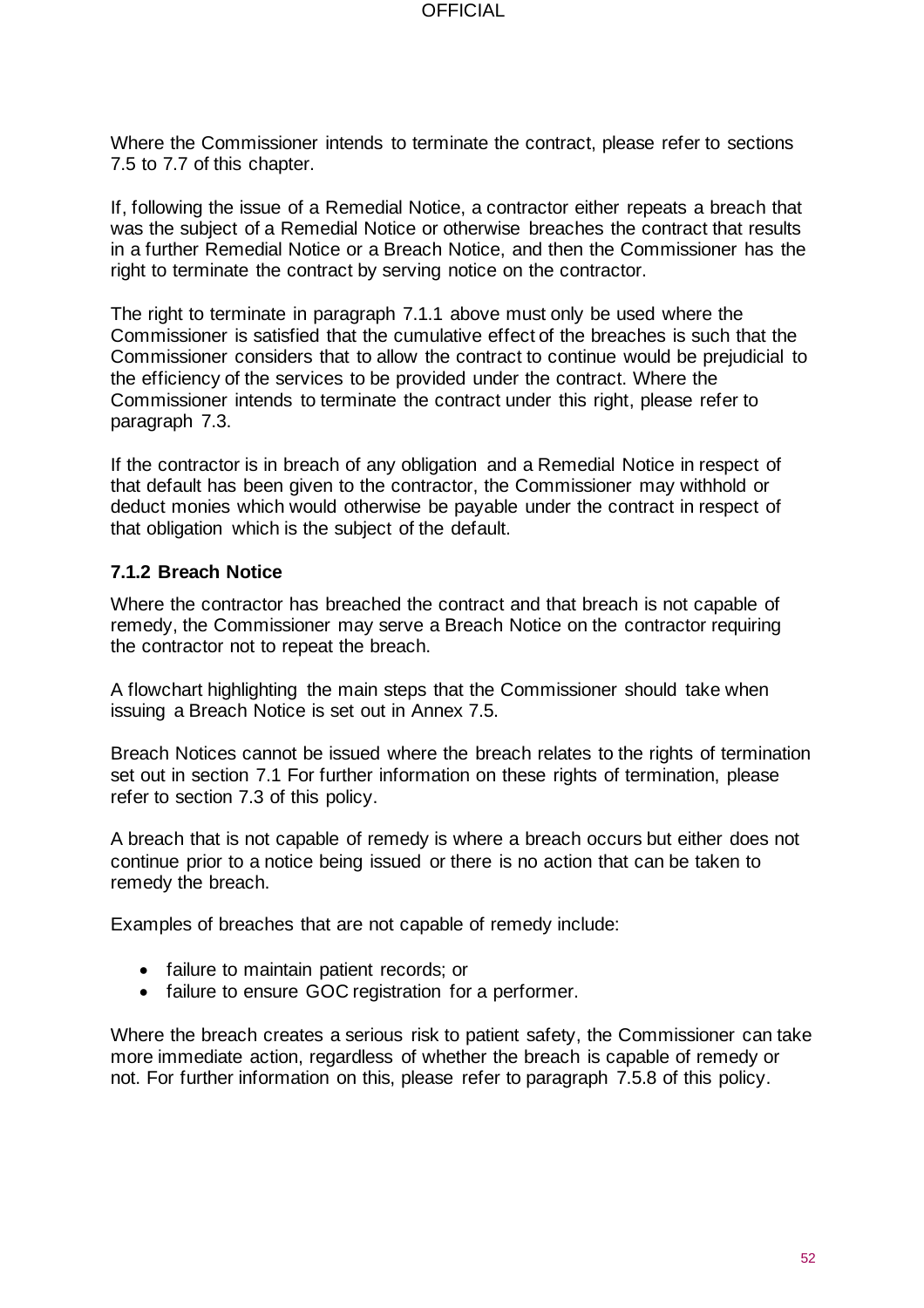#### **OFFICIAL**

Where the Commissioner has determined that a breach is not capable of remedy, the Commissioner must take the following steps:

- Initially the Commissioner should contact the contractor to discuss the breach and the action that they may be entitled to take, i.e. the issue of a Breach Notice.
- The contractor should be afforded the opportunity to provide an explanation as to the circumstances that led to the breach and this discussion should be recorded accurately in writing.
- The Commissioner should then investigate the breach including any details recorded during the contractor discussion which are pertinent to the matter and examine any evidence in relation to the breach.
- If the Commissioner is satisfied that the matter is a breach which is not capable of remedy, then the Commissioner may issue a Breach Notice to the contractor, requiring the contractor not to repeat the breach.

The Breach Notice must specify:

- Details of the breach and the requirement that the contractor must not repeat the breach again; and
- The consequences of the contractor further breaching their agreement;

A template Breach Notice is provided in Annex 7.6.

The Breach Notice must be delivered to the contractor in accordance with the notice provisions of the contract. This usually requires hand delivery or postal delivery (first class or registered post). The Commissioner should review the relevant provisions to the contract to ensure proper delivery. Where the notice is hand delivered, the template Receipt Notice in Annex 7.3 can be used.

If, following the issue of a Breach Notice, a contractor either repeats a breach that was the subject of a Breach Notice or otherwise breaches the contract that results in a further Remedial Notice or a Breach Notice, and then the Commissioner has the right to terminate the contract by serving notice on the contractor.

This right to terminate can only be used where the Commissioner is satisfied that the cumulative effect of the breaches is such that the Commissioner considers that to allow the contract to continue would be prejudicial to the efficiency of the services to be provided under the contract. Where the Commissioner intends to terminate the contract under this right, please refer to paragraph 7.5.11 of this policy.

If the contractor is in breach of any obligation and a Breach Notice has been issued, the Commissioner may withhold or deduct monies which would otherwise be payable under the contract in respect of that obligation.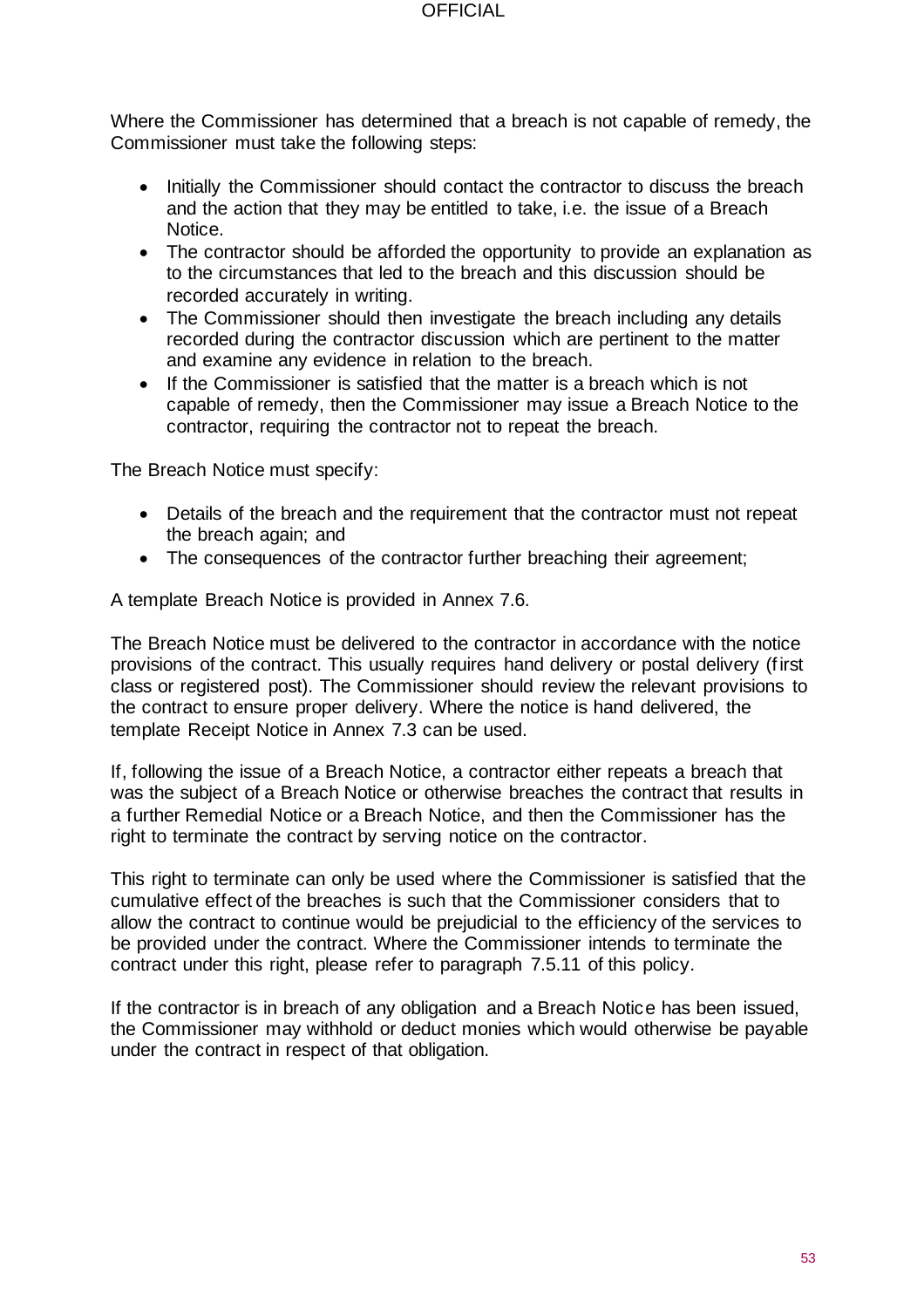# **7.2 Contract Sanctions**

Contract Sanctions must not be applied to a contract unless the Commissioner is in a position to move to terminate. Where Contract Sanctions are applied, this is an alternative to terminating the contract. The Commissioner cannot apply Contract Sanctions and later decide to terminate the contract on the grounds of the same contract breach.

The circumstances in which the Commissioner may apply Contract Sanctions are those circumstances set out below where a right of termination arises. Please refer to the relevant right of termination in section 7.3 for further information on how these rights of termination arise:

- death of a contractor;
- contractor's inability to perform services;
- provision of untrue information;
- suitability;
- safety of the contractor's patients is at risk;
- NHS England is at risk of material financial loss:
- significant breach by the contractor;
- where the Commissioner is satisfied that the contractor has not taken the steps required by a Remedial Notice to remedy a breach within the required period;
- where, after a Remedial Notice or Breach Notice has been issued, the contractor:
	- a) repeats a breach that was the subject of a Remedial Notice or a Breach Notice; or
	- b) otherwise breaches the contract resulting in a further Remedial Notice or Breach Notice.
- where the contractor carries on business detrimental to the contract;
- where a person connected with the contractor is the subject of a direction under section 13F of the Opticians Act 1989 or an order under section 13H of the same Act; or
- where changes in membership of the partnership is likely to have a serious adverse impact on the ability of the contractor or the Commissioner to perform obligations under the contract.

Such sanctions may involve:

- termination of specified reciprocal obligations;
- suspension of specified reciprocal obligations for a period of up to six months; or
- withholding or deducting monies otherwise payable under the contract.

The choice of which Contract Sanction to use would ordinarily depend on the nature of the breach, or cumulative effect, and what is felt to be the most appropriate and proportionate action in those circumstances.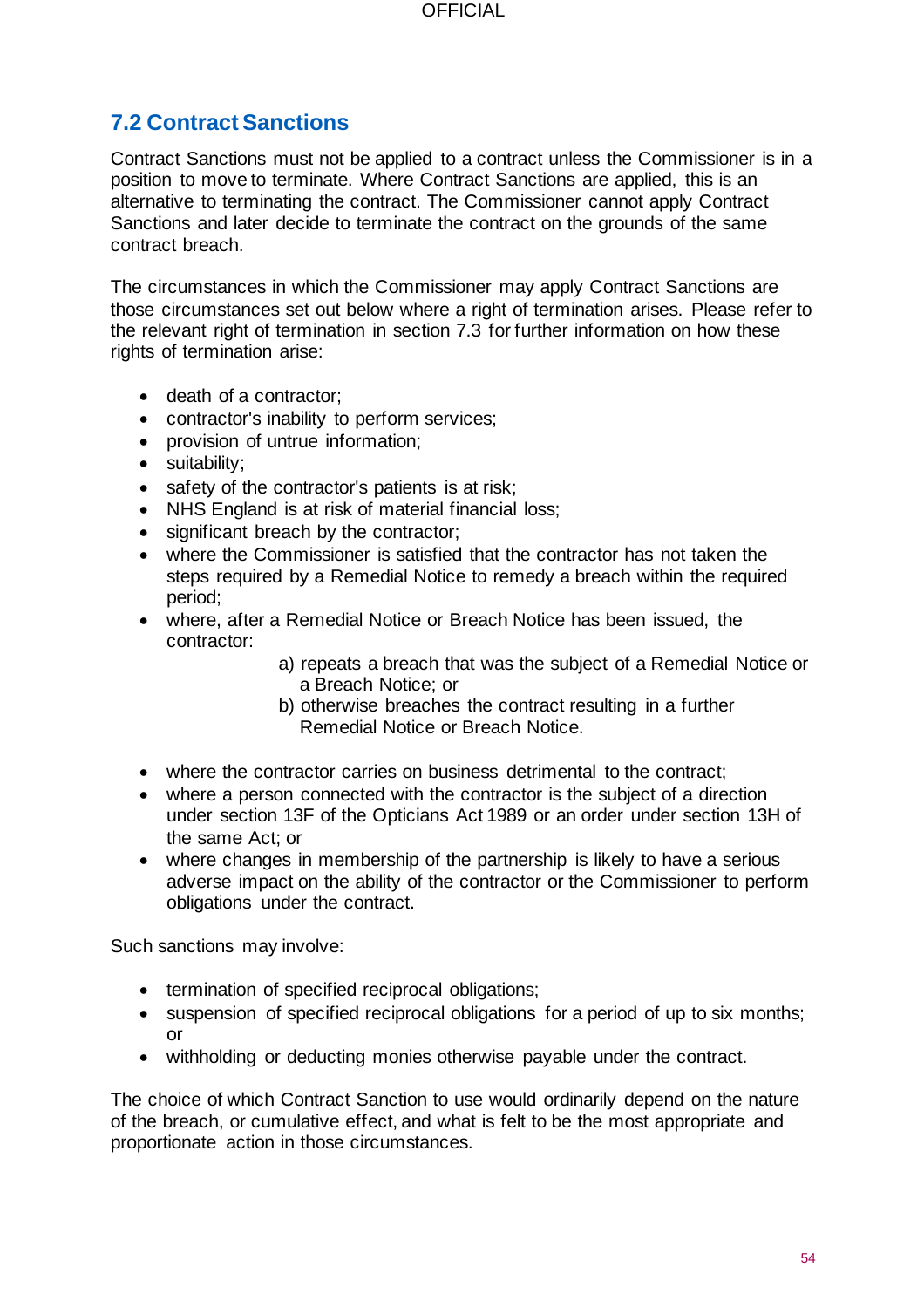#### **OFFICIAL**

Where the Commissioner decides that the most appropriate sanction would be to withhold or deduct monies, this must be calculated in accordance with set criteria in order to establish a consistent, fair and measured approach. Annex 7.7 provides further information on calculating a financial Contract Sanction.

Where the Commissioner decides to impose a Contract Sanction, the Commissioner must issue a notice of its intent to apply a sanction to the contractor which must include:

- the reason for the sanction to be applied;
- the nature of the sanction;
- if withholding or deducting monies, how this has been calculated and the duration of any such sanction;
- if services are to be terminated, which services and from what date;
- if suspension of specified reciprocal obligations under the contract or agreement, the period of that suspension and its end date;
- an explanation of the effect of the imposition of the Contract Sanction; and
- the contractor's right to appeal the decision to apply a Contract Sanction.

A template Contract Sanctions notice is provided in Annex 7.8.

The date that the Contract Sanction takes effect must not be until at least 28 days after the notice was served unless the Commissioner is satisfied that it is necessary to impose the Contract Sanction earlier to protect the safety of patients or protect NHS England from material financial loss.

Where a Contract Sanction is imposed, the Commissioner can charge the contractor reasonable administration costs of imposing the Contract Sanction.

If the contractor disputes the imposition of a Contract Sanction, the Commissioner must not impose the Contract Sanction until the dispute has been determined unless the Contract Sanction is necessary to protect the safety of patients or protect NHS England from material financial loss.

Where a dispute arises in relation to the imposition of a Contract Sanction, please refer to the policy on managing disputes (Chapter 10).

The Commissioner should ensure that arrangements are in place to monitor the contractor's compliance with a Contract Sanction notice.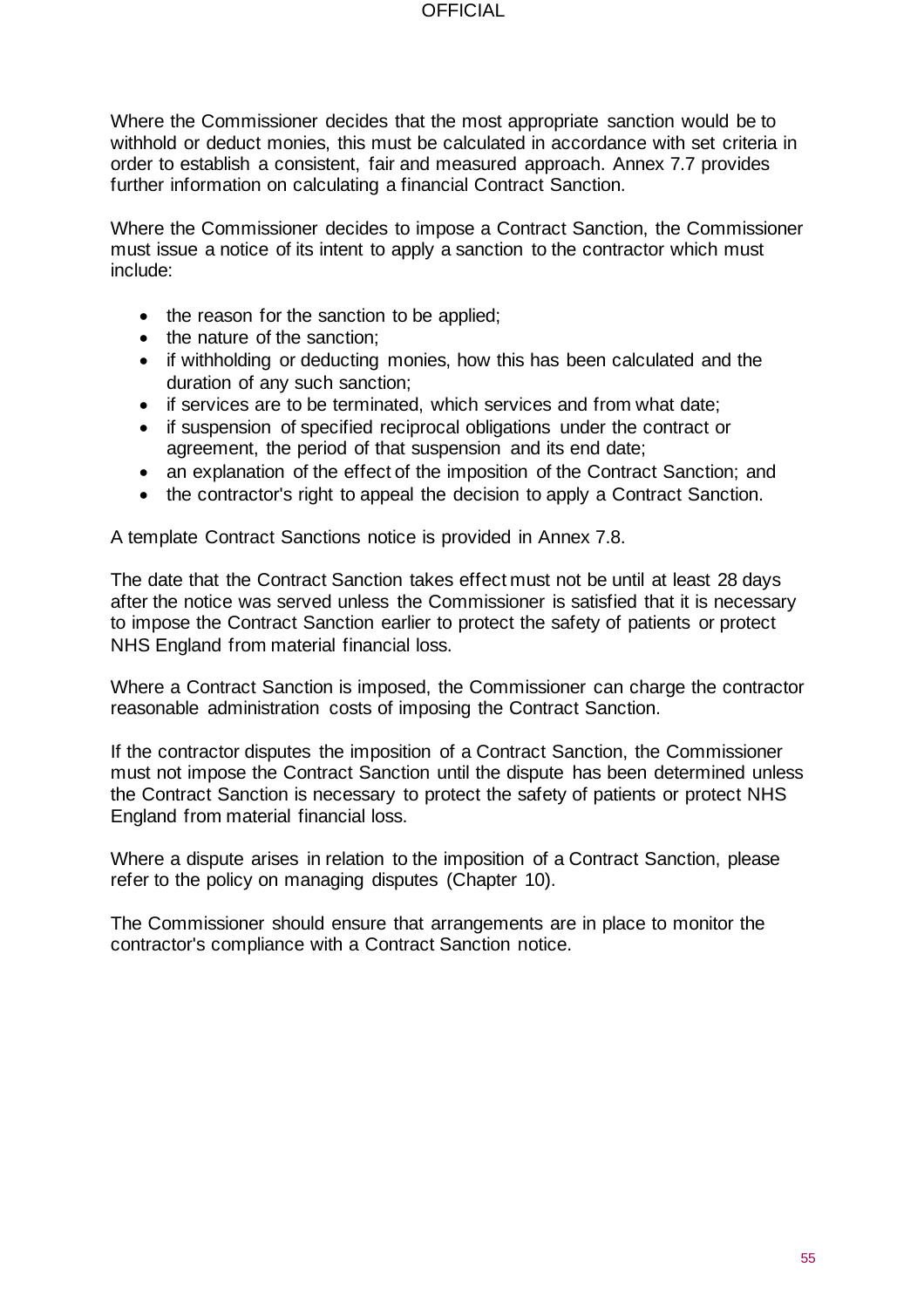# **7.3 Termination**

Termination is a very significant action to take both on the part of the Commissioner and the contractor and is an area of high risk for both parties in respect of financial impact and continuity of services. It is essential that the Commissioner maintains thorough and accurate records of all communications, discussions and decisionmaking in respect of all notices.

Contractors have the right to appeal so it is essential that the Commissioner follows and can demonstrate that they have followed, due process in investigating, deciding on, communicating and implementing actions leading to termination.

It is essential that prior to moving to terminate a contract, the Commissioner is satisfied that they are fully within their rights to do so.

Legislation sets out certain rights of termination that are required to be in a GOS contract. These mandatory termination rights are set out below and explained more fully in section 7.3. Where the termination relates to a matter that is contained within an alternative policy, this is highlighted.

The contract may contain additional termination rights. The Commissioner should consider the relevant contract to ensure it is fully aware of all termination rights.

The following circumstances relating to rights of termination are required to be in a GOS contract:

- agreement of the parties;
- death of a contractor;
- contractor serving notice;
- late payment by the Commissioner;
- contractor's inability to perform services;
- provision of untrue information:
- suitability;
- patient safety;
- material financial loss;
- significant breach by the contractor;
- remedial Notices and Breach Notices;
- carrying on business detrimental to the contract;
- where a person connected with the contractor is the subject of a direction under section 13F of the Opticians Act 1989 or an order under section 13H of the same Act; and
- where changes in membership of the partnership is likely to have a serious adverse impact on the ability of the contractor or the Commissioner to perform obligations under the contract.

Contracts may also terminate by reaching their natural end dates, if relevant.

Where the Commissioner has considered all the relevant factors and has decided to proceed with termination, it must send a Termination Notice to the contractor.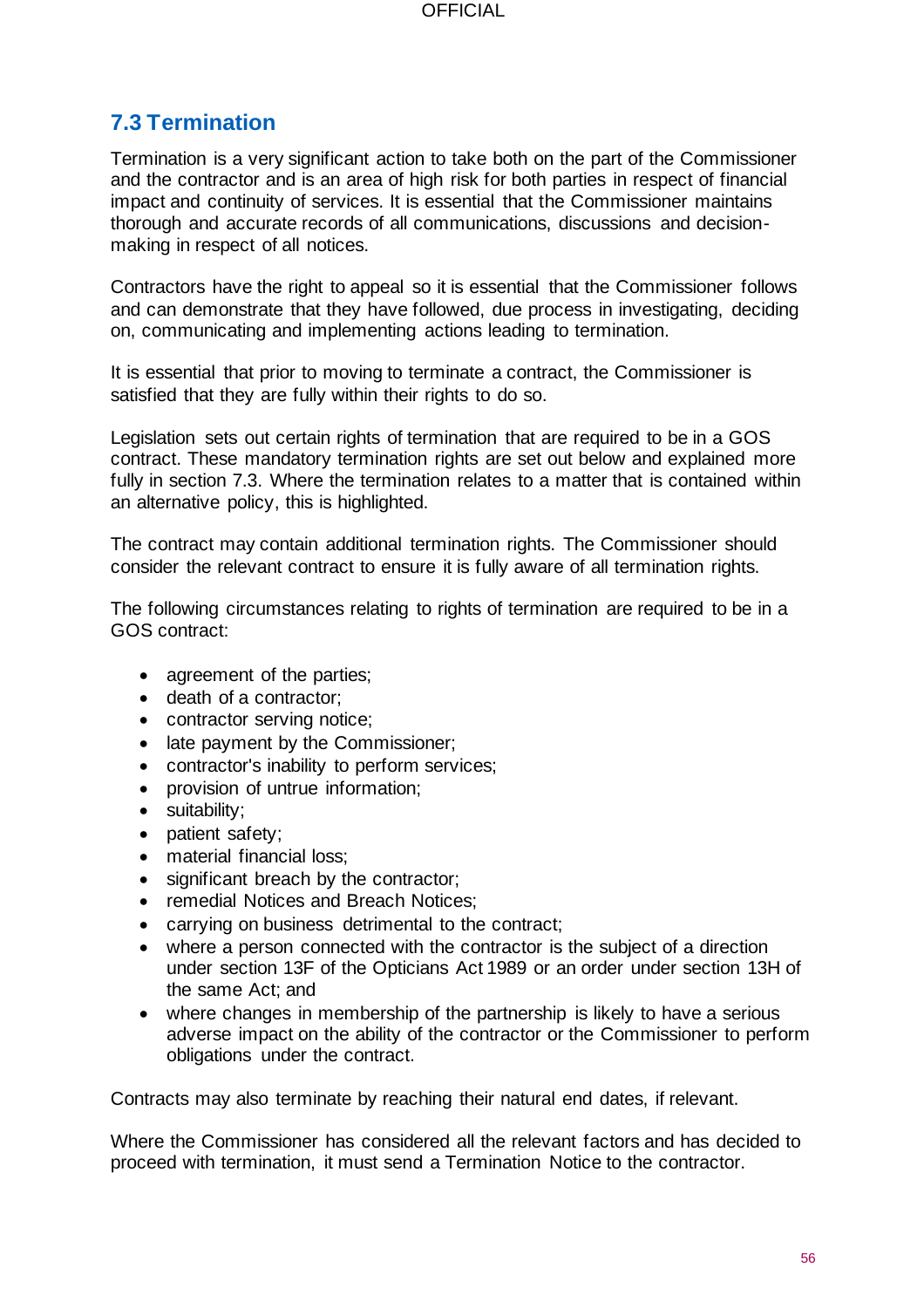A template Termination Notice is provided in Annex 7.9.

Where the Commissioner serves notice to terminate, the notice must specify a date on which the contract terminates that is not less than 28 days after the date on which the Commissioner has served the notice on the contractor. The Commissioner may state a date less than 28 days where this is necessary to protect the safety of the contractor's patients or protect NHS England from material financial loss.

Where the contractor disputes the Commissioner's decision to terminate the contract, the contractor may invoke the NHS dispute resolution procedure. In such circumstances, the Commissioner should follow the policy on managing disputes (Chapter 10).

# **7.4 Key Considerations on Termination**

The Commissioner must establish that grounds exist under the terms of the contract to terminate. The Commissioner must follow due process and investigation of the facts and provide the contactor with the opportunity to provide a response to allegations, wherever possible.

The Commissioner must consider all relevant information available and decide on the appropriate course of action and whether the contract should be terminated.

Apart from considerations regarding whether the right to terminate arises, there are a number of common factors that the Commissioner should consider when termination is a proposed course of action. These factors are set out below.

This list is not exhaustive and there are likely to be other issues that need due consideration under these provisions. These considerations will also apply following the sudden death of a contractor (please refer to the policy on the death of a contractor (Chapter 11).

#### **7.4.1 Continuity of service provision**

NHS England has a statutory duty to ensure continuity of provision of primary care services. Termination of existing service provision may result in some persons not being able to access primary care services. The Commissioner must therefore consider how this duty will be discharged if it decides to terminate the contract.

If the Commissioner envisages that a new contract will be entered into with a provider, the Commissioner must consider how to procure that contract and to ensure it is in accordance with procurement law and any procurement protocol issued by NHS England.

#### **7.4.2 General Duties of NHS England**

NHS England has a number of statutory duties relating to the exercise of its functions including reducing health inequalities and patient involvement. The Commissioner must ensure that its actions in terminating a contract and any consequential actions ensure compliance with its general duties. Please refer to the Chapter 3 (General duties of NHS England) for more information on the scope of the duties.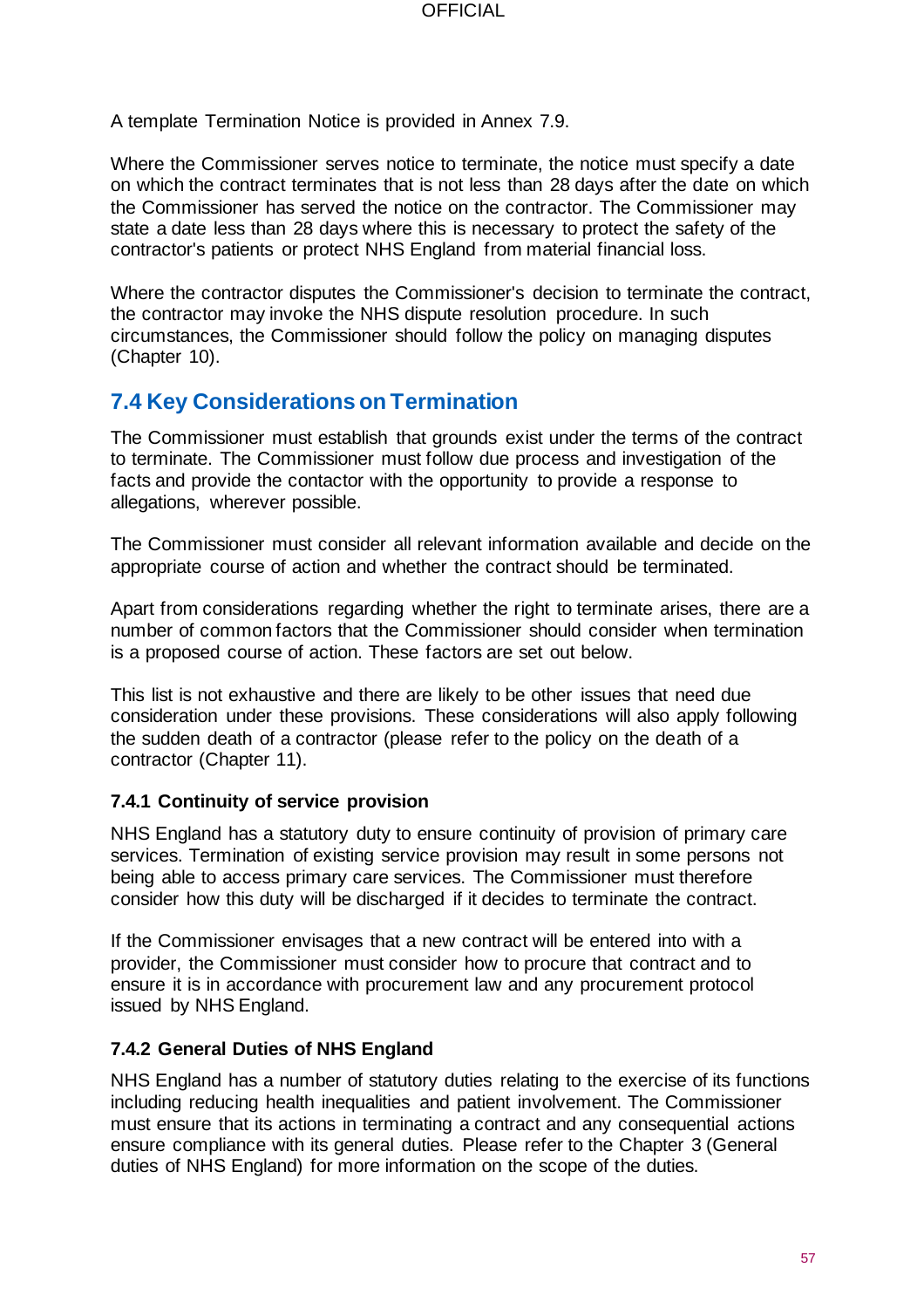### **7.4.3 Patient Records**

GOS contractors will hold records about NHS patients in either paper or electronic form. When a contract is terminated these are normally passed securely to the new contractor(s) and the patients informed. Where the contact is being terminated and services are not transferring or being terminated, and the patient records have not already been passed to another practice of the patient's choice, the contractor will retain the records as per the GOS contract or hand over the records to the Commissioner.

### **7.4.4 Informing Stakeholders**

If the Commissioner has proceeded to terminate a GOS contract, they must ensure that key stakeholders are advised of the termination. The key stakeholders involved in GOS Contractual processes are as below

- Primary Care Support England (PCSE) Upon termination of a contract the commissioner must advise PCSE so that payments to the contractor can cease.
- NHS Business Services Authority (NHS-BSA) The NHS – BSA should be advised so that any delegated processes can be terminated.
- NHS Digital NHS D should be informed so that they can cancel the ODS code associated with the contractor.

# **7.5 Rights of Termination**

#### **7.5.1 Termination with agreement of the parties**

GOS agreements are required to contain a provision stating that both parties may agree to terminate a contract.

Where the parties agree to terminate, the parties must agree the date from which termination will take place and any further terms relating to the termination. Before agreeing the termination date, the Commissioner should ensure any proposed timescale allows the Commissioner to consider any other factors or actions that may be required prior to termination.

The contractor party may be composed of more than one person. The Commissioner must agree the same termination arrangements with all persons that constitute the contractor.

### **7.5.2 Termination due to death of a contractor**

Please refer to the policy on the death of a contractor (Chapter 11) for further information.

#### **7.5.3 Termination due to the contractor serving notice**

GOS contracts can be terminated by the contractor by serving notice in writing at any time.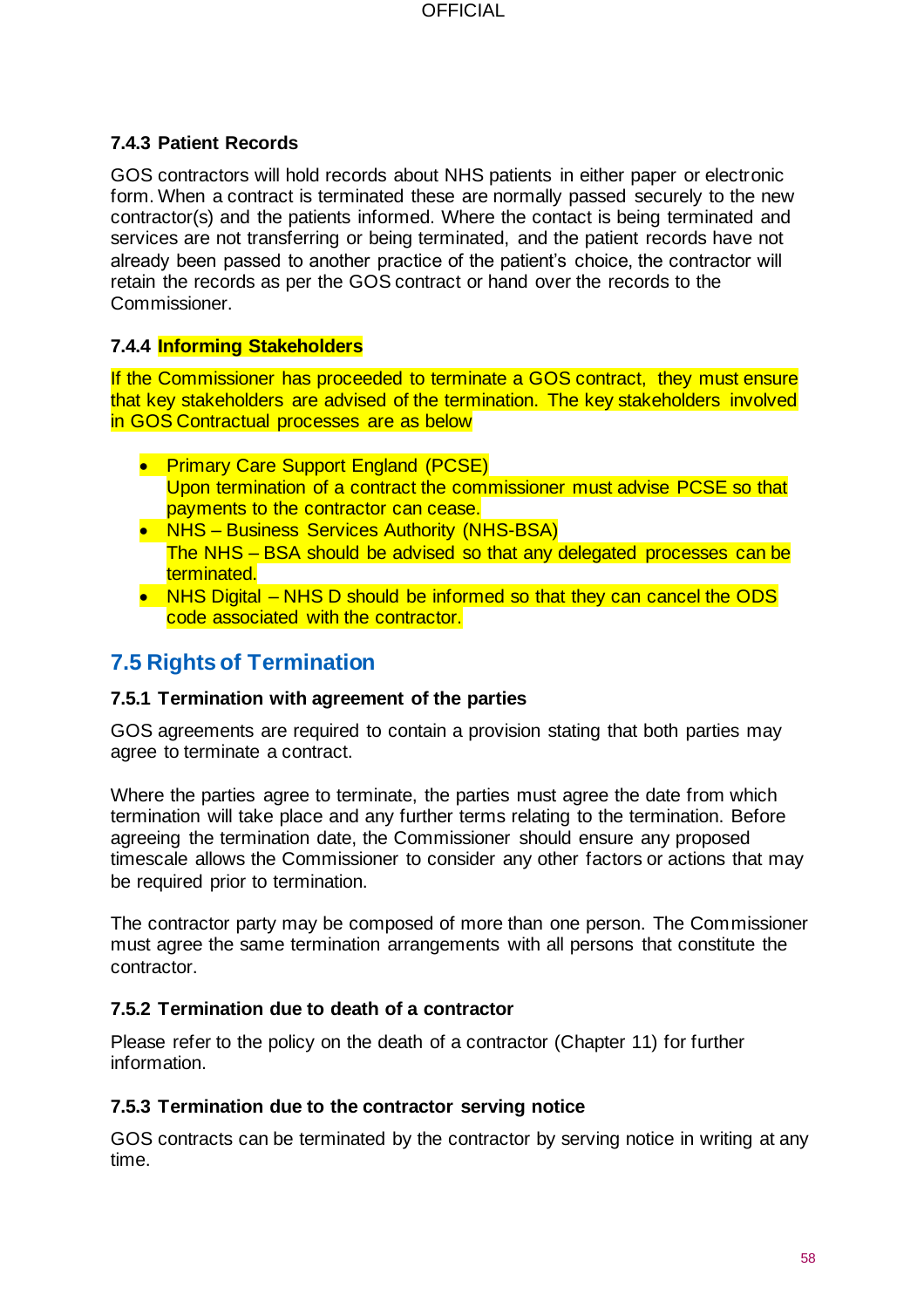Where a contractor serves notice to terminate, it shall terminate three months after the date on which the notice is served.

If the date on which the contract will terminate is not the last calendar day of a month, the contract shall instead terminate on the last calendar day of the month in which the termination date falls.

### **7.5.4 Termination due to late payment**

The contractor may give notice in writing to the Commissioner if the Commissioner has failed to make any payment due to the contractor under the contract. If the Commissioner has failed to make any such payment within 28 days of the notice, the contractor may terminate the contract by a further written notice.

Where the NHS dispute resolution procedure has been invoked by the Commissioner, within 28 days of the initial notice, the contractor may not terminate the contract until either the NHS dispute resolution determination allows termination or the Commissioner ceases to pursue the NHS dispute resolution process.

For further information on the NHS dispute resolution process, please refer to the policy on managing disputes (Chapter 10).

#### **7.5.5 Termination due to the contractor's inability to perform services**

The Commissioner must terminate the contract where the contractor is an individual who is an ophthalmic practitioner and is suspended by the licensing body or suspended from an ophthalmic performers list.

The requirement to terminate only arises where the suspension leads to the contractor ceasing to be able to perform as an ophthalmic practitioner.

The requirement to terminate will not apply where:

- the contractor can satisfy the Commissioner that adequate arrangements are in place for the provision of services under the contract for as long as the suspension lasts; or
- the Commissioner is satisfied that the circumstances of the suspension are such that if the contract is not terminated immediately, the safety of the patients is not at serious risk and/or NHS England is not at risk of material financial loss.

#### **7.5.6 Termination due to the contractor's provision of untrue information**

The Commissioner may serve notice to terminate the contract immediately (or from any date set out in the notice) if, after the contract has been entered into, it comes to the attention of the Commissioner that written information:

- provided to the Commissioner before the contract was entered into; or
- provided to the Commissioner pursuant to paragraph 17(2) or 18(2) of Schedule 1 of the GOS Regulations; or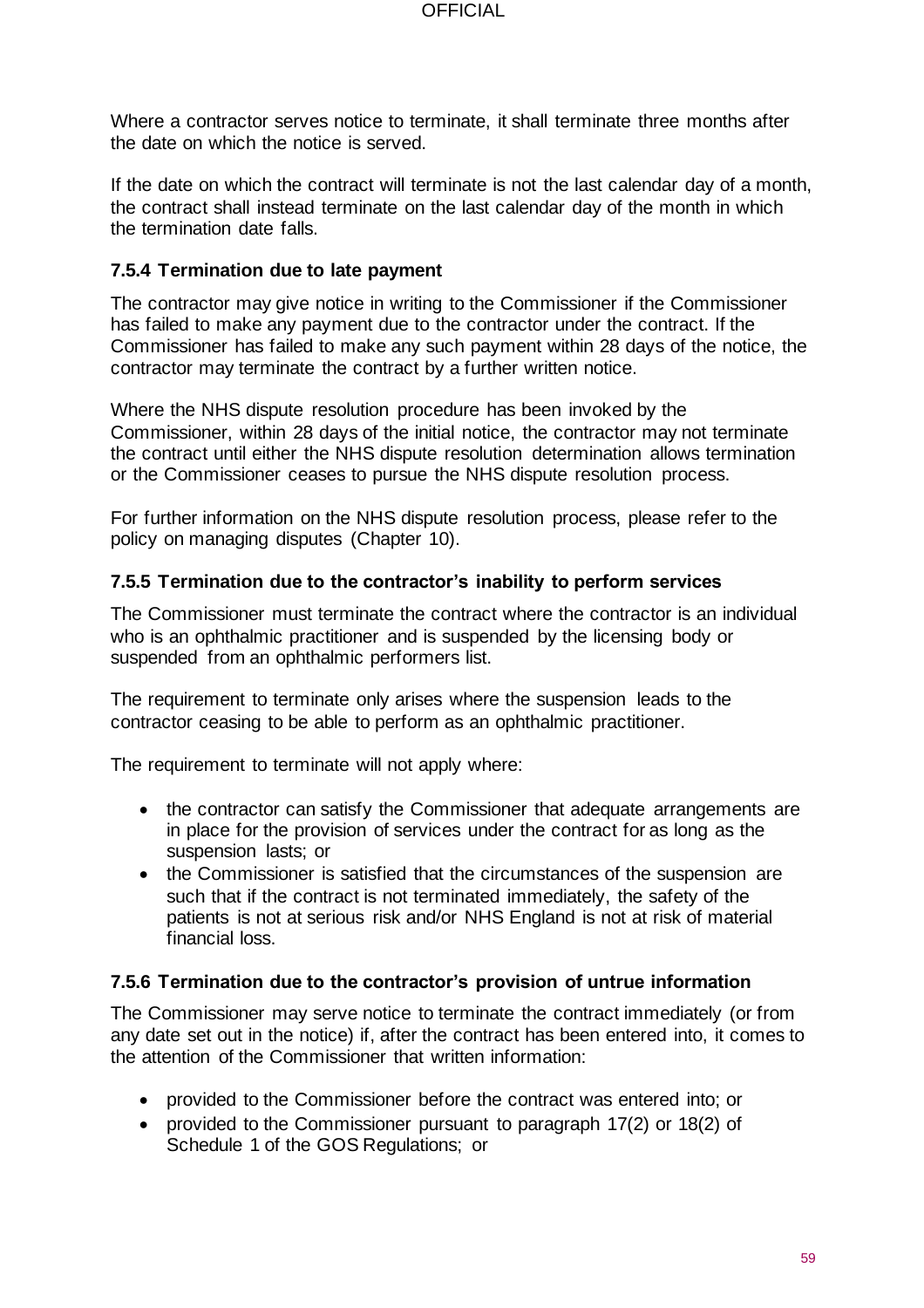• which should have been notified under paragraphs 16 to 18 of Schedule 1 of the GOS Regulations,

in relation to:

- regulation 4 of the GOS Regulation; or
- suitability information in Schedule 3 of the GOS Regulations; or
- compliance with those conditions or that information,

was, when given, untrue or inaccurate in a material respect.

An additional right of immediate termination arises where the information that was not notified but should have been notified under paragraphs 16 to 18 of Schedule 1 of the GOS Regulations was material.

#### **7.5.7 Termination due to the contractor's unsuitability**

The Commissioner may serve notice in writing on the contractor terminating the contract immediately (or from any date set out in the notice) where a person or body connected with the contract (such as an individual, a partnership, a corporate body or a director) falls within any circumstances set out in the GOS Regulations. Those circumstances include where the person or body:

- is disqualified from practising by a licensing body;
- has been convicted of certain offences;
- has been adjudged bankrupt or insolvent (for more information on the consequences of termination due to insolvency, please refer to paragraph 8; or
- has been subject to a disqualification under the Company Director Disqualification Act 1986;

The full list of circumstances is set out in Annex 7.10.

#### **7.5.8 Termination due to patient safety**

The Commissioner may serve notice in writing on the contractor terminating the contract immediately (or from such date set out in the notice) where the contractor has breached the contract and, as a result of that breach, the safety of the contractor's patients is at risk if the contract is not terminated.

#### **7.5.9 Termination due to material financial loss**

The Commissioner may serve notice in writing on the contractor terminating the contract immediately (or from such date set out in the notice) where the contractor's financial situation is such that the Commissioner considers that NHS England is at risk of material financial loss.

#### **7.5.10 Termination due significant breach by the contractor**

The Commissioner may service notice in writing on the contractor terminating the contract immediately (or from such date set out in the notice) where the contractor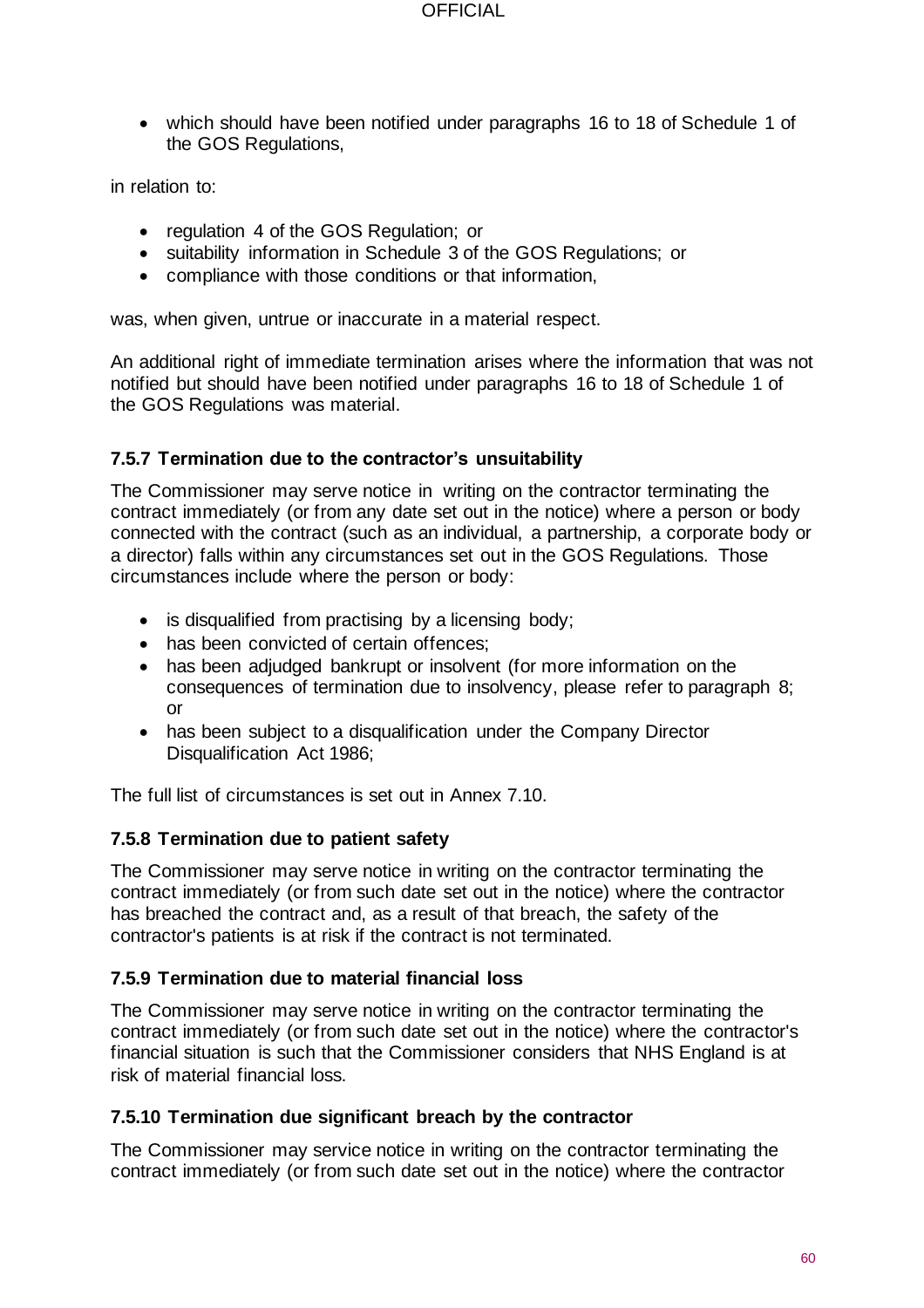has breached the contract and, in the Commissioner's judgement, that breach is so significant that it is inappropriate that the contract should continue.

### **7.5.11 Termination due to Remedial Notices and Breach Notices**

The Commissioner has a right to terminate the contract where the Commissioner is satisfied that the contractor has not taken the required steps to remedy the breach by the end of the required period as stated in the Remedial Notice.

The Commissioner has a further right of termination where, following the issue of a Remedial Notice or Breach Notice, a contractor:

- repeats a breach that was the subject of a Remedial Notice or Breach Notice; or
- otherwise breaches the contract that results in a Remedial Notice or Breach Notice.

The further breach must have occurred after the breach which was the subject of the Remedial Notice or Breach Notice. The Commissioner may intend to issue a further Remedial Notice or Breach Notice for a breach that occurred prior to the original breach with the need to investigate or gather information delaying the issue of the notice. In these circumstances, the Commissioner cannot then rely on this right of termination as the further breach did not occur following the issue of the original Remedial Notice or Breach Notice.

This further right to terminate can only be used where the Commissioner is satisfied that the cumulative effect of the breaches is such that the Commissioner considers that to allow the contract to continue would be prejudicial to the efficiency of the services to be provided under the contract.

## **7.5.12 Termination due to the contractor carrying on business detrimental to**

#### **the contract**

Where the contractor is carrying on business which the Commissioner considers is detrimental to the contractor's performance of the contract, the Commissioner may give notice to the contractor requiring that it ceases carrying on the relevant business within a specified period (which must not be less than 28 days from the date the notice was given).

Where the contractor has not satisfied the Commissioner that it has ceased carrying on the business by the end of the notice period, the Commissioner may by further written notice terminate the contract immediately (or from such date set out in the notice).

### **7.5.13 Termination where a person connected with the contractor is the subject**

### **of a direction under section 13F of the Opticians Act 1989 or an order under**

### **section 13H of the same Act**

Where the contractor is either: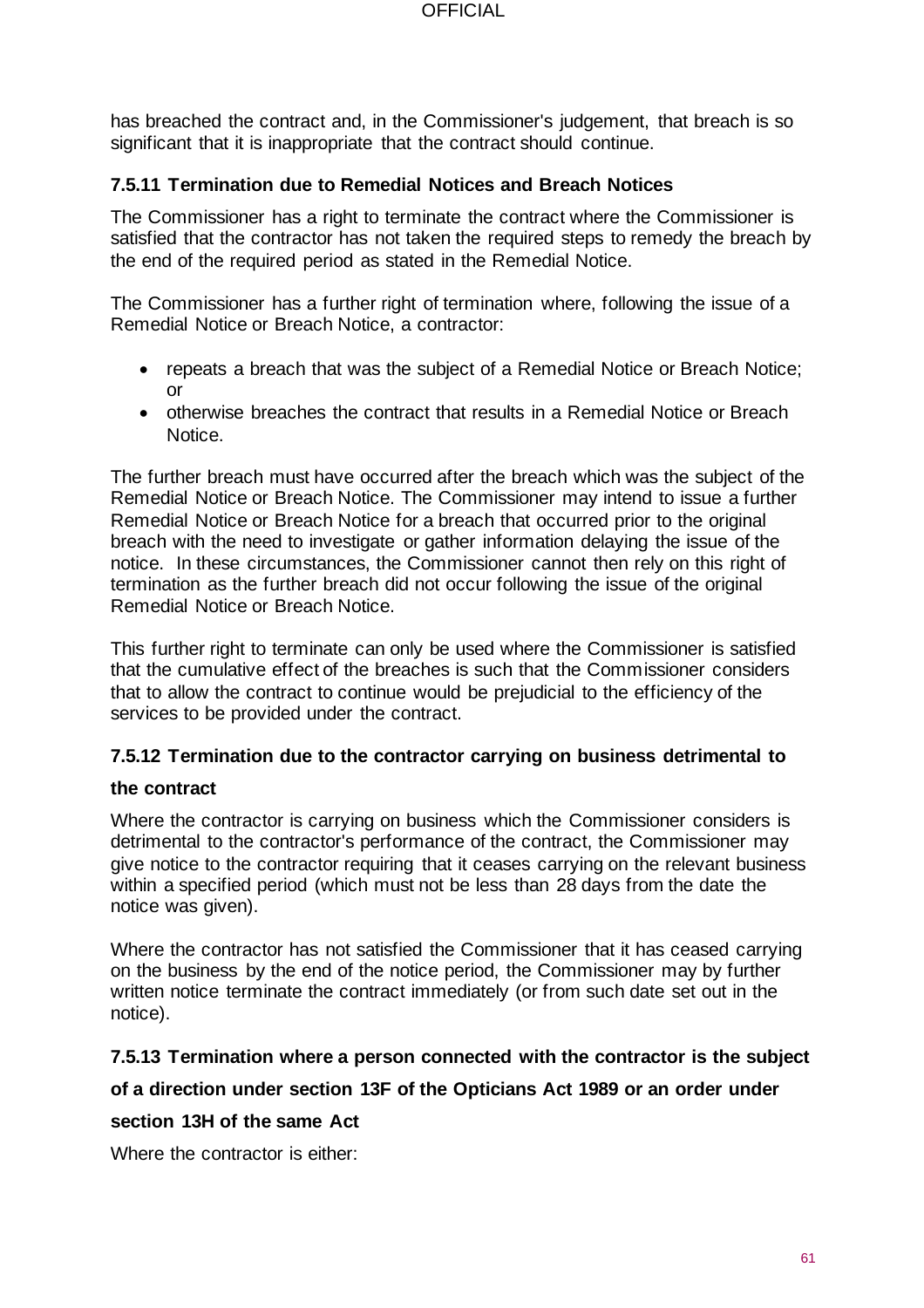- an individual who is a registered optometrist;
- a partnership and one of the partners is a registered optometrist; or
- a corporate body and it or a director, chief executive or the secretary of that body is a registered optometrist,

who is the subject of a direction under section 13F of the Opticians Act 1989 or an order under section 13H of the same Act, the Commissioner may service notice in writing on the contractor terminating the contract if the Commissioner considers that as a consequence, the contractor is no longer suitable to be a contractor.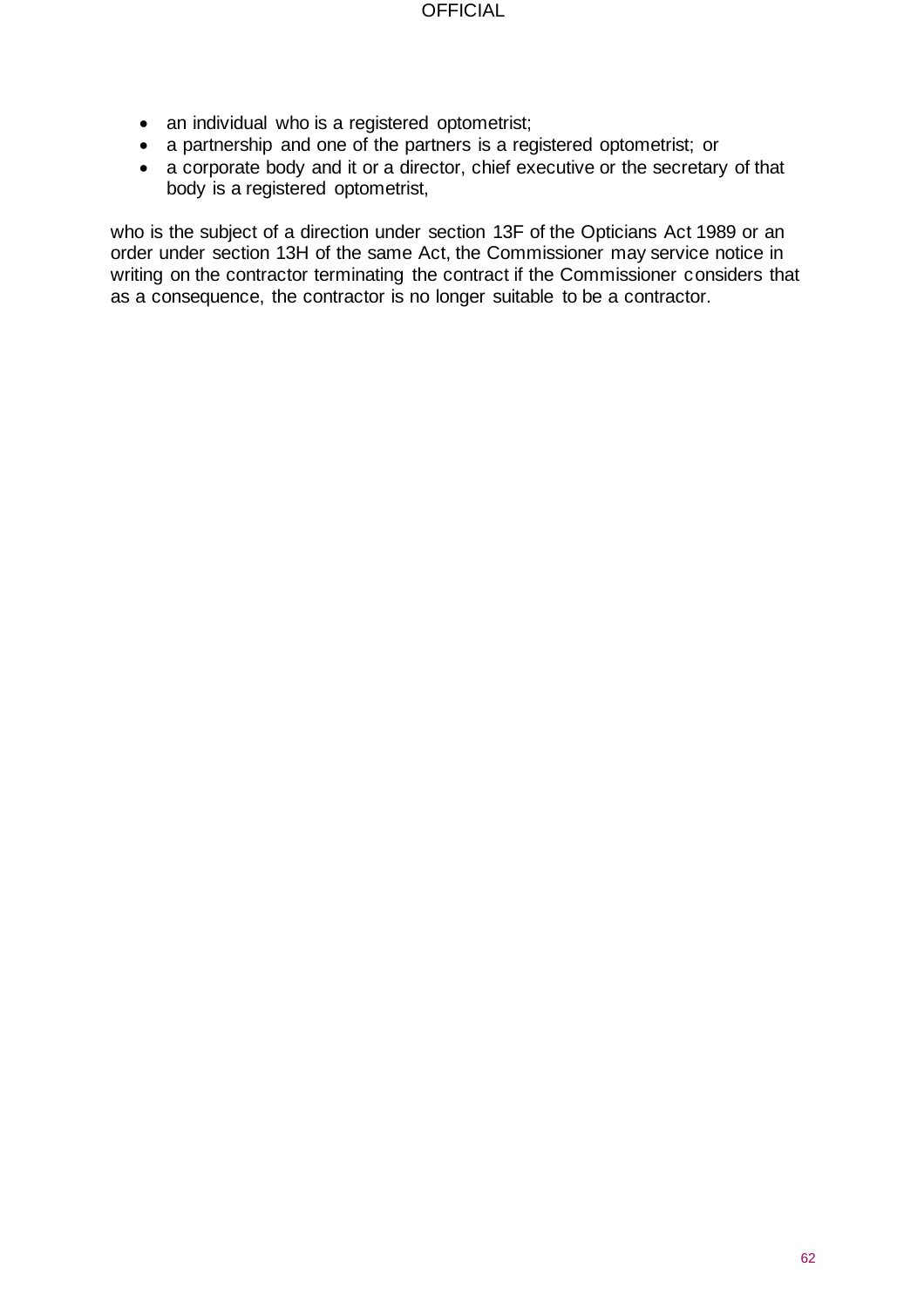#### **OFFICIAL**

# **7.5.14 Termination where changes in membership of the partnership is likely to have a serious adverse impact on the ability of the contractor or the**

### **Commissioner to perform obligations under the contract**

A Commissioner has a right to terminate a GOS contract:

- where the contractor is two or more persons practising in partnership;
- where one or more partners have left the practice during the contract; and
- if the Commissioner reasonably considers that the changes in membership of the partnership is likely to have a serious adverse impact on the ability of the contractor or the Commissioner to perform its obligations under the contract.

Where this occurs, the Commissioner may terminate the contract by notice in writing on such date as is set out in the notice. The notice must contain the Commissioner's reasons for considering that the change in the membership of the partnership is likely to have a serious adverse impact on the ability of the contractor or the Commissioner to perform its obligations under the Contract.

# **7.6 Termination of Contracts Following Insolvency**

Where an individual or company ceases to trade and where the individual or company is a GOS contractor they are likely not to satisfy the conditions imposed by Regulation 4 of the GOS Regulations. In such circumstances, the Commissioner must service notice on the contractor, terminating the contract forthwith.

The Commissioner may not be informed about the insolvency until it has happened.

Any residual payments due to the contractor in relation to the period before the contract was terminated should be made as instructed by the administrator or receiver.

### **7.6.1 Sale of viable practices**

The administrator or receiver of an insolvent company may attempt to keep the company trading and to seek a buyer for some or all of the optical practices. The administrator or receiver may be unaware that, depending on circumstance, NHS England may be unwilling to continue the GOS contract while the company remains in administration or receivership.

Where a viable practice is sold to a company or individual that does not already hold a GOS contract, the new provider will be required to make a new GOS contract application. Such a new contract application will be subject to the usual requirements (please refer to the policy on contract applications (Chapter 5) for further information).

Where the application is successful, there may be a period during which the practice does not have a GOS contract meaning it may not treat NHS patients either by carrying out GOS sight tests or by issuing NHS optical vouchers.

These practices may however continue to trade in the private sector.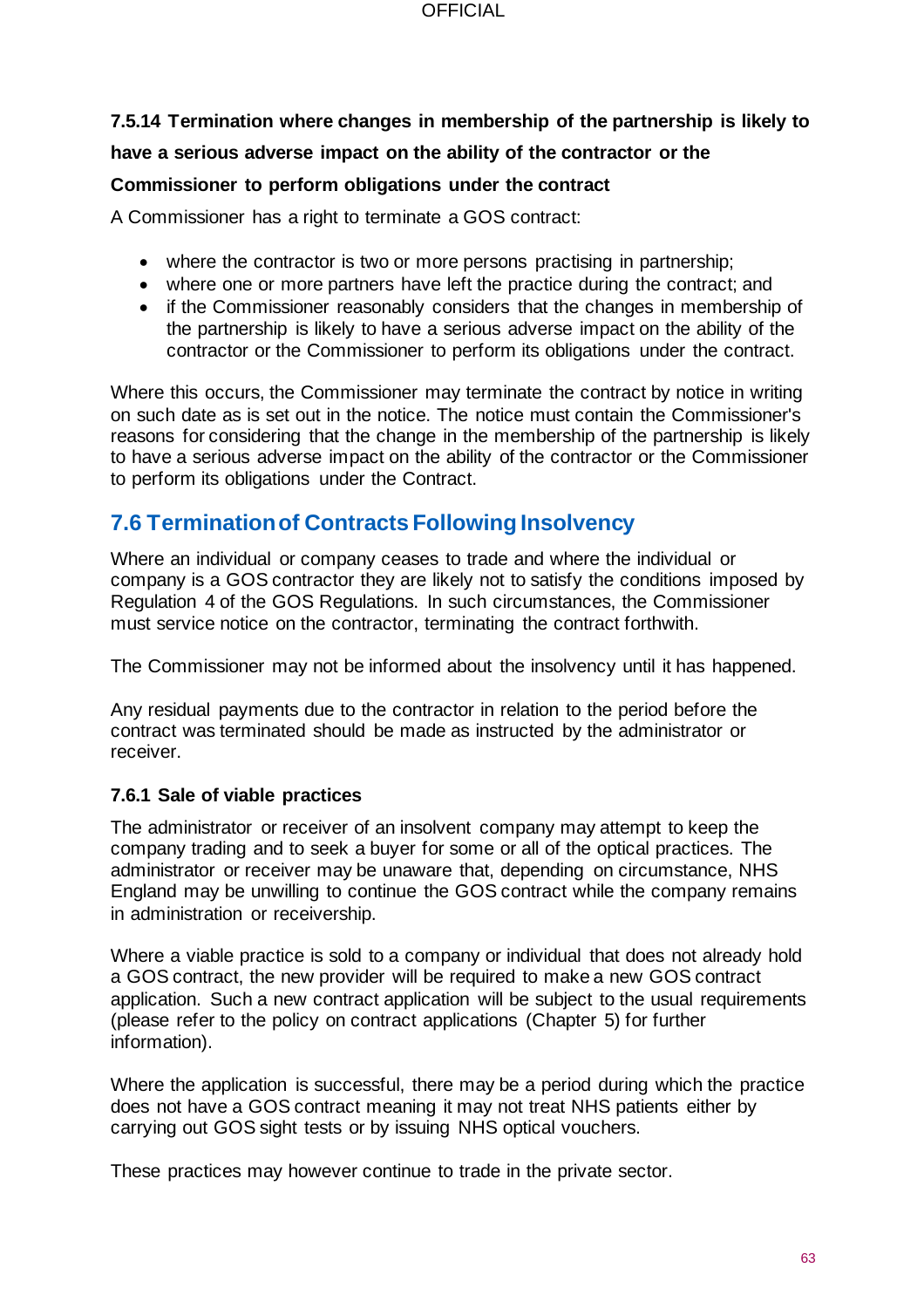### **7.6.2 Winding up arrangements**

Insolvency practitioners have as a primary duty to maximise the pay-out to creditors. The winding-up processes are likely to concern the supply of uncollected glasses and arranging the safe storage of patient records or their transfer to another local contractor. The Commissioner may need to work closely with the administrator or receiver to ensure that the winding-up arrangements are carried out appropriately and in the best interests of the former NHS patients of the insolvent contractor before making any remaining payments due under the contract.

### **7.6.3 Introduction to voluntary strike off and dissolution of companies**

An application for voluntary striking off can only be made by a company and must be made on the company's behalf by its directors or a majority of them.

The company directors on the company's behalf will apply to the register at Companies House to be struck off the register and dissolved. They do this by completing a 'striking off application by a company'. Form DS01 is available on the Companies House website.

The reasons a company may wish to do this include:

- the directors wish to retire and there is no one to take over from them;
- the business model has not worked out for the contractor;
- the business is non trading or dormant; or
- the business no longer wishes to keep the company name.

The company is required to meet certain criteria in order to be eligible to apply for voluntary striking off. One of the conditions is that a company must not have traded or otherwise carried on business at any time in the last three months.

#### **7.6.4 Termination of contracts following dissolution of a company**

Contractors often are not aware that dissolving a company does not automatically lead to the termination of a GOS contract.

Ideally when a company is planning to apply to be struck off, it would be an ideal time to submit a termination notice to the Commissioner giving three months' notice, although a shorter timescale may be reached if both parties agree.

Where the individual(s) plan to trade from the same premises to provide NHS services they will need to submit a new contract application.

Further information on processing new contract applications is available in the policy on contract applications (Chapter 5).

Where a Commissioner becomes aware a company is no longer trading, the contract will need to be terminated as set out in this document.

Where the same individuals are providing NHS services from the same premises under a different name, the Commissioner will need to contact them to advise that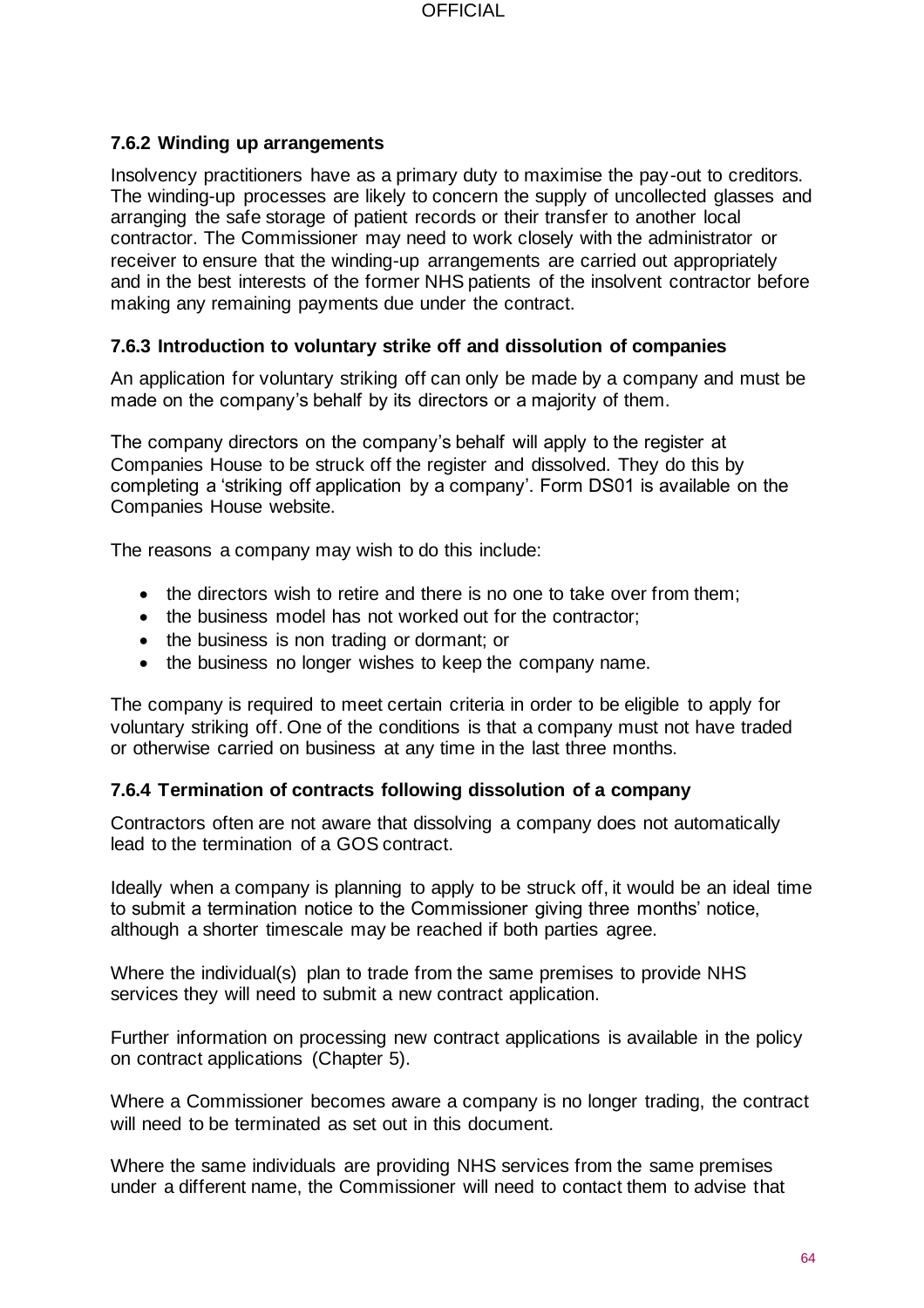they do not have a contract in place to provide NHS services and any claim for payment received will not be authorised.

## **7.7 Consequences of Termination**

Contracts usually contain certain obligations on both parties on termination of the contract. The GOS Regulations do not set out any requirements for contracts to contain such provision but the model GOS Contracts contain a number of obligations including provisions relating to:

- co-operation in dealing with any outstanding matters;
- delivering up property owned by the other party; and
- carrying out a financial reconciliation.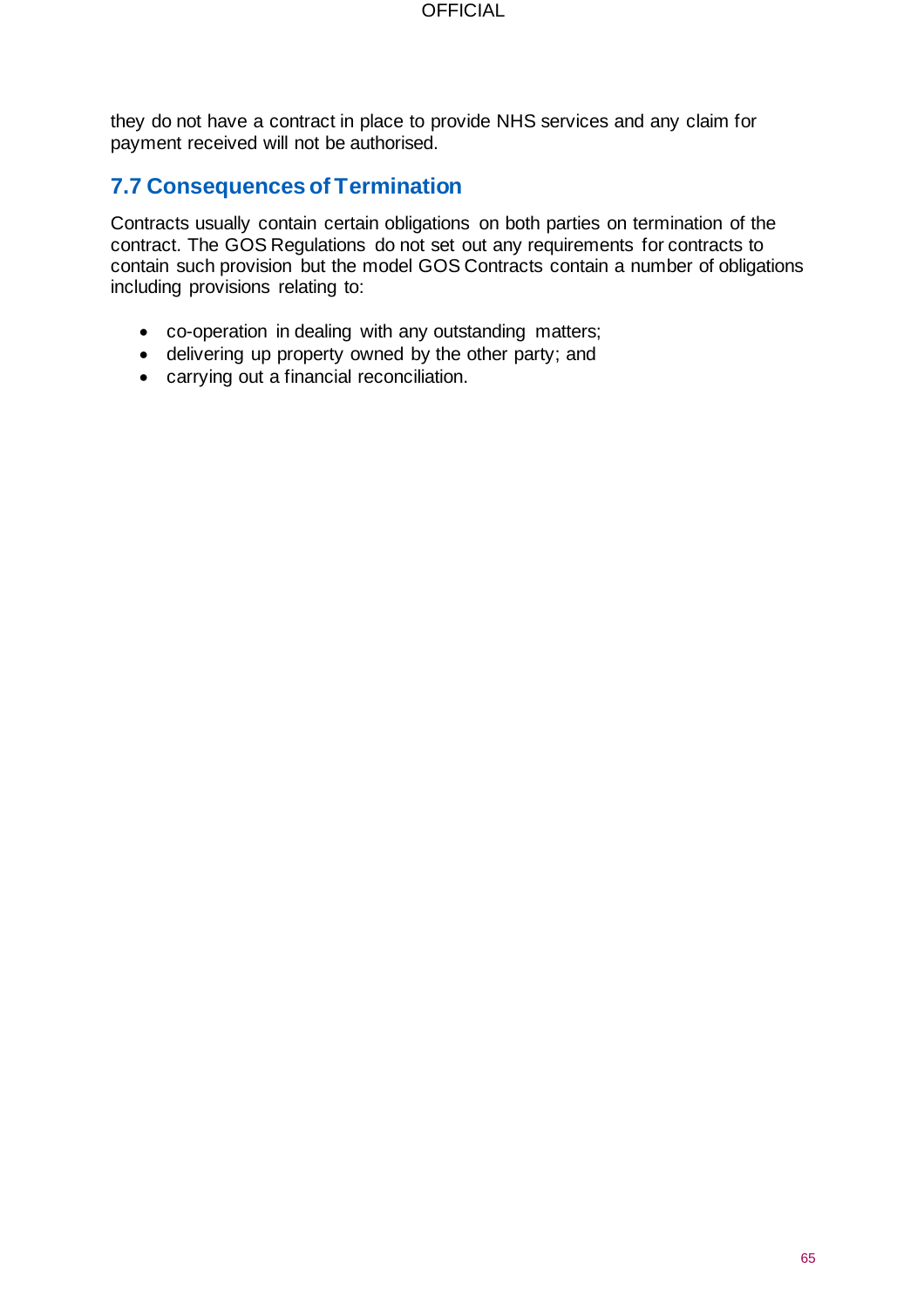# **8. Contract Variations**

# **8.1 Introduction**

This policy describes the process for making GOS contract variations, whether by mutual agreement or required by regulatory amendments, to ensure that any variation complies with legislation. It applies to both GOS mandatory (fixed premises) and additional (mobile/domiciliary) services contracts.

This policy does not cover all eventualities, so a general contract variation notice is included in Annex 8.1. This can be tailored to fit the requirements of the GOS Regulations. The template also contains detailed guidance notes for completion.

Variations to contracts fall broadly within three categories:

- changes due to legislation or regulatory change;
- changes to delivery of the services, e.g. relocation of premises, inclusion of additional premises or removal of premises; and/or
- changes to the contracting party, e.g. partnership changes, 24 hours retirement and body corporate changes.

This policy provides guidance on these types of contract variations and how to amend contracts which may have varied without being properly recorded.

Both commissioners and contractors are reminded that the overriding aims during any contract variation process are to:

- ensure contracts reflect the reality of provision in accordance the GOS regulations
- safeguard continuity of patient care
- minimise bureaucracy for both contractor and commissioner whist ensuring that contracts and variations are up-to-date and properly recorded.

## **8.2 Amending contracts to reflect previous changes which may not**

### **have been recorded**

Where the Commissioner needs to vary an existing contract, the Commissioner should take the opportunity to review the contract documentation. All contracts awarded before 1 April 2013 transferred from primary care trusts (PCTs) to NHS England. The Commissioner may therefore be faced with a mix of contract documentation.

Where there are multiple documents, e.g. the original contract and multiple contract variations, the Commissioner should consider whether to consolidate the documentation.

The Commissioner must keep a record of any previous contracts that existed and when and how they were varied. This is because referrals can be made to the NHS dispute resolution up to three years after the event and court proceedings can be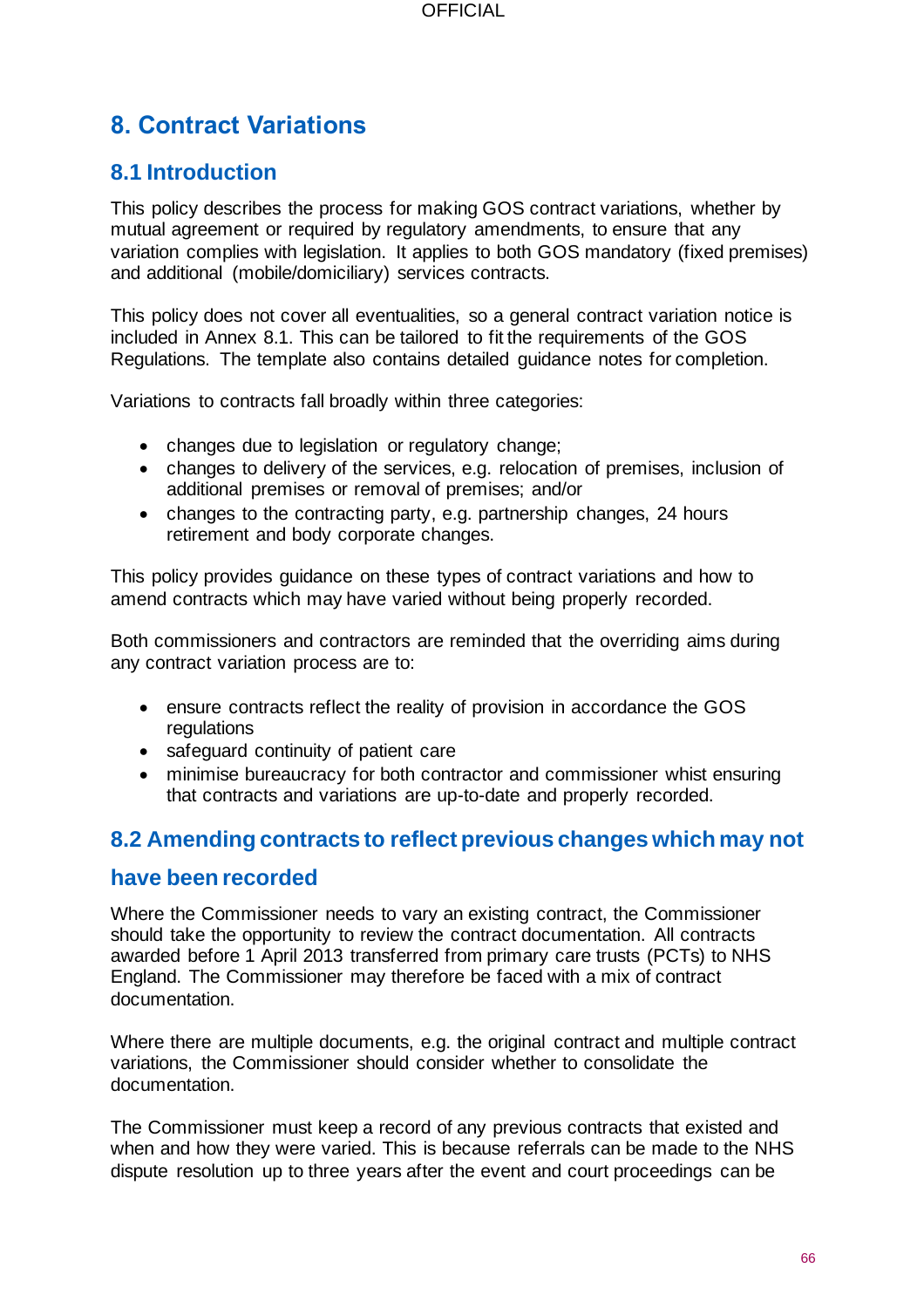issued six years after the event. It is essential to maintain a clear record of the terms of all contracts as they were at any previous point in time.

Where the Commissioner considers that contract documentation should be consolidated, the Commissioner should normally use the most up to date version of the relevant model GOS contract. This will have been agreed with the Optical Confederation on behalf of all contractors.

This cannot be done unilaterally and will require the agreement of the contractor as:

- a new contract will need to be entered into;
- this will need to be signed by both parties; and
- the old contact will need to be simultaneously terminated.

In such circumstances, the issue of a new contract should not normally require a full new application or a practice visit. A letter from the contractor, accepting NHS England's proposal to replace the old contract and variations with a new contract incorporating the same, and stating that there have been no substantive changes to the detail of the old contract, should suffice

Where the Commissioner proposes to replace a contract with a model GOS contract, the parties should note that the previous contract may have had provisions (other than those provisions required by the GOS Regulations) that differ from the provisions in the model GOS contract.

If a new contract is not to be issued, the contract documentation could be consolidated by the Commissioner by amending the terms of the original contract in accordance with each variation agreed. This would provide a single "at a glance" reference document indicating only those terms that are presently applicable. It should be noted that such a document will be for reference only. The actual contract is the signed original taken together with the signed variations.

## **8.3 Legislation or regulatory change**

Usually both parties to a GOS contract must agree a variation in order for it to take effect. The Commissioner may, however, vary the contract without the contractor's consent where it is reasonably satisfied that it is necessary to do so to comply with the NHS Act, any regulatory changes pursuant to the NHS Act or any direction given by the Secretary of State pursuant to the NHS Act.

The Commissioner must notify the contractor in writing of the wording of the variation and the date it will take effect. Where it is reasonably practicable to do so, the date the variation will take effect must not be less than 14 days after the notice is served.

There is no need for the Commissioner to seek agreement or require a signature of acceptance for this type of variation, as there is no right of refusal or negotiation.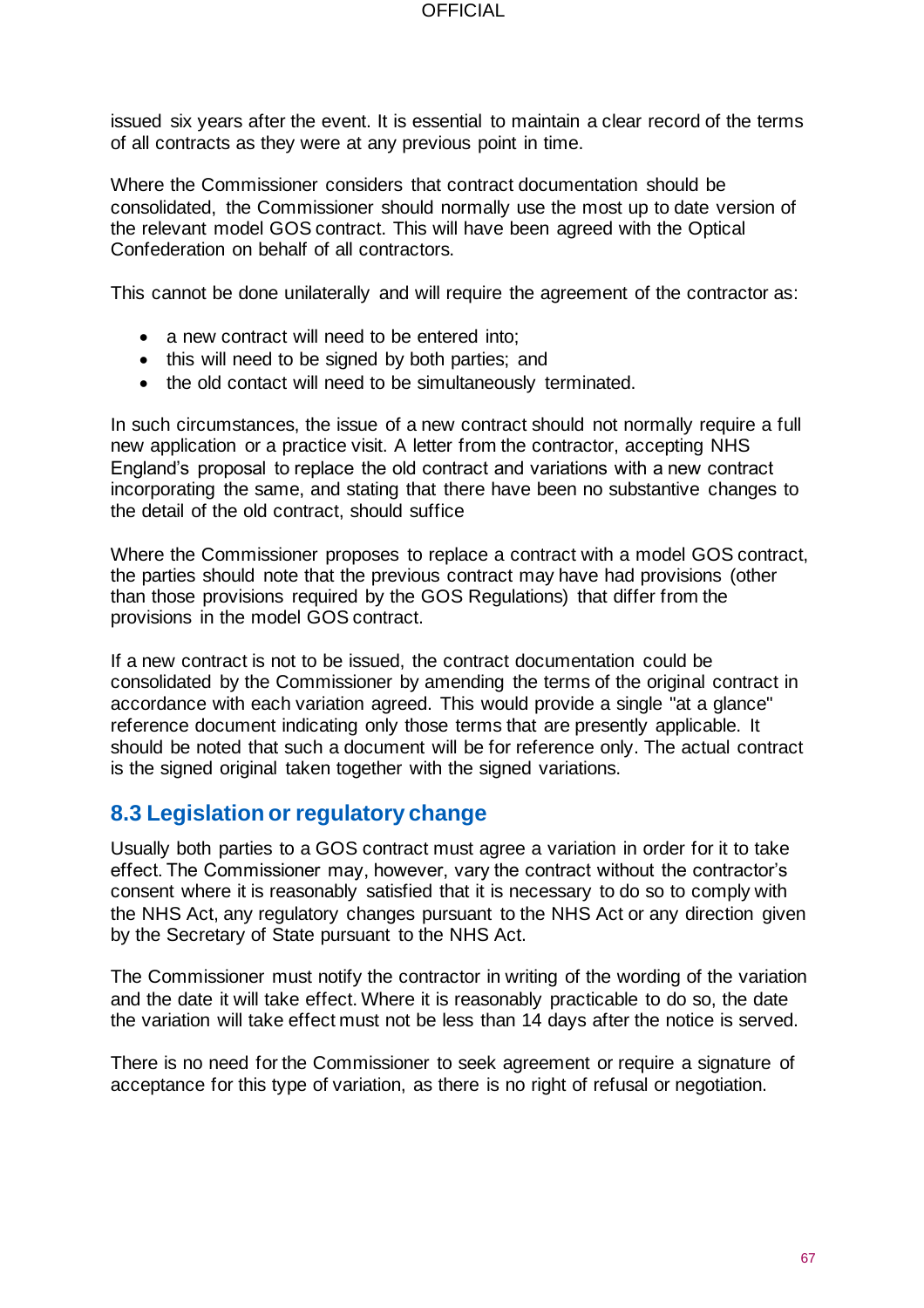The process for issuing a variation notice due to legislation or regulatory changes is as follows:

- a regulatory amendment is issued with an indication of when the amendment takes effect;
- a centrally issued GOS variation to the model GOS contracts may be issued but if not, the Commissioner should complete the general contract variation notice in Annex 8.1;
- the Commissioner notifies contractors of the contract variation, and advises contractors to keep a copy with their original contract of which it now forms part; and
- the Commissioner updates all electronically held contracts, retains a copy of the variation notice and updates the contract variation log.

# **8.4 Service Change**

#### **8.4.1 Premises**

Mandatory GOS contracts are location dependent, i.e. the details of the location from which ophthalmic services are provided are contained within the mandatory services contract. Failure to seek agreement with the Commissioner before a change of premises could constitute a breach of contract and may lead to termination of the contract.

A contract variation is required where a contractor intends to:

- relocate the premises from which services are being provided;
- provide services from additional premises; or
- no longer provide services from a location.

An application form for the contract holder to relocate their premises is provided at Annex 8.13.

Where the contractor intends to relocate the premises from which services are being provided or provide services from additional premises, the Commissioner should complete and send Annex 8.2 to the contractor.

When the contract is to be varied to change the premises or add additional premises the Commissioner has to be satisfied as to the suitability of the premises, equipment, record keeping facilities and staffing arrangements. This should necessitate a visit before the variation is issued. Please refer to the policy on contract applications (Chapter 5) for more information.

If the premises are not found to be suitable but the contractor can carry out actions to make the premises suitable, the Commissioner should complete and send Annex 8.3 to the contractor.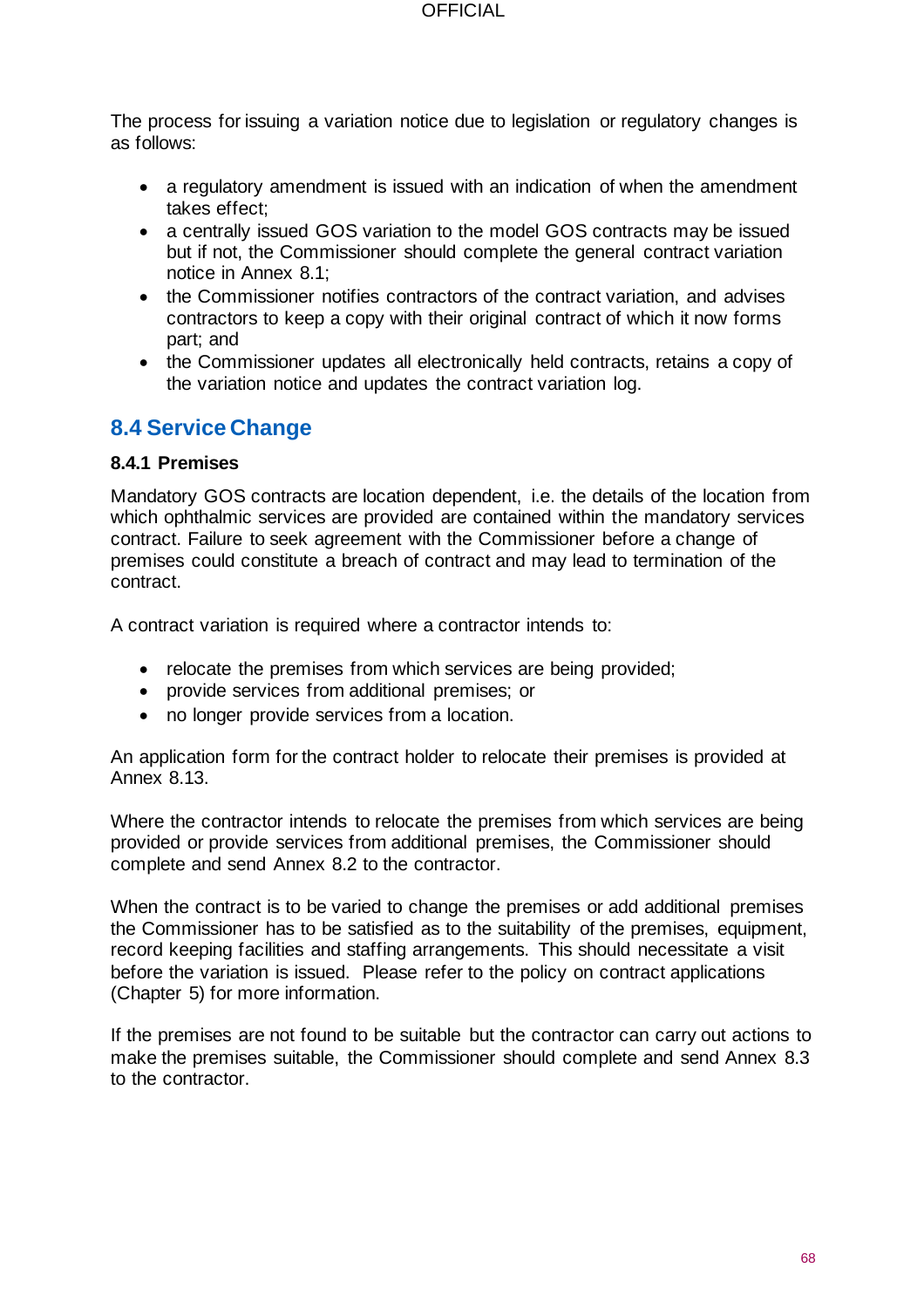If:

- the premises are found to be suitable; or
- the contractor carries out the actions required to make the premises suitable,
- the Commissioner should complete and send Annex 8.4 to the contractor enclosing two copies of the completed contract notice contained in Annex 8. 1.

If:

- the premises are not found to be suitable and there are no actions that the contractor can take to make the premises suitable; or
- the contractor was required to carry out actions to make the premises suitable, but the Commissioner is not satisfied with those actions,
- the Commissioner should complete and send Annex 8.5 to the contractor.

The contractor cannot submit claims from a new premises' address until the contract has been varied.

Where the contractor intends to no longer provide services from particular premises, the reference to the premises will need to be removed from the contract. The Commissioner should complete and send Annex 8.6 enclosing two copies of the contract notice contained in Annex 8.1 completed as required.

### **8.4.2 Opening hours**

Where a contractor requests to change its GOS hours (including those by appointment), this requires a contract variation. The Commissioner should complete the general contract variation notice in Annex 8 1 and send to the contractor with a covering letter.

# **8.5 Partnership Changes**

Changes to the composition of a partnership will require variation to the contract.

Contracts may be varied where:

- an individual contractor changes to a partnership;
- a partnership changes to an individual contractor; or
- there are changes to the composition of partnerships.

### **8.5.1 Individual to partnership**

If a GOS contractor is currently an individual who wishes to enter into partnership with one or more individuals under that contract, the contractor is required to notify the Commissioner in writing and provide the following information:

- the name of the person or persons with whom the contractor proposes to practise in partnership;
- whether the person or persons is an ophthalmic practitioner;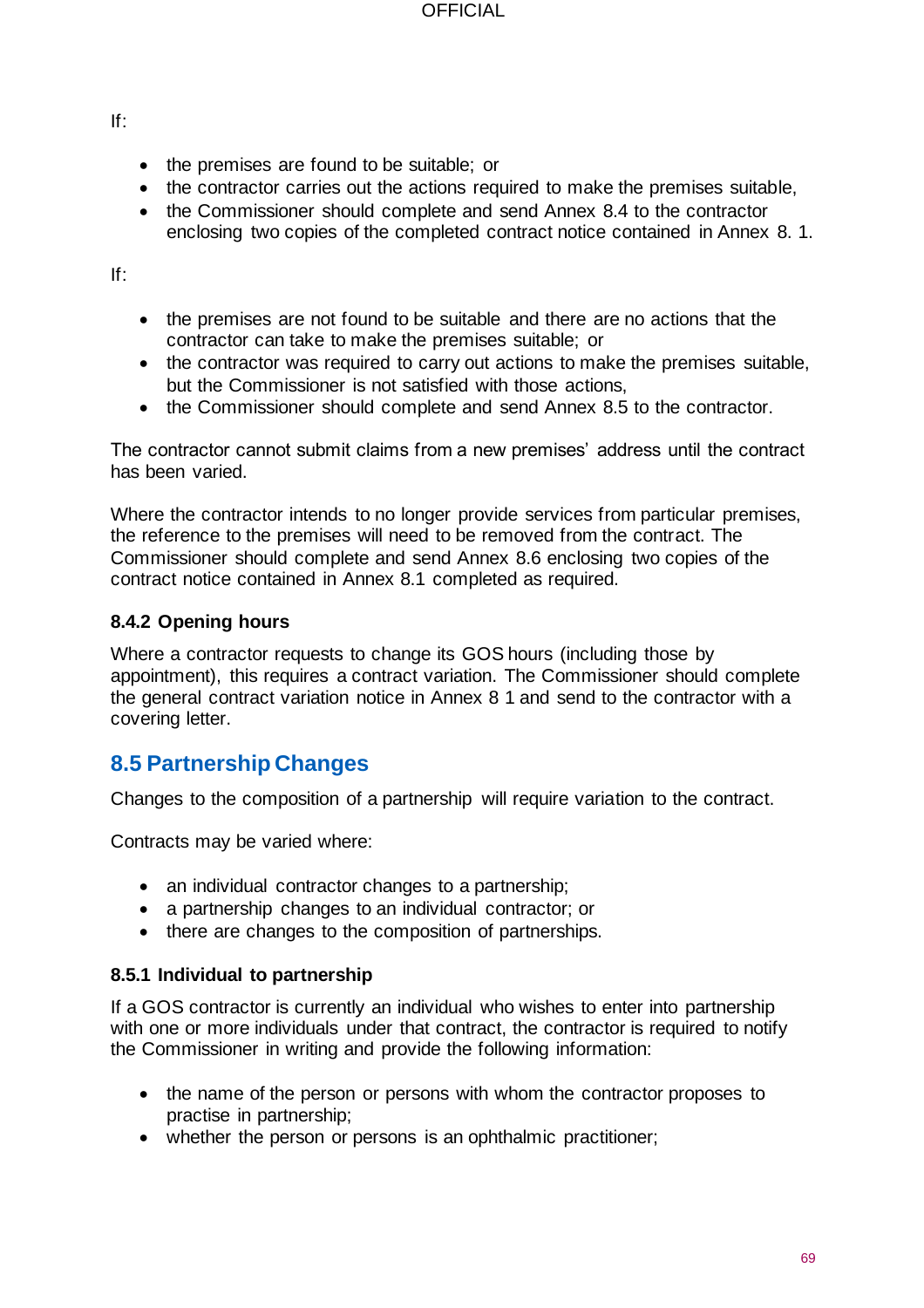#### **OFFICIAL**

- confirmation that the person or persons satisfies the conditions imposed by regulation 4 of the GOS Regulations (please refer to chapter 5 (Characteristics of a GOS contract) for further information on regulation 4);
- an application form completed in accordance with Schedule 3 of the GOS Regulations;
- whether or not the partnership is to be a limited partnership and if so, who is a limited and who is a general partner; and
- the date on which the contractor wishes to change its status (which shall not be less than 28 days from date on which the notice was served on the Commissioner).

The notice must be signed by the individual contractor and by the person or persons with whom the individual contractor is proposing to practise in partnership.

Where a contractor contacts the Commissioner about changing to a partnership, the Commissioner should send Annex 8.7 to the contractor. The Commissioner should include the relevant application form with this letter. Please refer to the policy on contract applications (Chapter 5) for details of confirmation to be provided in accordance with Schedule 3 of the GOS Regulations.

On receipt of the information, the Commissioner must ensure the accuracy of the information provided. This may be achieved, for example, by checking the professional registration status of the proposed partner(s) with the General Optical or Medical Council (as the case may be) and that the proposed partner(s) meet the eligibility criteria for holding a GOS contract.

If the Commissioner is satisfied that the notice meets the relevant conditions, then the Commissioner should confirm in writing that the contract will continue with the partnership (see Annex 8.8) and issue a contract variation notice (Annex 8.1) accordingly to amend the relevant sections of the contract. The Commissioner must specify in the contract variation notice the date on which the contract will continue as a partnership. Where reasonably practicable this should be the date requested by the contractor in their initial notice, or the nearest date to it.

The contractor would then be required to return a signed copy of the contract variation notice. The Commissioner should ensure that the electronically held contract documentation is amended accordingly.

If the new partner is not accepted as eligible, the Commissioner should advise the contractor in writing of the reasons they believe the proposed partner(s) to be ineligible (see Annex 8.8) and confirm that the contract status will remain single handed until the matter can be resolved or a further notice is provided by the contractor proposing an alternative eligible partner.

### **8.5.2 Partnership to individual**

Where a partnership is dissolved or terminated and the contractor consists of two or more individuals practising in partnership, the contract may continue with one of the former partners provided that the former partner is formally nominated to the Commissioner by the contractor to do so. Where the death of a partner occurs refer to the policy of death of a contractor (Chapter 11).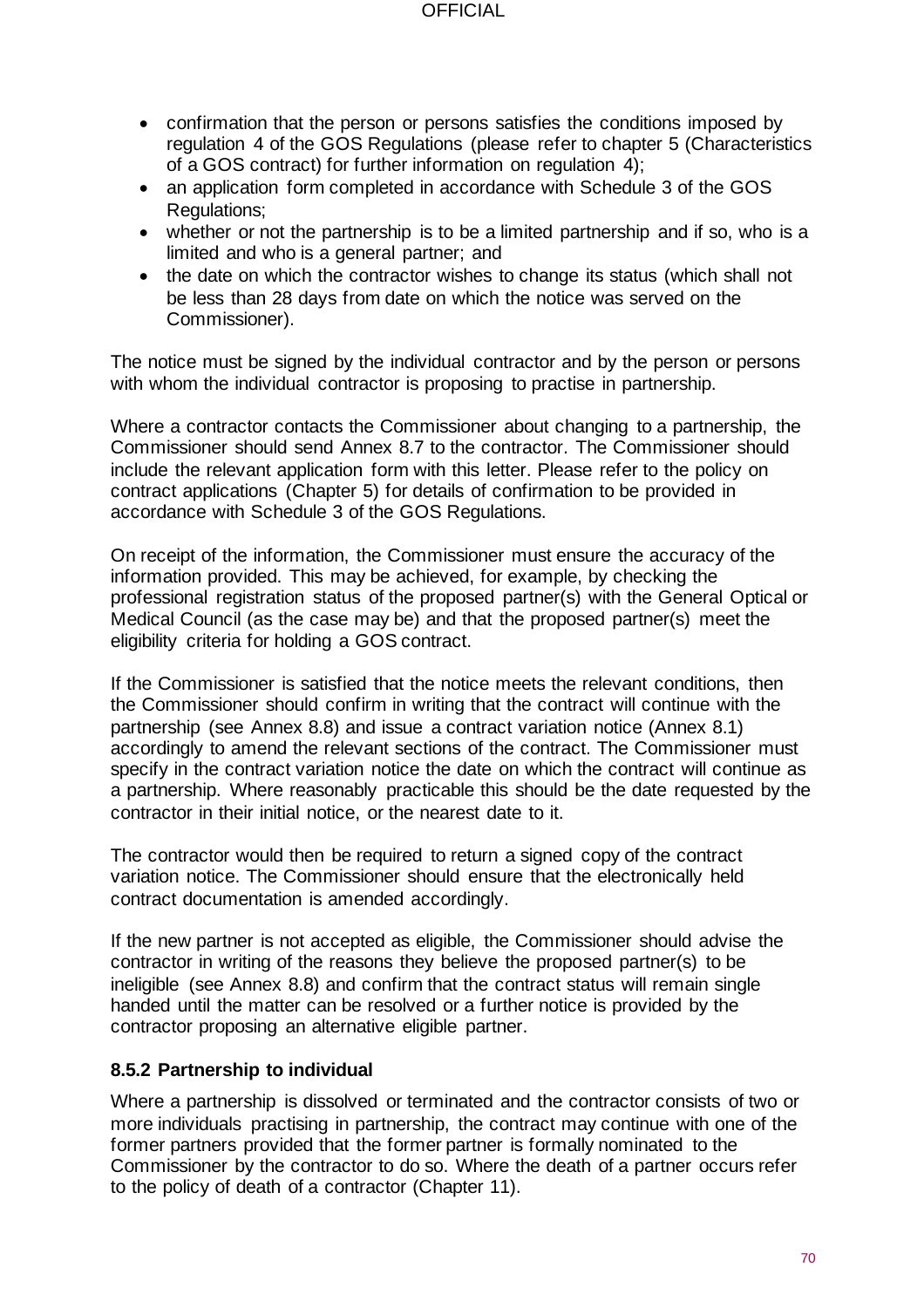The nomination of the former partner by the contractor must:

- be in writing and signed by all of the persons who are practising in partnership:
- specify the date on which the contractor proposes to change its status from that of a partnership to that of an individual;
- be provided to the Commissioner at least 28 days in advance (where possible) of the date on which the contractor proposes to change its status from that of a partnership to that of an individual; and
- specify the name of the individual with whom the contract will continue, which must be one of the partners.

Where the contractor contacts the Commissioner about a change to an individual contractor, the Commissioner should provide Annex 8.9 for the contractor to complete and return. The Commissioner must acknowledge receipt of the information in writing before the date specified in the nomination as the date on which the contractor proposes to change its status from that of a partnership to that of an individual (see the template acknowledgement letter at Annex 8.10).

Where the Commissioner agrees the nomination, the Commissioner should include a contract variation notice (Annex 8.1) with the acknowledgement. The Commissioner may vary the contract but only to the extent that it is satisfied it is necessary to reflect the change in status of the contractor from a partnership to an individual. The contract variation notice should notify the contractor in writing of the wording of the proposed variation and the date upon which that variation is to take effect.

In circumstances where the Commissioner is not satisfied that the nominated partner is eligible to hold the contract as an individual, they should state this in the acknowledgement letter (Annex 8.10) and enter into dialogue with all of the partners to explore potential solutions.

These might include the partners nominating an alternative partner to continue with the contract, in which case a new notice should be issued to the Commissioner to include these details and propose a new date on which the changes will occur.

#### **8.5.3 Changes to the partnership**

Where the contractor consists of two or more individuals practising in partnership and the composition of the partnership changes, either by a partner leaving (but without the partnership terminating) or a new partner joining, the contract will need to be amended to recognise the new partnership composition.

Where a contractor contacts the Commissioner about a new partner or partners wishing to join the partnership, the Commissioner should provide the contractor with Annex 8.11. On receipt of the information, the Commissioner must determine whether the partner fulfils the conditions required.

If the Commissioner is satisfied that the conditions are met, a contract variation notice (Annex 8.1) should be included in an acknowledgement letter (Annex 8.12). If the Commissioner is not satisfied that the new partner satisfies regulation 4 of the GOS Regulations, the contractor must remove the new partner within 28 days and if the contractor does not do so, the Commissioner must terminate the contract with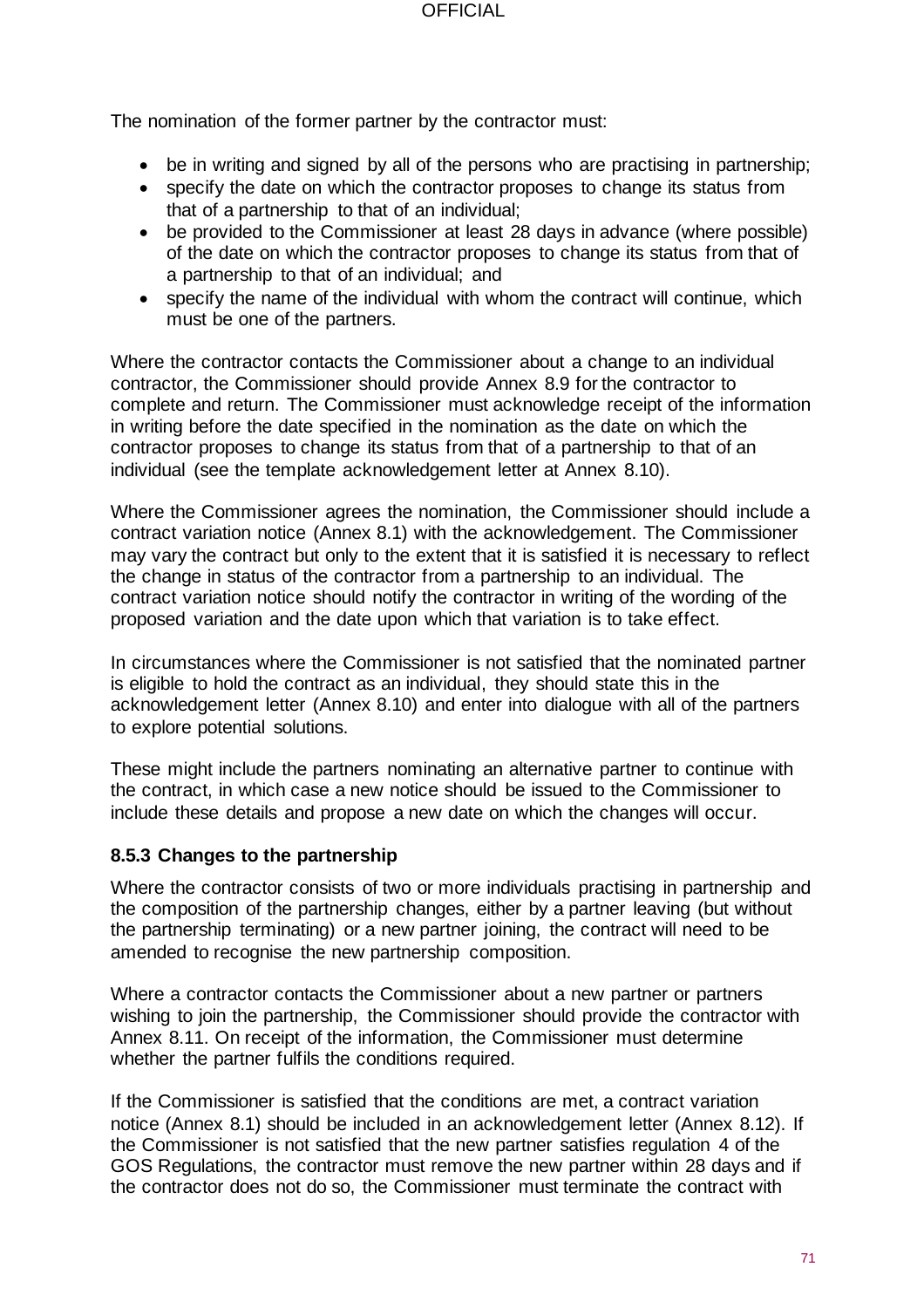**OFFICIAL** 

immediate effect or from such date as the Commissioner may specify in the termination notice. This wording is included in the acknowledgement letter in Annex 8.12.

The Commissioner should be aware that where the contractor is two or more persons practising in partnership, the Commissioner may terminate the contract where one or more persons have left the practice during the existence of the contract. This right of termination only arises where the Commissioner, in its reasonable opinion, considers that the change of membership of the partnership is likely to have a serious adverse impact on the ability of either the contractor or the Commissioner to perform its obligations under the contract.

If the Commissioner intends to use this right of termination, please refer to the policy on contract breaches and termination (Chapter 7) for further information on this right and on termination generally.

# **8.6 Retirement**

#### **8.6.1 Retirement of a contractor – single handed**

There is no specific reference to retirement in the GOS Regulations. The Commissioner should deal with a request to retire as a request to terminate the contract by the contractor.

The contractor must provide the Commissioner with a written notification of the intended retirement date which will be the termination date of the contract. This notice period must not be less than three months. If the termination date is not the last calendar day of a month, the contract shall terminate instead on the last calendar day of the month in which the termination date falls. Where agreed by both parties, the contract may terminate earlier.

The model GOS contracts set out the arrangements that must be made on termination of a contract, which include (but are not limited to) the contractor having to:

- cease performing any work or carrying out any obligations under the contract;
- co-operate with the Commissioner to enable any outstanding matters under the contract to be dealt with or concluded satisfactorily; and
- co-operate with the Commissioner to enable service users looking to use the contractor's services to be transferred to one or more other contractors or providers of mandatory services (or mobile services as the case may be).

On termination of the contract, the Commissioner will perform a reconciliation of the payments made by the Commissioner to the contractor and the value of the work undertaken by the contractor under the contract. The Commissioner must then serve the contractor with written details of the reconciliation as soon as reasonably practicable, and in any event no later than 28 days after the termination of the contract.

Each party shall pay the other any monies due within three months of the date on which the Commissioner served the contractor with written details of the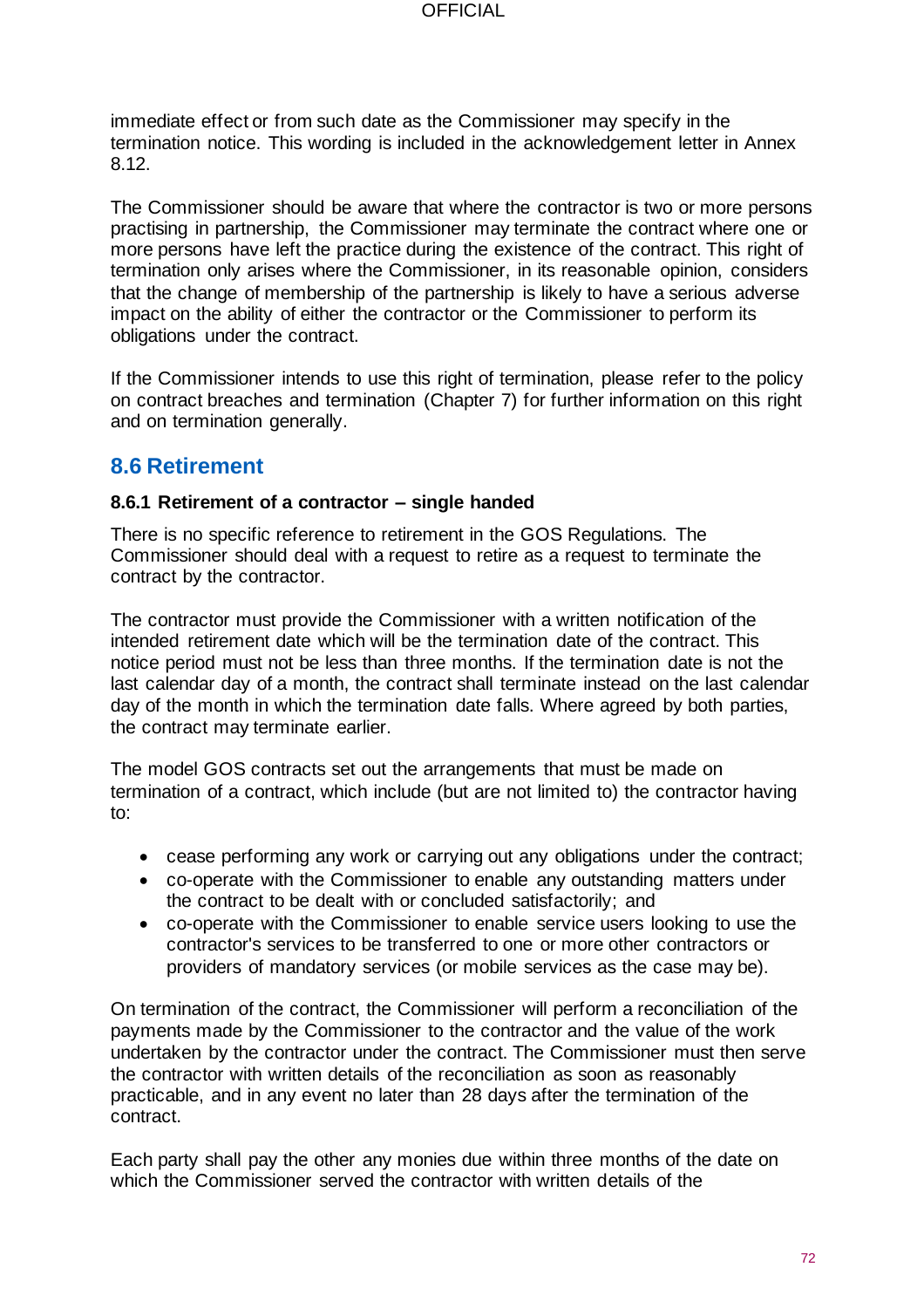reconciliation, or the conclusion of any NHS dispute resolution procedure, or court action as the case may be.

For a list of considerations relating to termination, please refer to the policy on contract breaches and termination (Chapter 7).

#### **8.6.2 Retirement of a contractor – two or more partners/individuals**

Where a partner wishes to retire from a partnership, as constituted from time to time, the contractor will need to notify the Commissioner that it wishes to vary the contract.

Where the partnership consists of two individuals practising in partnership, the retirement of one partner will result in the contract being held by an individual. The Commissioner should refer to section 8.5.2 of this policy.

Where the partnership is more than two individuals, the Commissioner should refer to section 8.5.3 of this policy.

#### **8.6.3 Ophthalmic Medical Practitioner (OMP) Contractors – Twenty-four hour**

#### **retirement**

24-hour retirement is a process by which members of the NHS pension scheme seek to qualify for their retirement benefits whilst continuing to work (albeit with a break). This option is available to OMPs who are members of the NHS pension scheme. 24 hour retirement usually involves resigning from all involvement in an NHS contract, not returning to the NHS in any capacity for at least 24 hours and not working for more than 16 hours a week in the first month of retirement The Commissioner should ensure that it is aware of the current conditions around 24-hour retirement.

If the Commissioner is approached by a contractor wishing to take 24-hour retirement, it must not offer advice relating to pension arrangements.

Where a contractor confirms that 24-hour retirement requires "resignation" from the contract, steps will need to be taken to ensure that the contractor is removed from the contract, either by:

- termination on notice in the case of a single-handed contractor; or
- variation of the contracting party in the case of a partnership as detailed in section 8.5.2 of this policy.

The Commissioner may wish to suggest that individual practitioners take independent advice, as 24-hour retirement using the method described above would necessitate the termination of the contract as set out in section 8.6.1.

The Commissioner must make clear to the contractor that where a contract is terminated, a person may only provide general ophthalmic services if a new contract has been issued. This application could be done in advance of the planned retirement date to ensure continuity of care.

### **8.7 Body Corporate Changes**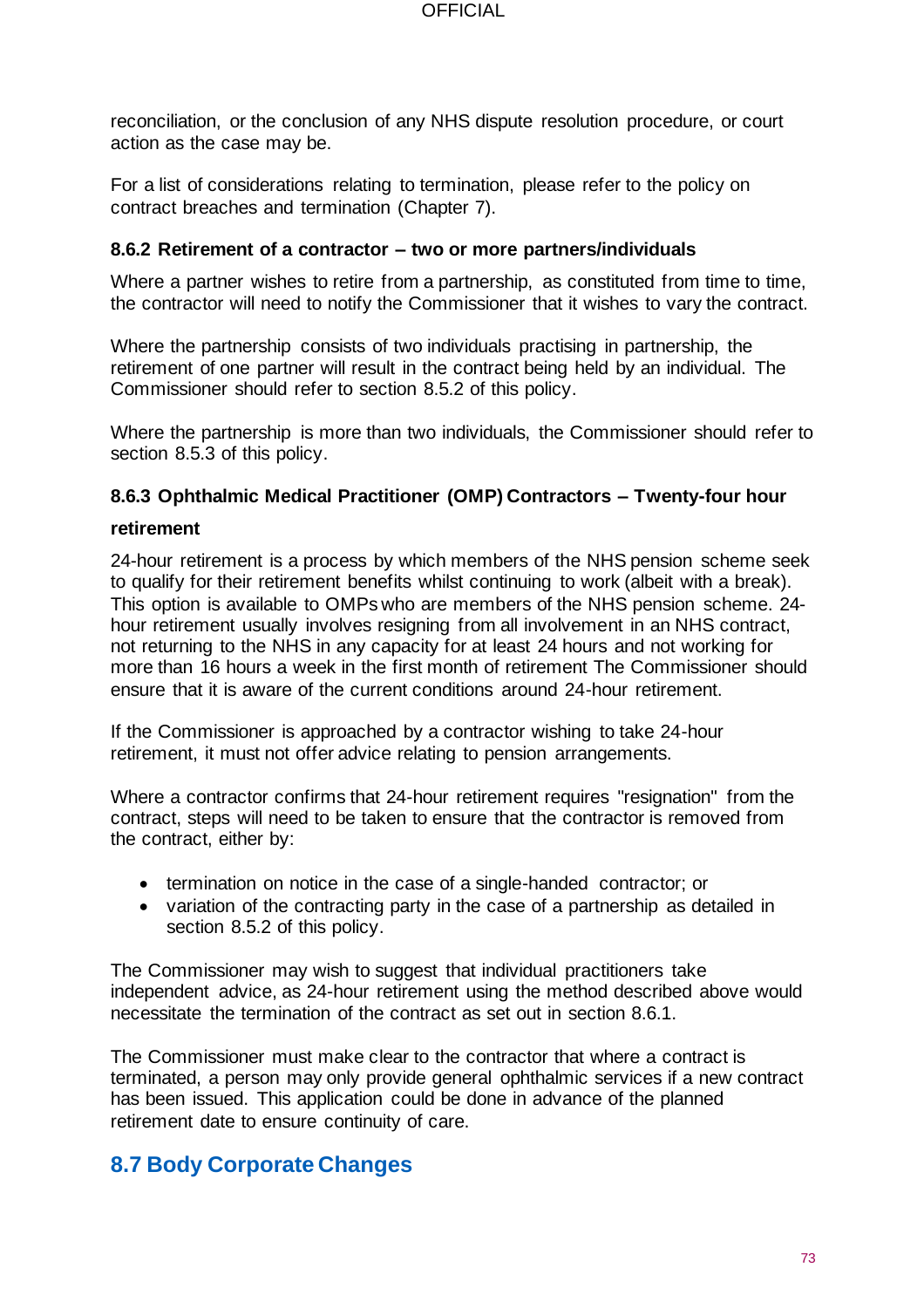Where the contractor is an individual or a partnership and wishes to form a body corporate to hold the contract, a variation is not possible. The parties will instead need to terminate the existing contract and the contractor will need to apply for a new contract in the name of the body corporate. A similar process will need to be followed where a body corporate wishes the contract to be held by a partnership or an individual.

It is a requirement for a corporate body to notify the Commissioner immediately when a new director, chief executive or secretary of a corporate body is appointed.

The notice must:

- confirm that the new director, chief executive or secretary meets the conditions imposed by regulation 4 of the GOS Regulations. Please refer to the chapter on the characteristics of a GOS contract (Chapter 4) for further information on eligibility requirements); and
- contain an application form in accordance with Schedule 3 in relation to that person. The application form should be the relevant Section B of the application form contained in the policy on contract applications (Chapter 5).

The Commissioner should carry out checks to ensure the accuracy of the information contained within the application form and confirm in writing to the corporate body that the relevant person is approved.

If the checks conducted produce unsatisfactory outcomes, then the corporate body should be notified immediately and given 28 days to remove the unsuitable director from office. Failing that, the Commissioner must terminate the contract immediately. Please refer to the policy on contract breaches and termination (Chapter 7) for further information on termination.

### **8.8 Bank Accounts**

A contractor's bank account must reflect/be in the name of the contractor/legal entity that holds the contract, whether as an individual, a partnership or a body corporate. Bank accounts must not be in a trading name.

Bank accounts with a corporate body must be in the name of the corporate body and not a trading name. If in doubt the area team should check the registered company name at Companies House.

As a matter of good practice, where a contract is varied in accordance with this policy (with the exception of changes to new director, chief executive or secretary of a body corporate), the Commissioner must check with the contractor that payments are being made to the correct account.

Written confirmation of this should be obtained from the contractor.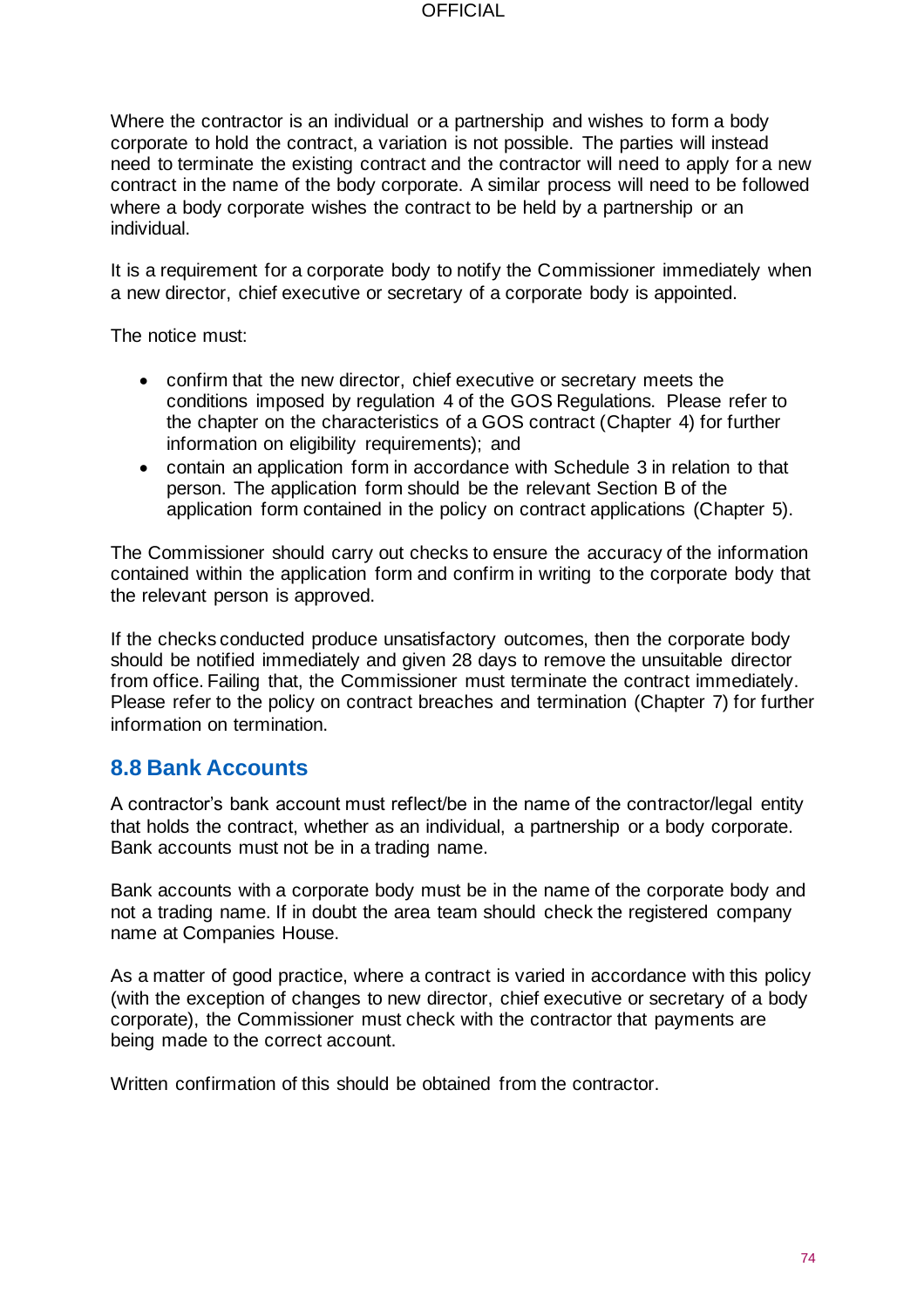# **9. Adverse Events**

### **9.1 Introduction**

Adverse events are dealt with in the force majeure provisions of the mandatory (premises) and additional (mobile) services model GOS contracts. Although these provisions are not required by the GOS Regulations, the model GOS contracts include them.

In cases of adverse events, the Commissioner should check whether the force majeure provisions as stated below are included in each contract and, if they are, follow the guidance in this policy.

Regardless of whether the contractor has a duty to inform the Commissioner of any adverse events likely to impact the delivery of the contract, it would be good professional practice to do so and is encouraged by the Optical Confederation.

### **9.2 Contract Wording**

Clauses 201 to 204 of the model GOS contracts states that:

*"201. Neither party shall be responsible to the other for any failure or delay in performance of its obligations and duties under this Contract which is caused by circumstances or events beyond the reasonable control of a party. However, the affected party must promptly on the occurrence of such circumstances or events:*

*201.1 notify the other party of such circumstances or events and of what obligation or duty they have delayed or prevented being performed; and*

*201.2 take all action within its power to comply with the terms of this Contract as fully and promptly as possible.*

*202. Unless the affected party takes such steps, clause 201 shall not have the effect of absolving it from its obligations under this Contract. For the avoidance of doubt, any actions or omissions of either party's personnel or any failures of either party's systems, procedures, premises or equipment shall not be deemed to be circumstances or events beyond the reasonable control of the relevant party for the purposes of this clause, unless the cause of failure was beyond reasonable control.*

*203. If the affected party is delayed or prevented from performing its obligations and duties under the Contract for a continuous period of 3 months, then either party may terminate this Contract by notice within such period as is reasonable in the circumstances (which shall be no shorter than 28 days).*

*204. The termination shall not take effect at the end of the notice period if the affected party is able to resume performance of its obligations and duties under the Contract within the period of notice specified in accordance with clause 203 above, or if the other party otherwise consents."*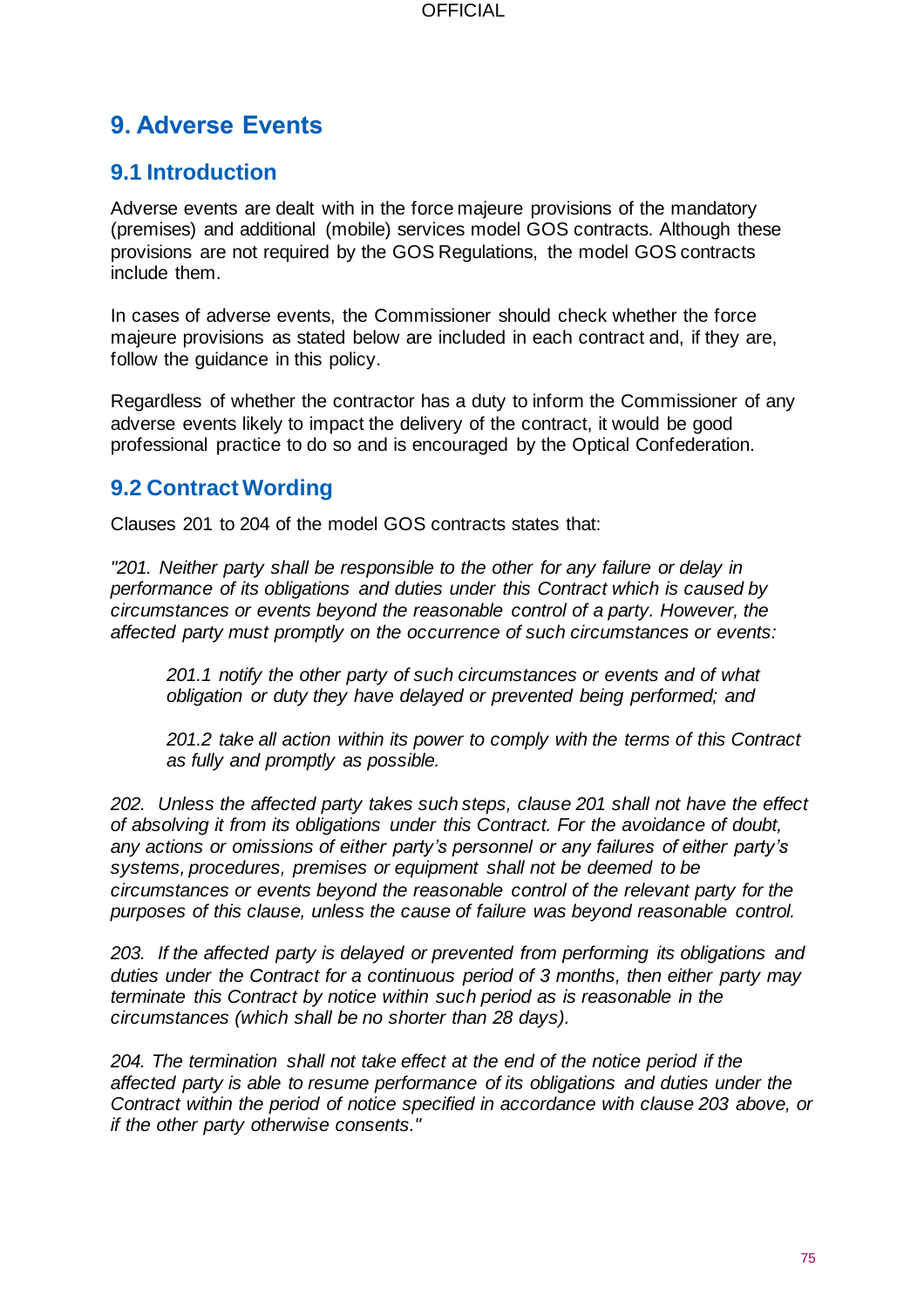An adverse event is one which is caused by circumstances beyond the reasonable control of either the Commissioner or the contractor that could not have been avoided or mitigated with reasonable care and where the event has had a material effect on the fulfilment of the contract.

Examples of events that may invoke the force majeure provisions are:

- fire;
- flood;
- severe weather conditions and for which precautions are not ordinarily taken to avoid or mitigate the impact (for example a hurricane);
- industrial action which significantly affects the provision of public services or services upon which the party is reliant;
- death of a significant performer or close relative;
- pandemic disease or circumstances that might otherwise be considered "an act of God";
- war;
- civil war (whether declared or undeclared);
- riot or armed conflict:
- radioactive, chemical or biological contamination;
- pressure waves caused by aircraft or other air-borne devices travelling at sonic or supersonic speed;
- acts of terrorism; and/or
- explosion.

Examples of events that would not be considered force majeure events are:

- refurbishment of practice premises;
- adverse weather in the winter months (including snow and ice);
- planned events (including elective surgery, leave, weddings and similar events;
- long term sickness, maternity/paternity or adoption leave.

# **9.3 Contract Compliance**

All contractors are obliged under the terms of their contracts to promptly notify the Commissioner of a force majeure event, detailing the cause or event, what service provision is being delayed or prevented and what action(s) within their power they are taking in order to comply with the terms of the contract as fully and promptly as possible.

Failure to notify the Commissioner will mean that the contractor is not absolved from its obligations under the contract.

Neither party will be responsible to the other for any failure to delay in performing its obligations and duties under the contract which is caused by an event of force majeure.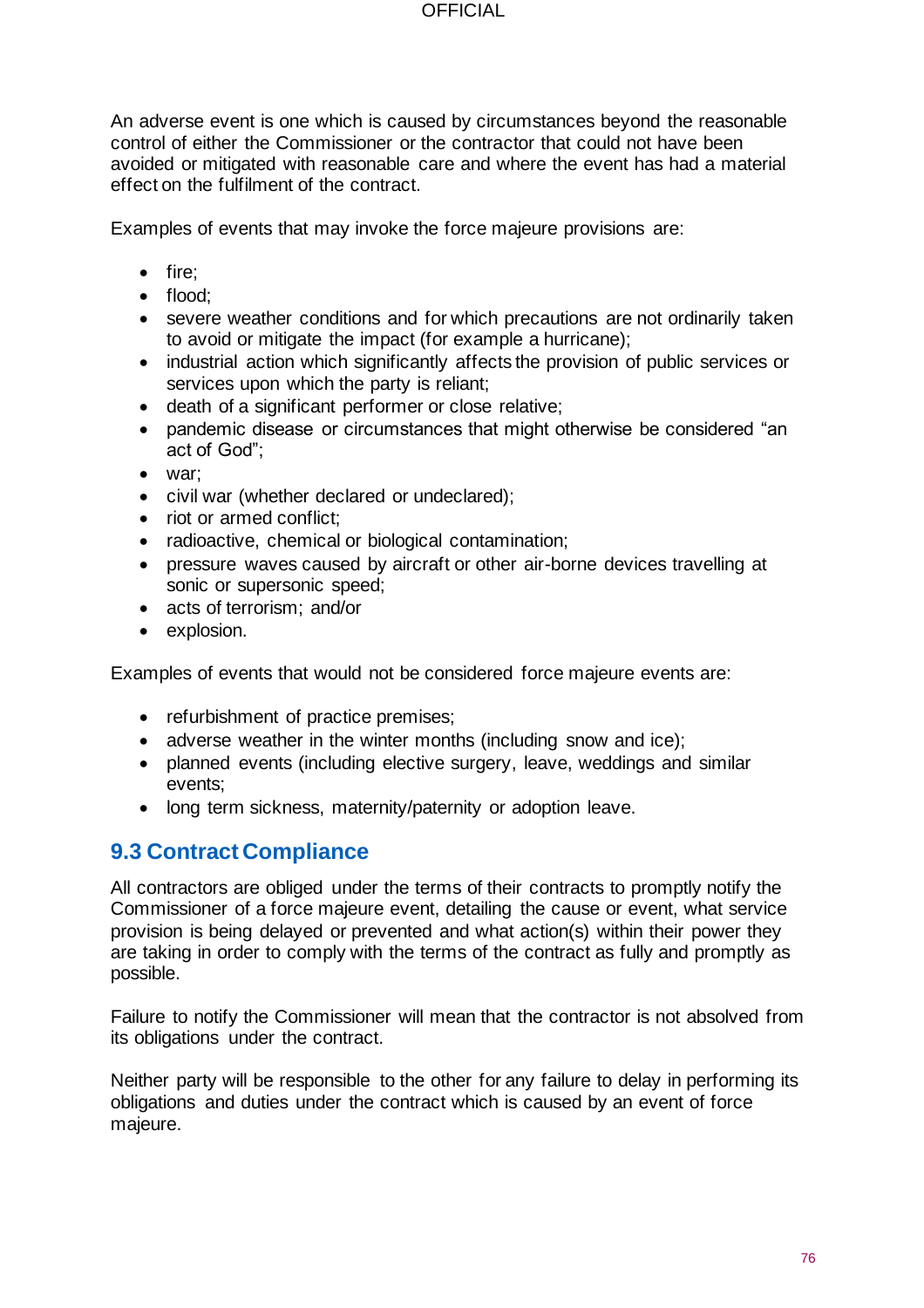A template notification is provided in Annex 9.1 which the Commissioner can send to the contractor for completion.

### **9.4 Clinical Governance & Risk Management/Termination**

If the force majeure results in a failure to deliver services which is significant and poses a risk to patient safety or the efficiency of wider primary care services, the Commissioner may wish to consider recording the incident on the risk register or consider whether it may invoke its termination rights.

If the service provision is delayed or prevented for a continuous period of three months then either party may terminate the agreement by notice in writing within a period which is reasonable (and no less than 28 days). This termination will not take effect where the service is resumed within the period of notice or if the contractor consents to this.

### **9.5 Appeals**

The parties should refer to the policy on managing disputes (Chapter 10) for the process in relation to dispute.

### **9.6 Payments**

The parties should discuss the effect of force majeure on payments by the Commissioner to the contractor. The Commissioner should use its reasonable discretion in determining payments with regard to the need for the contractor to continue to provide services once it is no longer affected by the force majeure event provided the contract has not been terminated.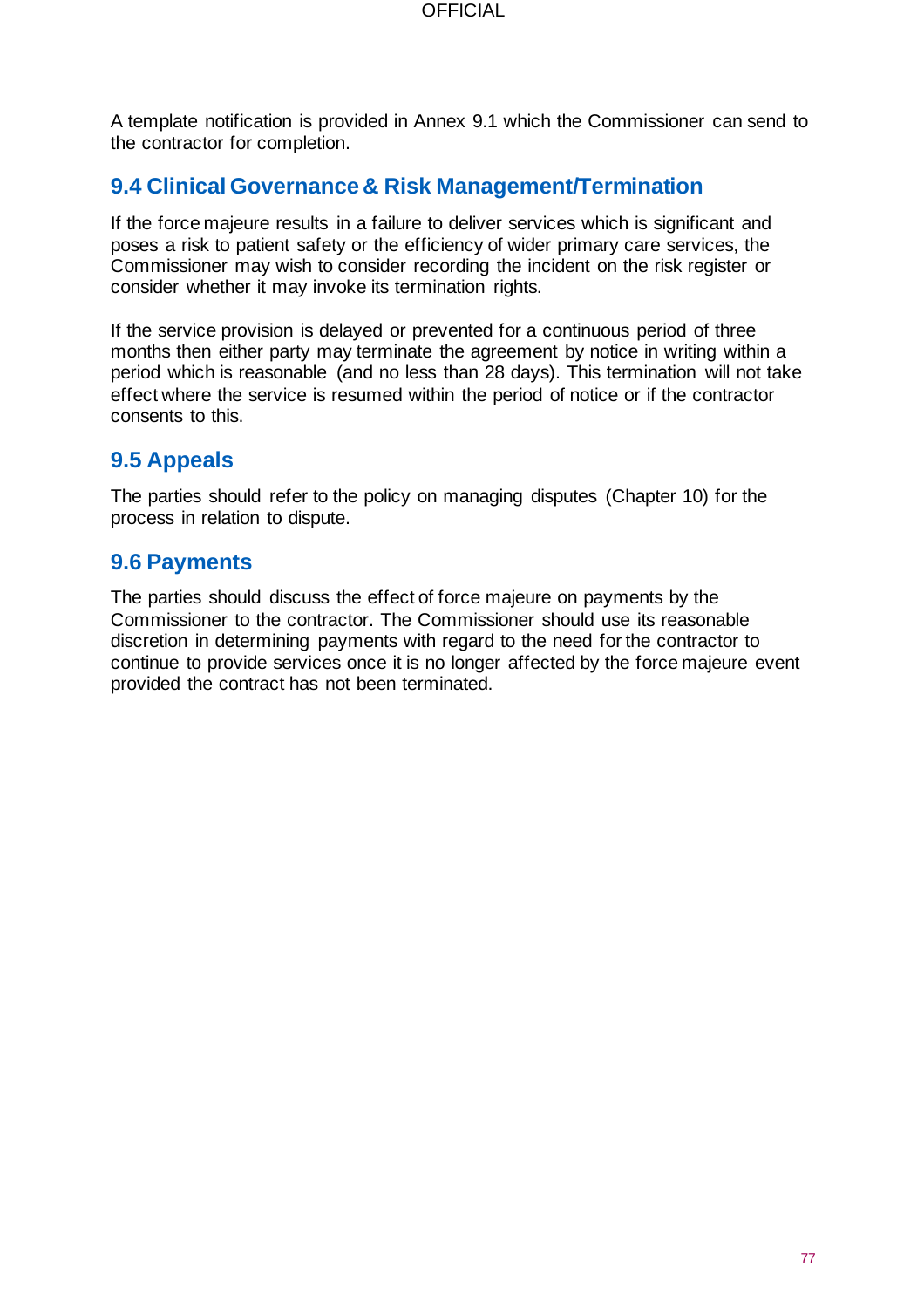# **10. Managing Disputes**

### **10.1 Introduction**

This policy describes the process to resolve and determine disputes between a GOS contractor and the Commissioner.

It applies to both mandatory (fixed premises) and additional (mobile/domiciliary) contracts.

### **10.2 NHS or non-NHS Contracts**

The Commissioner must first ascertain whether the contract is an NHS contract or a non-NHS contract. This is set out in clause 14 of the standard GOS contracts.

An NHS contract (as set out at section 9 of the NHS Act) is an arrangement under which- one health service body arranges for the provision of goods or services to another health service body. It does not give rise to contractual rights or liabilities.

A non-NHS contract, on the other hand, is a normal legally binding contract which can be enforced through the courts.

Contractors have the option to be regarded as a health service body, and hence have an NHS contract under Regulation 10 of the GOS Regulations.

Where a contractor has chosen to be regarded as being a health service body, its contract will be an NHS contract. Where a contractor has chosen not to be regarded as a health service body, its contract will be a non-NHS contract. Health service body status affects the eligibility and application process for NHS dispute resolution.

#### **10.2.1 Dispute Resolution**

GOS contracts require both contractor and Commissioner to make every reasonable effort to communicate and cooperate with each other with a view to resolving the dispute before either referring the dispute for determination in accordance with the NHS dispute resolution procedure or, where applicable, before commencing court proceedings.

There are two different routes that can be taken for resolving contractual disputes, depending on the contractor's health service body status:

- Where the contractor is a health service body and the contract is an NHS contract the steps laid out in this policy must be used to resolve all matters of dispute. The parties may not take a claim to court in relation to the contract.
- Where the contractor is not a health service body and the contract is a non-NHS contract, then the contractor can choose that the dispute either be resolved using the process described within this policy, or using the court system.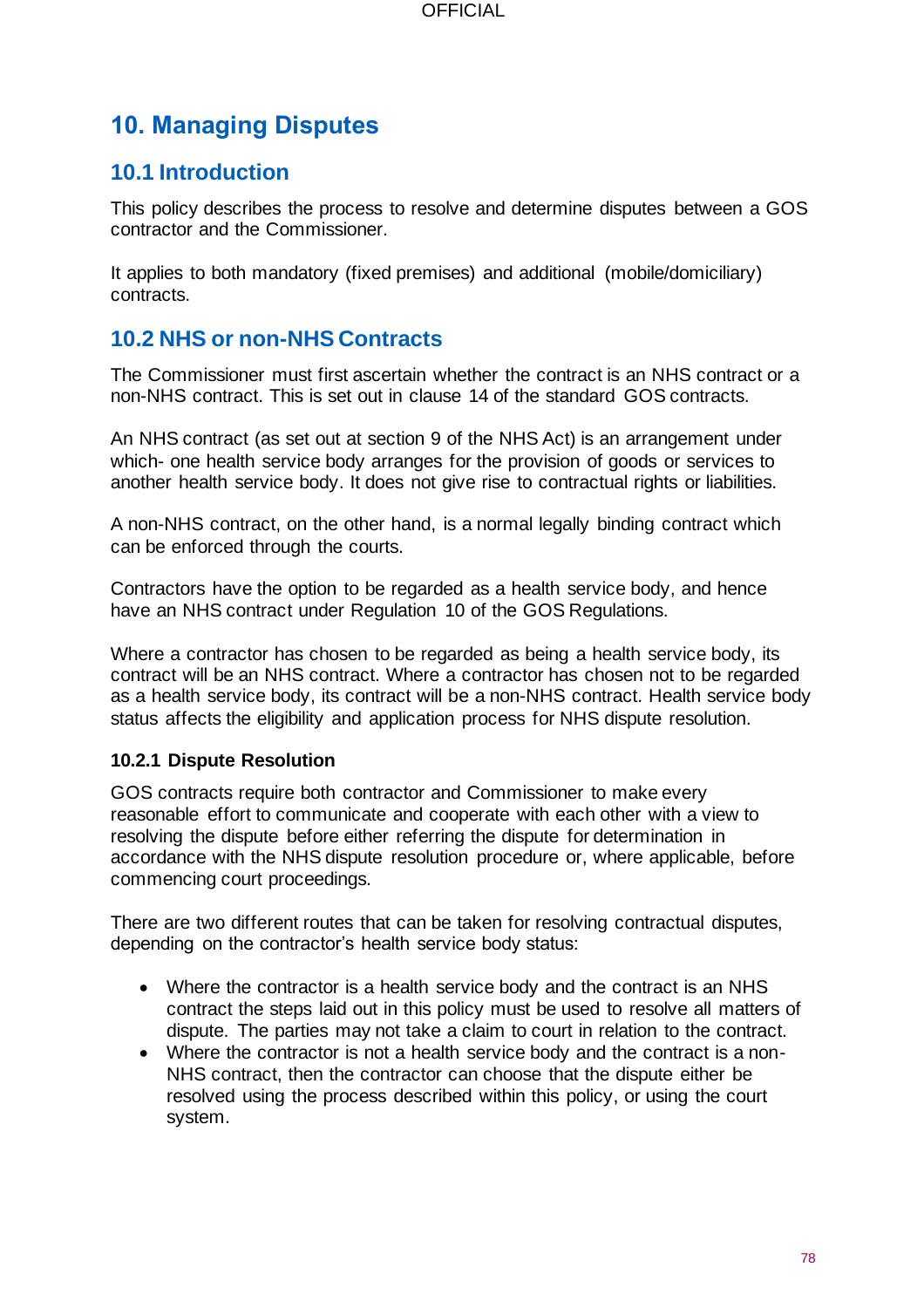The use of the court system can be an expensive and public route. In normal circumstances, non-health service bodies may therefore choose to follow NHS dispute resolution instead.

Where the parties have followed this policy and the NHS dispute resolution procedure to the end determination the result is binding. A referral to the court system for a further ruling on the same issue cannot be made other than to enforce the decision as having the status of a County Court Judgement or to seek Judicial Review of the process.

### **10.3 Managing Disputes – Informal Process**

The parties must make every reasonable effort to communicate effectively about any issue of dispute and must co-operate with each other to resolve the matter informally before considering referral to the formal dispute resolution procedure.

The use of an informal resolution process helps develop and sustain a partnership approach between contractors and the Commissioner.

The informal process may include (but not be limited to):

- regular telephone communications;
- face-to-face meetings at a mutually convenient location; or
- written communications.

Most disputes should be able to be resolved at the informal stage, and either party may wish to involve the relevant professional representative body (e.g. an Optical Confederation representative body or LOC) to help achieve resolution. The formal process should not be initiated until the informal process has been exhausted.

It is essential that the Commissioner maintains accurate and complete written records of all discussions and correspondence on the contract file in relation to the dispute at all levels of dispute resolution. The Commissioner should ensure that it responds to contractor concerns and communications in a timely and reasonable manner.

### **10.4 Managing Disputes – Stage 1 (Local Dispute Resolution)**

Where a dispute arises, the Commissioner should refer to the relevant policy that covers the issue giving rise to the dispute to check that due process has been followed.

Every reasonable effort to communicate and cooperate with each other must be made by both parties prior to invoking the first stage of the formal dispute resolution process. The timescales provided in this section are for guidance only.

The contractor should notify the Commissioner of its intention to dispute one or more decisions made in relation to its contract. This notification should usually be received no later than 28 days after the Commissioner advises the contractor of its decision, except in exceptional circumstances.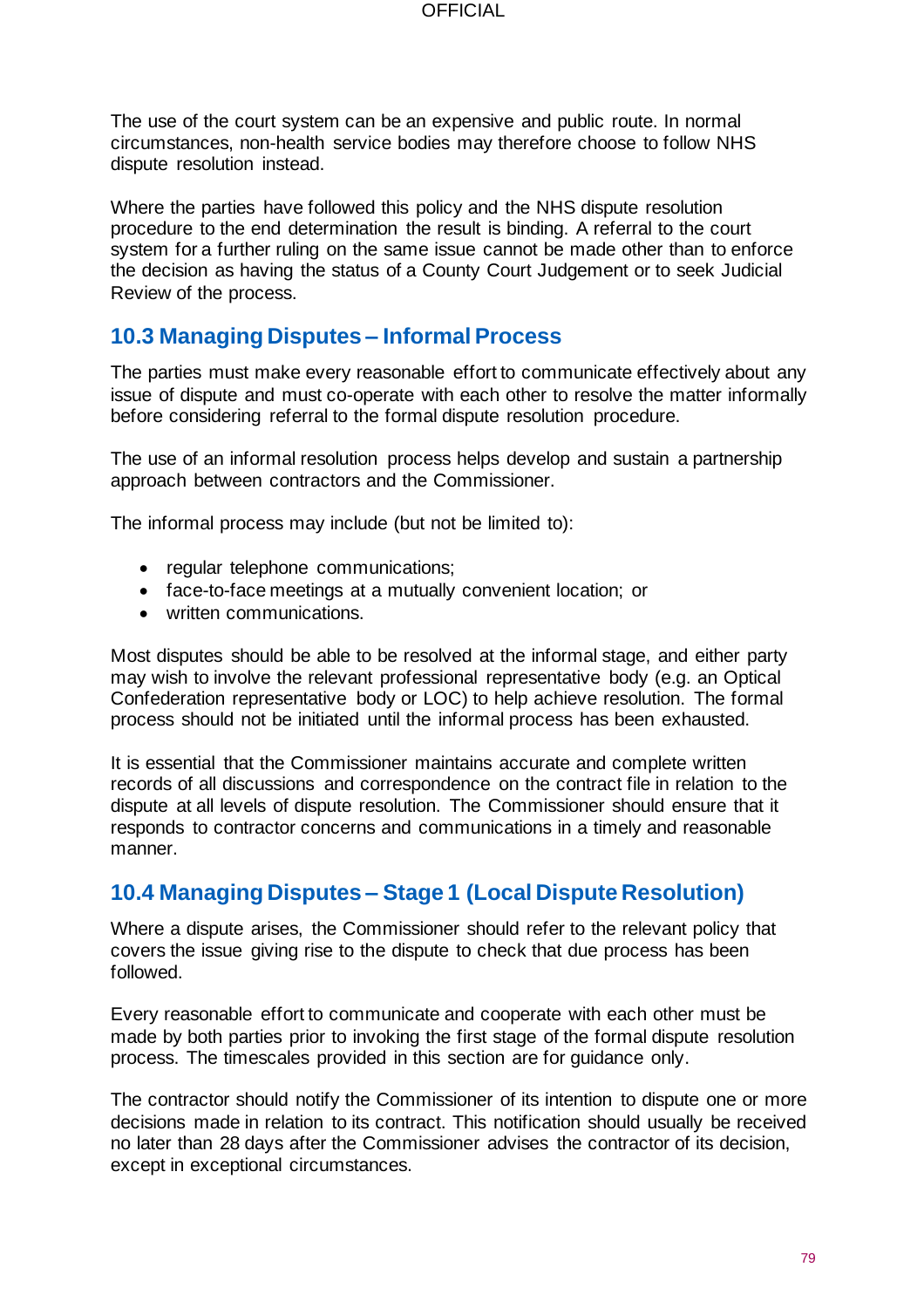The Commissioner will immediately cease all action in relation to the disputed notice or decision, until:

- there has been a determination of the dispute and that determination permits the Commissioner to impose the planned action; or
- the contractor ceases to pursue the NHS dispute resolution procedure or court proceedings.

whichever is the sooner.

Where the Commissioner is satisfied that it is necessary to terminate the contract or impose a contract sanction before the NHS dispute resolution procedure is concluded in order to:

- protect the safety of the contractor's patients; or
- protect itself from material financial loss,

then the Commissioner is entitled to terminate the contract or impose the contract sanction at the end of the period of notice it served in accordance with the GOS Regulations (please refer to the policy on contract breaches and termination (Chapter 7 for more information).

The Commissioner should acknowledge the notification of dispute within seven days of receipt and request the submission of supporting evidence from the contractor within a further 28 days from the date they receive the letter. An example acknowledgement letter is provided at Annex 10.1.

Upon receipt of the evidence the Commissioner should review the evidence and invite the contractor to attend a meeting, which should be as soon as possible, and in any event within a further 28 days. The contractor has the opportunity to invite a representative body to support it at the meeting, e.g. its Optical Confederation representative body or LOC. An example invitation letter is provided at Annex 10.2.

Once the meeting has been held, the commissioner should notify the contractor in writing of the outcome of the meeting, whether this is that the dispute has been successfully resolved (refer to the example stage 1 outcome letter at Annex 10.3) or that it will now need to be moved to stage 2 of the NHS dispute resolution procedure (refer to the example stage 1 outcome letter at Annex 10. 4)

Either way the Commissioner should document the outcome on the contract file.

Where the matter is to be escalated to the next stage of the dispute resolution procedure, the Commissioner should ensure that the contract file is in order in case the FHSAU or court requests submission of evidence in respect of the dispute.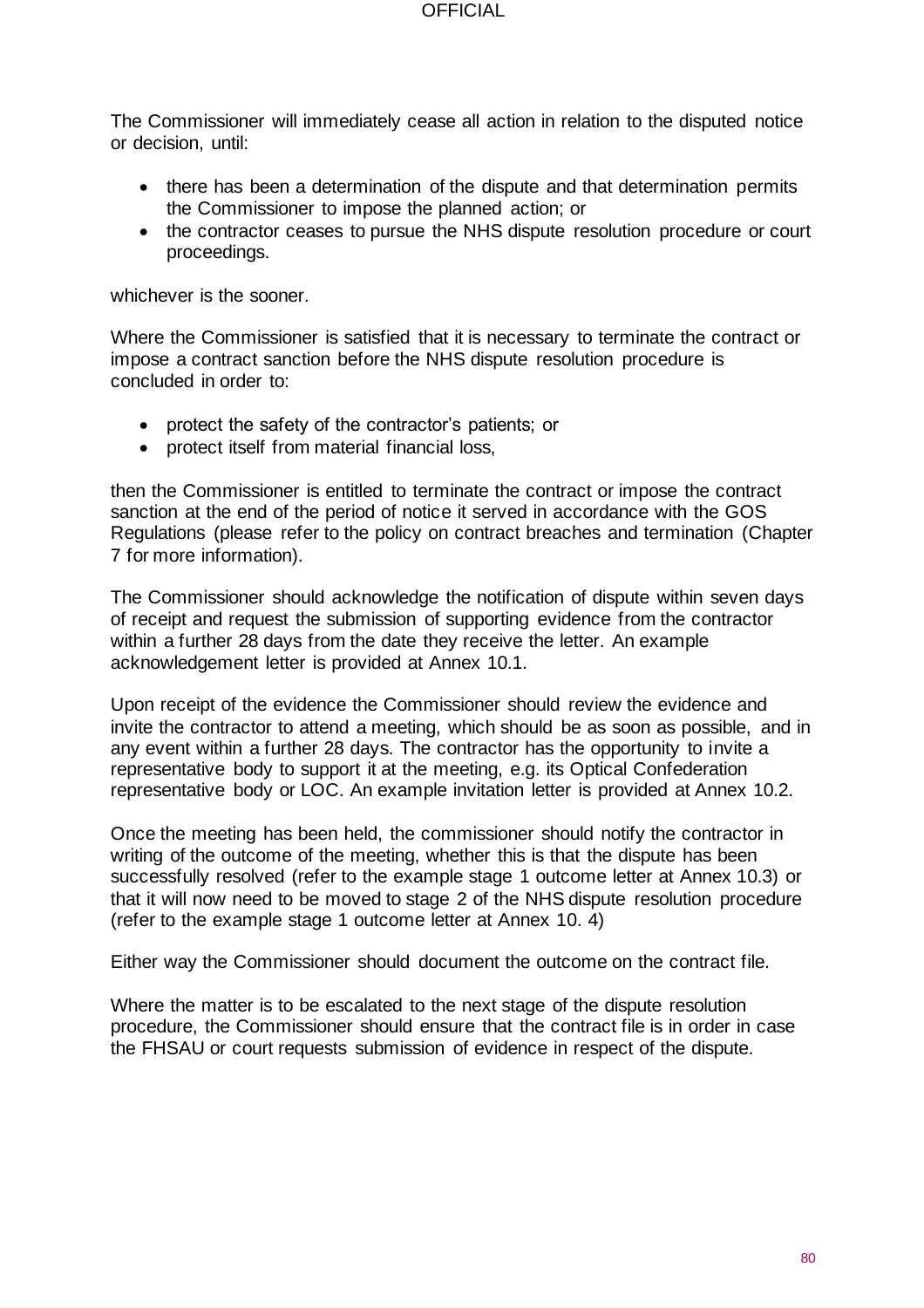# **10.5 Managing Disputes – Stage 2 (NHS Dispute Resolution**

### **Procedure)**

The informal process of resolution at stage 1 must be exhausted before proceeding to this stage 2 of the process. The Commissioner or a contractor wishing to follow this route must submit a written request for dispute resolution to the FHSAU, which carries out the NHS dispute resolution functions of the Secretary of State under the GOS Regulations. The request must include:

- the names and addresses of the parties to the dispute;
- a copy of the contract; and
- a brief statement describing the nature and circumstances of the dispute.

The request should also include:

- what the applicant sees as the appropriate outcome of the dispute; and
- confirmation that all local dispute resolution options have been exhausted.

The written request for dispute resolution must be sent within a period of three years from the date on which the matter giving rise to the dispute occurred or should have reasonably come to the attention of the party wishing to refer the dispute. Please see FHSAU determination reference 17156 for further details on the date that the dispute should have reasonably come to the attention of the relevant party.

Each party will be asked to prepare representations on the dispute, which will be circulated to the other party and an opportunity to provide observations on the other party's representations will be given. Again, the observations of each party will be circulated to the other party.

The Commissioner will be required to prepare documentation, evidence and potentially an oral presentation in response to evidence presented and should not underestimate the preparation that will be required. All records pertaining to the contractor may be required by the FHSAU, including (but not limited to) all contract documentation and contract variations, all written correspondence (both to and from the Commissioner and the contractor) and any electronic correspondence that may have passed between the parties, in relation to the dispute. This process will benefit from a clearly recorded contract file.

The Commissioner must ensure that records of communications and contract files are maintained to a high standard and all documentary evidence is collated correctly prior to submission to the FHSAU.

Once the FHSAU has reached a conclusion (the determination) the Commissioner will receive a copy and will be required to act upon it. A copy of a Guidance Note for parties involved in Dispute Resolution at the FHSAU is attached at Annex 10.5 and should be followed by the parties to the dispute.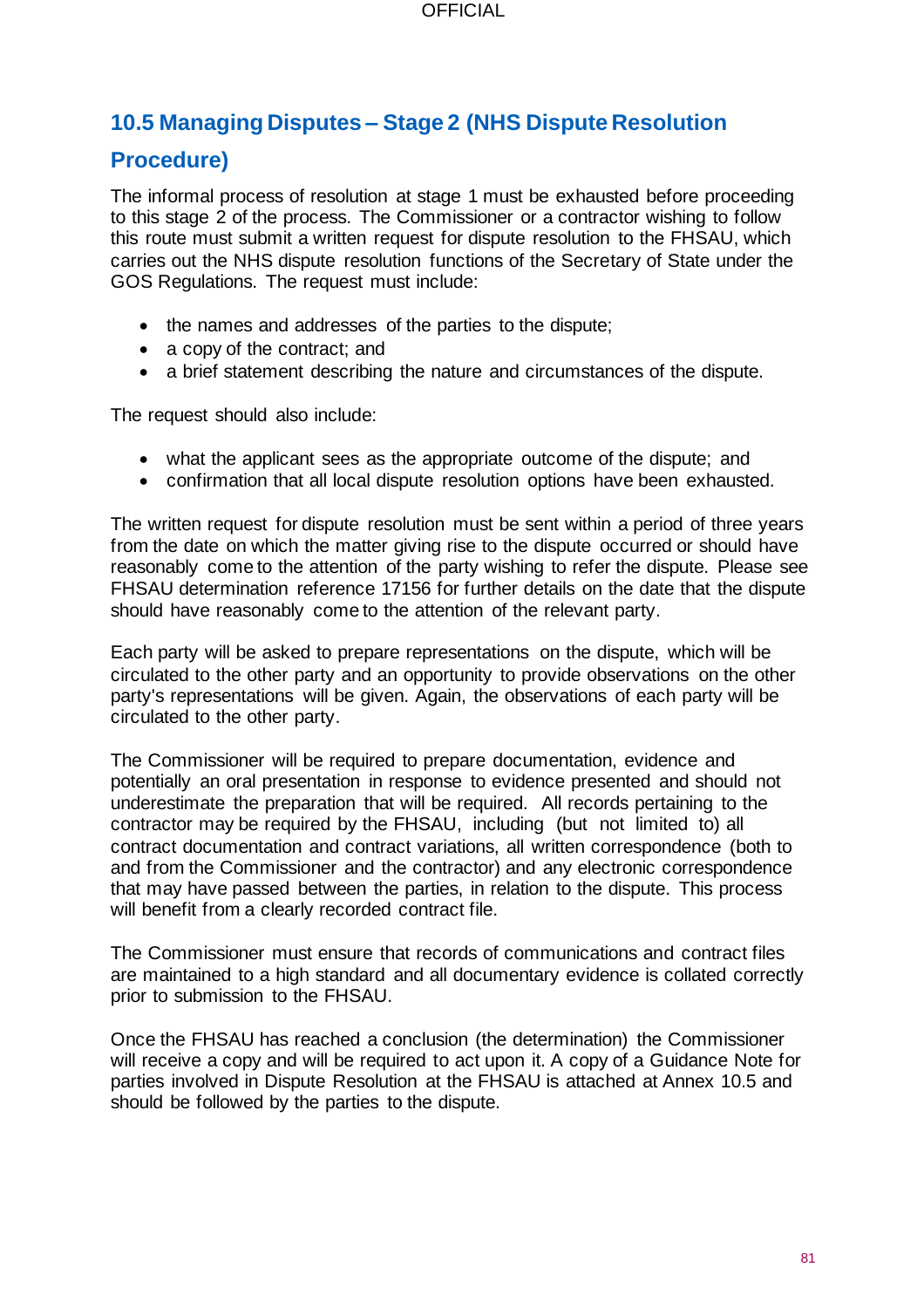### **10.6 Other Dispute Resolution Procedures**

The GOS Regulations allow the NHS dispute resolution procedure to be used by the contractor as a means of resolving every dispute (except in the case of non-NHS contract disputes about matters dealt with under the complaints procedure).

Disputes may also arise prior to a contract being entered into. Such disputes may relate to the eligibility of the person seeking to enter into the contract or contract terms.

Where the Commissioner is of the view that a person seeking to enter into a contract does not meet the eligibility conditions (for eligibility conditions see chapter 5 characteristics of GOS contracts), the Commissioner must notify the person in writing.

This notice must state the commissioner's view of the person's eligibility, the reasons for that view and guidance on the person's right of appeal.

Where the Commissioner has issued such a notice, the recipient of the notice has a right of appeal to the First-Tier Tribunal.

Before a GOS contract is entered into, there may be a dispute with the other party about a term of the proposed contract. This will be rare as it is preferable to use the relevant model GOS contracts. However, if there is a disagreement about a term of the contract, either party may refer the matter to the NHS dispute resolution procedure.

If the parties are both health service bodies, the dispute must be referred to the dispute resolution procedure as set out in section 9(7) of the NHS Act.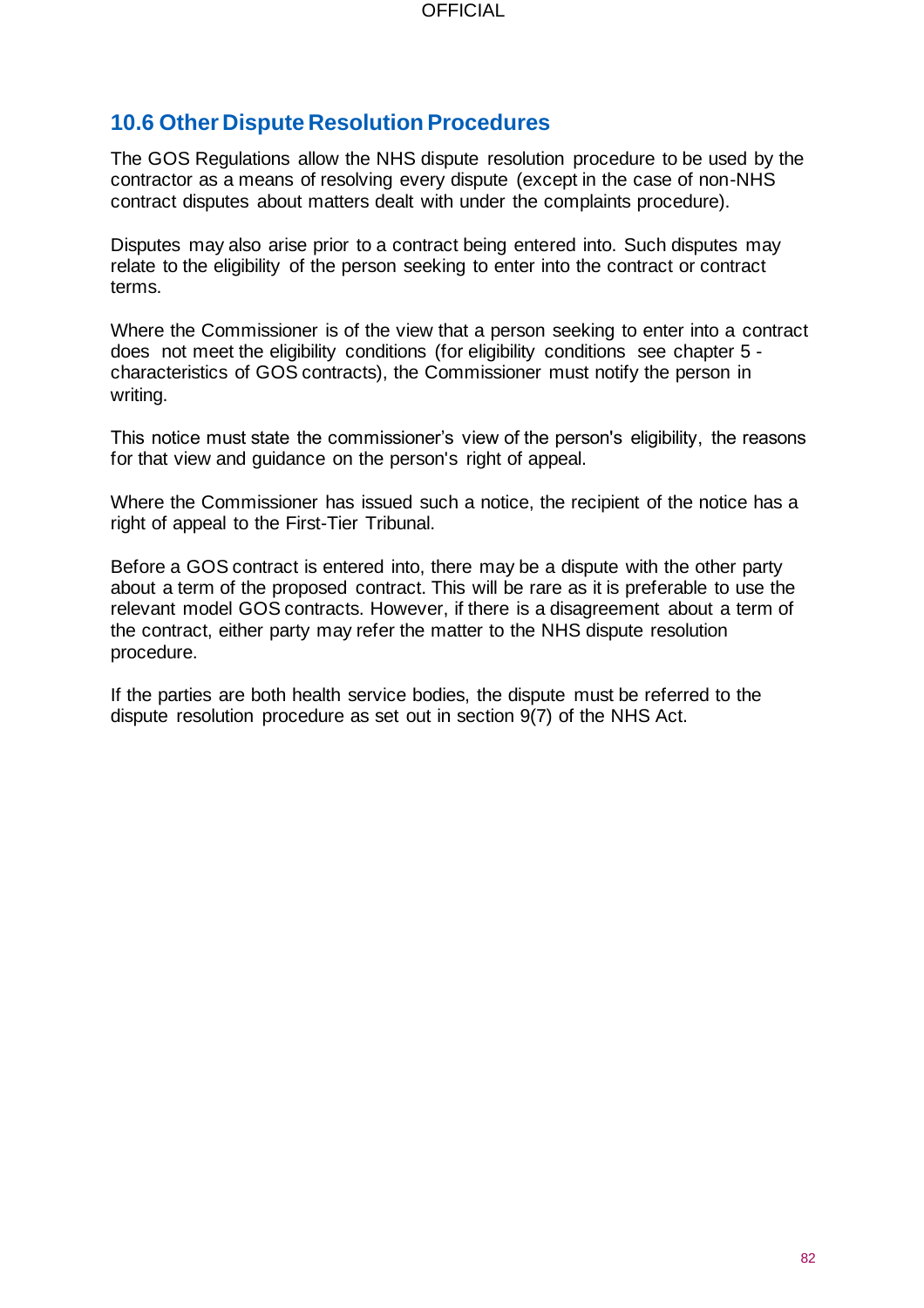# **11. Death of a Contractor**

## **11.1 Introduction**

The aim of this policy is to provide consistency when dealing with the death of a contractor.

This policy applies to GOS contracts:

- for both mandatory (premises) and additional (mobile) services; and
- held by an individual and/or others in partnership.

This policy does not apply to GOS contracts with optical bodies corporate as they are held by a business rather than an individual and so the death in practice of a contractor cannot arise.

Where a GOS contract is held by a company limited by shares with a sole director and that director dies, the company's articles of association should stipulate the consequences. It is likely that the articles will require the shareholder(s) to appoint a new director.

It may be that the sole director is also the sole shareholder in which case, the articles will likely require the personal representatives of the shareholder to, by notice in writing to the commissioner, appoint a person to be a director.

# **11.2 Individual**

Where a GOS contract is with an individual and that individual dies, the contract must terminate at the end of the period of seven days after the date of the contractor's death unless, before the end of that period:

- the Commissioner has agreed in writing with the contractor's personal representatives that the contract should continue for a further period, not exceeding three months after the end of the seven day period; and
- the contractor's personal representatives have notified the Commissioner that they are employing one or more ophthalmic practitioner to perform ophthalmic services under the contract throughout the period for which it continues.

If the above option above is exercised, the Commissioner should issue a confirmation letter setting out the timescales of the continuation.

Where the Commissioner understands that another contractor may wish to enter into a contract in respect of the services which were provided by the deceased, the three month period may be extended by a period not exceeding six months as may be agreed.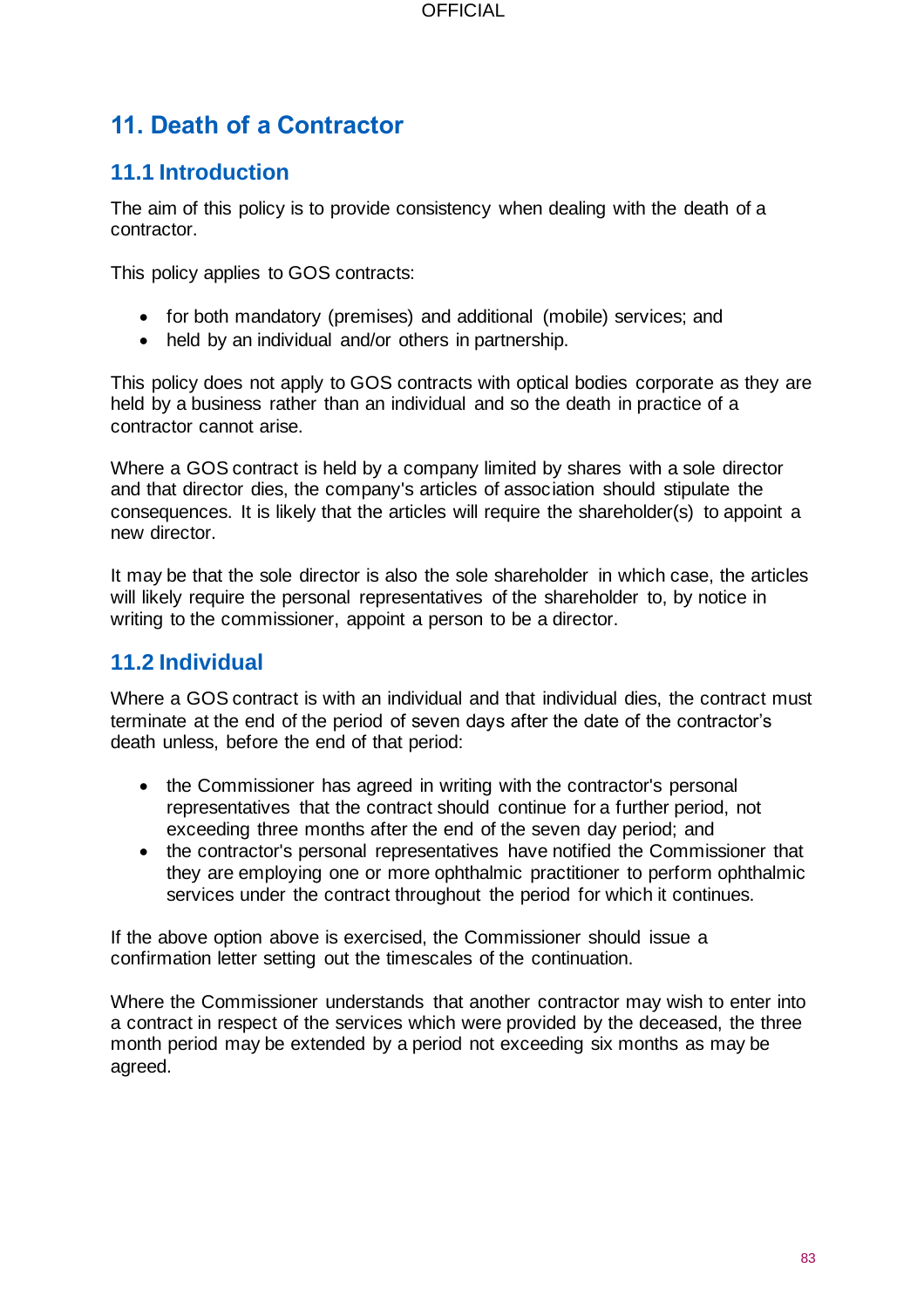### **11.3 Partnership**

The GOS Regulations state that where the contract is with two or more individuals practising in partnership, the contract shall be treated as made with the partnership as it is from time to time constituted.

The default position in partnership law is that every partnership is dissolved as regards all the partners by the death of any partner. The partners can, however, change this position and agree between themselves that the partnership will not dissolve on the death of any partner. It is likely that most partnerships will have dealt with this issue in their partnership deed to avoid termination of their contract.

The GOS Regulations require GOS contracts to contain specific provisions relating to the dissolution of partnerships.

Where a partner dies, the GOS Regulations distinguish between GOS contracts that are entered into with a contractor that consists of only two individuals practising in partnership and those GOS contracts where the contractor consists of more than two individuals.

### **11.3.1 Two individual practising in partnership**

Where the contractor consists of two individuals practising in partnership and the partnership is dissolved or terminated due to the death of one of the partners, the surviving partner must notify the Commissioner as soon as is reasonably practicable of the death of their partner.

Where the Commissioner receives such a notice, it must acknowledge receipt of the notice in writing.

The contract will continue with the surviving partner. The Commissioner may vary the contract but only to the extent that it is satisfied it is necessary to reflect the change in status of the contractor from a partnership to an individual. The Commissioner must notify the contractor in writing of the wording of the proposed variation and the date upon which that variation is to take effect. A variation agreement will need to be included with this letter.

To provide assurance that the individual is able to meet the contractual obligations, the Commissioner should discuss with the individual continued service delivery options bearing in mind the size of the practice, the range of services provided and any potential capacity issues.

#### **11.3.2 More than two individual practising in partnership**

Where there are more than two individuals practising in partnership, the death of one of the partners may result in the partnership being dissolved. This may not always be the case as the partnership arrangements between the partners may state that the partnership will continue or make other provision on the death of a partner that does not result in the dissolution of the partnership.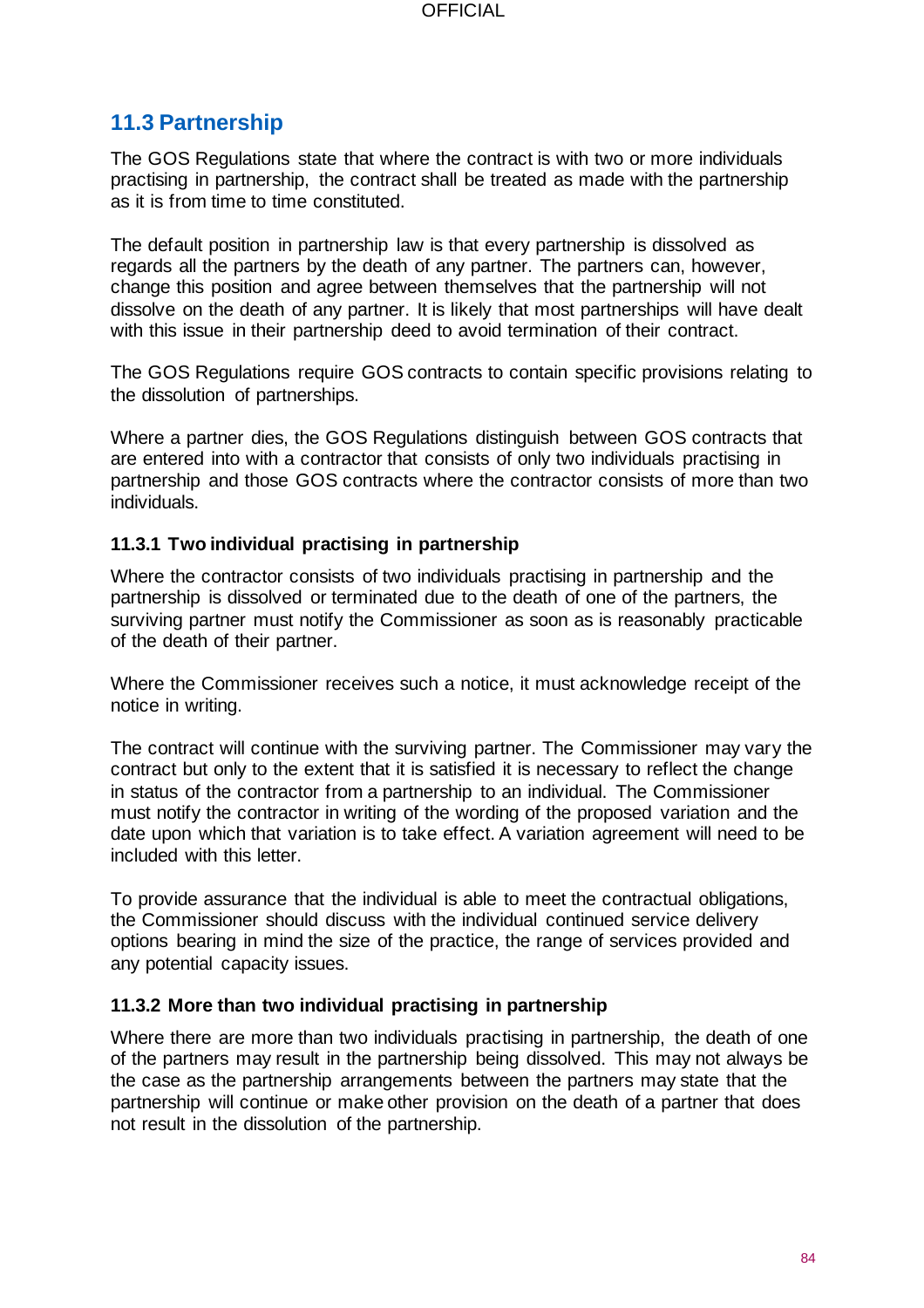Where the partnership is not dissolved or terminated, the contract will continue and the provisions below will not apply provided that the partnership remains eligible to hold the GOS contract. Please refer to Chapter 5 (Characteristics of GOS contracts) for more information on eligibility requirements.

It is possible for the contract to continue where a partnership of more than two individuals practising in partnership is dissolved or terminated for whatever reason (which may be due to the death of a partner) and the contractor consists of more than two individuals practising in partnership. The contract may continue with one of the former partners provided the former partner is nominated by the contractor.

The nomination of the former partner by the contractor must be:

- in writing and signed by all of the persons who are practising in partnership;
- specify the date on which the contractor proposes to change its status from that of a partnership to that of an individual;
- be provided to the Commissioner at least 28 days in advance of the date on which the contractor proposes to change its status from that of a partnership to that of an individual; and
- specify the name of the individual with whom the contract will continue, which must be one of the former partners.

Where the Commissioner receives such a nomination, it must acknowledge receipt of the notice in writing before the date specified in the nomination as the date on which the contractor proposes to change its status from that of a partnership to that of an individual.

The Commissioner may then vary the contract but only to the extent that it is satisfied it is necessary to reflect the change in status of the contractor from a partnership to an individual. The Commissioner must notify the contractor in writing of the wording of the proposed variation and the date upon which that variation is to take effect. A variation agreement will need to be included with this letter.

# **11.4 Non-Continuation or Termination of the Contract**

Where the contract is not to be continued, the Commissioner will need to terminate in which case refer to the policy on contract breaches and termination (Chapter 7) for further information on considerations relating to terminating a contract.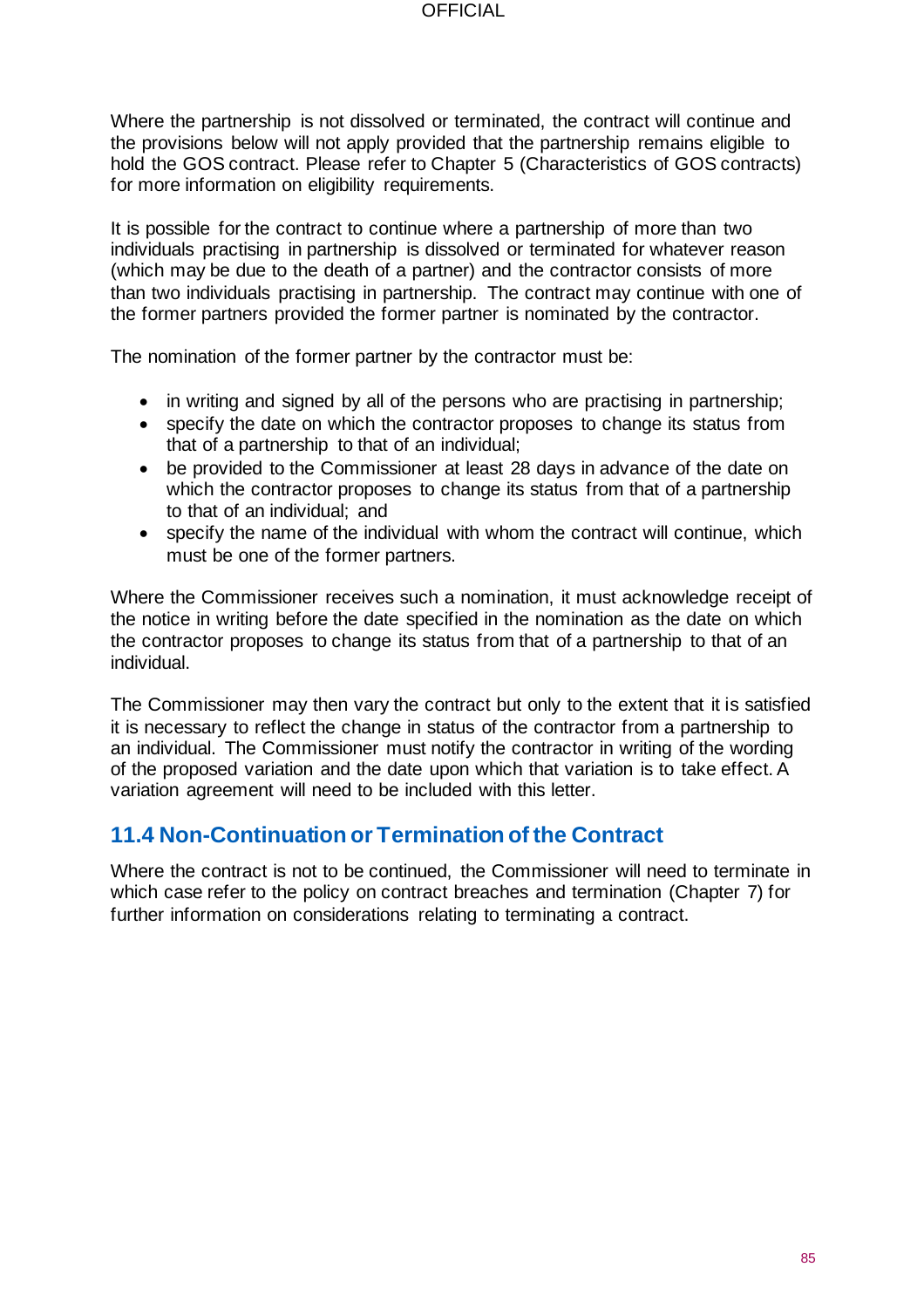# **12. Procedure for Post Payment Verification (Provider Assurance) visits to Optical Practices**

### **12.1 Executive Summary**

The Commissioner holds the General Ophthalmic Services (GOS) contracts with all Primary Ophthalmic Services contractors and is responsible for payments to contractors for these services. These payments include those for sight tests, spectacle vouchers, repairs and replacements and domiciliary visits.

Post Payment Verification (PPV) checks are necessary so that the Commissioner can have a reasonable level of assurance that the GOS claims being paid to contractors are in accordance with NHS regulations.

From April 2019 PPV is carried out by the NHS Business Services Authority (NHSBSA) on behalf of NHS England. This was part of national rollout which was completed in 2020. This will be part of the Provider Assurance service they provide across all primary care contractors.

NHS England Commissioners should be aware that delivery of Provider Assurance remains a core function of NHS England and that they should ensure that they are fully engaged with NHSBSA in the delivery of this function.

The principles applicable PPV are set out below.

### **12.2 Policy Statement**

The Head of Commissioning should be made aware of the results of PPV visits and the Head of Commissioning (or equivalent member of the Commissioner's management team) must be informed if a contractor faces recovery of significant sums and/or is referred to NHS Protect.

### **12.3 Scope**

To outline a consistent approach to carrying out PPV by defining:

- The responsibilities of both Commissioners and contractors.
- Selecting practices to receive visits.
- The process to be followed prior to the visit, during the visit itself and after the visit.
- Patient enquiry procedures.
- Visit Outcomes.
- Dispute resolution.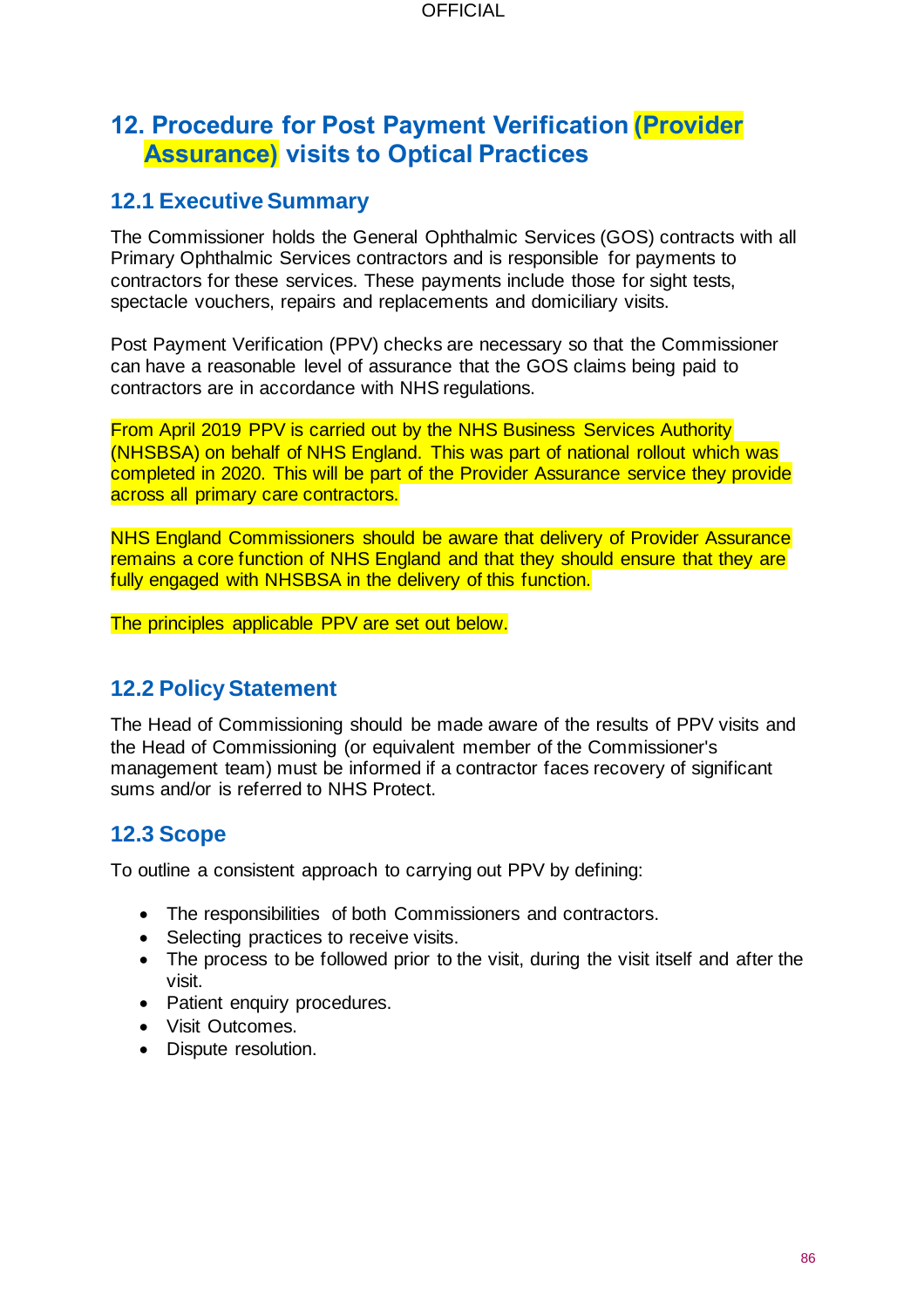## **12.4 General Principles**

Listed below are the general principles that will govern the operation of this policy:

- Contractors and Commissioners will always treat each other with respect and understanding.
- Commissioners will give contractors notice of PPV visits and will always seek to minimise disruption to the practice.
- Commissioners will be transparent with contractors regarding all aspects of the PPV process.
- PPV is not a clinical process and therefore any clinical issues identified during the process will be referred to the GOS contract management team to be picked up under the GOS assurance process.
- Commissioners will treat any information provided by the contractor and patients in accordance with all local confidentiality and information governance policies.
- Commissioners will ensure that staff conducting PPV visits are appropriately trained in order to carry out these visits.

### **12.5 Management Information Systems**

There is a range of performance data available to Commissioners from the Ophthalmic Payments System (Exeter System). This allows some management information to be generated electronically without the need to run large scale manual data capture exercises on GOS claim forms. The quality and detail available via these reports depends on the level of data input when GOS claims are processed for payment. i.e. processing of GOS claims in batches will severely limit the usefulness of this data.

Other data sources can be used in assessing if practices should receive a PPV visit e.g. complaints, soft intelligence, and data capture exercises.

Key Performance Indicator (KPI) data from the Exeter System allows trends in the payment of GOS claims to be observed and outlier information generated. This will assist in identifying those contractors who have unusual claiming patterns and assist in providing assurance that the exposure to inappropriate claiming by contractors is identified and minimised.

Commissioners should arrange appropriate access to the KPI regional reports from the payments system. The reports can be used to rank outliers against Commissioner (NHS England/former Primary Care Trust (PCT) data and national data (available from the Health and Social Care Information Centre). The reports can also be used to identify sudden or unexplained increases in payments/claim numbers.

It should be noted that data can be downloaded as a Comma Separated Values (CSV) file(s) and can be manipulated as needed in order to provide comparisons between domains.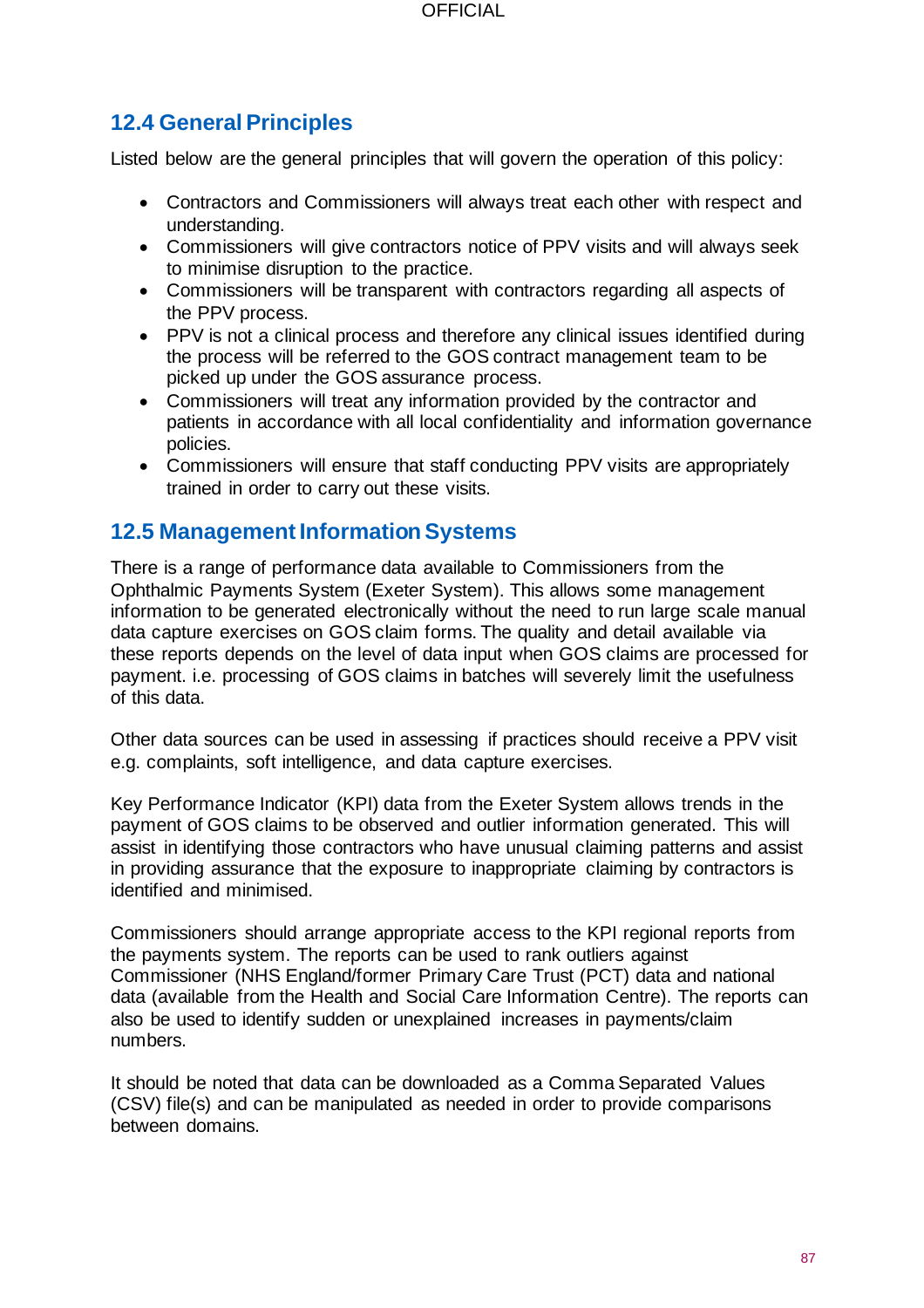# **12.6 Available Indicators**

Initial monitoring will take the form of a number of measures to be compared with the average for the Commissioner and/or national averages.

The measures available from the Exeter payments system include the following:

- Ratios of sight tests to spectacle vouchers issued;
- Average cost of vouchers reimbursed;
- Percentage of tints prescribed per voucher;
- Percentage of second pairs of spectacles per voucher;
- Percentage of small frame supplements per voucher;
- Percentage of complex lenses per voucher;
- Percentage of repair/replacement vouchers to spectacle voucher;
- Percentage of prisms prescribed per voucher;
- Percentage of sight test forms endorsed with an early retest code (only available if GOS1 forms processed individually); and
- Practice Profile Performance Report.

KPI reports can be selected in different formats as either PDF or CSV files and can cover a range of time periods.

Other KPI reports are also available from the Exeter System along with General Purpose Audit (GPA) reports. GPA reports can be used to identify individual claims for examination during visits. These reports contain Patient Identifiable Data (PID). Selection of contractors for monitoring will initially be based on a mixture of computer-generated statistics and manual computations depending on how much historic data is available from the Exeter System.

Additional KPI's are available from the Exeter System for Additional Contract holders.

The measures available include the following:

- Number of Domiciliary Visits per Sight Test.
- Number of Full Domiciliary Visits per Sight Test.
- Number of Part Domiciliary Visits per Sight Test.

As domiciliary contractors have to submit pre notification of sight tests to the Commissioner this opens up the opportunity for monitoring around comparisons between sight tests notifications and sight test claimed.

The monitoring process should also consider the extent to which patients are routinely seen for sight tests more frequently than the average claim intervals specified in the Memorandum of Understanding. However, unless payments teams are processing GOS1 forms individually then access to this data will involve lifting data manually from claim forms.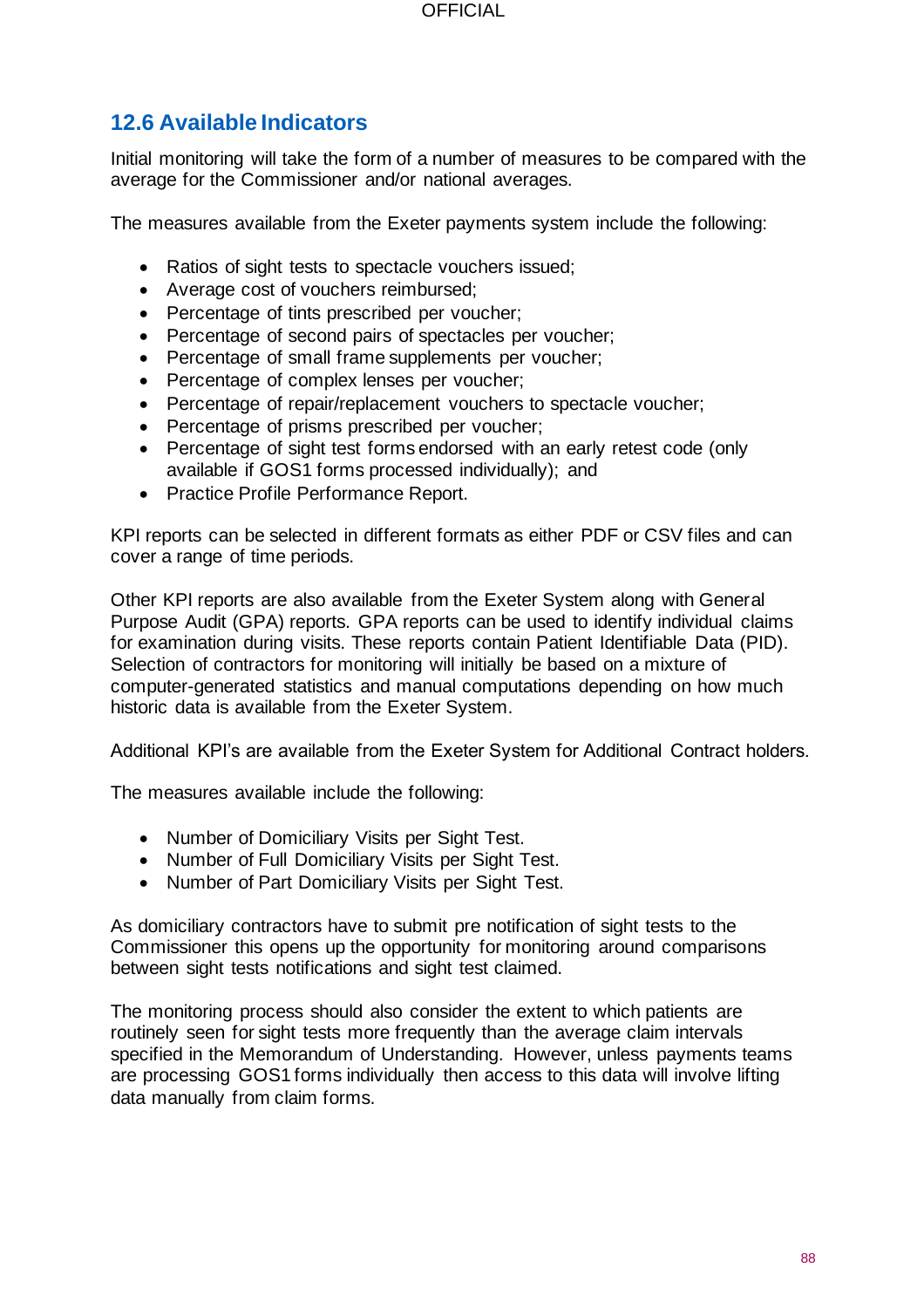# **12.7 Assessing Contractors for PPV**

When assessing if a contractor requires a PPV visit the team should be mindful of the reports of any previous PPV visits to the contractor. An indication of high or unusual claiming patterns may have been reviewed by previous organisations. e.g. a contractor may claim for unusually high numbers of prisms, but this may have been reviewed by the Commissioner and the contractor may have presented clinical reasons for this.

The Commissioner will naturally prioritise statistical outliers and practices with sudden changes in activity/payments for PPV. It is important to be aware that practices that are statistically neutral can still be submitting inappropriate claims and for this reason a programme of random PPV visits should also be undertaken. In order to ensure transparency, the Commissioner should involve LOCs in the oversight of the practice selection process. Clearly it would be inappropriate for LOCs to be involved in practice selection itself.

The Commissioner should ensure that proposed PPV activity is discussed with LOCs and the wider optical community taking the opportunity to remind contractors and performers of the OCP Regulations and the requirement to carry out point-of-service eligibility checks with regards to patients presenting for an NHS Sight Test.

The Commissioner may also wish to assess new contractors after 6-12 months of operation as part of their PPV programme. This is because a new contractor may not have previous experience of complying with the OCP Regulations when claiming.

### **12.8 PPV Sample Size**

The Commissioner will be mindful of the disruption that PPV can cause to a practice and therefore for an initial visit should consider a sample size of approximately 100 claims although larger sample sizes based on a percentage of claims submitted should be considered if repeat visits become necessary. The sample of claims should be from the preceding 12 months. The sample size should be no fewer than 100 claims or, where the service contractor is unable to provide the minimum sample size, all available claims for the relevant period. In circumstances where repeat visits are shown to be necessary then the Commissioner may wish to expand the sample size to be a fixed percentage of claims submitted (e.g. 3%-5%).

A percentage of the sample, but no more than 50% of the total sample taken, will be checked by Patient Enquiry, and the remaining percentage will be checked by the Practice Visit. The Commissioner should issue patient enquiry letters (see Annex 12.2) and patient questionnaires (Annex 12.3 and 12.4) in plenty of time so that any responses requiring clarification can be raised with the contractor during the visit.

All communication with patients should be treated with the upmost sensitivity and should not undermine the relationship between the patient and the contractor. All communication should emphasise the routine nature of the enquiry and the contractor should be advised that patients will be contacted to verify provision as part of the PPV process. The contractor will not be advised of the individual patients being contacted.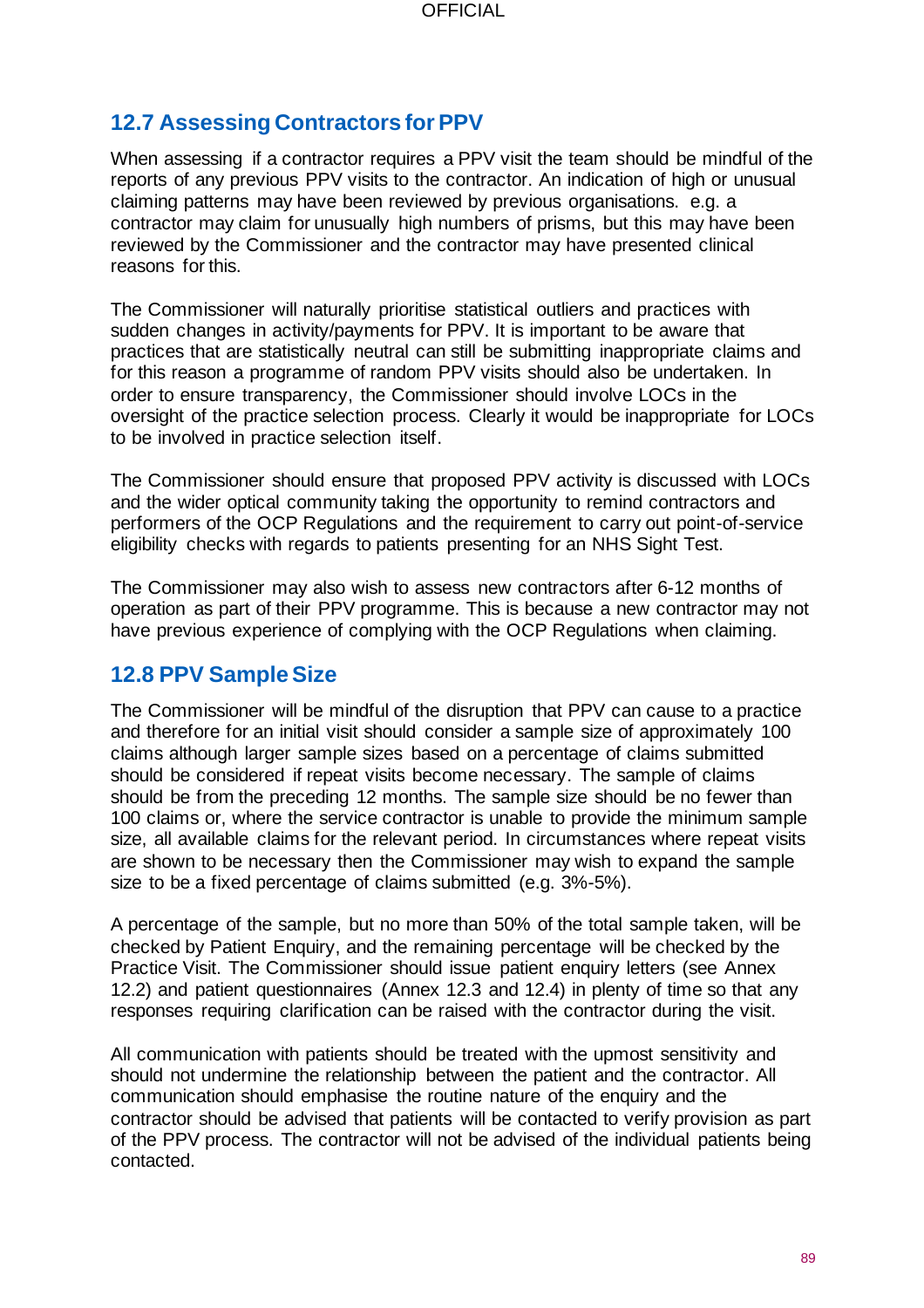The contractor will be provided with a list of the claims being reviewed by the visiting team on the day of the visit. Details of claims being reviewed should not be made available to the contractor in advance.

### **12.9 Pre-VisitProcedures**

The purpose of the practice visit is to gain assurance that:

- There are adequate procedures for recording services provided to patients.
- There is a satisfactory understanding and application of the GOS Regulations and the OCP Regulations in respect of each claim type; and
- Systems exist to prevent errors and omissions, as far as possible, in the claims submitted.

In preparation for the visit, the Commissioner will select a representative sample of each type of claim made by the contractor. These should undergo a quality check to ensure that claims have met appropriate quality standards prior to payment. This will be particularly important if claims have been batch processed for payment.

### **12.10 PPV Visits**

Visits to practices will be made by prior appointment (minimum calendar 21 days' notice) and timed so as to minimise the inconvenience to contractors and their staff. Advance notice will be given to the contractor of the names of those staff from the Commissioner who will be visiting.

Generally, the PPV sample will be drawn from claims made in the preceding 12 months, should further repeat visits be considered necessary then the claims sample may be extended to up to 6 years. It is important that the Commissioner takes into account previous PPV visits when assessing timescales.

PPV visits to practices should not normally last more than half a day depending on the size of the visiting team and the number of records reviewed. Additional time may be required where staff from the Commissioner experience difficulty in verifying claims.

Normally two staff members from the Commissioner will undertake these visits. The composition of the team is at the discretion of the Commissioner, which will ensure that those who are involved in the post-payment checks, including those who visit practices, are aware of the need to respect patient confidentiality. Procedures will be consistent with guidelines issued by the Department of Health and contained in the document "The Protection and Use of Patient Information" which was issued on 7 March 1996 under cover of HSG (96)18. The Commissioner's PPV teams will be aware that their contracts oblige them to comply with Data Protection Act 1998, Information Governance requirements and maintain confidentiality at all times in respect of patient data.

A member of the practice staff should be available to assist the Commissioner's team and should normally include the contractor or their nominated representative. The presence of an optometrist during the verification process is at the discretion of the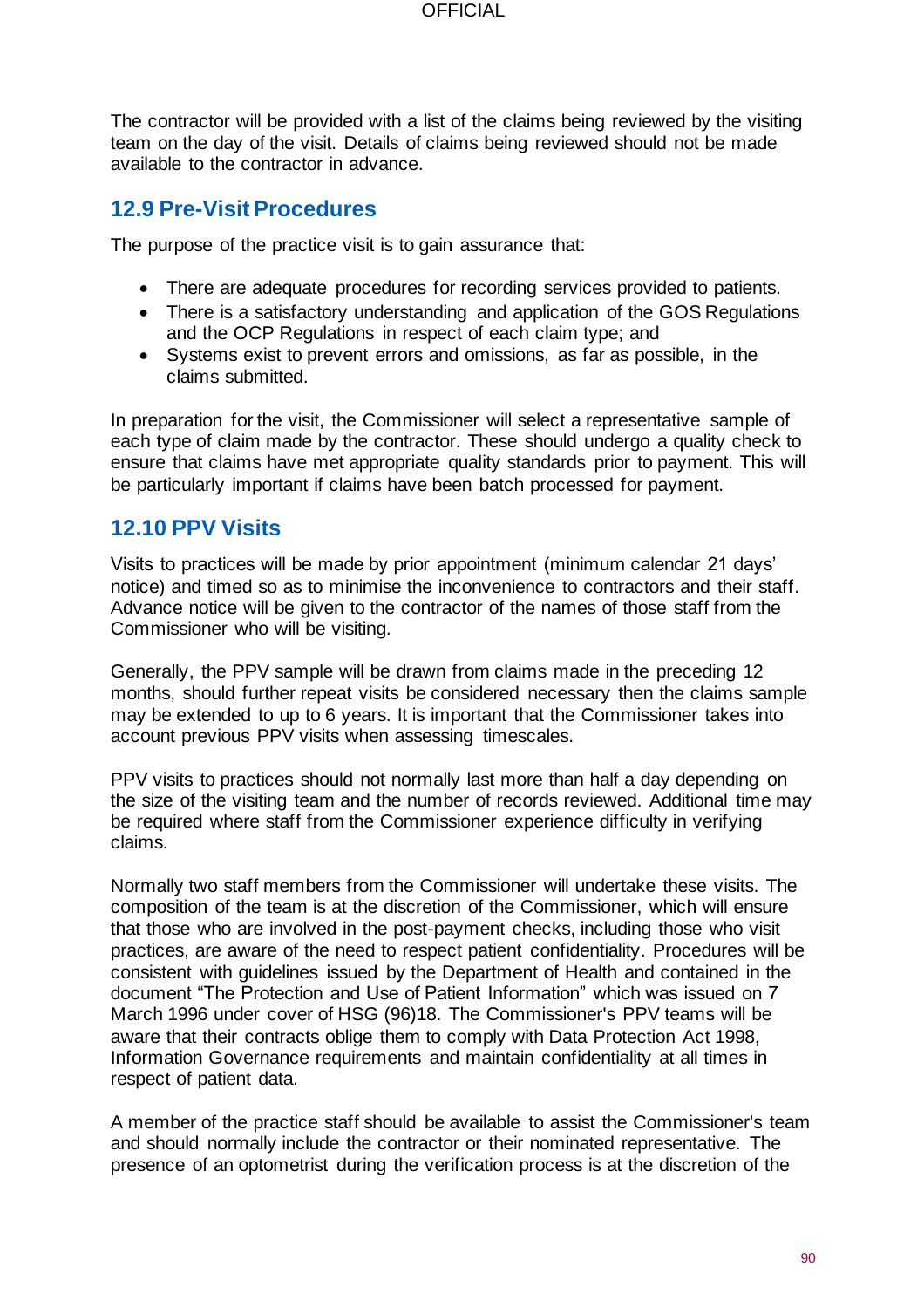contractor and the contractor may invite any other person to attend the visit, such as a LOC or Optical Confederation representative, should they desire to do so.

### **12.11 Procedures for PPV Visits**

At the start of the visit, the Commissioner will provide to the contractor or their nominated representative, details of the sample claims they wish to inspect. The team will seek evidence from practice records of the service having been provided. Acceptable evidence of claims will include any, but not all, of the following documents:

- Patient attendance records/Appointments Book;
- Patient notes/ clinical records both ophthalmic and dispensing;
- Order Books;
- Supplier invoice documents;
- Sight Test/Dispensing records;
- Workshop records;
- Day books and ledgers.

Any or all of the above documents may be in paper or electronic format.

It is a GOS contract requirement that the patient records should be retained for a minimum period of 7 years. Other paperwork relating to supply should be retained for a minimum 6 years. Much of the documentation is required to be retained for longer periods than this by other agencies such as HM Revenue & Customs.

The visiting team will aim to achieve 100% confirmation/verification of the sample taken and will recover fees paid where this is not achieved. Should the visit show that the contractor has under claimed then reimbursement of the under claimed amounts will be made. It is accepted that occasional recording errors may occur but frequent and systematic recording errors will be a cause for concern.

### **12.12 Audit Process**

If the visit identifies issues with the claims, then it may be appropriate for the team staff to look at:

- Systems and procedures within the practice for submitting each type of claim and for ensuring compliance with the GOS Regulations and the OCP Regulations.
- Preparation of the claims for submissions to the Commissioner and who is involved.
- Records maintained by the practice to provide evidence of services provided to patients.
- Practice protocols regarding the provision of GOS services to patients.
- Adequacy of procedures, for recording services provided by the contractor to patients.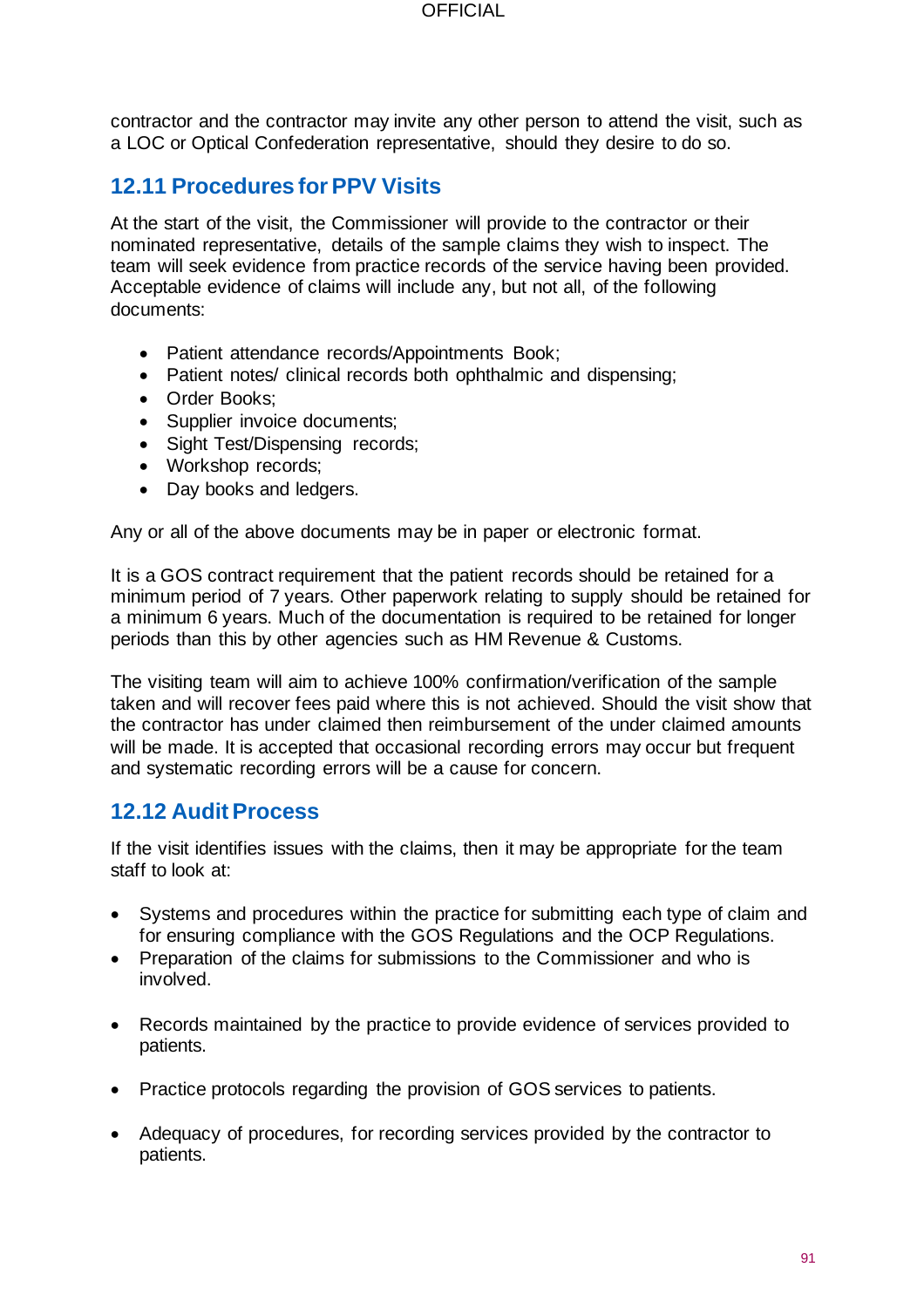Understanding and application of the regulations set out in the GOS Regulations and OCP Regulations in respect of each claim type.

- Systems in existence to prevent errors and omissions, as far as possible, in the claims submitted.
- Other information sources.

This will be a supportive process to enable the contractor to identify where errors have occurred.

Where access, by authorised staff from the Commissioner, to patient records for the purpose of verifying claims is considered necessary, it will be sought on the clear understanding that proper safeguards are observed about accessing confidential patient information. In particular, staff from the Commissioner will only request sight of records and information directly relevant to the stated purpose of their enquiry and only in respect of NHS patients.

Practice staff may facilitate the verification process by extracting the relevant records from the patient's clinical notes and showing them to staff from the Commissioner. The information supplied should be sufficiently comprehensive to verify the claim. Regarding a sight test the evidence required will be a clinical record of the sight test taking place. For GOS voucher claims the required standard will be evidence of the provision of the required item/product to qualify for the voucher claim.

When the patient records are computerised, practice staff should produce relevant information on the computer screen for the visiting team. There will normally be no need to produce the records in a printed format.

When reviewing sight test records as part of the PPV process the Commissioner will refer any quality concerns to the GOS contract management team to be picked up under the GOS assurance process (see action point 5 below). Recovery of sight test fees should only take place where there is no written clinical record that a sight test took place. Sight test fees should not be recovered if a record exists even if the record is incomplete. Interested parties should reference the following NHSLA case 17229 (February 2014).

### **12.13 Visit Outcomes**

The contractor or nominated representative will normally be informed of the visiting team's early conclusions at the end of the visit. In cases where there is an area of concern or where fraud is suspected this will not always be possible.

Staff from the Commissioner will inform the contractor of any observations and advice about the practice's systems and procedures, and the level of services being provided. In this way the contractor has an opportunity to discuss any points immediately arising from the visit.

Follow-up visits may be required to verify changes to practice procedures where recommendations have been made by the Commissioner.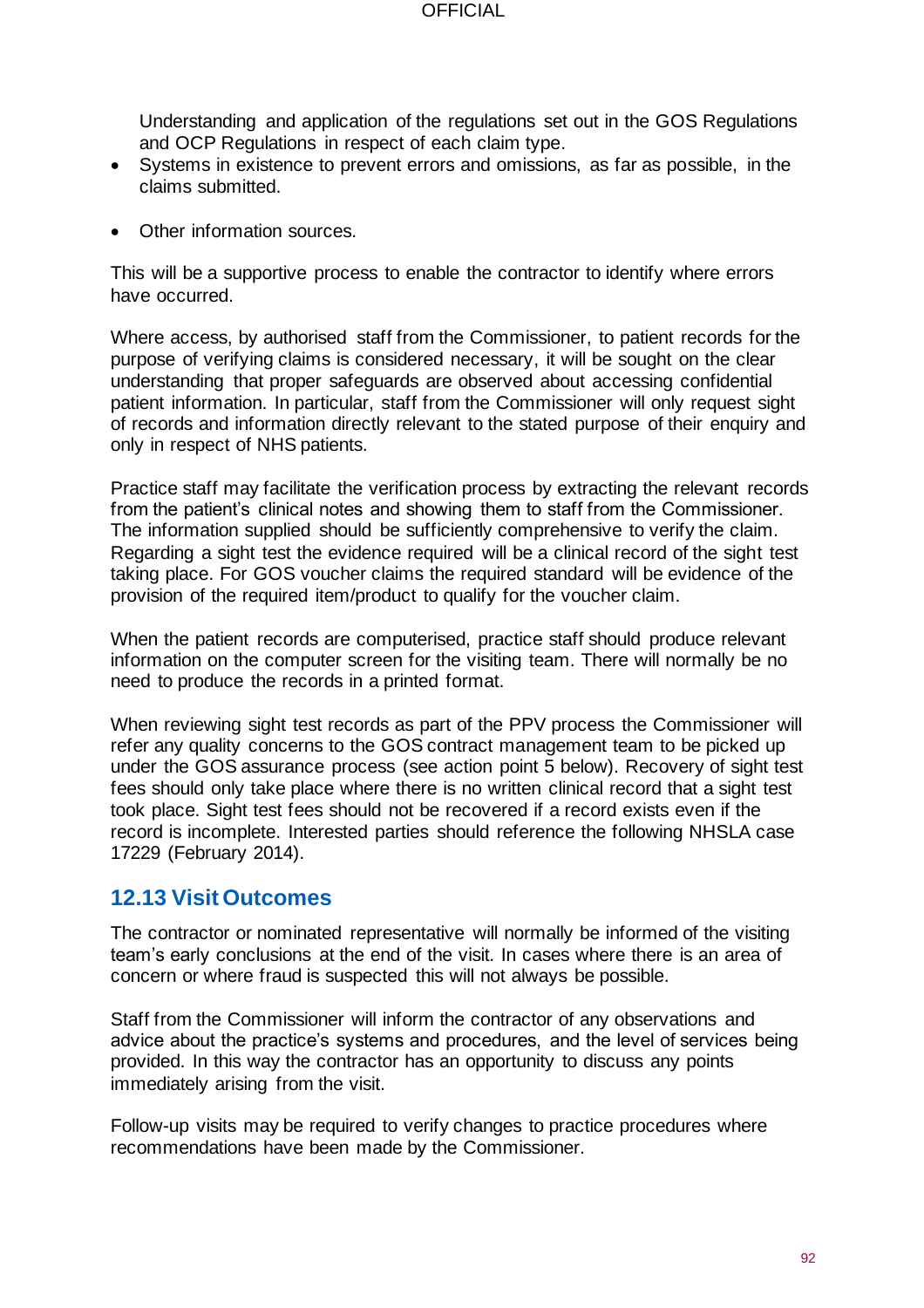If systems are so inadequate that verification cannot be properly made, the contractor will be expected to make immediate improvements in their procedures. The Commissioner will provide assistance and support to help the contractor in the development of a more appropriate management model and contractors may wish to seek the support of their LOC or Optical Confederation representative body. Poor performance may also need to be managed through the appropriate contractual mechanisms such as breach notices and contract sanctions (see the GOS Regulations) and the NHS Framework for Managing Performer Concerns (Published July 2014).

Where it is ascertained that some claims have been submitted incorrectly or there are doubts about their validity, then certain actions will be taken by the Commissioner which may include:

### **Action 1**

Extending the sample of claims, especially in the relevant claim type, to establish whether it is an isolated incident or a more widespread problem. This should take place as soon as possible after the original visit. This may be possible on the day of the visit if time allows but this should only be done with the agreement of the contractor.

#### **Action 2**

If a practice has been paid for claims that were incorrect, then the contractor and the Commissioner will agree a mutually acceptable timescale for the repayment of the fees involved and the method of recovery. This can be via a lump sum payment or instalments that can be offset against the monthly GOS payment made to the contractor. Details of the repayment arrangements should be set out in writing and the Commissioner should endeavour to avoid causing undue financial hardship to the contractor.

Where there is evidence of under claiming, reimbursement will be made to the contractor. Submission of amended claim forms to the Commissioner by the contractor will not normally be necessary.

In addition, the contractor will undertake to improve their systems so as to prevent any repetition of the errors in the future.

#### **Action 3**

Where the Commissioner is dissatisfied with the evidence or the explanations given in respect of errors found, the matter will then be referred to other parties, for example, the Optometric Adviser, internal auditors or the relevant Commissioner Group for comment and/or further action. The Commissioner may also extend its enquiries with patients if it is appropriate to the type of claim under review.

The Commissioner will report its findings, along with any recommendations, back to the contractor.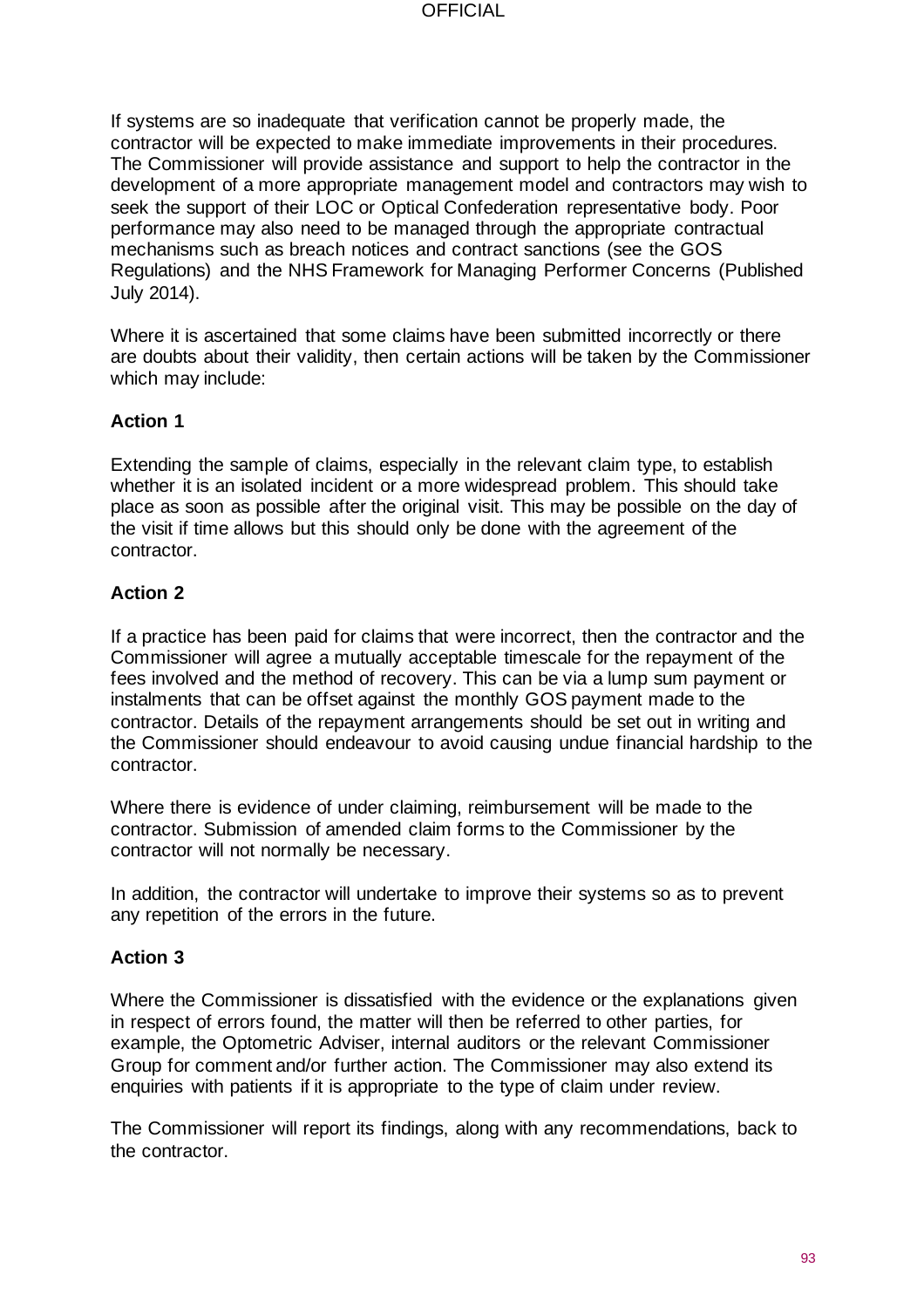### **Action 4**

If the Commissioner becomes aware of or suspects fraud, then it must refer this to NHS Protect at https://cfa.nhs.uk/reportfraud. The Commissioner should give a detailed description of the issues and include the PPV report if possible. The contractor should not be confronted about allegations of fraud as this may lead to important evidence being destroyed. The Commissioner must ensure that they consult NHS Protect about the appropriateness of continuing the PPV process following a referral.

### **Action 5**

Although PPV is not a tool to assess contract compliance around clinical record keeping there may be occasions where PPV shows cause for concern in this area. The visiting team should communicate these concerns to the appropriate directorate within the Commissioner for further action.

### **12.14 Reporting Procedures**

The Commissioner should aim to send the report (see Annex 12.5) on the visit to the contractor within 10 working days of the visit date.

The contractor will normally have one month to respond to the report and will be able to accept or query its contents. Should the report contents be queried then the contractor should provide written evidence of the reasons.

If the reports contents cannot be agreed between the parties the final report will be submitted along with the contractor's comments to the Commissioner's management team for a decision on any further action as appropriate.

Each year the Commissioner will produce an anonymised summary of practices visited. This will be made available to the relevant LOC's and/or the Optical Confederation for review and for general communication to contractors.

### **12.15 Co-operation of the Contractor**

PPV visits are a financial fact-finding exercise and should not in any way be threatening to the contractors or undertaken in an atmosphere of mistrust. It is in the interest of contractors to co-operate fully with this protocol, which is designed to create understanding and trust between the Commissioner and contractors and to allow the visits to be informative for both parties.

All contractors are required to complete a self-assessment contract compliance questionnaire on a three yearly cycle. These assessments are rated on a RAG basis, with those practices in a red category or un-rectified amber receiving a compliance visit, along with a random 5% of those in the green category. This process is separate from PPV.

If a contractor refuses to co-operate with the Commissioner, for example, not allowing reasonable access to contractor-held records within the terms of this protocol, the Commissioner will contact the Local Optical Committee (or in the case